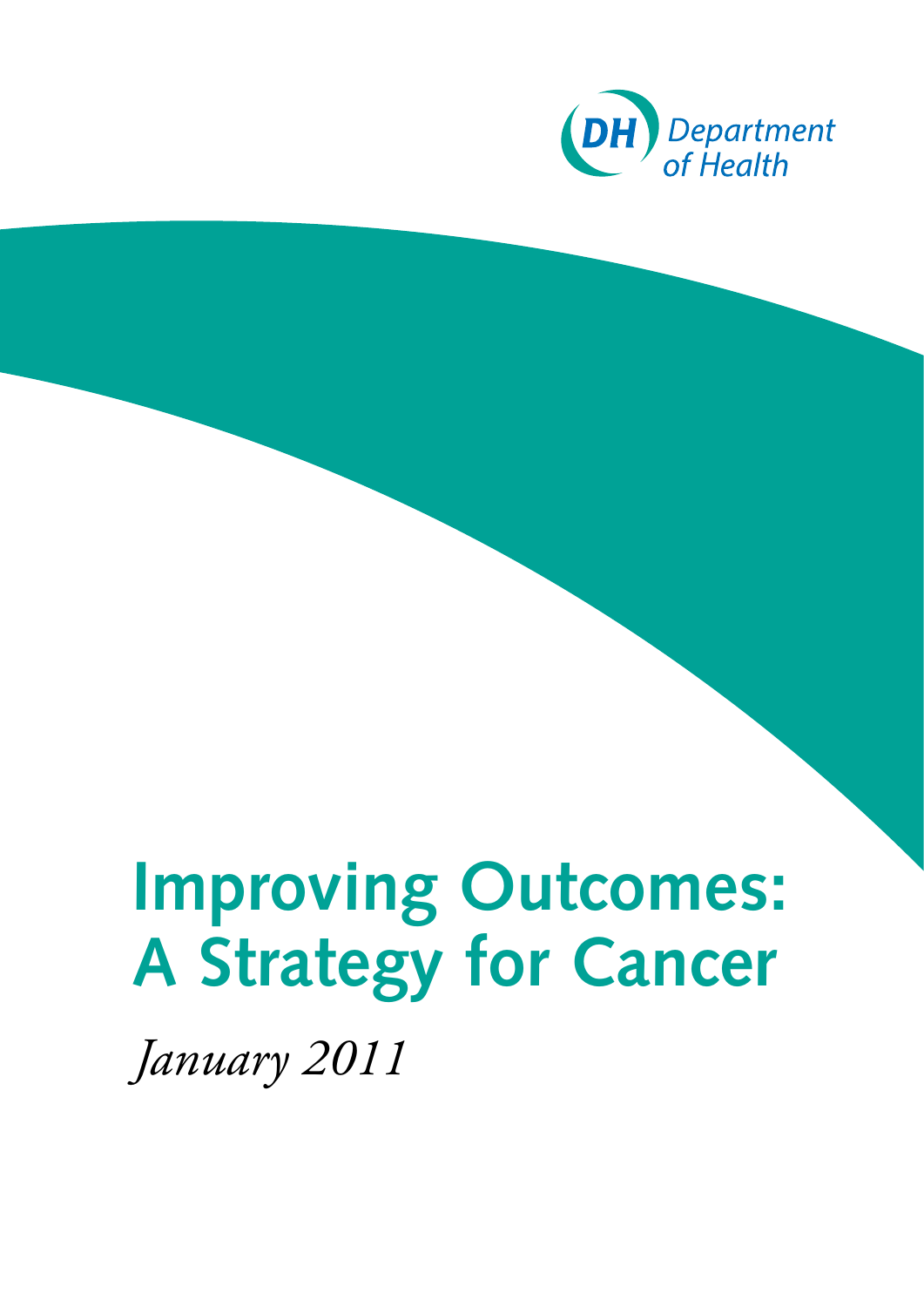| <b>DH INFORMATION READER BOX</b> |                                                                                                                                                                                                                                                                                                                             |  |
|----------------------------------|-----------------------------------------------------------------------------------------------------------------------------------------------------------------------------------------------------------------------------------------------------------------------------------------------------------------------------|--|
|                                  |                                                                                                                                                                                                                                                                                                                             |  |
| <b>Policy</b><br>HR/Workforce    | <b>Estates</b><br>Commissioning                                                                                                                                                                                                                                                                                             |  |
| Management                       | IM&T                                                                                                                                                                                                                                                                                                                        |  |
| Planning                         | Finance                                                                                                                                                                                                                                                                                                                     |  |
| Clinical                         | Social Care/Partnership Working                                                                                                                                                                                                                                                                                             |  |
| <b>Document purpose</b>          | Policy                                                                                                                                                                                                                                                                                                                      |  |
| Gateway reference                | 15108                                                                                                                                                                                                                                                                                                                       |  |
| <b>Title</b>                     | Improving Outcomes: A Strategy for Cancer                                                                                                                                                                                                                                                                                   |  |
| <b>Author</b>                    | DH                                                                                                                                                                                                                                                                                                                          |  |
| <b>Publication date</b>          | 12 January 2011                                                                                                                                                                                                                                                                                                             |  |
| <b>Target audience</b>           | PCT CEs, NHS Trust CEs, SHA CEs, Care Trust CEs, Foundation Trust CEs,<br>Medical Directors, Directors of PH, Directors of Nursing, Local Authority CEs,<br>Directors of Adult SSs, PCT Chairs, NHS Trust Board Chairs, Directors of HR,<br>Directors of Finance, Allied Health Professionals, GPs, Communications<br>Leads |  |
| <b>Circulation list</b>          | Voluntary Organisations/NDPBs                                                                                                                                                                                                                                                                                               |  |
| <b>Description</b>               | Improving Outcomes: A Strategy for Cancer aims to help the reformed NHS<br>deliver cancer outcomes that are amongst the best in the world.                                                                                                                                                                                  |  |
| <b>Cross reference</b>           |                                                                                                                                                                                                                                                                                                                             |  |
| <b>Superseded docs</b>           | Cancer Reform Strategy (December 2007)                                                                                                                                                                                                                                                                                      |  |
| <b>Action required</b>           | N/A                                                                                                                                                                                                                                                                                                                         |  |
| <b>Timing</b>                    | N/A                                                                                                                                                                                                                                                                                                                         |  |
| <b>Contact details</b>           | Jane Allberry<br>Cancer Programme<br><b>Room 411</b><br><b>Wellington House</b><br>SE18UG<br>jane.allberry@dh.gsi.gov.uk                                                                                                                                                                                                    |  |
| For recipient's use              |                                                                                                                                                                                                                                                                                                                             |  |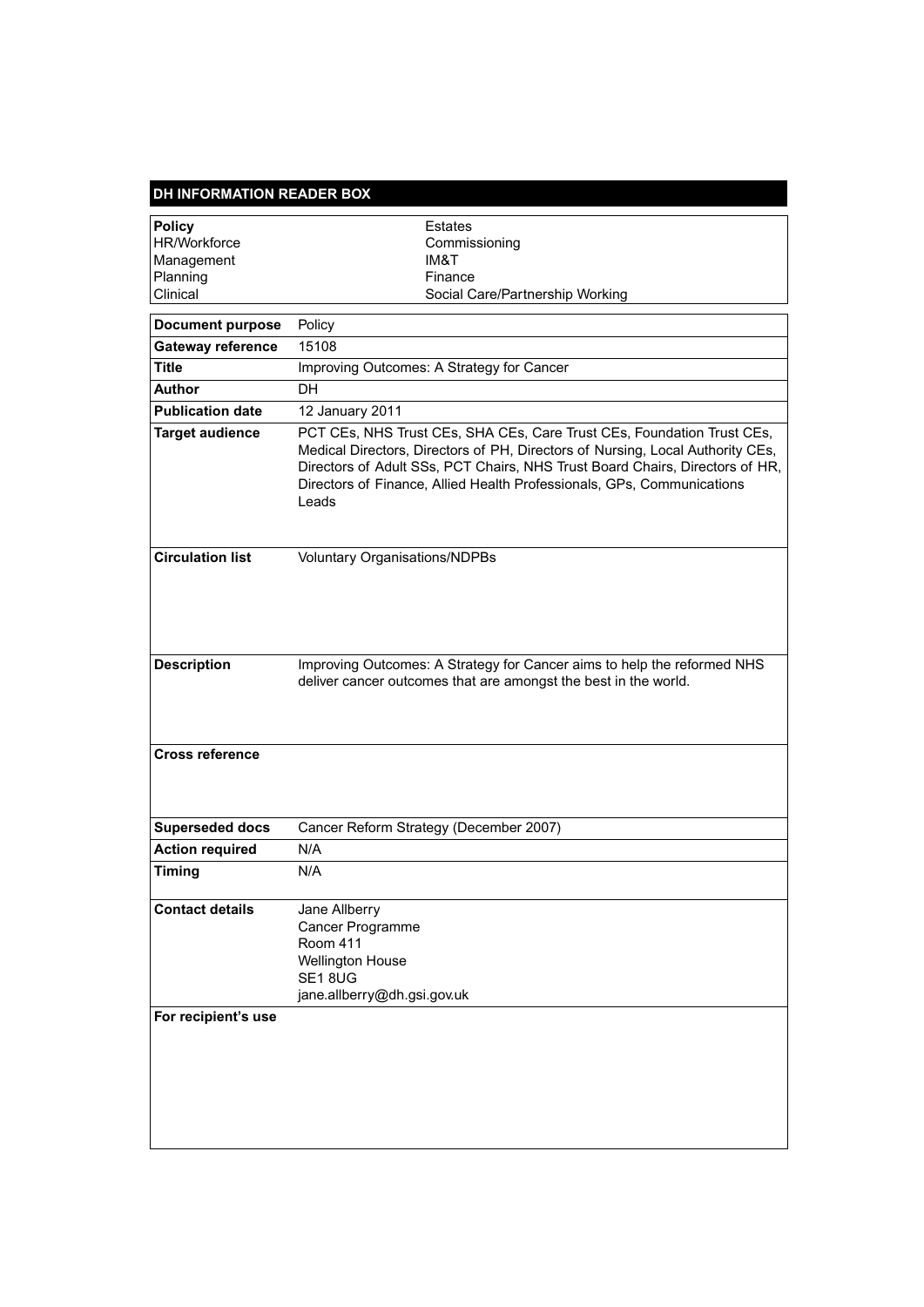# **Contents**

| <b>Foreword</b>                                                                     | $\overline{2}$ |
|-------------------------------------------------------------------------------------|----------------|
| 1 The challenge of cancer                                                           | 7              |
| 2 Putting patients and the public first: information and choice                     |                |
| 3 Improving outcomes for cancer patients: an introduction                           |                |
| 4 Improving outcomes for cancer patients: prevention and early diagnosis            |                |
| 5 Improving outcomes for cancer patients: quality of life and<br>patient experience | 47             |
| 6 Improving outcomes for cancer patients: better treatment                          |                |
| 7 Improving outcomes for cancer patients: reducing inequalities                     |                |
| 8 Autonomy, accountability and democratic legitimacy: commissioning<br>and levers   |                |
| <b>Annexes</b>                                                                      |                |
| Annex A - Details of engagement                                                     |                |
| Annex $B - New$ evidence supporting the development of this Strategy                |                |
| Annex C - Executive summary of waiting times report                                 |                |
| Annex D – Glossary of terms and abbreviations                                       |                |
| <b>Annex E - References</b>                                                         |                |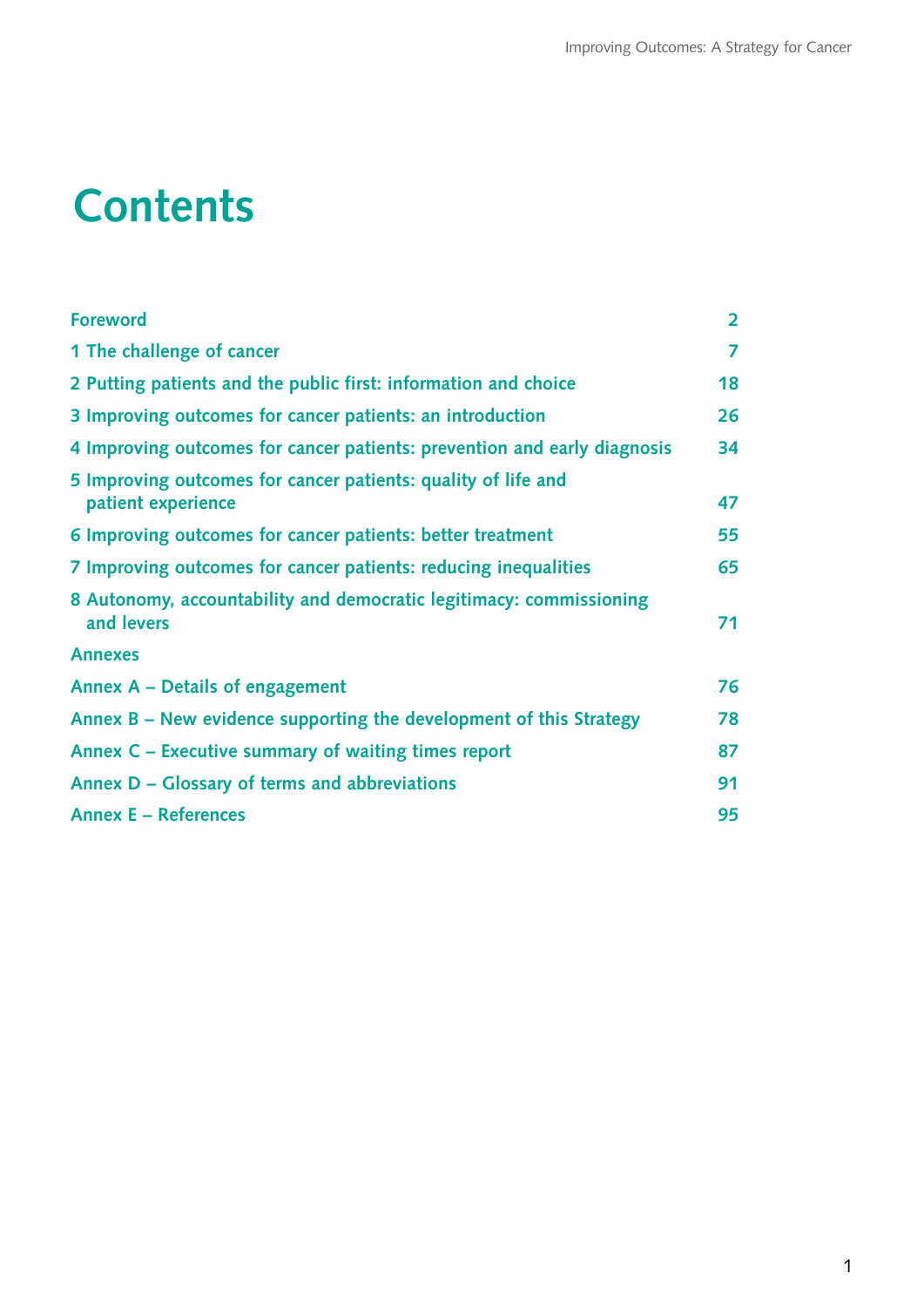## <span id="page-3-0"></span>**Foreword**

The Coalition Government has set out a simple aim: to deliver health outcomes that are among the best in the world. To achieve this aim, we have set out radical plans for the health and social care services. These plans are underpinned by three, mutually-reinforcing principles:

- to put the patient or service user at the heart of the public services transforming the relationship between citizen and service through the principle of *no decision about me without me*;
- to orientate the NHS, public health and social care services towards delivering the improvements in outcomes which matter – rather than measuring processes which do not; and
- to empower local organisations and professionals to deliver the freedoms to innovate and to drive improvements in services which deliver care of the highest quality for all patients and service users.

In order to achieve these principles we must also ensure that every possible penny of money the NHS has is spent improving the quality of care and outcomes that patients experience. The Government protected the NHS in the Spending Review settlement, with cash funding growth of £10.6bn (over 10%) by 2014/15. Compared to many other government departments, that puts us in an incredibly privileged position but this is the toughest settlement the NHS has faced in a long time.

At the same time we need to respond to the longer term pressures the NHS faces; of an ageing population and the new demands created by new treatments and technologies. That means that, as set out in the Spending Review and the 2011/12 Operating Framework, over the next four years the NHS will need to achieve up to £20bn of efficiency savings. These savings will be reinvested back in continuing to give patients the care that they need.

We know that it is possible to achieve efficiency savings and improve the quality of services at the same time and that cancer services can make a significant contribution to meeting the quality and productivity challenge the NHS has been set. For example, we know that offering appropriate patients the opportunity to have their breast cancer treated as a day case or on a 23-hour pathway rather than as an inpatient improves their experience and reduces their length of stay saving commissioners money.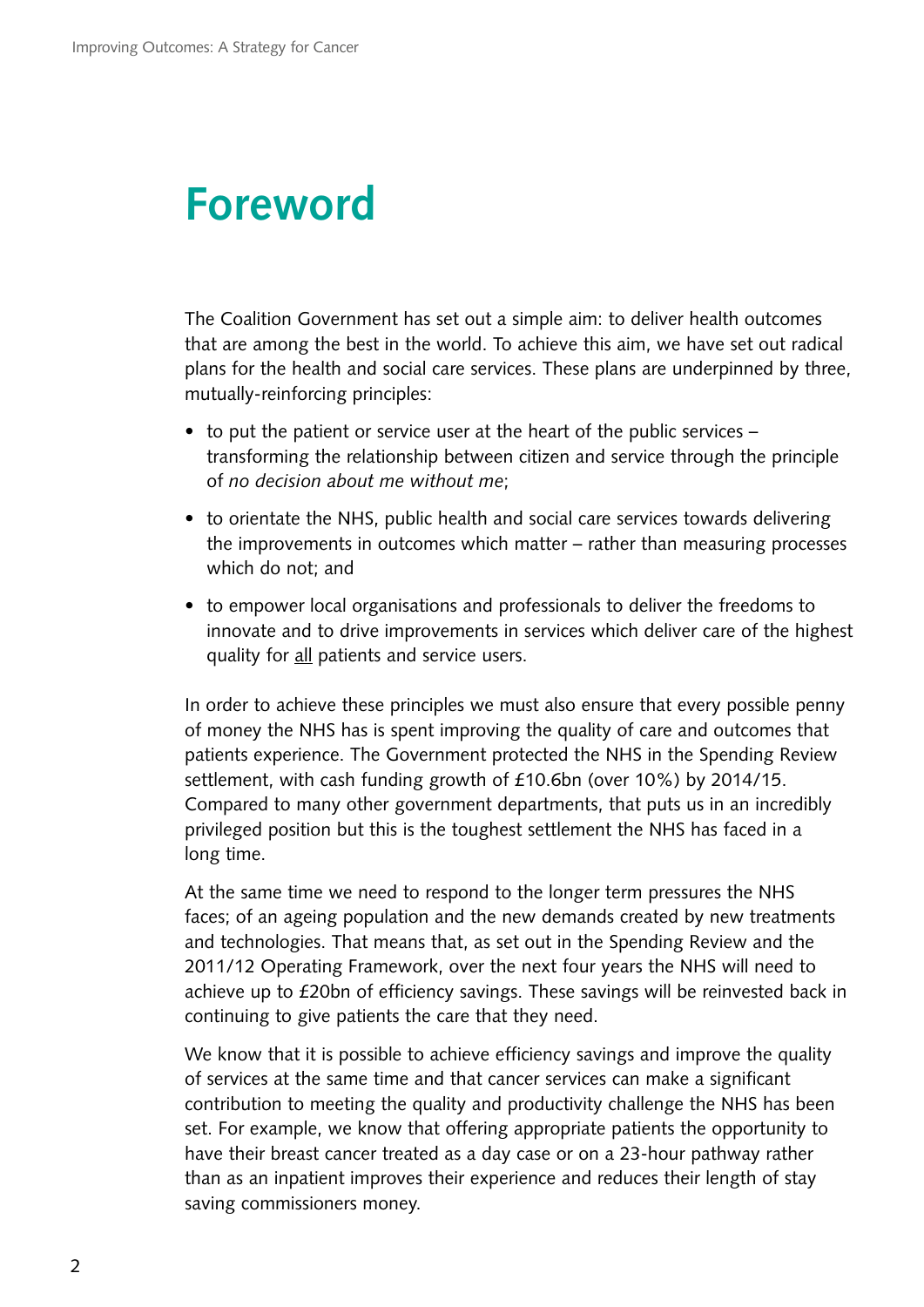We also know that, in the outcomes of cancer care, we are failing to achieve our aim. Our record is one of delivering health outcomes which fail to match those achieved by the best-performing countries, or even average-performing countries. Although significant improvements have been made in recent decades – and we welcome the work of all those involved in driving these improvements – outcomes for patients in England continue to lag behind those in countries of comparable wealth. The National Audit Office reported recently that almost one in four cancers are detected only when a patient is admitted to hospital as an emergency.1 Our survival rates for cervical, colorectal and breast cancer are amongst the worst in the Organisation for Economic Co-operation and Development (OECD). Higher morbidity and mortality in disadvantaged groups and areas are a key driver of our poor average outcomes.

Governments of the past have placed too much faith in the ability of a top-down hierarchy to deliver improved results for patients, through the micro-management of services from Whitehall resulting in the disempowerment of frontline staff and the disenfranchisement of patients. Too little faith has been placed in the power of local communities and frontline clinicians – and patients and service users themselves – to drive the improvements that we need to see.

That is why this Outcomes Strategy is needed. It translates the three underpinning principles of the Coalition Government's reforms of the health and care services into the steps we need to take to drive improvements in cancer outcomes.

In order to put patients, service users and members of the public at the heart of decisions about their care, this Strategy:

- sets out the actions we will take to tackle the preventable causes of cancer, by providing better information to people about risk factors and how individuals and communities might work to minimise them, as well as the steps we will continue to take to improve the experience of cancer patients and support the increasing number of cancer survivors;
- describes the ways in which choice for patients in their cancer care will be extended and implemented throughout the health and social care systems, informing both the decisions taken by NHS organisations now and the methods through which the mandate for the NHS Commissioning Board may be discharged; and
- identifies the gaps in information on health outcomes which are crucial to ensuring patients are empowered – in consultation and with the support of their clinicians – to exercise real choice over the care they receive, including through the extension of national clinical audit and through the strengthened patient voice delivered by HealthWatch (Note: all new data collections proposed in this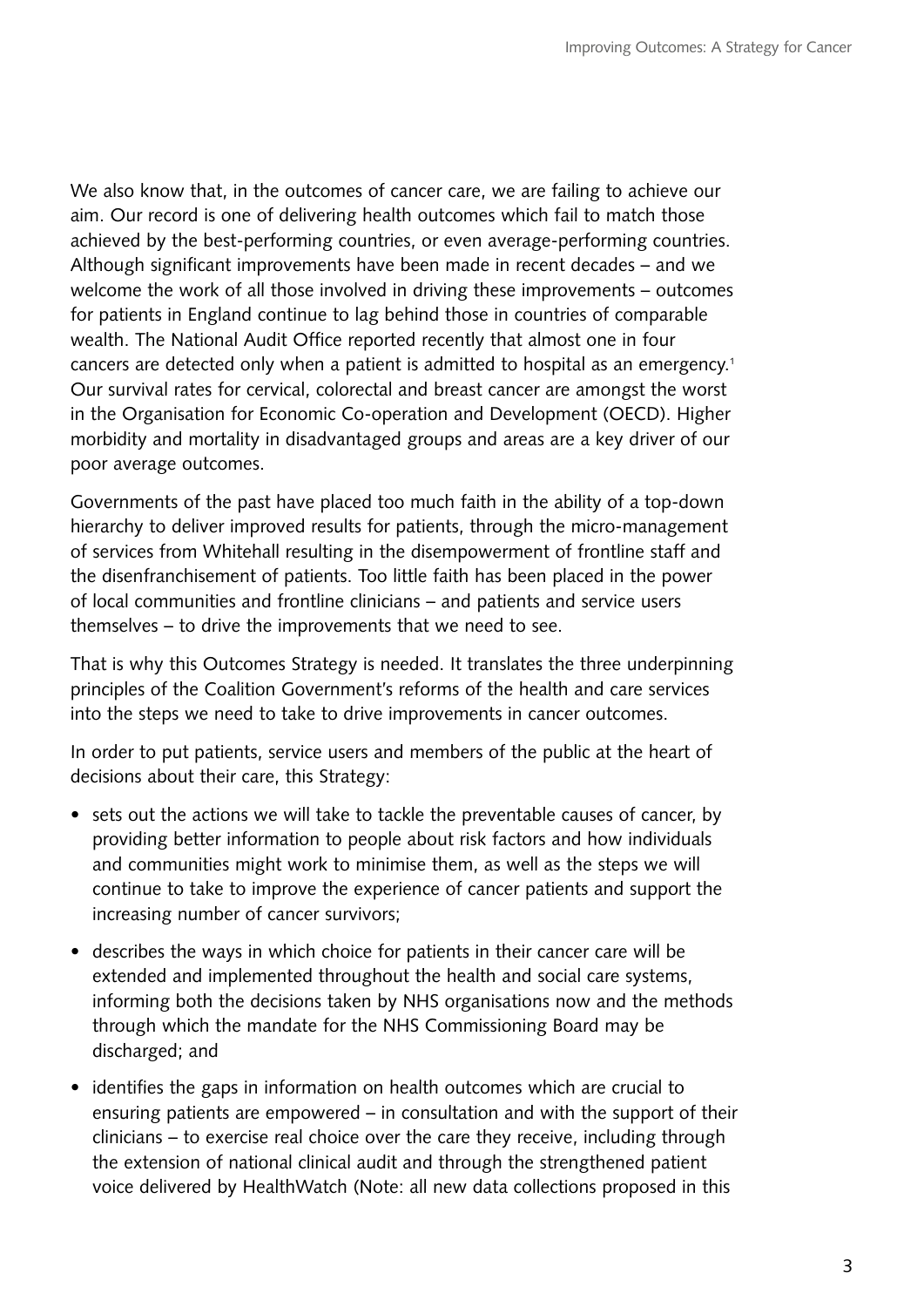Strategy are subject to the appropriate approvals from the Review of Central Returns – ROCR, the Information Standards Board – ISB, and the National Information Governance Board – NIGB)

In order to ensure that health and care services are orientated towards delivering the improvements in outcomes for people with cancer we wish to see, and prioritised through the high-level outcomes contained in both *Transparency in outcomes: NHS Outcomes Framework 2011/12*2 *and Healthy Lives, Healthy People: Transparency in Outcomes*, 3 this Outcomes Strategy:

- sets out the work which the public health service will be charged with undertaking to deliver the necessary improvements in prevention, raising awareness of cancer symptoms and achieving earlier diagnosis, and the resources it will have at its disposal to deliver this work;
- outlines the resources the NHS Commissioning Board will be able to draw on to drive improvements in the quality of NHS cancer commissioning – including commissioning support packs, NICE Quality Standards, and appropriate indicators which commissioners may wish to include in their incentive payments for providers; and
- identifies ways in which best practice approaches to cancer commissioning can be disseminated for use by pathfinder consortia through the transition and beyond.

In order to empower local organisations and frontline professionals to encourage the delivery of improved cancer care, this Outcomes Strategy:

- provides possible future models for the delivery of advice and support on cancer commissioning at the national level, in particular by exploring ways in which the National Cancer Action Team and cancer networks might best offer their support to providers and commissioners through a more flexible, social enterprise-based approach;
- reports on the review of cancer waiting time standards, recommending that current cancer waiting time standards are retained by commissioners for the foreseeable future and used as the basis on which the framework of outcomes and quality standards can further strengthen patients' timely access to services; and
- announces plans to harness the innovation and responsiveness of the charitable sector further in cancer care, both to build on the important work done to date to promote healthier lifestyles, encourage earlier diagnosis and provide information and support for those living with cancer, but also to broaden this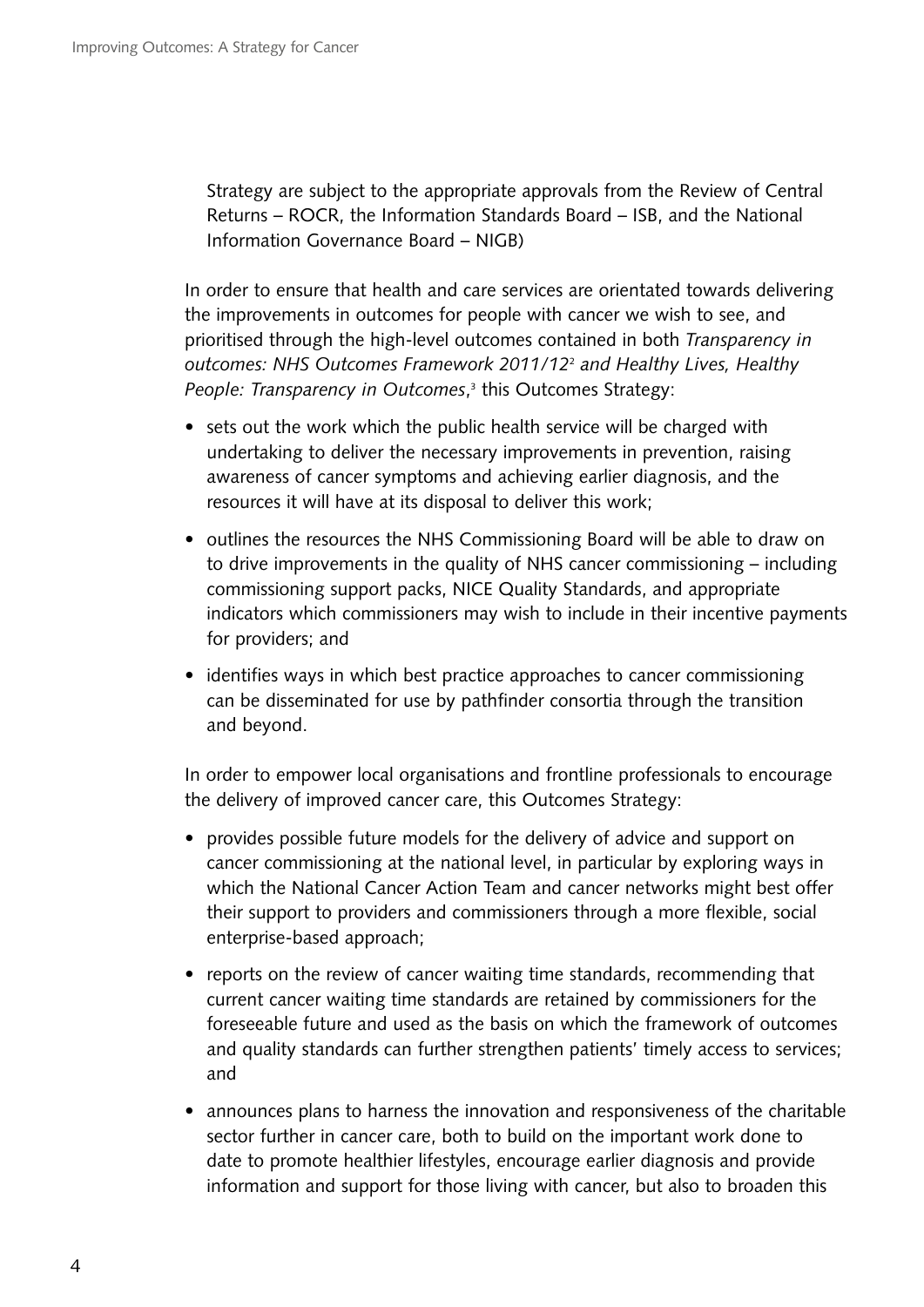important work out to encompass services which the voluntary sector may provide directly to GP consortia and to providers, both through the transition period and beyond.

This Outcomes Strategy sets out how – in cancer care – we will bring the approach we have set out for the health and care services to bear in order to improve outcomes for all cancer patients and achieve our specific aim of improving cancer survival rates. Through the approaches this Strategy sets out, we aim to save an additional 5,000 lives every year by 2014/15, aiming to narrow the inequalities gap at the same time.

#### **About outcomes strategies**

This is the first of a number of outcomes strategies which will set out the ways in which we will meet our aim of delivering healthcare outcomes as good as anywhere in the world.

Outcomes strategies set out, for a particular service area:

- our ambitions for the quality of services we want to make available to patients and service users, and to their carers and families, without exception;
- the support, information and choices which patients and service users, and their carers and families, will receive to make best use of these high-quality services;
- the ways in which these services will be held to account for the outcomes they deliver through the NHS, social care and public health outcomes frameworks;
- the support which the Government will provide to assist these services to meet the outcomes for which they are accountable; and
- the work which the Government will lead with non-state sectors to help shape services that meet the needs of patients and service users.

Outcomes strategies set out how the NHS, public health and social care services will contribute to the ambitions for progress agreed with the Secretary of State in each of the high-level outcomes frameworks:

- where only the NHS needs to be involved in improving outcomes in a particular area, the relevant outcomes strategy will be initiated and its development led by the NHS Commissioning Board; and
- where integrated action is required across any combination of the NHS, public health and social care services to improve outcomes in a particular area, the relevant outcomes strategy will be initiated and its development led by the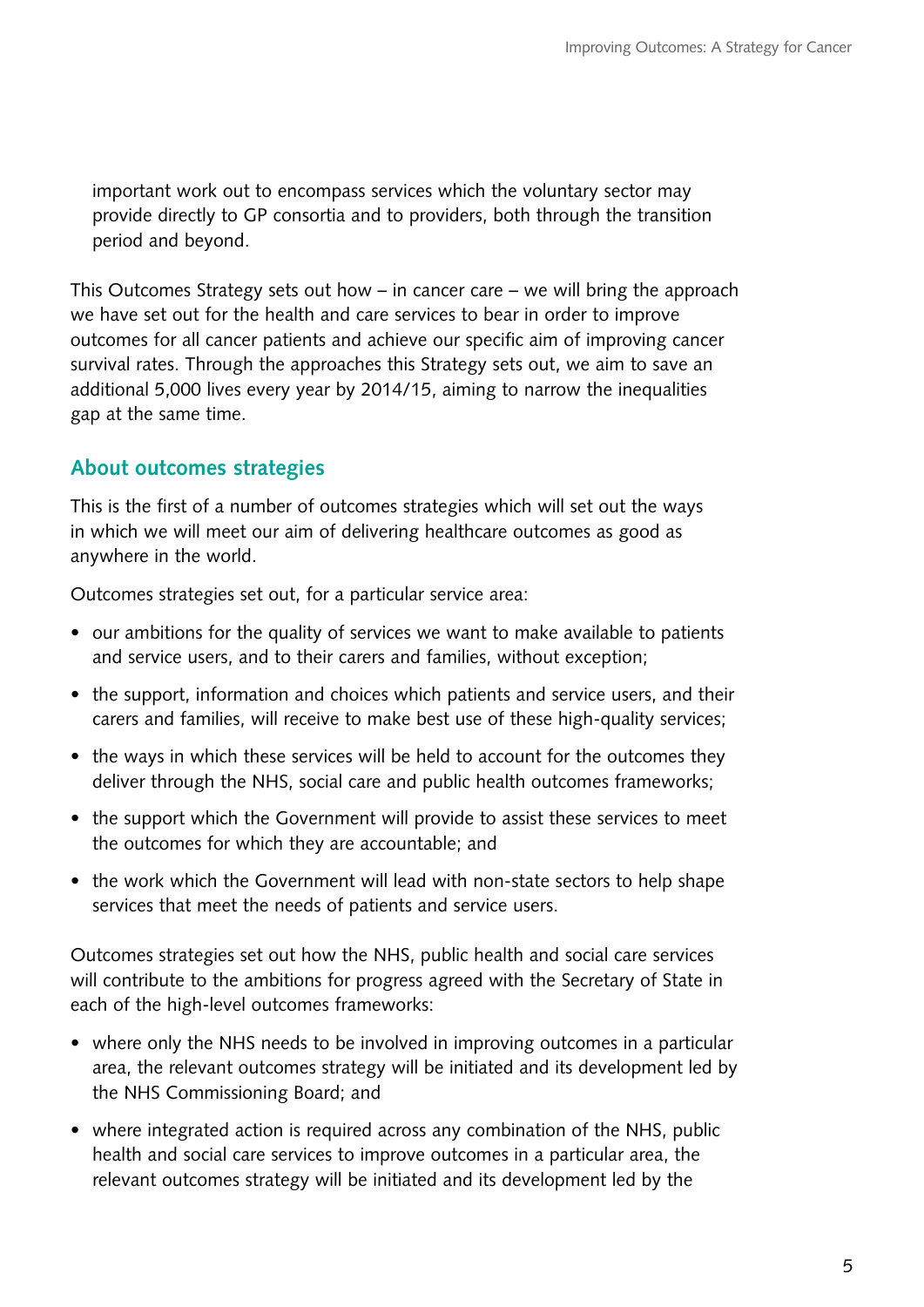Department of Health, in conjunction with Public Health England and the NHS Commissioning Board as appropriate.

During the transition to the new structures, the Department of Health will lead on the development of all outcomes strategies, taking account of the NHS Commissioning Board's and Public Health England's input as they emerge in shadow form. Primary Care Trusts (PCTs) will continue to take responsibility for delivering on improved outcomes for their patients until they are abolished, and their functions in the relevant area transferred to consortia, local authorities and the NHS Commissioning Board.

Outcomes strategies reject the top-down approach of the past which has stifled innovation and creativity. Instead, they focus on how patients and service users can best be empowered to make the right care decisions themselves, and on how clinicians on the frontline can best be supported to deliver what matters to patients and service users: high-quality and improving outcomes.

Outcomes strategies recognise that government can achieve more in partnership with others than it can alone. They establish and build on the platforms of joint working which exist across central government – and between government, local organisations, and patient and professional groups – to harness the creativity and innovation which exist across our society in pursuit of our ambitions for the health and social care services.

This outcomes strategy is being published at a time of transition. The Health and Social Care Bill, to be introduced into Parliament in January 2011, will take forward a number of structural changes designed to underpin the Government's reforms to health and social care. As such, those changes will require primary legislation. Where this document refers to the new structures, these are the Government's current intentions for those bodies, subject to Parliamentary approval.

Salun Sander

 **Rt Hon Andrew Lansley CBE MP** Secretary of State for Health

Rew Burdton

**Paul Burstow MP**  Minister of State for Care Services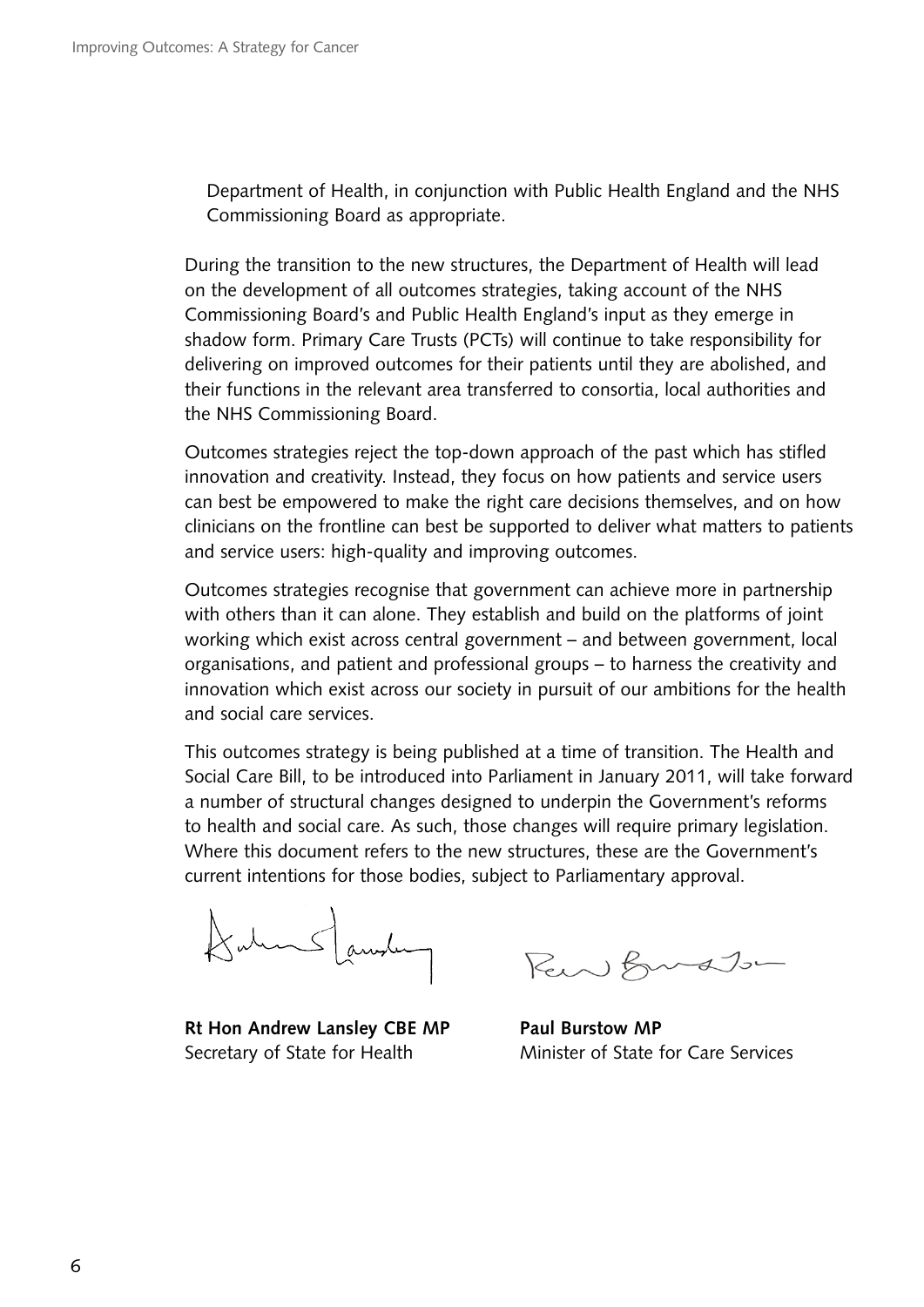# <span id="page-8-0"></span>**1. The challenge of cancer**

#### **Introduction**

- 1.1 This chapter sets the context for this Strategy. It looks at:
	- the issues that we are tackling;
	- what the public, patients, their carers and clinicians want in relation to cancer services;
	- the new evidence that has arisen which informs the development of our plans;
	- the need for, and the scope to deliver, efficiency savings;
	- how the Big Society can help us;
	- promoting cancer research; and
	- how, moving forward, we will provide central support in the transition to help improve outcomes

#### **What are we tackling?**

- 1.2 Cancer affects all of us. Over 250,000 people in England are diagnosed with cancer every year and around 130,000 die from the disease. Currently, about 1.8 million people are living with and beyond a cancer diagnosis. Even if we do not develop cancer ourselves, we all have family and friends who have had cancer. Surveys show that people fear cancer more than anything else.
- 1.3 Despite improvements in survival and mortality in recent decades, cancer outcomes in England remain poor when compared with the best outcomes in Europe. Although improvements have been made in the quality of cancer services, a significant gap remains in both survival and mortality rates. To put this in context, if England was to achieve cancer survival rates at the European average, then 5,000 lives would be saved every year. If England was to achieve cancer survival rates at the European best, then 10,000 lives would be saved every year. That is our challenge. There is a range of action needed to respond to this but, in particular, we need to:
	- reduce the incidence of cancers which are preventable, by lifestyle changes;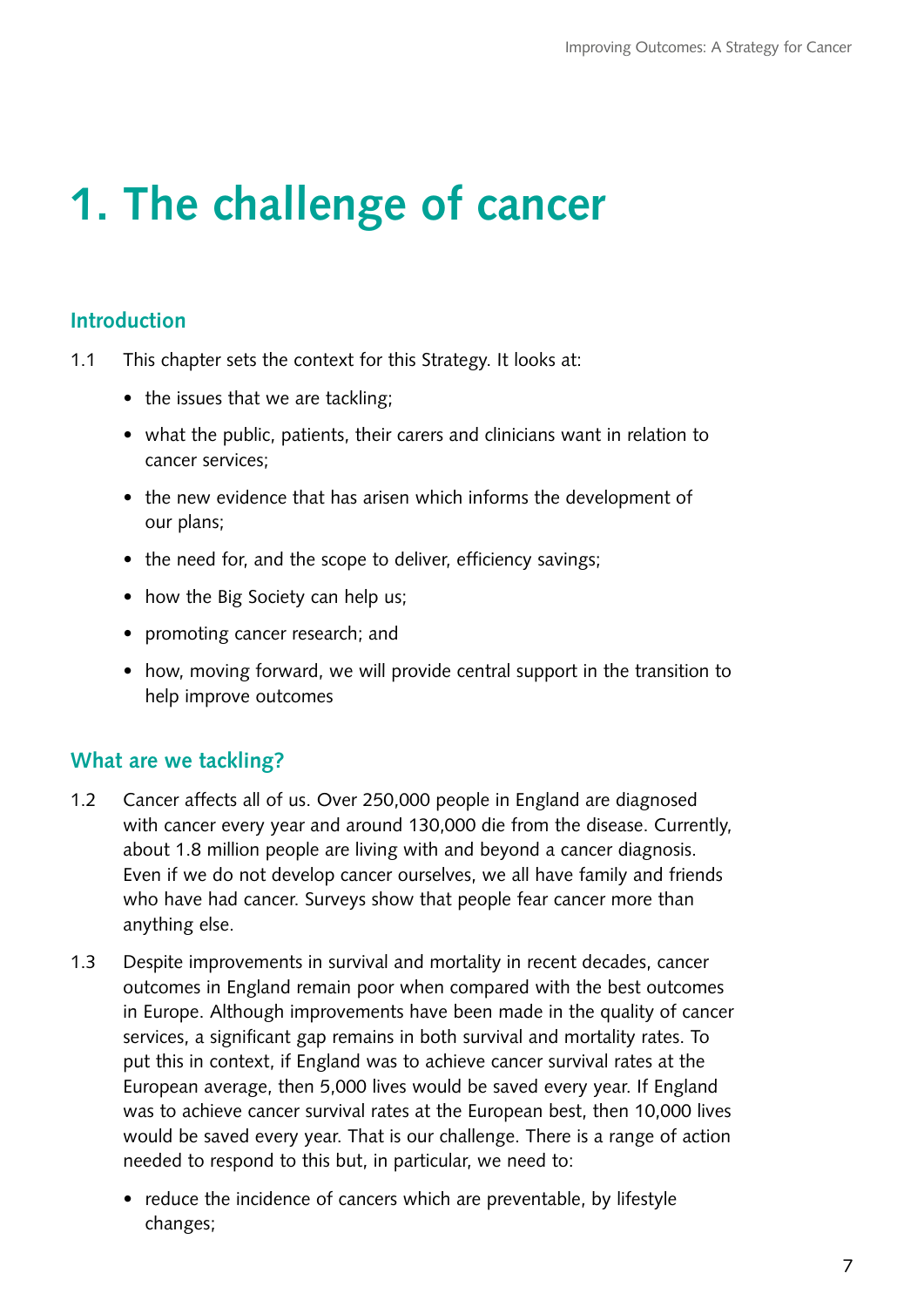- improve access to screening for all groups and introduce new screening programmes where there is evidence they will save lives and are recommended by the UK National Screening Committee;
- achieve earlier diagnosis of cancer, to increase the scope for successful treatment – diagnosis of cancer at a later stage is generally agreed to be the single most important reason for the lower survival rates in England; and
- make sure that all patients have access to the best possible treatment.
- 1.4 And there are challenges in addition to the delivery of improved survival and mortality rates, in particular:
	- many patients live with and beyond cancer for long periods of time, and we need to ensure that everything is done to allow them to live as healthy a life as possible, for as long as possible;
	- there are variations in patients' experience of care, and we need to make sure that feedback on patient experience informs the design and delivery of services so they reflect what is important to all patients; and
	- inequalities in cancer mean that some groups in society have disproportionately poor outcomes.
- 1.5 As well as having a devastating human impact, cancer also has a significant financial impact on the NHS and the wider economy. In 2008/09, it is estimated that NHS expenditure on cancer services was over £5.1 billion (and the National Audit Office (NAO) has estimated that expenditure is actually around £6.3 billion), making it the third largest area of programme expenditure. The total cost of cancer to society as a whole has been estimated at £18.3 billion for the same year.<sup>4</sup> These costs are set to rise still further as incidence increases, people live for longer with cancer and new treatments become available.
- 1.6 While recognising that there have been considerable improvements in cancer services and outcomes over the last decade, the Coalition Government now wants to take further steps to tackle preventable incidence, to improve the quality and efficiency of cancer services and to deliver outcomes which are comparable with the best in Europe. This Strategy sets out how we will make progress towards this, both in terms of the reforms described in *Equity and excellence: Liberating the NHS*<sup>5</sup> (and subsequently in *Liberating the NHS: Legislative Framework and next steps*<sup>6</sup> ) and *Healthy Lives, Healthy People: our strategy for public health in England*7 – and associated documents – and, more immediately, before those reforms have been fully implemented.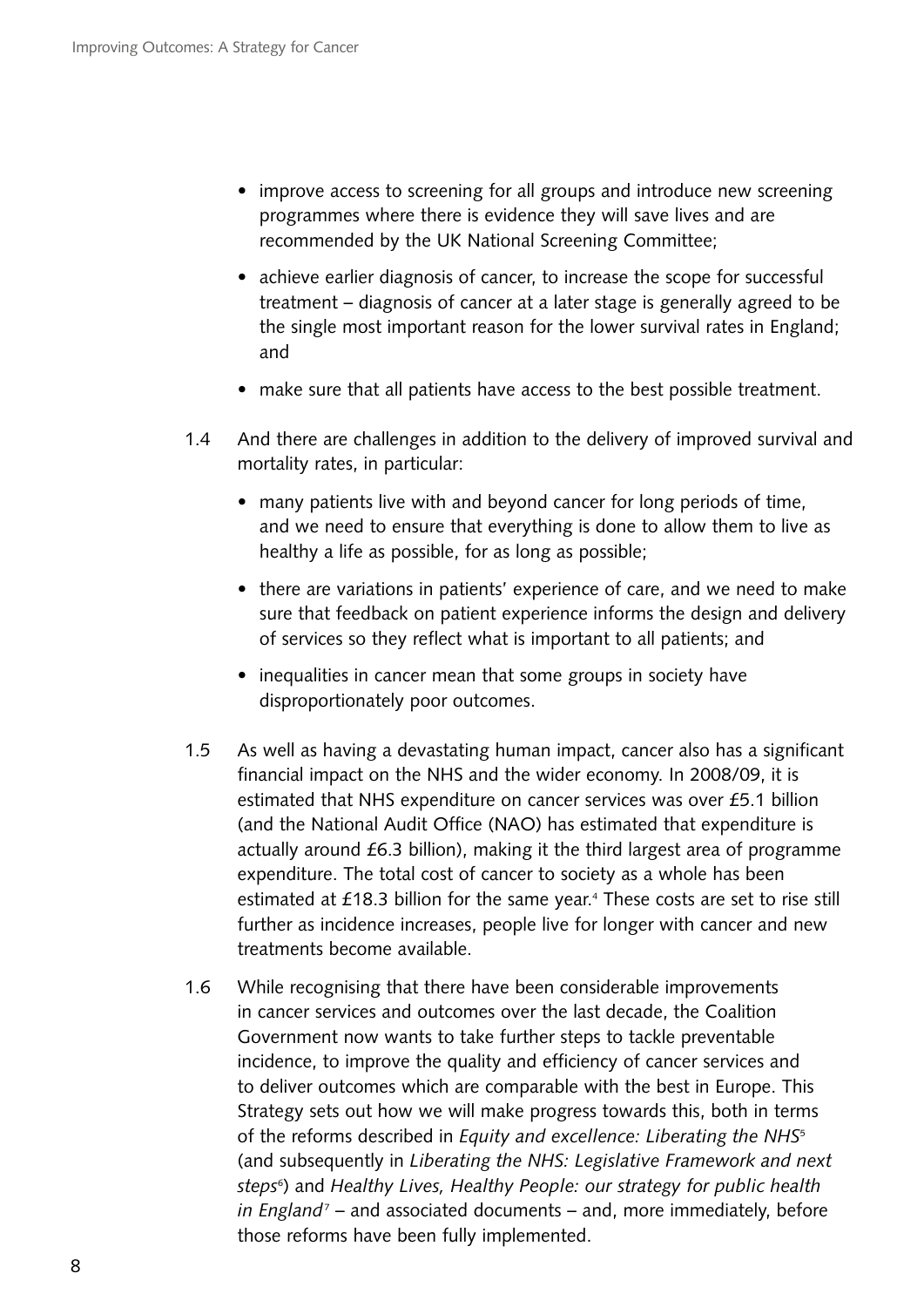1.7 � Large numbers of organisations and individuals have been involved in the development of this strategy. Details of this engagement are set out in Annex A. We are very grateful to all who contributed.

#### **What the public, patients, carers and clinicians want**

1.8 The Coalition Government will put the public, patients and their carers at the heart of cancer services and will empower clinicians to deliver services of the highest quality. So, we begin by setting out in broad terms what we think those groups want from cancer services.

#### **What are individual members of society and the public likely to want with regard to cancer services?**

- 1.9 The public's wishes are likely to include:
	- information and advice on how to reduce their risk of cancer;
	- access to services (eg stop smoking services) which can help them reduce their risk of cancer;
	- information on the symptoms and signs of cancer, so that they can seek help early if problems arise and thereby improve their chances of cure;
	- balanced information on screening programmes so that they can make informed choices;
	- access to high quality screening programmes which can prevent cancer or catch it early before it causes symptoms; and
	- the reassurance that if they or their relatives do develop cancer they will have rapid access to high quality services which deliver outcomes which are amongst the best in the world.

#### **What are cancer patients and their carers likely to want?**

- 1.10 Cancer patients and their carers are likely to want:
	- good access to assessment and diagnostic services which can either exclude cancer or make the diagnosis without delay;
	- access to reliable and balanced information about their condition, possible treatments and side effects, so that they can make choices which are appropriate for them;
	- easy access to comprehensive information about the services available to them and the outcomes achieved by these services;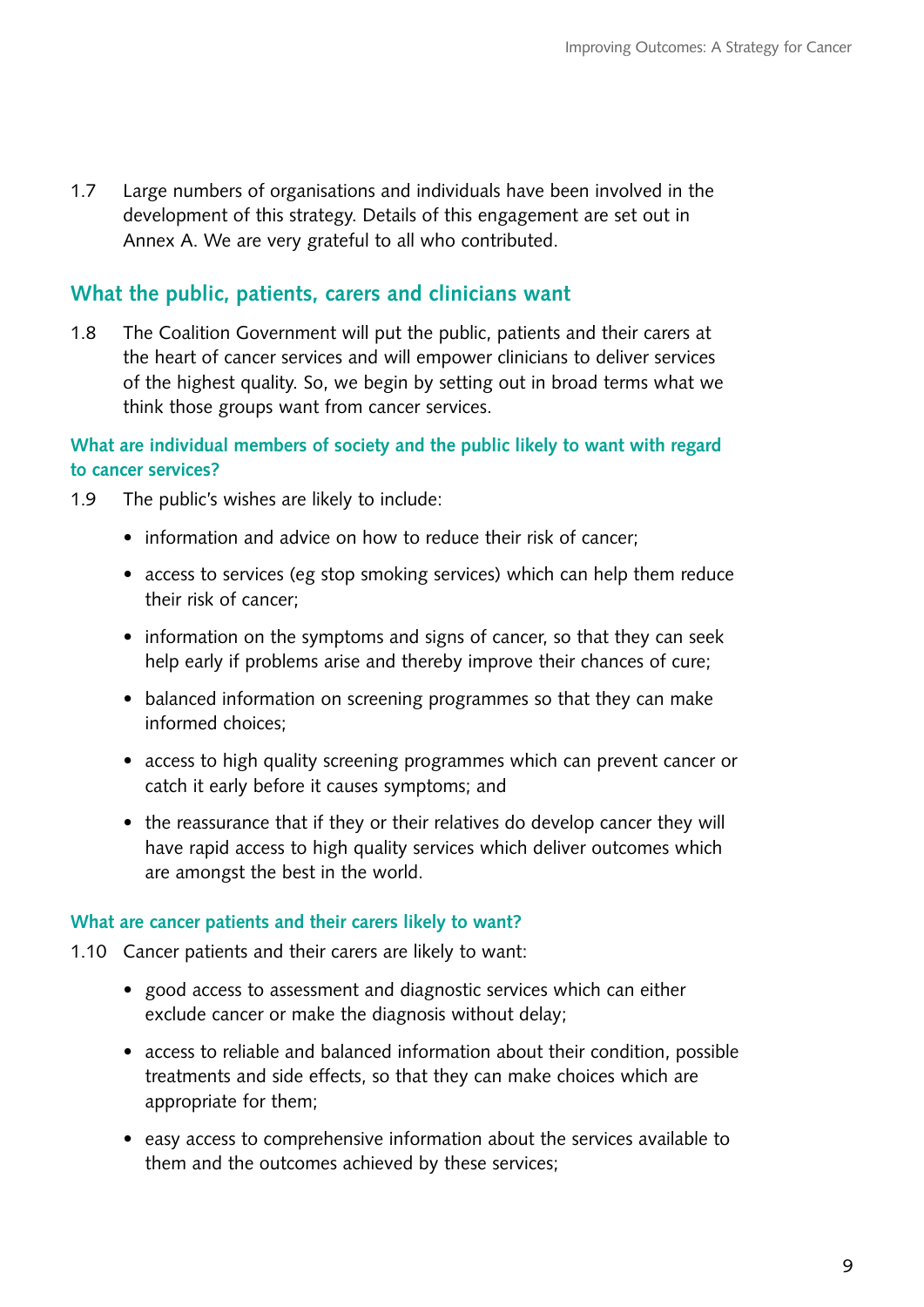- to be empowered to make choices where these are clinically appropriate and to be supported in decision making to the extent that they wish;
- to know that the best treatments will be available to them. If the NHS cannot provide treatments because they do not offer value for money, they will be told about this and will be able to pay for such treatments themselves without losing their right to NHS care;
- to know that they will receive the support they need (physical, emotional, social and financial) through their treatment;
- to be treated as a whole person, not just a "set of symptoms";
- to know that everyone involved in their care has the necessary training and expertise;
- to be reassured that everyone involved in their care will work effectively together, so that their care will feel seamless even when delivered in different locations;
- to be told about relevant clinical trials when considering treatment;
- to know that at the end of treatment they will be:
	- – �supported to regain as normal a life as possible;
	- given advice about how to minimise their risk of developing further cancer-related problems;
	- given advice about possible signs of recurrence or long-term effects of treatment; and
	- able to re-access specialist services without delay should they need to do so;
- to know that if they do develop progressive or advanced cancer they will be supported through this and have access to the best treatments; and
- to know that if they are approaching the end of life their preferences for care will be discussed with them and every effort will be made to meet their needs and their preferences for care.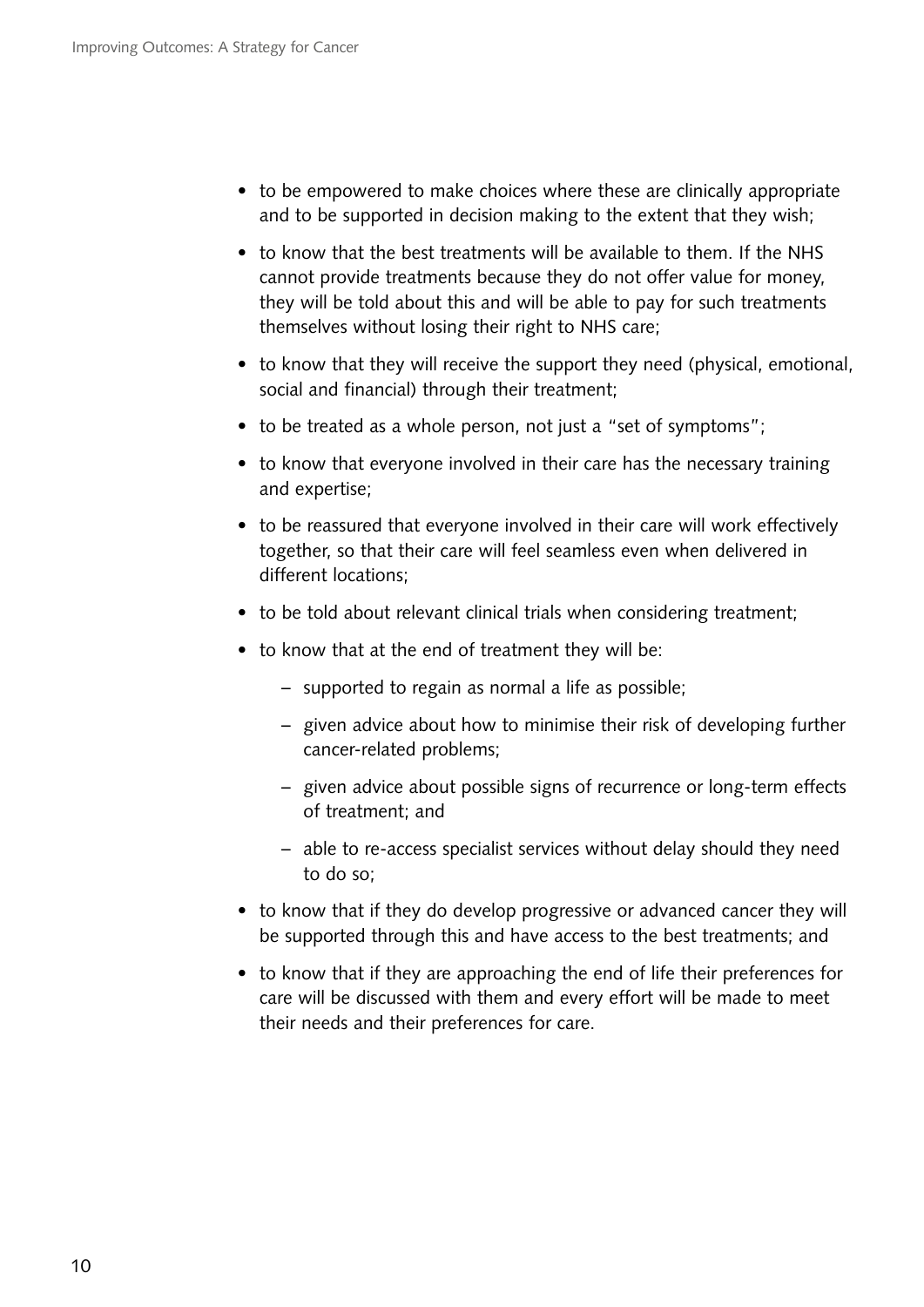#### **What are health professionals involved in the prevention, diagnosis, treatment and care of cancer likely to want?**

- 1.11 Healthcare professionals are likely to want:
	- the training, support and information they need to deliver high quality care;
	- to work in a team that has all the necessary expertise to deliver good outcomes;
	- to work in state of the art facilities and have access to proven modern technologies and equipment;
	- to work in a service which is well managed, so that their time is used effectively and so that care is streamlined for patients;
	- to be able to compare the outcomes they achieve with those achieved elsewhere in this country and in other developed countries; and
	- to be free to make the clinical choices which they feel will benefit their patients the most.

#### **New evidence**

- 1.12 Importantly, this Strategy has also been informed by the evidence and analyses that have become available in recent months. These include:
	- a new international benchmarking project findings from which suggest that English survival rates continue to lag behind the best performing countries in the partnership and that, with the exception of breast cancer, we are not narrowing the "survival gap" to move closer to the best performing countries;<sup>8</sup>
	- an analysis of variations in drug usage across a number of different countries – which shows that the UK has a low rank for the most recently licensed cancer drugs;<sup>9</sup>
	- research into the way in which patients are first diagnosed with cancer – which shows that about a quarter of cancer patients are diagnosed via emergency routes and that the survival rates for those diagnosed via emergency routes are considerably lower than for other cancer patients;<sup>10</sup>
	- a review of the quality of cancer registration phase one of which concluded that deficiencies in cancer registration do not explain the differences in survival rates that have been observed;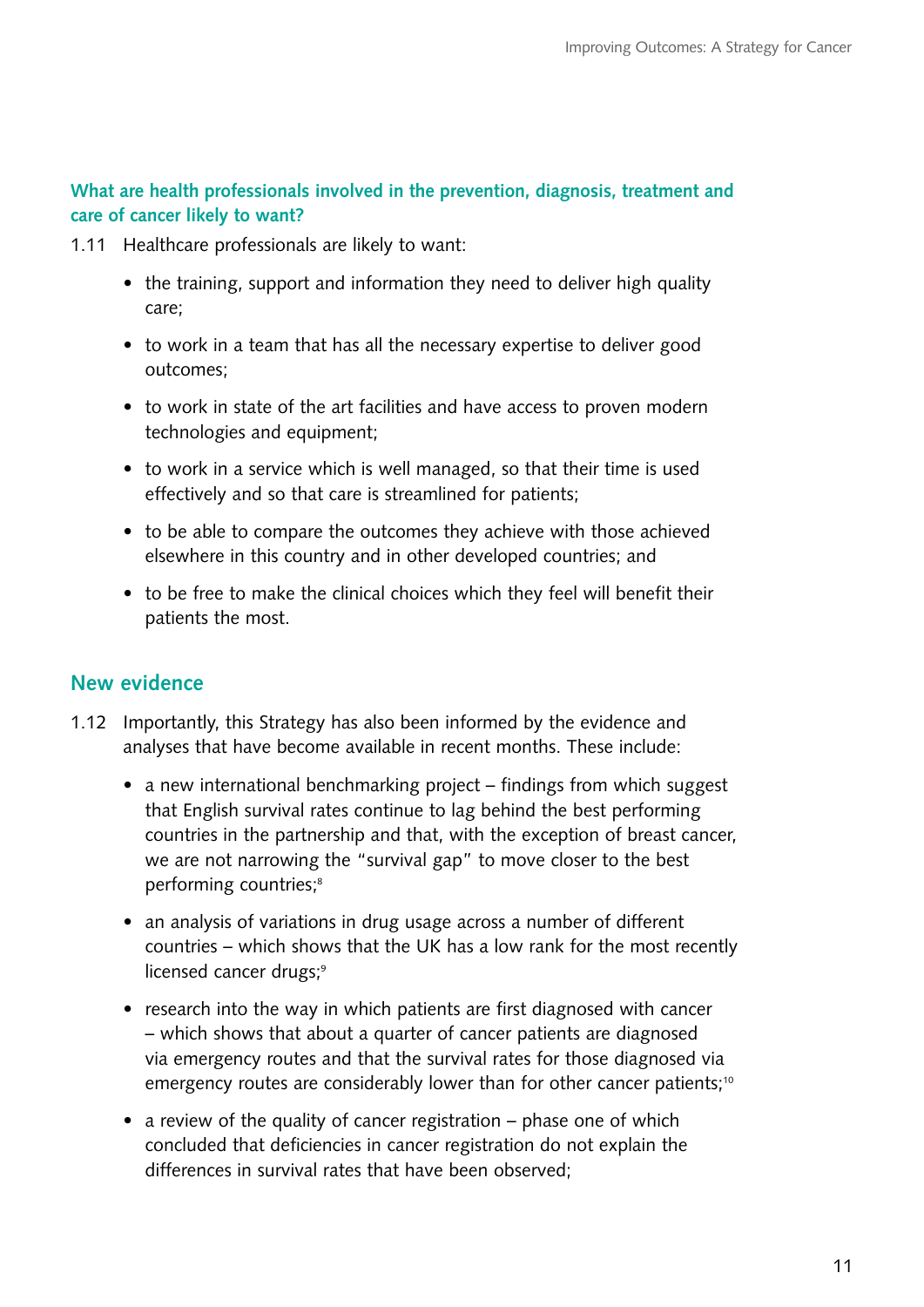- results from clinical trials of screening for example new research shows that a one-off procedure using flexible-sigmoidoscopy to screen for bowel cancer could save 3,000 lives per year;<sup>11</sup>
- measurement of service quality through peer review  $-$  which shows that performance is improving overall but is unacceptable in a small number of multidisciplinary teams;<sup>12</sup> and
- a new cancer patient experience survey which demonstrates which areas require more attention to improve patient experience.<sup>13</sup>
- 1.13 In addition, the Strategy has built strongly upon a recent report by the NAO on the implementation of the Cancer Reform Strategy (CRS). This looked at the use of information and commissioning to deliver the CRS, and at value for money in the delivery of cancer services.
- 1.14 More information about this new evidence is set out in Annex B.

#### **Efficiency savings**

- 1.15 The outcomes articulated in this Strategy will need to be realised within the context of the tighter financial environment ahead, with the ambition of achieving efficiency savings of up to £20 billion for reinvestment over the next four years. This represents a very significant challenge but, through the detailed work the NHS has already undertaken on Quality Innovation Productivity and Prevention (QIPP) and the additional opportunities presented in the *Equity and Excellence: Liberating the NHS*, we believe the required savings and improvements can be achieved.
- 1.16 Through the Spending Review, the Government protected the NHS, with cash funding growth of £10.6bn (over 10%) by 2014/15. By comparison with other departments, this is a generous settlement. Nevertheless, by historical standards this remains extremely challenging.
- 1.17 This is in the context of an ageing and growing population, new technology and higher patient expectations, all of which mean that underlying demand continues to grow rapidly.
- 1.18 In relation to the QIPP challenge, the NHS has been developing proposals to improve the quality and productivity of its services since the challenge was first articulated in May 2009. The White Paper *Equity and Excellence: Liberating the NHS* represents an opportunity to support the NHS to do this more effectively. We are bringing together the existing planning and implementation of QIPP and the implementation of the White Paper to form one integrated and mutually reinforcing programme of work that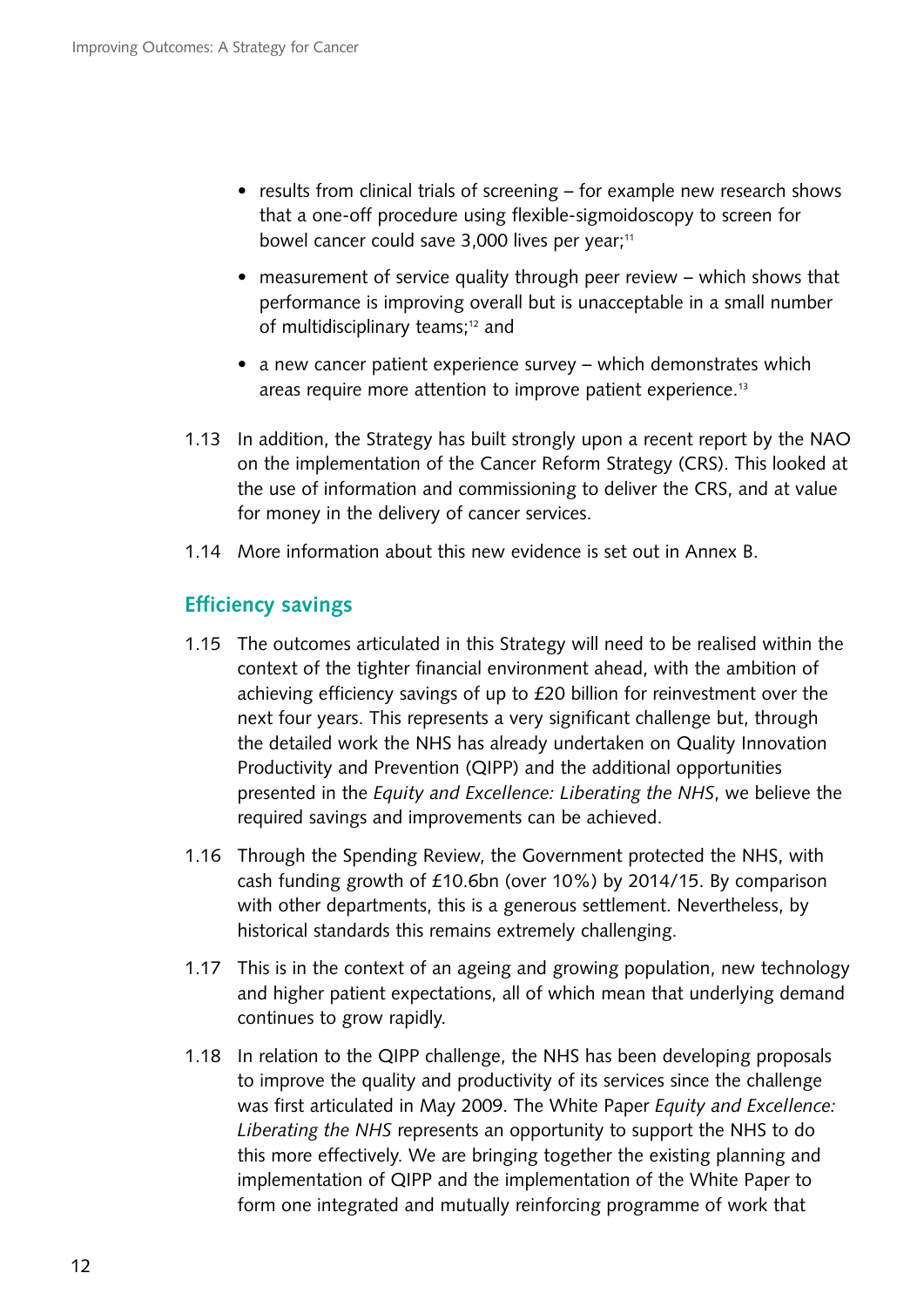exploits the additional opportunities for increased quality and productivity set out within the White Paper reforms. This will help manage the risks and keep the focus on delivery at the same time as reconfiguring the system. Early examples of this include:

- local and regional organisations producing one QIPP and Reform plan to oversee the implementation of QIPP and *Equity and Excellence: Liberating the NHS*;
- ensuring that active ownership of the QIPP agenda is a criterion for selection as a GP consortia pathfinder; and
- placing QIPP plans at the centre of the assessment of the business plans for acute trusts applying for Foundation Trust status.
- 1.19 Realising these savings will help us fund new policy commitments as we move through these challenging times.
- 1.20 In thinking about how best to deliver efficiency savings over the coming years, commissioners will also wish to note the three areas for potential savings highlighted in the NAO report:
	- use of radiotherapy machines varies over twofold per year, per machine, by centre. While there may be valid reasons for these variations, the NAO identified potential for existing capacity to be used much more productively;
	- inpatient admissions per new cancer diagnosis varied from 1.7 to 3.2 between PCTs in 2008/09. If every PCT met the inpatient admissions per new cancer diagnosis of the best performing quartile, 532,000 bed days could be saved, equivalent to around £106 million each year; and
	- average length of stay for inpatient cancer admissions varied from 5.1 to 10.1 days between PCTs in 2008/09. If every PCT had the same length of stay as the average for PCTs in the best performing quartile, then even with no overall reduction in inpatient admissions, 566,000 bed days could be saved, equivalent to around £113 million each year.
- 1.21 Variations in the number of cancer bed-days and inpatient expenditure were highlighted in the NHS Atlas of Variation.<sup>14</sup> The data used in the cancer maps in the NHS Atlas of Variation has been adjusted for age, sex and need, suggesting that commissioners in some areas have significant scope for reducing elective bed day usage and expenditure. The Atlas highlights some potential resources which commissioners may wish to use to address unwarranted variation.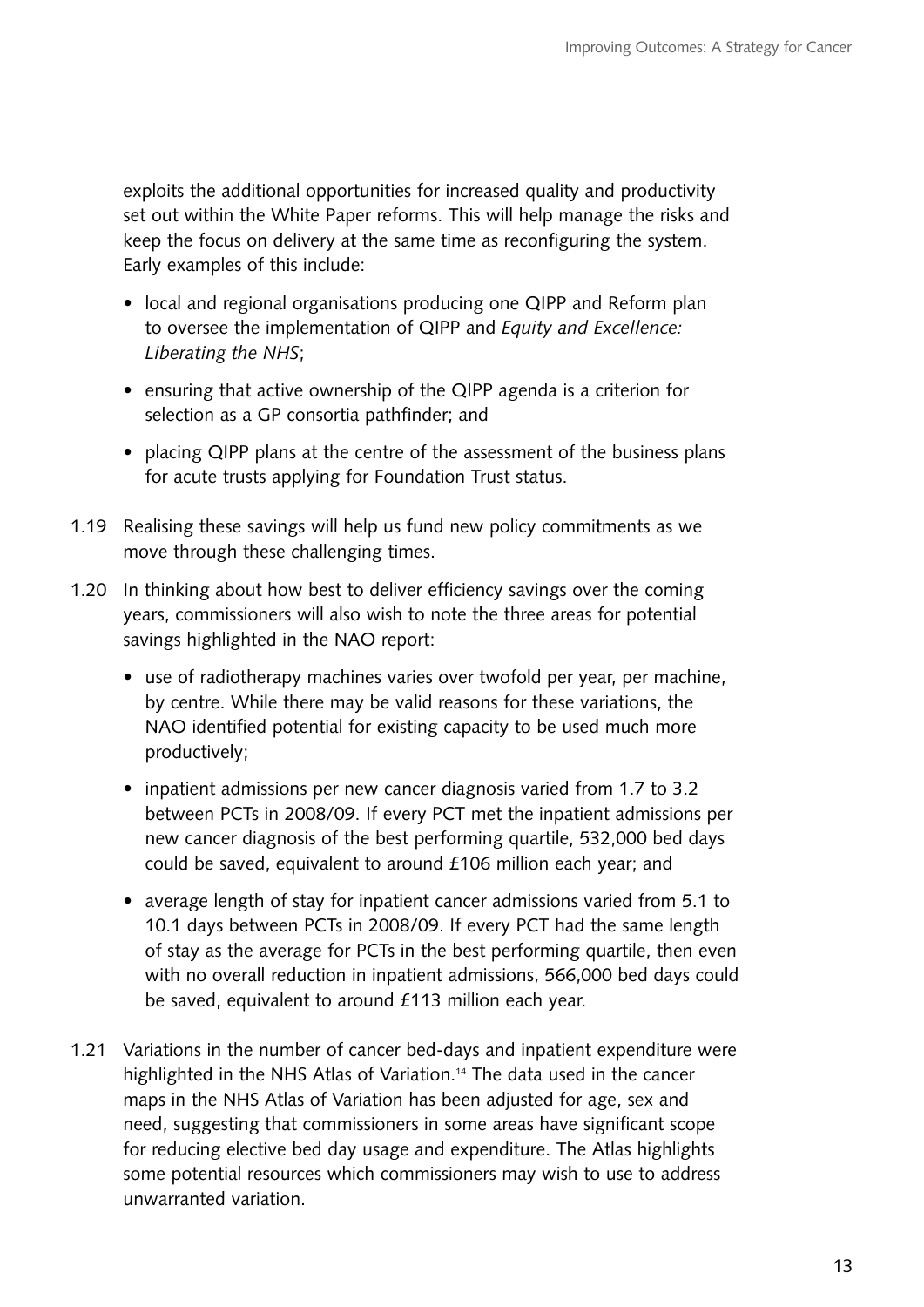#### **A Big Society approach to tackling cancer**

- 1.22 The state, as the funder of NHS cancer services, will always have a significant role to play in leading the fight against cancer and it is right that it should do so. However, working together with other organisations and individuals we can make an even bigger difference in the fight against cancer:
	- cancer charities raise awareness of cancer, raise money to fund research and services, deliver some services, including information, and campaign for change;
	- academic institutions undertake research into all aspects of cancer, including basic science, prevention, early diagnosis, treatment and the psycho-social effects of the disease;
	- bioscience companies develop new tests and treatments for cancer;
	- some major commercial companies partner with cancer charities to raise funds to tackle cancer;
	- hospices support those nearing the end of their life; and
	- thousands of people affected by cancer support each other both informally and through support groups.
- 1.23 Much of society is already involved in supporting cancer care and research, but we can extend these activities, so that every part of society plays its part, from raising awareness to helping fund research or supporting people affected by cancer. Adopting a Big Society approach can harness the resources, talents and expertise of all groups in society. This should enable messages and support on cancer to reach and engage with people in a way that Public Health England or the NHS alone would not be able to do. We will take a Big Society approach in cancer by:
	- empowering individuals and communities;
	- encouraging social responsibility; and
	- creating an enabling and accountable state.
- 1.24 There is a range of inspiring examples of different groups in society coming together to tackle cancer. However, more can be done to support society in playing its part. The Government will therefore facilitate the development of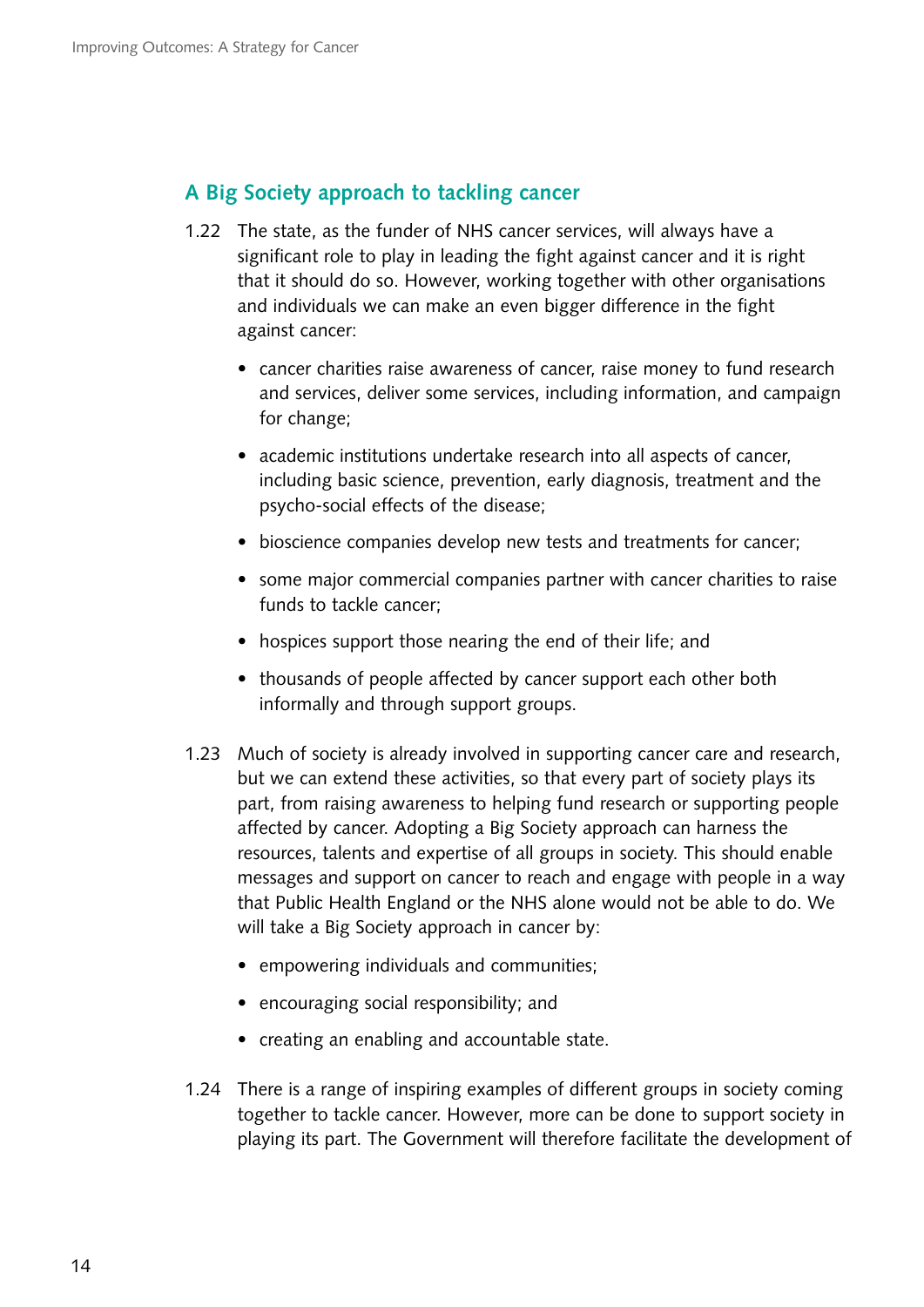a national partnership. This will enable organisations who wish to play their part in tackling cancer to do so. Participating organisations will be asked to:

- support and enable the public and/or employees to reduce their risk of cancer by creating a healthier environment;
- raise awareness of the signs and symptoms of cancer, enabling employees and/or customers to seek earlier help;
- make it easier for employees to participate in cancer screening programmes by providing flexible working arrangements for screening appointments;
- adopt "cancer friendly" policies and practices for employees affected by cancer, where possible supporting them in staying in or returning to work;
- signpost employees and/or customers to appropriate information and support on cancer, ensuring that no one affected by cancer feels that they do not know where to turn for support; and
- utilise their unique relationship with employees and customers to enable everyone to play their part in delivering better cancer outcomes.
- 1.25 The partnership will not seek to raise funds for cancer or to duplicate or replace existing activity and partnerships. Instead it will seek to stimulate new community action to improve outcomes and support patients. Participating organisations will receive expert advice from the current partnership initiatives within the Cancer Programme – the National Awareness and Early Diagnosis Initiative, the National Cancer Equality Initiative and the National Cancer Survivorship Initiative.
- 1.26 � Organisations of every size will be encouraged to join the partnership, from small businesses such as hairdressers to major employers such as supermarket chains, providing that their business activities do not conflict with the objective of improving cancer outcomes. The DH will work to develop this partnership over the coming year.

#### **Research**

1.27 � *Equity and excellence: Liberating the NHS* makes clear the Government's commitment to supporting excellent research. The National Institute for Health Research (NIHR) provides the NHS with the support and infrastructure it needs to conduct first-class research. A wide range of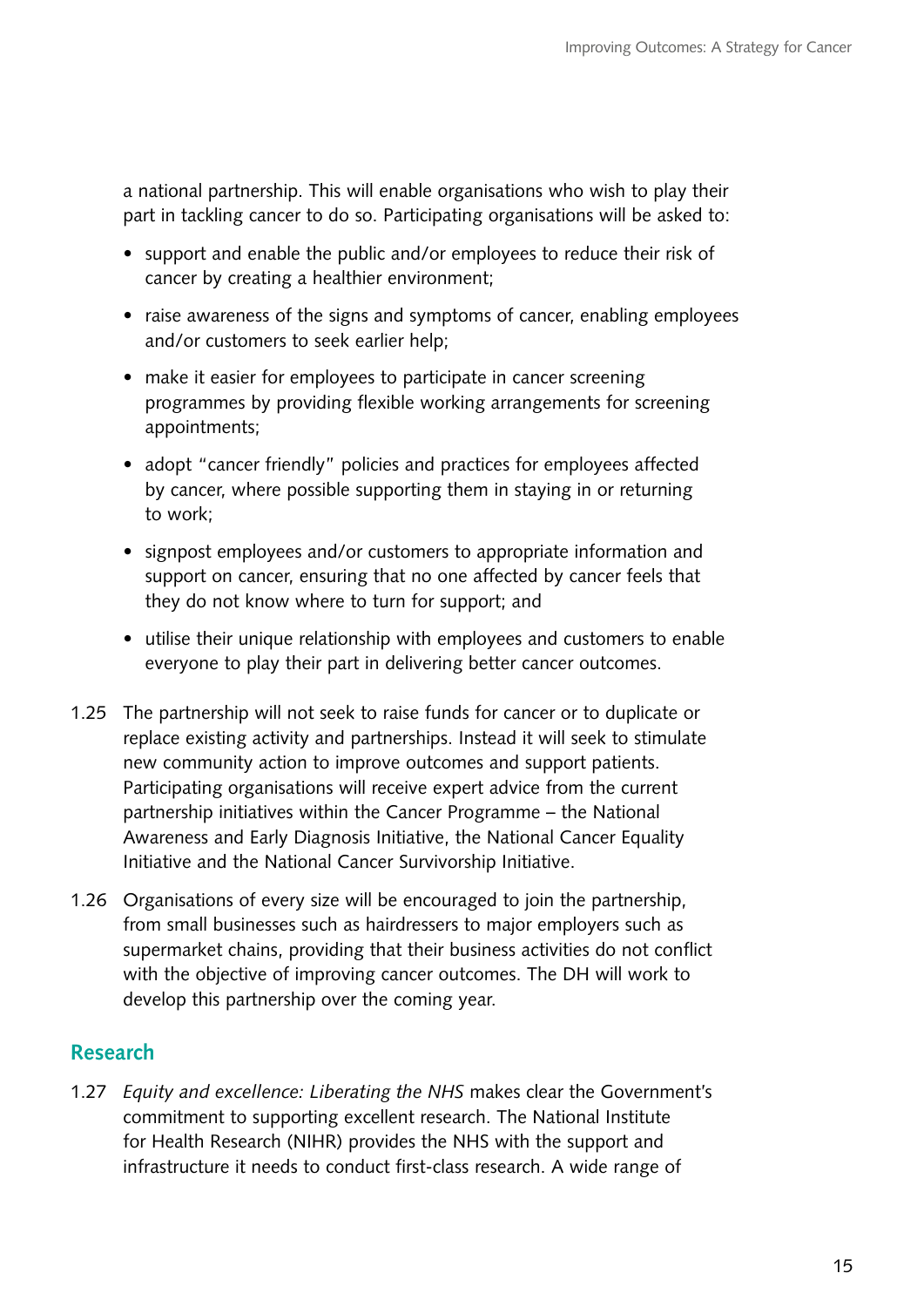research will be critical to reducing the burden of cancer and to improving cancer outcomes. The Government will work with partners such as Cancer Research UK to support basic research into how cancer starts and develops; clinical and translational research so that discoveries can move quickly from bench to bedside; research into prevention, screening and epidemiology; health services research; and research to support those living with cancer and those nearing the end of life.

- 1.28 Future cancer research in this country will build on firm foundations. The National Cancer Research Institute (NCRI), of which DH is a member, brings together all the key partners in cancer research. The NCRI coordinates research initiatives on prevention, awareness and early diagnosis, survivorship and radiotherapy. The NIHR National Cancer Research Network (NCRN), combined with additional funding for clinical trials from Cancer Research UK and others, has led to a quadrupling of entry of cancer patients into clinical studies, making this country a world leader. The National Cancer Intelligence Network (NCIN) provides an excellent platform for epidemiological and health services research.
- 1.29 Given the importance of early diagnosis in improving cancer outcomes, DH's Policy Research Programme will provide funding from January 2011 for five years for a policy research unit on Cancer Awareness, Screening and Early Diagnosis. In addition over the next 18 months, the International Cancer Benchmarking Partnership, which is led by DH, will provide insights that will help us understand survival differences between countries and thus to take steps to address them.

#### **Central support for moving forward**

- 1.30 � As set out in this Strategy, the Coalition Government's reforms will provide the levers for delivering the services and outcomes which patients and the public want. Local action by healthcare professionals, free to innovate and respond to the needs of patients, will be critical to achieving our outcome goals.
- 1.31 In addition, national leadership, through the National Cancer Director, will remain important to deliver this ambitious Strategy. An Implementation Advisory Group (IAG) comprising key stakeholders, including commissioners and patient representatives, will be established to help monitor delivery of this Strategy.
- 1.32 � Our health service is in transition. As new structures such as GP consortia, health and wellbeing boards and the NHS Commissioning Board are established, the IAG will play a crucial role to ensure that commissioners,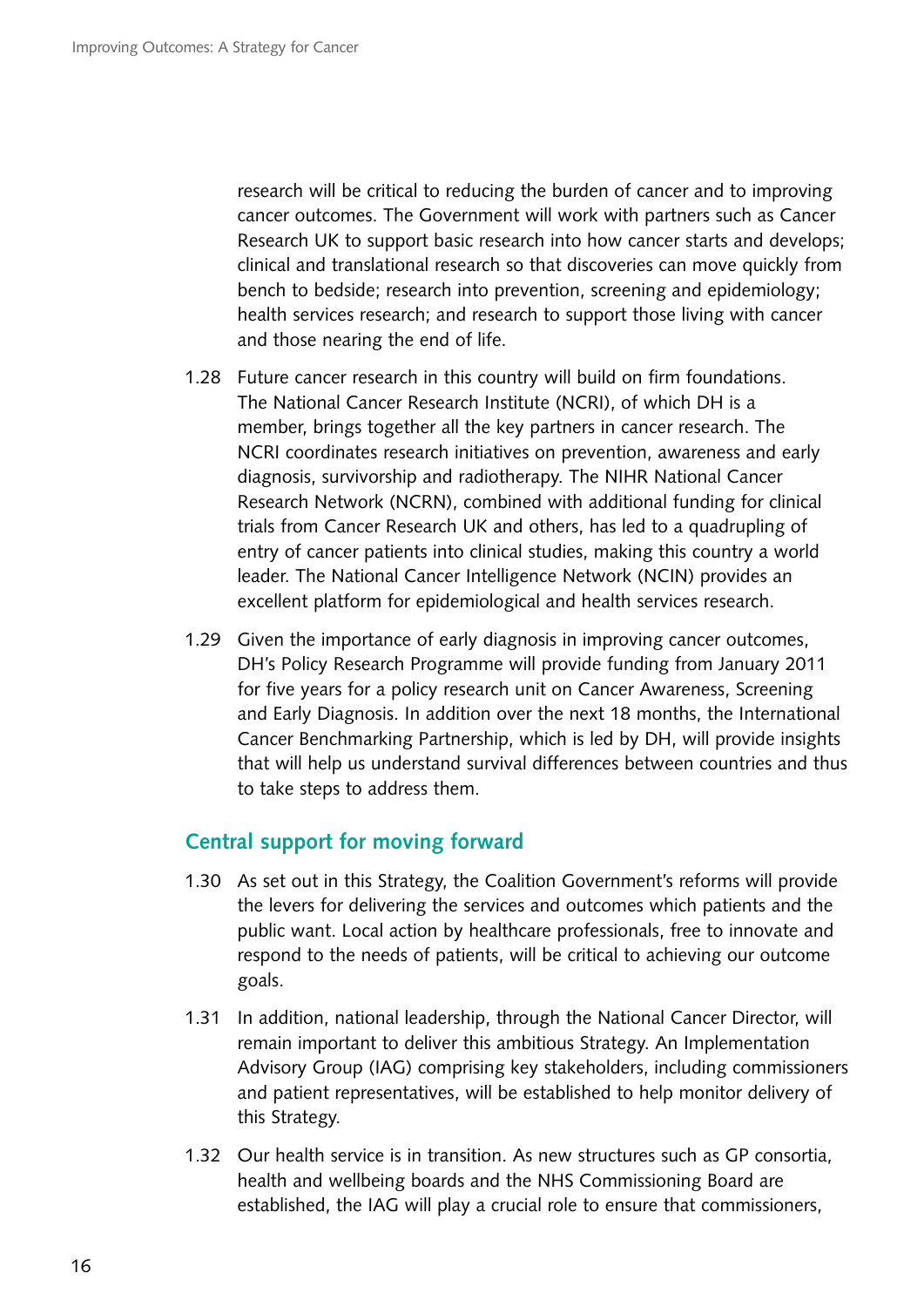providers, regulators and those overseeing healthcare are equipped with the expertise and support they need to deliver high quality cancer services.

- 1.33 � Until the new NHS structures are in place, the implementation of the first stages of this Strategy will be supported by the bodies that make up the National Cancer Programme: the National Cancer Action Team (NCAT), NHS Improvement and the National Cancer Intelligence Network (NCIN). Over the transition period, these bodies will need to consider how they can best align themselves with the new structures and arrangements. Our view is that NCAT and NHS Improvement may well wish to turn into social enterprises, but that the NCIN is likely to need to continue to be funded by a mix of statutory and voluntary sources. NHS Cancer Screening Programmes will be the responsibility of PHE, but in clinical terms remain a key part of the cancer pathway.
- 1.34 Commissioners and providers are currently supported by cancer networks. It is very likely that GP consortia will wish to purchase support from a new style of cancer network. In the transitional period, we will fund cancer networks to support the GP consortia.
- 1.35 � Assessing progress on delivery of this Strategy during transition and beyond will be important. Annual reports will be published to measure progress on implementation and on improving cancer outcomes.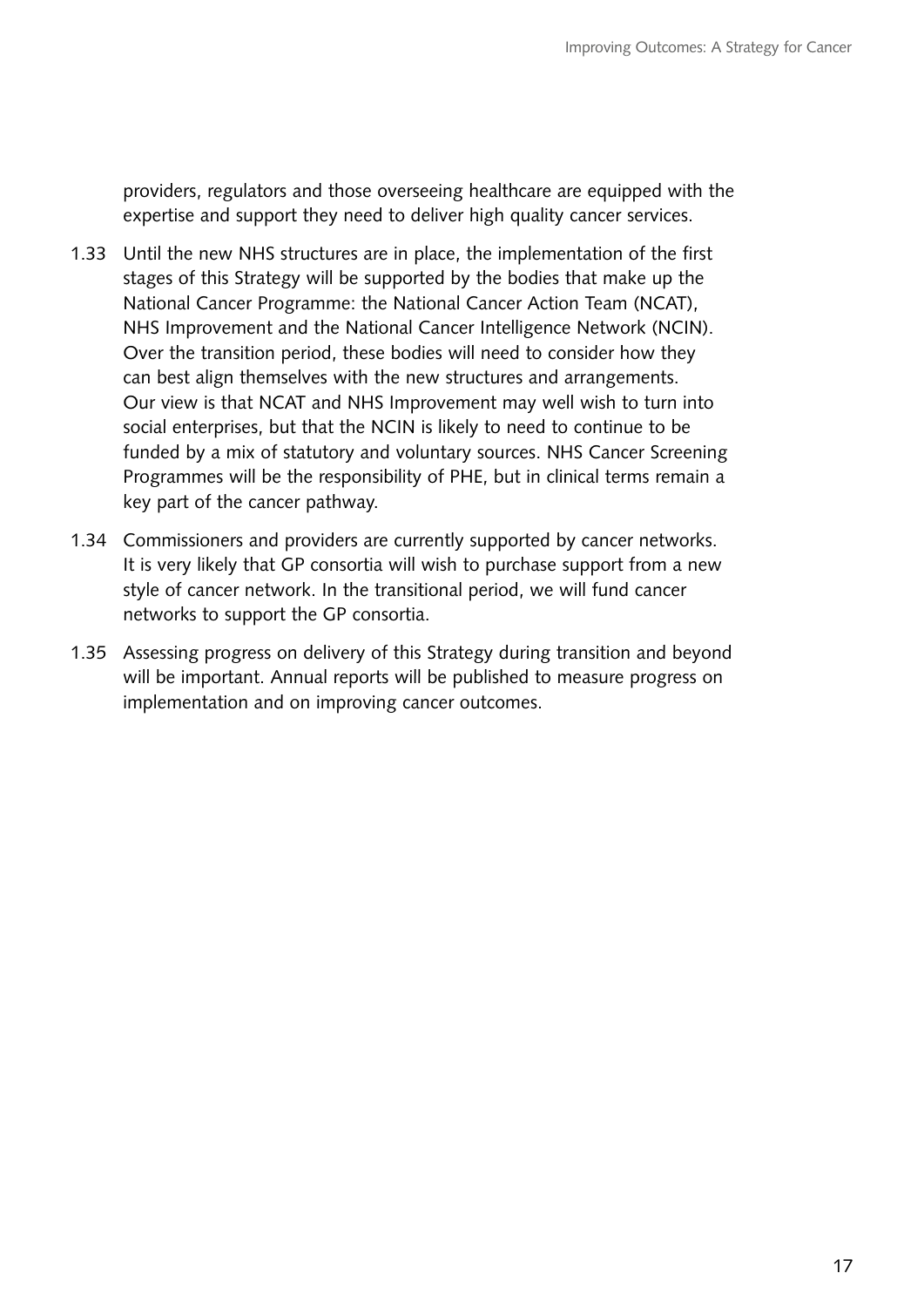# <span id="page-19-0"></span>**2. Putting patients and the public first: information and choice**

#### **Introduction**

- 2.1 Information will be central to the drive for better outcomes. Better information underpins stronger commissioning and patient choice, helping the public to make the right decisions to reduce their risk of cancer and to support them in accessing screening, diagnosis, treatment and survivorship care. Information also enables commissioners to drive up the quality of services and outcomes and to make efficient use of resources.
- 2.2 We are committed to creating a presumption of choice, including choice of treatment and any willing provider across the vast majority of NHS-funded services by 2013/14. This chapter considers what that will mean for cancer services.

#### **The information revolution in cancer**

- 2.3 � *Liberating the NHS: An Information Revolution*15 makes it clear that:
	- patients must have the information they need to make the right choices about their health and treatment;
	- the NHS and social care must have the information they need, appropriately analysed by inequality/equality group, to enable them to make the right decisions around commissioning and providing quality services; and
	- the public must have the information they need to make the right choices about healthy lifestyles.
- 2.4 In line with this, high quality cancer services depend on having accurate, relevant, contextualised, timely and accessible information available to help patients, commissioners, providers, clinicians, researchers and those seeking to scrutinise health services. To be effective, information must be:
	- informing, so that they know it is comprehensive and can be trusted;
	- engaging, so that they are willing and able to use it; and
	- empowering, so that they know how it can make a difference.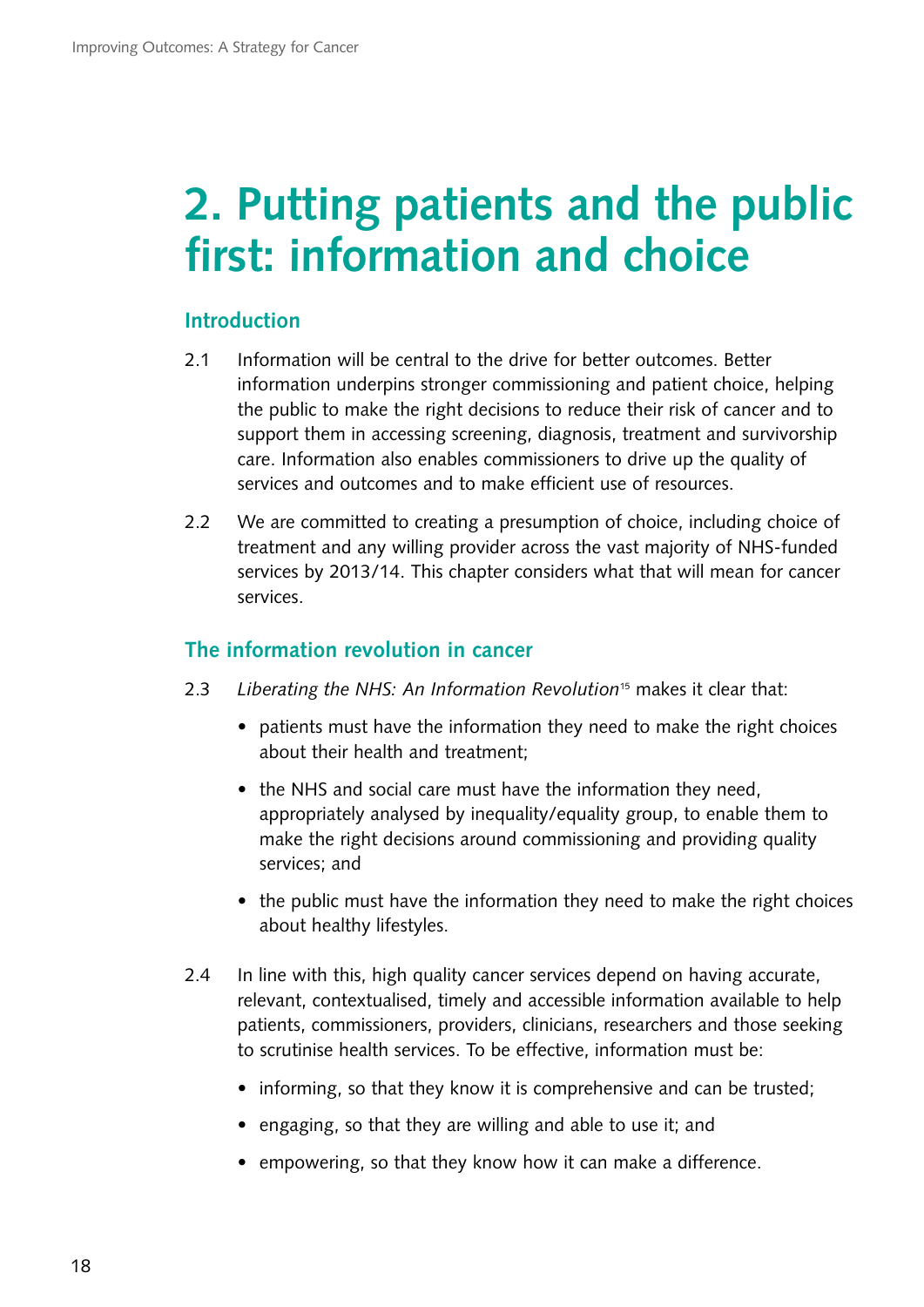- 2.5 While we cannot pre-empt the outcome of the consultation on *An Information Revolution*, we are confident of the general direction of travel. Encouraging progress has already been made in improving the range, quality and timeliness of analyses about cancer services which are available. The National Cancer Intelligence Network (NCIN) – a partnership of organisations from the public and voluntary sectors who are working to provide analyses to support better cancer services and outcomes – has linked a range of existing national datasets enabling new insights to be generated, as well as streamlining the way in which information is collected. Much of this information has been made available to support commissioners and inform providers. However, there is more to do, both in encouraging the timely availability of information and in stimulating its use to improve patient care. Where this strategy proposes new data collections or datasets these will be subject to the appropriate Review of Central Returns (ROCR) and the Information Standards Board (ISB) approvals prior to commencement.
- 2.6 In the future, the Health and Social Care Information Centre (HSCIC) will have a key role in publishing raw data which will be available for a range of different organisations to use. NCIN will continue to work with the HSCIC to provide analyses to help improve services and outcomes.
- 2.7 Quality Accounts provide a mechanism to help providers identify and focus on the issues which will make the biggest difference to the quality of care they provide, as well as providing an opportunity to explain to commissioners, patients and the public which issues have been prioritised and how the organisation will set about addressing them. In June 2010, acute providers published the first Quality Accounts. They are public reports by NHS organisations about the quality of healthcare services they provide.
- 2.8 The Quality Accounts published in 2010 have varied in the way in which providers have reported the quality of their services. Following the evaluation of the 2009/10 Quality Accounts, the lessons learned are that Quality Accounts have been an effective tool for raising the profile of quality improvement and engaging Boards. As organisations gain experience in this type of reporting, their Quality Accounts will be more effective at explaining to patients how key services such as cancer are being improved. In 2011, we will produce a guide for cancer networks to enable them to help providers to raise their game in understanding and reporting on cancer services.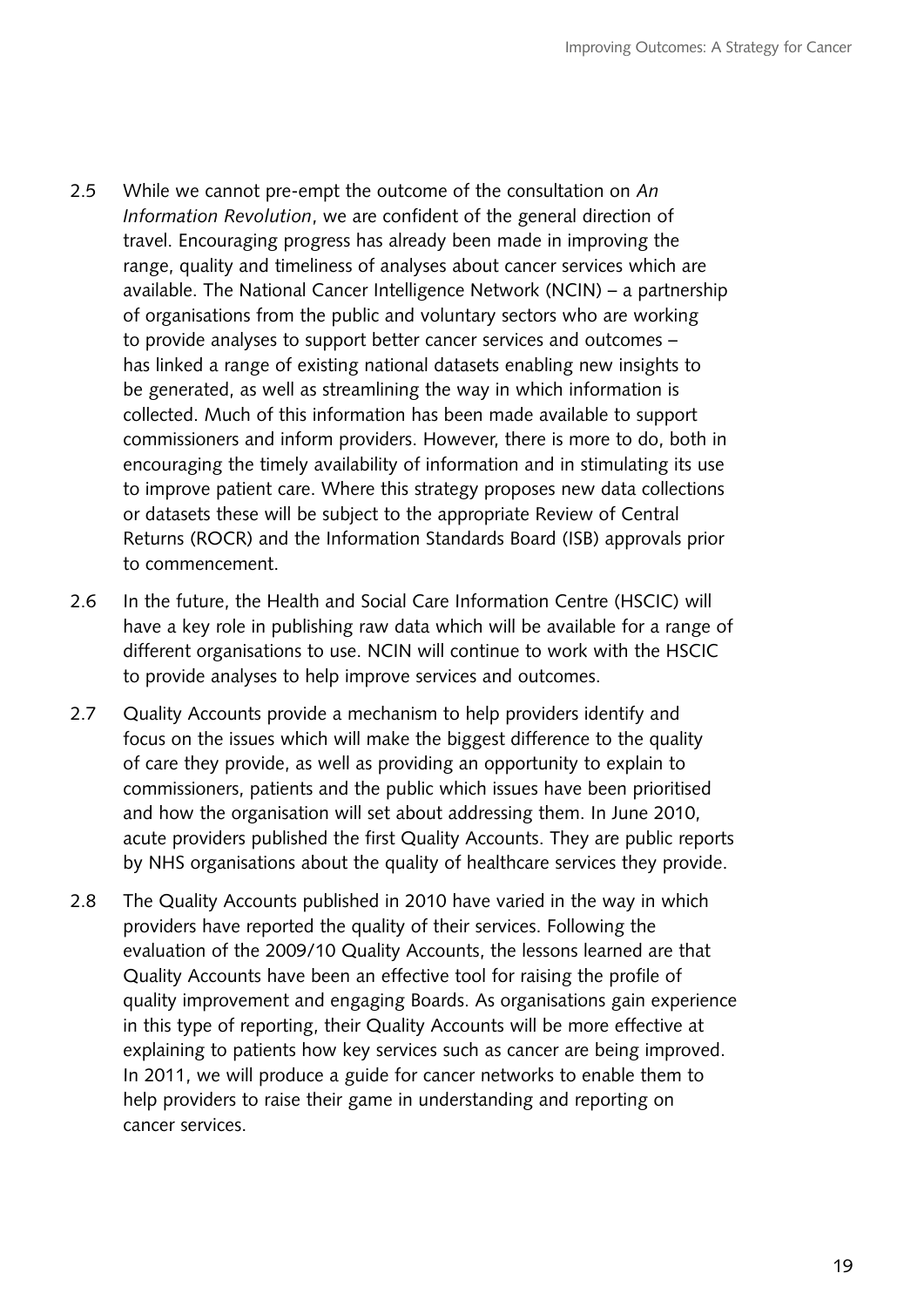- 2.9 Moving forward, and taking on board the comments made by the NAO and the Public Accounts Committee, our priorities for 2011/12 will include:
	- collating and publishing high quality information that commissioners and providers need about incidence, prevalence and survival, as a basis for planning services;
	- collating and publishing high quality information on different aspects of cancer services and the outcomes they deliver at both a provider and a commissioner level;
	- investigating different aspects of cancer care so that trends, patterns and good practice may be identified;
	- working with regulators to ensure that the information on cancer services which is collected is used to inform effective regulatory oversight and, where necessary, action;
	- improving the quality of the data which underpins expenditure information on cancer services;
	- providing transparent information so that policy makers and others may scrutinise the quality of cancer services by inequality/equality group; and
	- encouraging other organisations, such as cancer charities, to provide information to patients and carers and to help them make informed choices.
- 2.10 In addition, in 2011/12 we will pilot the collection, through cancer registries of data about metastatic disease. While we know that almost half a million women are living with and beyond a diagnosis of breast cancer, we do not know what proportion of those have metastatic breast cancer and, without this information, it is impossible for the NHS effectively to plan the services they need. Cancer registries have historically collected information on diagnosis, treatments given in the first year after diagnosis and survival, but have not collected information on date of recurrence or secondary spread. This means that it is not possible to estimate prevalence of metastatic disease accurately or undertake other important analyses on patients with secondary cancer. During 2011/12 we will pilot the collection of data on recurrence/metastasis on patients with breast cancer with the aim of undertaking full collection from April 2012. The learning from this exercise will, in time, be applied to the collection of information on other forms of metastatic cancer.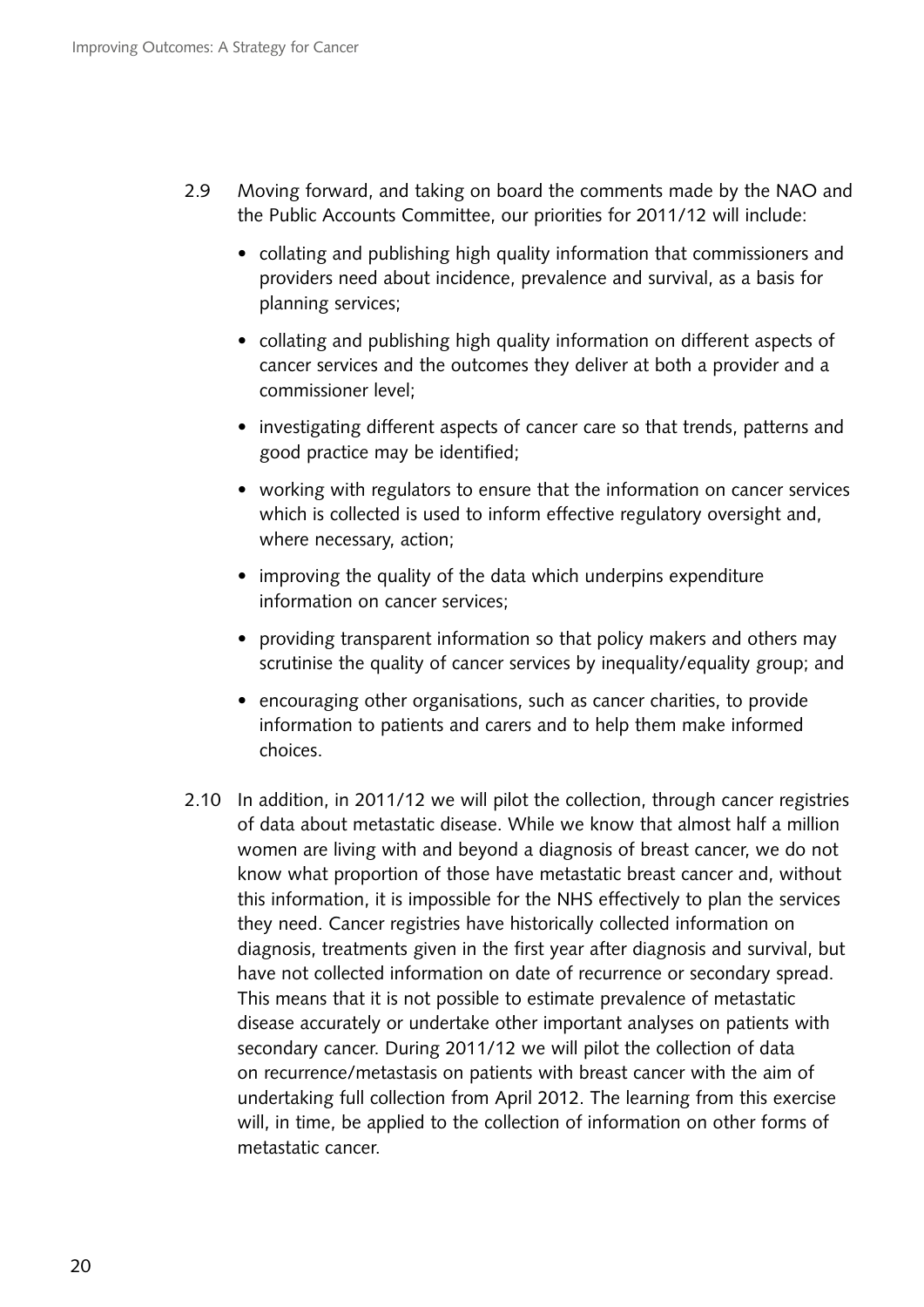- 2.11 Once the NHS Commissioning Board is established it will need to assess the information needs in relation to cancer, but we would expect that it would wish to build on the work planned for 2011/12.
- 2.12 In moving forward, we need to ensure that analyses are provided that are important for the public as well as for commissioners and providers, such as:
	- the range of cancer services provided by each Trust;
	- whether each team has core members from all the relevant disciplines;
	- whether the team has a clinical nurse specialist;
	- how many patients by equality characteristic were diagnosed/treated in the previous year;
	- compliance with waiting time standards;
	- compliance with peer review measures;
	- major resection rates; and
	- mortality rates within 30 days of treatment.

The public will also wish to see the results of patient experience surveys – see chapter 5.

- 2.13 Accurate, tailored, timely and accessible information is vital to providing a good patient and carer experience. This, combined with involving people in decisions about their own care through personalised care planning and offering real choice for patients over where, how and by whom they are treated, forms a key plank of the Government's reforms of the NHS. Carers will also need information, advice and support to carry out their caring role effectively. Many of them will not know about the wide range of advice and support that is available for those with caring responsibilities and they should be signposted to such help. Better information should also help to reduce health inequalities by reducing the knowledge deficit that can exist in healthcare.
- 2.14 Information prescriptions guide people to relevant and reliable sources of information to allow them to feel more in control, better able to manage their condition and maintain their independence. The National Cancer Action Team (NCAT) in partnership with Macmillan Cancer Support and Cancer Research UK is now supporting the use of information prescriptions so that every cancer patient in England should be able to benefit over the lifetime of this Strategy. Work will continue to develop the use of information prescriptions throughout the cancer pathway.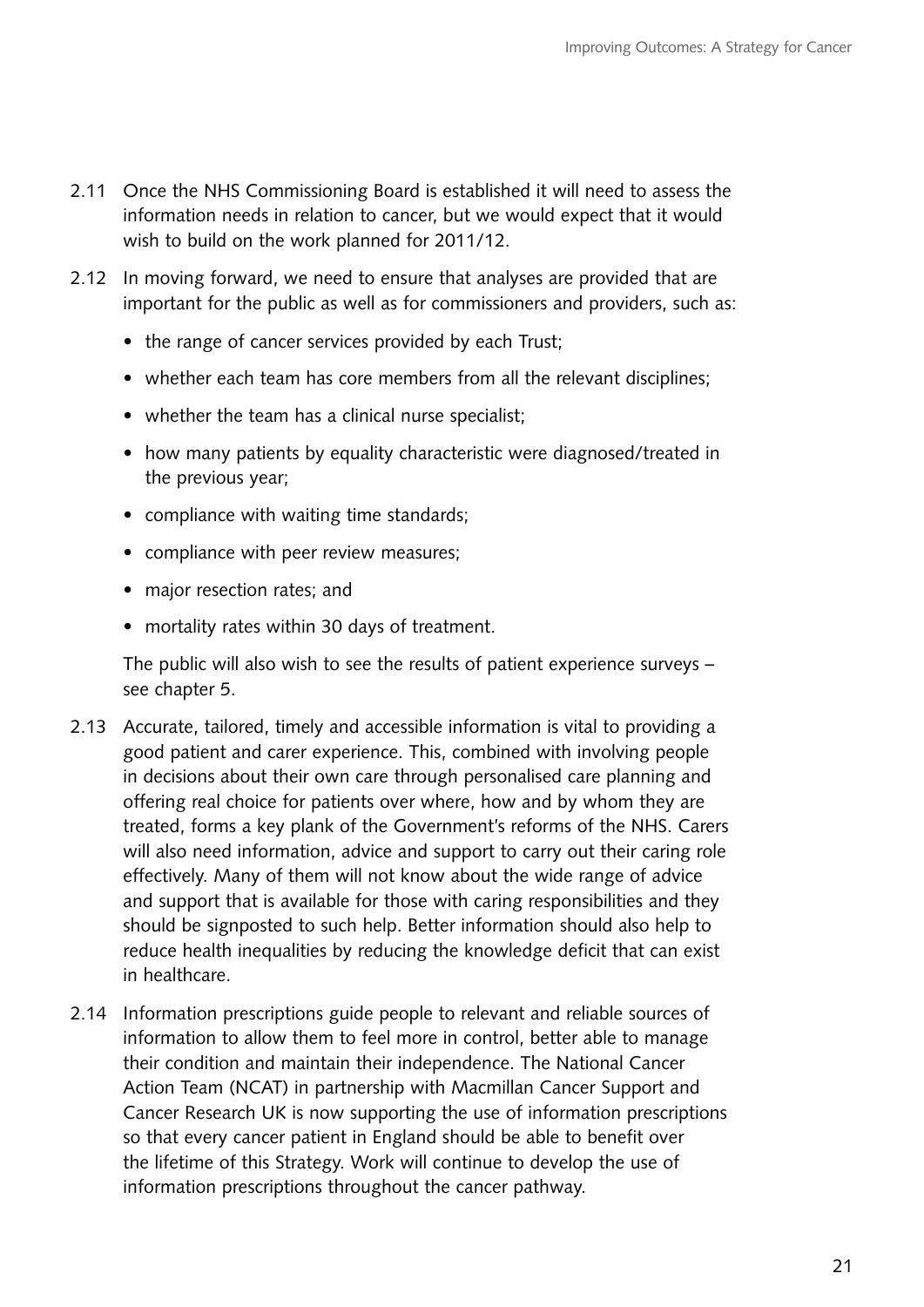2.15 Information is also important for patients to help them reduce their risk of developing cancer. Most people know that smoking causes lung cancer and sunburn causes skin cancer. However, far fewer people know that a poor diet, obesity, lack of physical activity and high alcohol consumption are also major risk factors for getting cancer. Public Health England (PHE) nationally and locally will provide people with information about these risk factors so they can make healthy choices.

#### **Using information to reduce inequalities**

- 2.16 It will be impossible to tackle inequalities effectively without the appropriate data to inform activity and scrutinise progress. The National Cancer Equality Initiative (NCEI) has established a baseline from which to measure improvement, an agreed basket of equality metrics and an understanding of how to close the inequality/equality gaps.
- 2.17 The equality metrics are being used nationally and locally to track progress and consider improvements to cancer services, and have been disseminated through the Equalities Portal (http://www.ncin.org.uk/equalities/). The Portal is an early example of how the principles of the information revolution can be applied to cancer services, enabling commissioners to understand better their health outcomes, providers to target improvements and stakeholders to hold services to account for the outcomes which matter most to patients.
- 2.18 Further analyses to inform the equality agenda are planned on rarer cancers, access to cancer treatment and outcomes for people with mental health problems, as well as examining survival, mortality and incidence by geographical area. We will continue to publish one-year survival data to identify which groups are more likely to present late.

#### **Expanding patient choice**

- 2.19 Liberating the NHS: greater choice and control<sup>16</sup> is based on patients being at the heart of decision-making in the NHS. *No decision about me without me* should be a guiding principle in the delivery of all treatment. The report envisages a presumption of choice and any willing provider across the majority of NHS-funded services by 2013/14. In cancer, a range of different forms of choice are relevant, including:
	- when to have treatment;
	- where to have treatment (some treatments can be given in hospital or in the community);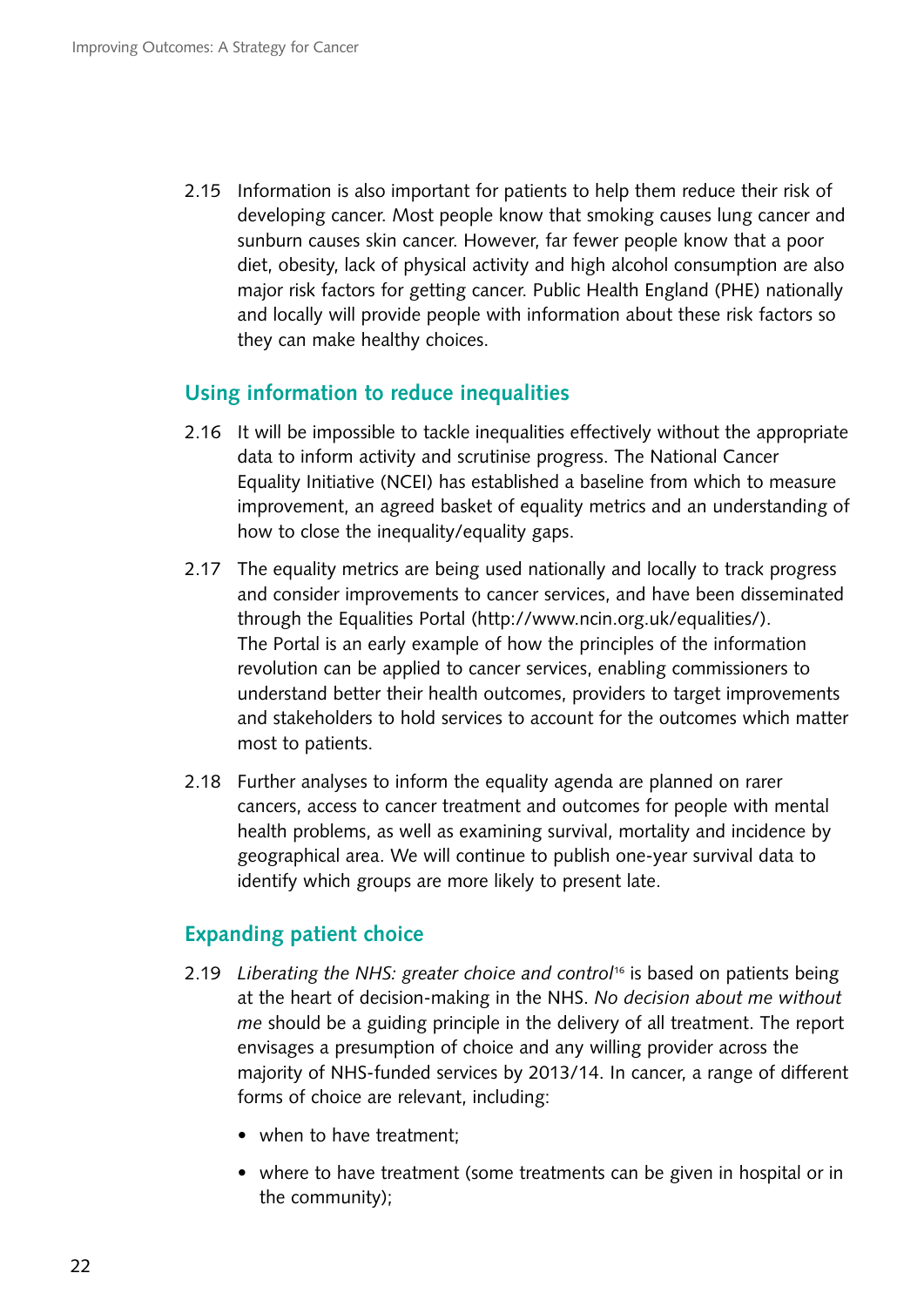- which organisation delivers treatment and care;
- which team delivers the treatment: and
- what form of clinically appropriate treatment to have.
- 2.20 The choices that cancer patients should be able to make will not always be straightforward. Exercising informed choice requires a patient to have the right information and support available to make the most appropriate decision for their own circumstances. It will be critical that healthcare professionals have adequate communication skills to support patients in making decisions and that this is supported by the provision of high quality, tailored written information.
- 2.21 � We cannot pre-empt the outcome of the consultation on *Liberating the NHS: greater choice and control*, but we envisage that:
	- commissioners will seek to maximise the choices which patients can make at the point of urgent referral by a GP, whilst recognising that pooled referrals are critical to ensuring speedy access to a first appointment with a specialist;
	- apart from at that initial stage, the guiding principles in relation to cancer will be the same as for most other NHS services – patients will be able to elect to receive care from any organisation in England that offers a service that is clinically appropriate for them, meets the essential levels of safety and quality expected from providers of NHS-funded services (including relevant guidance on appropriate levels of specialisation), and can deliver services within NHS prices, and there will be a choice of named consultant-led team by April 2011.
- 2.22 Applying choice across the pathway will be important for cancer as patients may wish to choose different providers for different forms of treatment and care. For example, a patient may be prepared to travel further for surgery from a specialist provider with better outcomes, but may wish to receive treatments such as chemotherapy and radiotherapy closer to their home. Others may prefer to travel but might face barriers which prevent them from doing so and some patients may prefer the benefits of the close working relationships developed between service providers within an area. Effective choice should not involve a series of one-off decisions but rather a process of continuous patient engagement with entitlements to revisit decisions provided it is clinically appropriate.
- 2.23 In cancer, decisions about which treatment to have can be finely balanced, with different options having different advantages and drawbacks. In these circumstances it is important that patients and carers have information they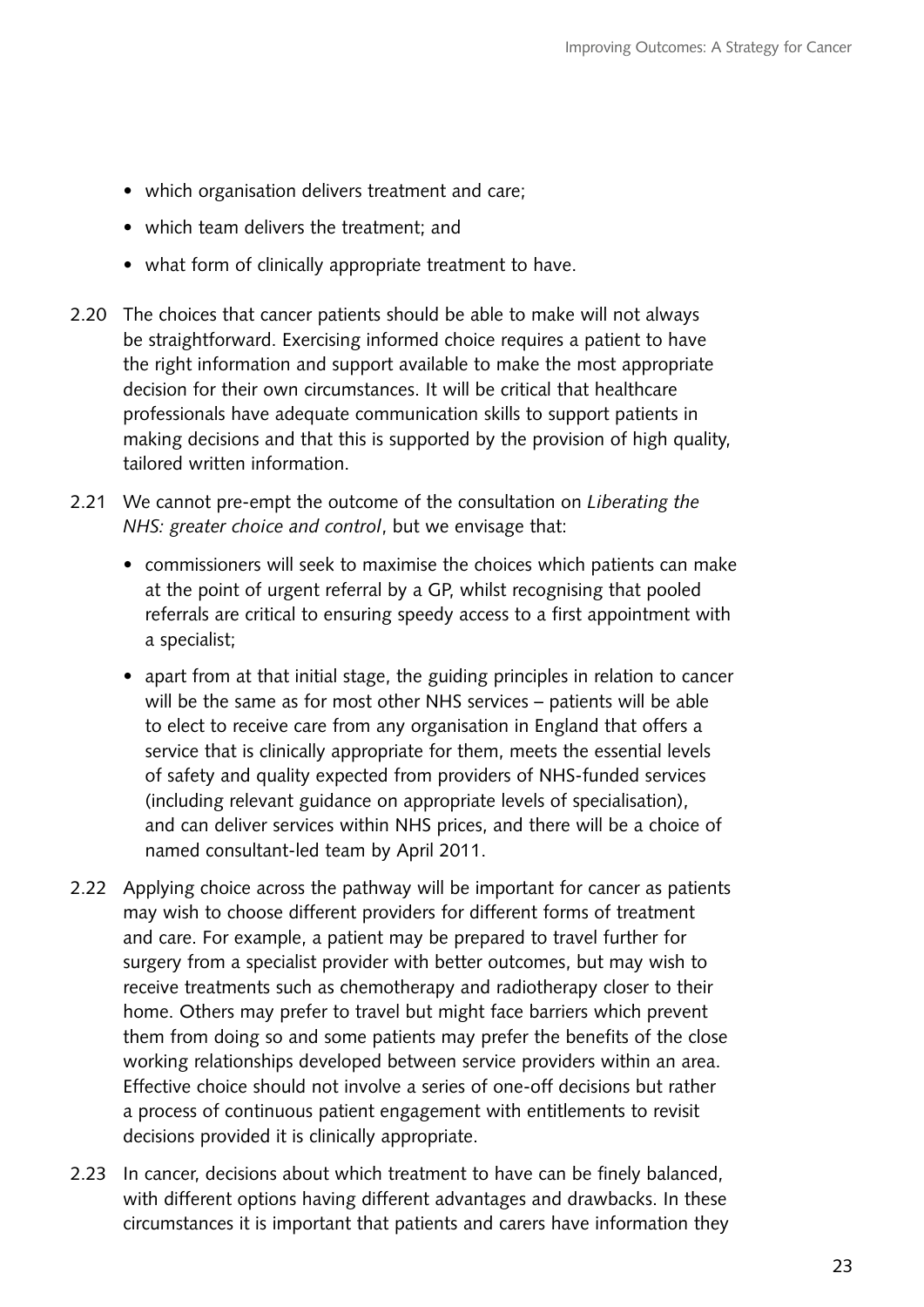understand and are closely involved in making decisions. Where there is a range of different, clinically appropriate and evidence-based treatments available, people should be able to choose the treatment that is right for them, supported by accessible information about the treatments, risks, any side-effects and supportive care. They should also be able to choose to decline treatment. The consultation response will set out more detailed proposals on how choice of treatment will work in practice.

- 2.24 There are certain services which some hospitals provide and others do not, and we believe it is very important that patients are given the option to go to the hospital that provides the service they think is best for them. In particular, all patients should be told, when relevant, which hospitals provide:
	- laparoscopic versus open colorectal cancer surgery;
	- immediate versus delayed (or no) breast reconstruction;
	- surgery, radiotherapy, active monitoring or other treatments for localised prostate cancer; and
	- Intensity Modulated Radiotherapy (IMRT).
- 2.25 For patients nearing the end of their life, it is important that they are given a choice about where they die. Most deaths occur in hospital, but, when asked, most people say they would like to die at home in familiar surroundings, close to family and friends. Changing this will require improving the support which is available in the community. A national choice offer will be established for those people who choose to die at home (including a care home) to receive the support that they need. A review will be undertaken in 2013 to determine when this offer should be introduced.

#### **Helping patients and the public have a voice in cancer services**

2.26 As well as extending choice, it is important that patients and the public have a voice in how cancer services develop. *Liberating the NHS: Equity and Excellence* set out proposals to establish HealthWatch as a national and local consumer voice championing the views and experiences of patients. The Government's response to the consultation on these proposals, *Liberating the NHS: Legislative framework and next steps*, recognised the importance of HealthWatch England having a stronger identity to strengthen the patient voice. This will of course be relevant for all cancer patients.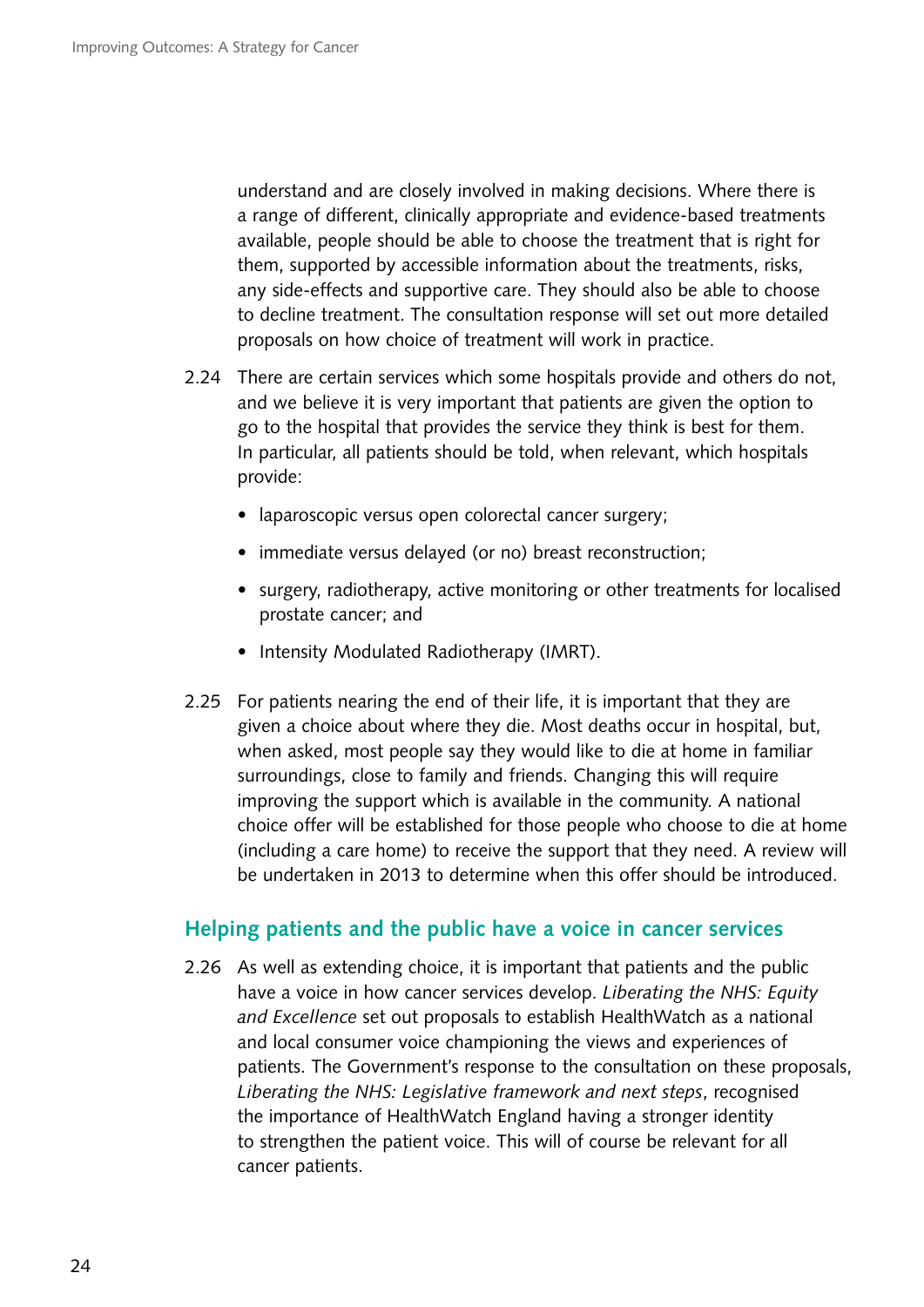- 2.27 Local HealthWatch organisations will have an influential role in helping to shape services by being involved in commissioning decisions and in strengthening engagement by working with local community-based groups and networks. Their role will be enhanced through proposals for local HealthWatch to have a place on the local health and wellbeing boards, and will have a distinct role within the Care Quality Commission to strengthen the patient voice. In addition, local HealthWatch will be able to raise issues with HealthWatch England which can provide advice to the Secretary of State, NHS Commissioning Board and regulators.
- 2.28 There is also a role for cancer-specific involvement in partnership with professionals. Cancer networks have made good progress in encouraging effective user involvement in the development of cancer services. Many cancer charities have also developed programmes to encourage greater patient involvement in NHS cancer services. This form of involvement can be invaluable in ensuring that patients' perspectives are used to inform the development of services. Building on the broader work on patient and public engagement, during the transition period cancer networks will be able to support consortia in developing cancer user involvement mechanisms, ensuring that the experience of recent years is built upon.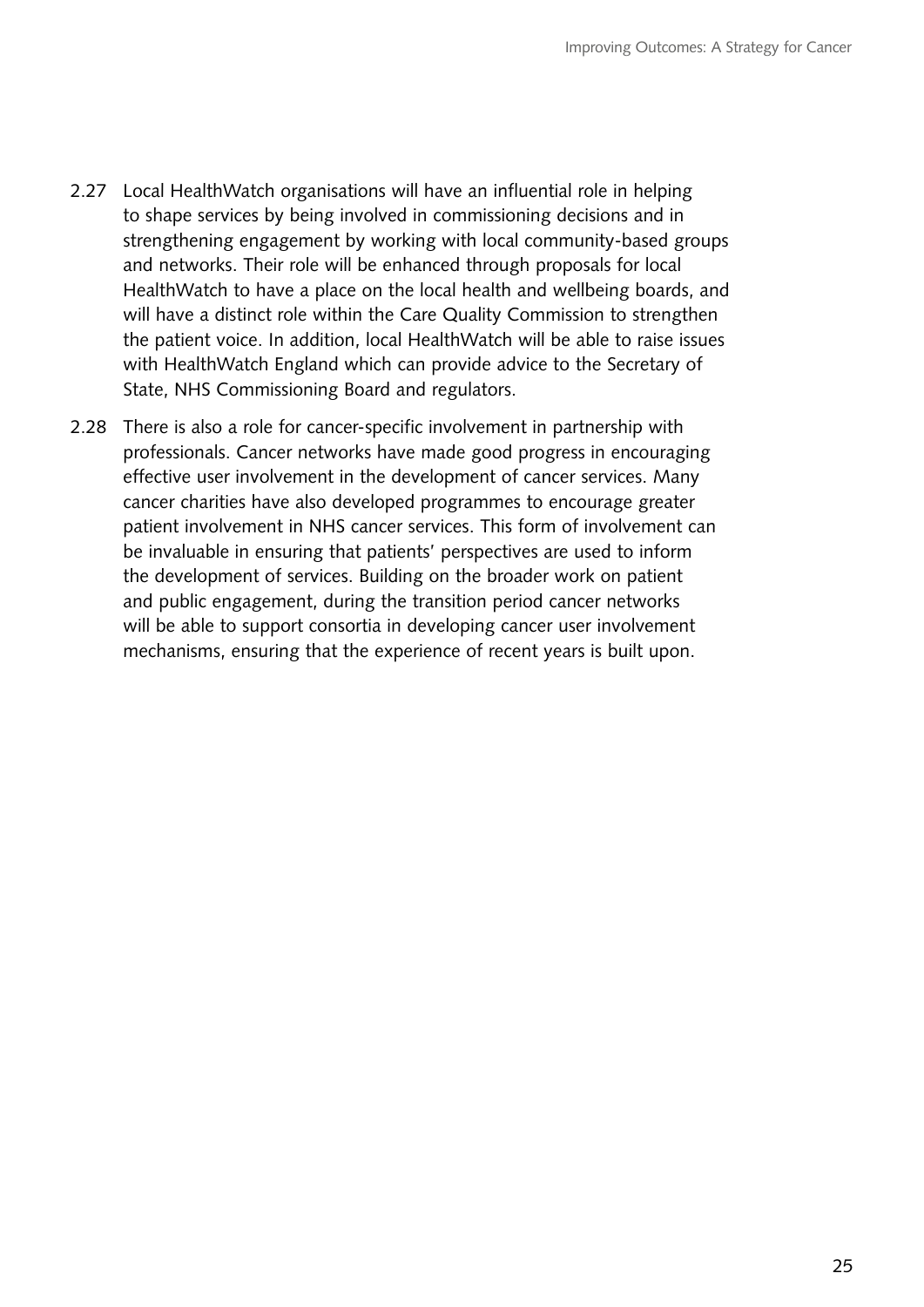# <span id="page-27-0"></span>**3. Improving outcomes for cancer patients: an introduction**

#### **Introduction**

- 3.1 This chapter looks at what the Coalition Government's reforms will mean for improving cancer outcomes in general. Chapters 4, 5 and 6 look at improving outcomes at different points in the patient pathway, whilst chapter 7 looks at improving outcomes by reducing inequalities.
- 3.2 � The reforms set out in *Equity and Excellence: Liberating the NHS* and in *Healthy Lives, Healthy People* will help to achieve better outcomes by devolving power and freedoms to frontline clinicians and to local government, by making the service more responsive to patient choice, and by establishing a renewed focus on improving public health. The current performance regime will be replaced with outcomes frameworks that set direction for the NHS, public health and social care which provide for clear and unambiguous accountability. Given that the cancer pathway spans the NHS, public health and social care, all three frameworks will address issues of relevance to the condition.

#### **NHS outcomes**

- 3.3 The primary purpose of the NHS is to deliver good healthcare outcomes for all: to deliver care that is safe, effective and provides the best possible experience for patients. Achieving improvements in these core outcomes will be the objective of the NHS Commissioning Board which will be held to account by the Secretary of State for Health.
- 3.4 � *Transparency in outcomes: NHS Outcomes Framework 2011/12* provides direction for the NHS. It includes a high-level set of national outcome goals covering the responsibilities of the NHS, against which the Secretary of State for Health will hold the Board to account. It is available to support NHS organisations in delivering improved outcomes from April 2011, with full implementation from April 2012.
- 3.5 � There are five domains in *Transparency in outcomes: NHS Outcomes Framework 2011/12*:
	- preventing people from dying prematurely;
	- enhancing quality of life for people with long-term conditions;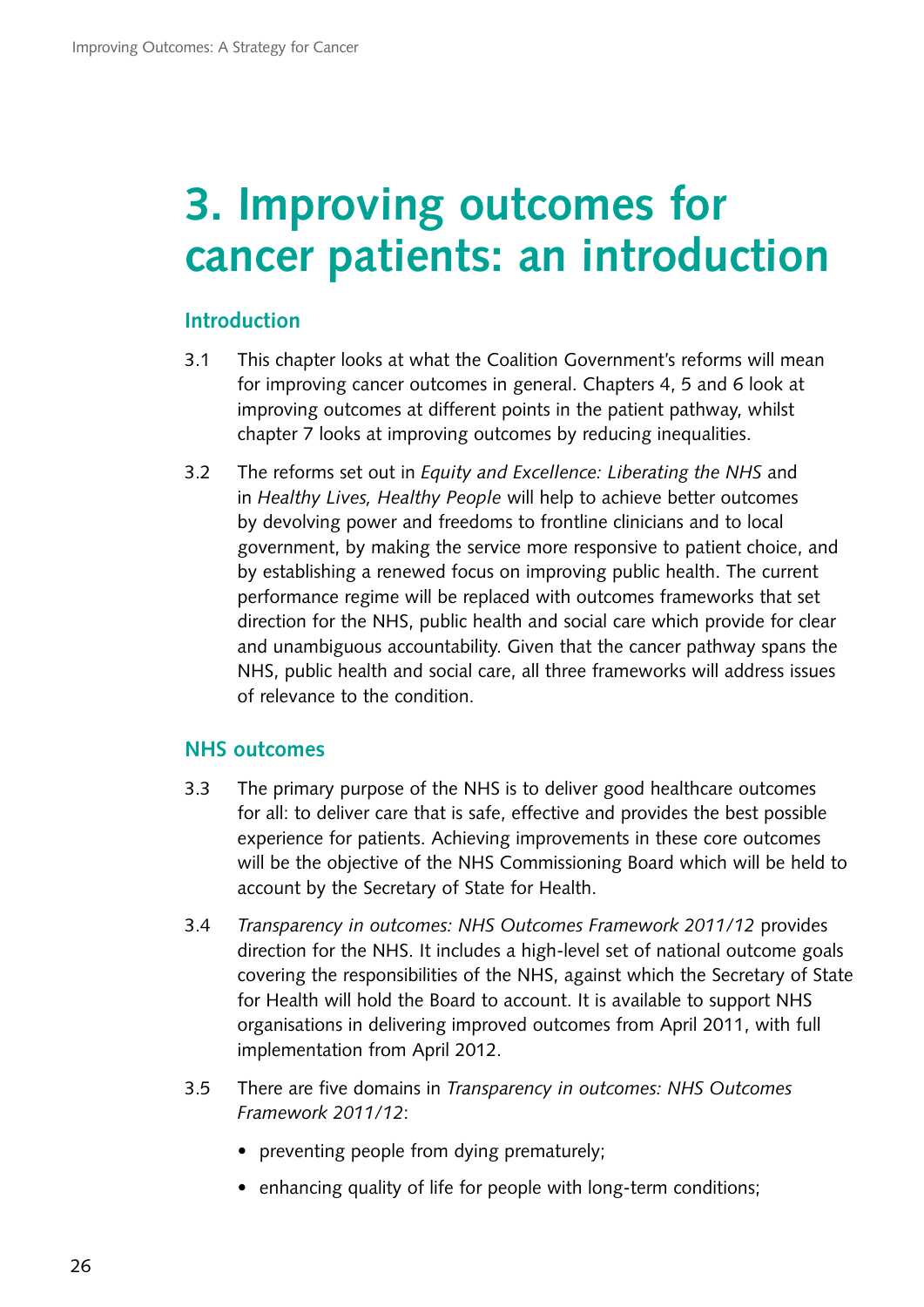- helping people to recover from episodes of ill health or following injury;
- ensuring people have a positive experience of care; and
- treating and caring for people in a safe environment and protecting them from avoidable harm.
- 3.6 � Cancer is identified in domain 1 as a specific improvement area for preventing people from dying prematurely, given that international evidence suggests there is scope for improvement.
- 3.7 Measures included as outcome goals within the outcomes frameworks are necessarily high level. The NHS Commissioning Board will set out more detailed measures as part of its Commissioning Outcomes Framework, which it will use to hold GP consortia to account for securing improvements in outcomes. It is not appropriate to pre-empt the Board decisions by suggesting how they may wish to do this in relation to cancer outcomes, but Box 1 sets out some examples of possible indicators and data sources.

#### **Box 1 – Transparency in outcomes: NHS Outcomes Framework 2011/12 and cancer**

Improving cancer care will be relevant to all five domains of *Transparency in outcomes: NHS Outcomes Framework 2011/12*:

1. Preventing people from dying prematurely (cancer is identified as a specific improvement area)

#### **One-year and five-year cancer survival rates**

Other relevant indicators:

- mortality from cancer by age
- number of patients with cancers diagnosed as an emergency admission or attendance
- patients with cancer diagnosed at stage 1 and 2, as a proportion of cancers diagnosed
- the inequality gaps between different groups and areas
- active treatment rates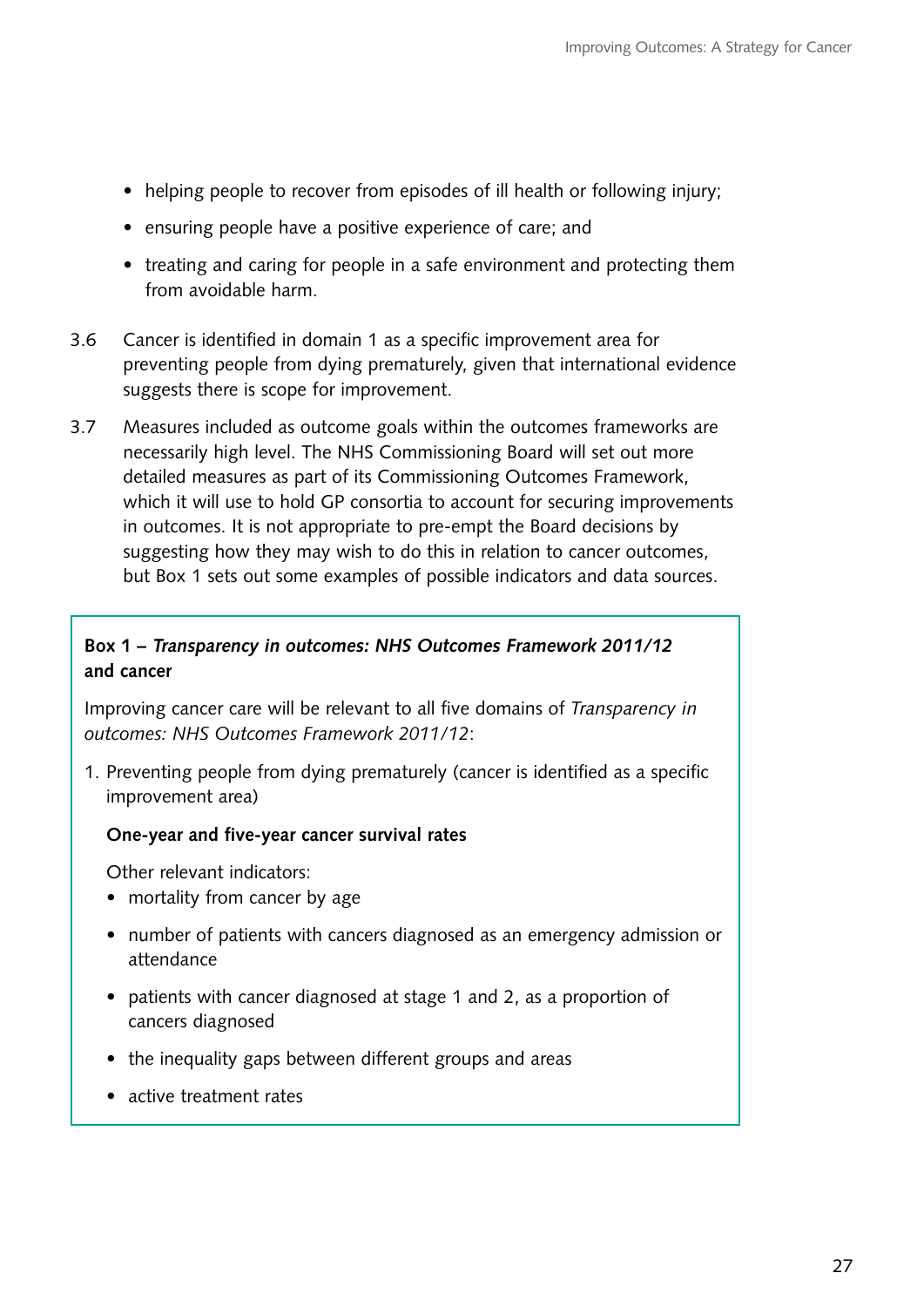2. Enhancing quality of life for people with long-term conditions

Possible indicators:

- cancer Patient Reported Outcome Measures (PROMs) and surveys of cancer survivors
- proportion of working age cancer survivors who are able to work and are in work
- proportion of children or young people cancer survivors in education or employment
- proportion of cancer survivors able to live independently
- 3. Helping people to recover from episodes of ill health or following injury

Possible indicators:

- recovery after cancer surgery
- ill health associated with cancer treatment
- proportion of people reporting unmet psychological support needs following cancer treatment
- 4. Ensuring people have a positive experience of care

Possible indicators:

- annual cancer patient experience surveys to monitor the experience of cancer patients
- an index based on the overall experience of patients for reporting at Trust level
- surveys of bereaved relatives as a proxy for patients to assess the quality of care given at the end of life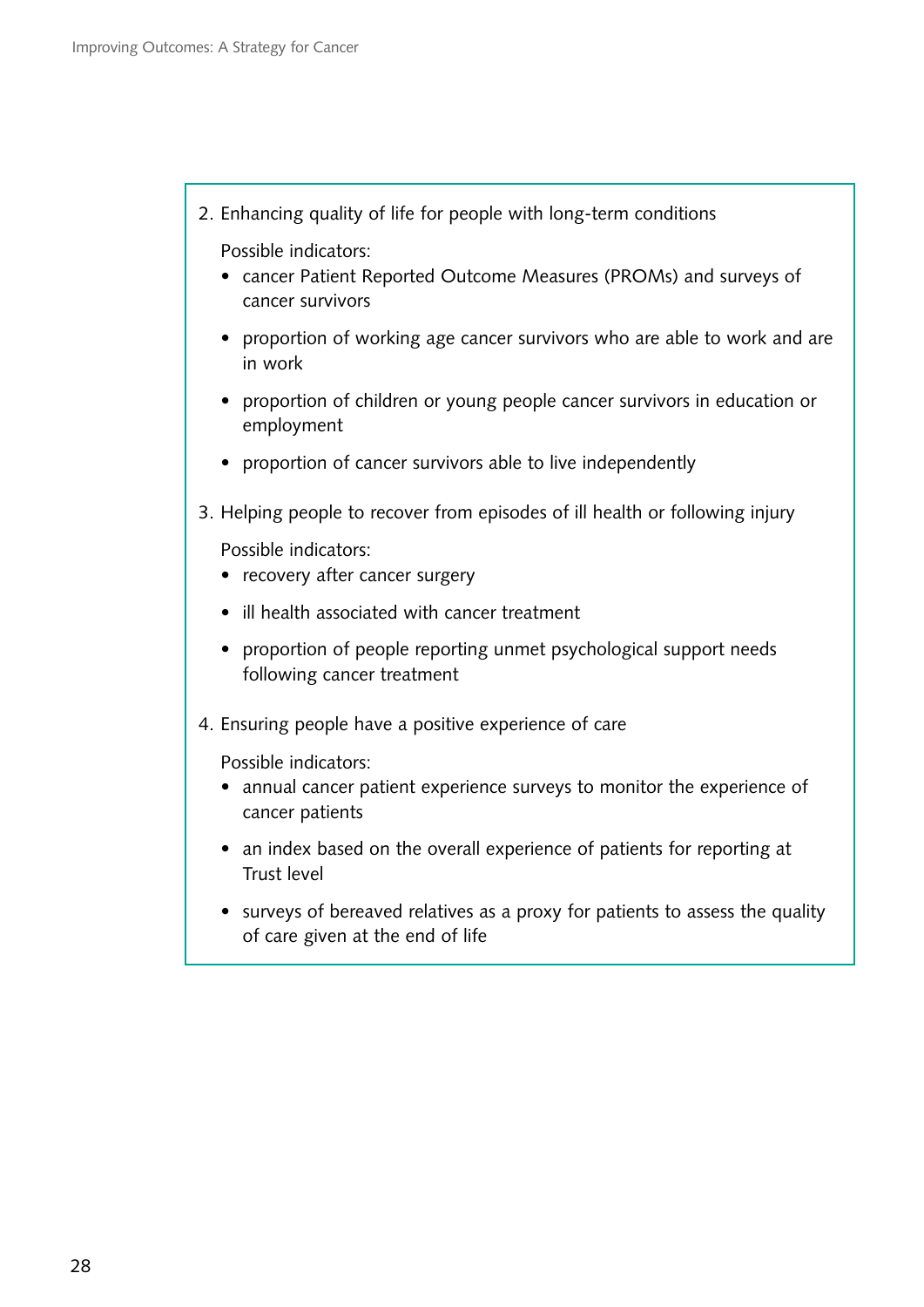5. Treating and caring for people in a safe environment and protecting them from avoidable harm

Possible indicators:

- 90-day mortality following completion of radical or adjuvant radiotherapy
- 30-day mortality following palliative radiotherapy
- wrong route chemotherapy
- 30-day mortality following chemotherapy
- death or severe disability following surgery
- case mix adjusted 30-day mortality following surgery
- 3.8 However, given that:
	- one of the high level indicators is to relate to improvements in survival;
	- there is a time lag in collecting this data and so the NHS Commissioning Board will need proxy indicators to assess the NHS's progress;
	- some proxy indicators need action now in order to ensure that the data are available if the Board wishes to have such indicators; and
	- the information will be very useful for commissioners, providers and patients in assessing progress towards the required survival rate improvements,

DH will take action now to move forward on a range of new data collections/analyses. These relate to:

- the proportion of cancers diagnosed at Stages 1 and 2;
- the proportion of cancers diagnosed through emergency routes;

(both of these are evidence based in relation to being proxies for survival rates); and

- GP usage of diagnostic tests.
- 3.9 In line with the first item, the Operating Framework for the NHS in England  $2011/12<sup>17</sup>$  has made it clear that providers are expected to include staging data in the information they feed to cancer registries.
- 3.10 Turning to the level of ambition for cancer survival rate improvements, the information from the International Cancer Benchmarking Project (see 1.12) shows that England has poorer survival rates for colorectal,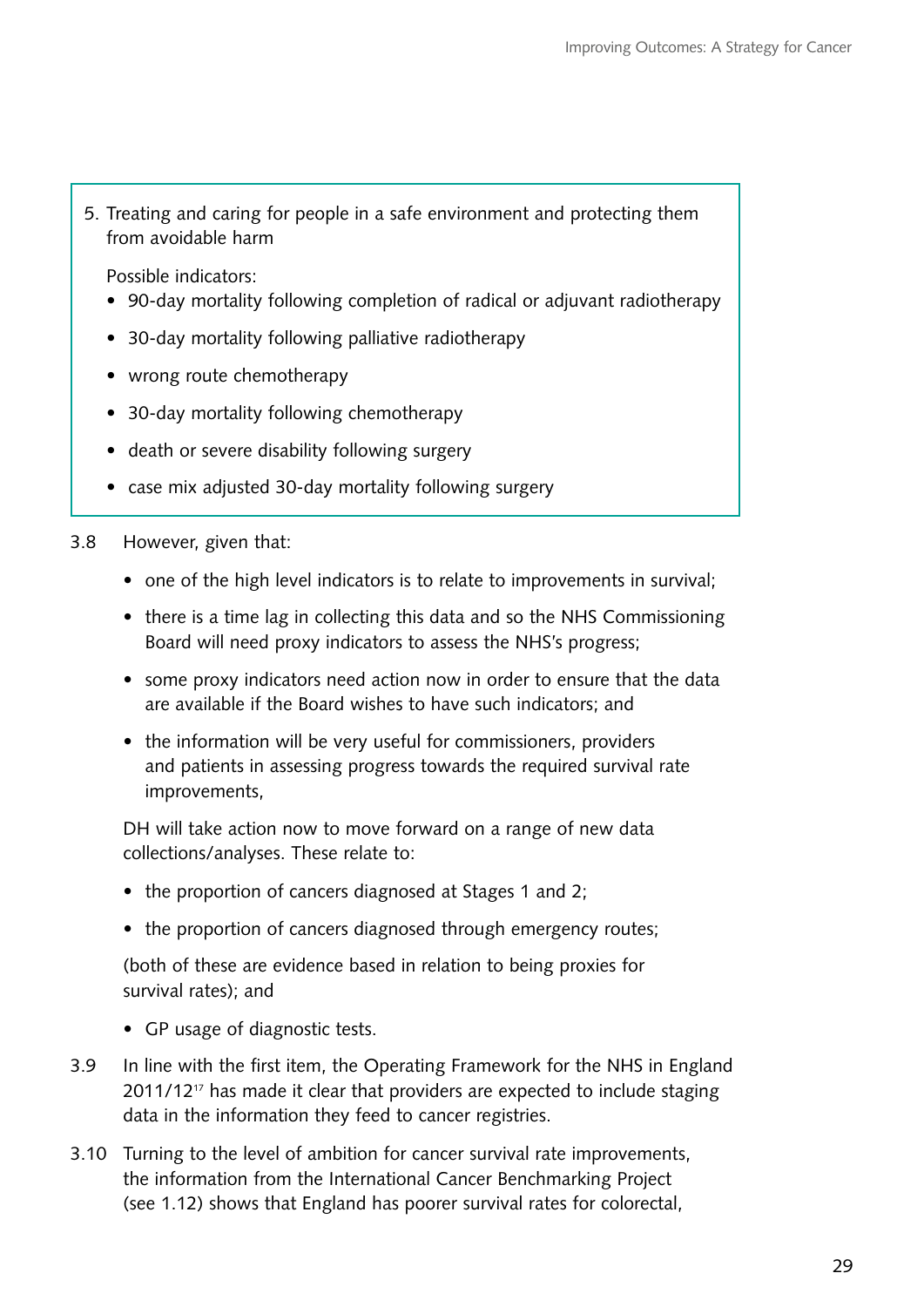lung, breast and ovarian cancer compared with other (non-UK) countries in the study. Australia, Canada and Sweden had the best survival. Much of the difference in 5-year survival for each cancer can be attributed to poor one-year survival in England. Although the survival gap has narrowed for breast and ovarian cancer, it has remained broadly similar for colorectal and lung cancer.

- 3.11 Our aspiration is that England should achieve cancer outcomes which are comparable with the best in the world. However, the changes required to deliver on this aspiration are complex:
	- it takes time to bring about change, particularly the cultural change required so that people are encouraged to present earlier to their GP when they have signs and symptoms and for the GP to swiftly refer them on to secondary care;
	- service developments, such as introducing new screening programmes on the advice of the UK National Screening Committee (UK NSC) or developing new diagnostic services, must be planned and introduced in a sustainable and safe manner;
	- the evidence base for what works in delivering earlier diagnosis is still being developed;
	- there is still more work to do though the ICBP to identify the reasons for better survival rates in other countries; and
	- delivering improved survival rates has cost implications.
- 3.12 It is mainly through earlier diagnosis where these lives will be saved (see chapter 4). The Impact Assessment for this Strategy shows, on the basis of modelling work, how many lives per year we think we can save with the additional funding which the Government is making available in this Spending Review. We believe that, by 2014/15, 5,000 additional lives can be saved each year. It is now for the NHS, working with PHE, to deliver this ambition. Earlier diagnosis should therefore be a priority for NHS action now and this will be included in the mandate for the NHS Commissioning Board (working with PHE) for the future.
- 3.13 Chapter 5 sets out planned improvements in outcomes relevant to the longterm conditions and patient experience domains and chapter 6 sets out planned improvements in outcomes relevant to the safety, helping people to recover from episodes of ill health and preventing people dying prematurely domains.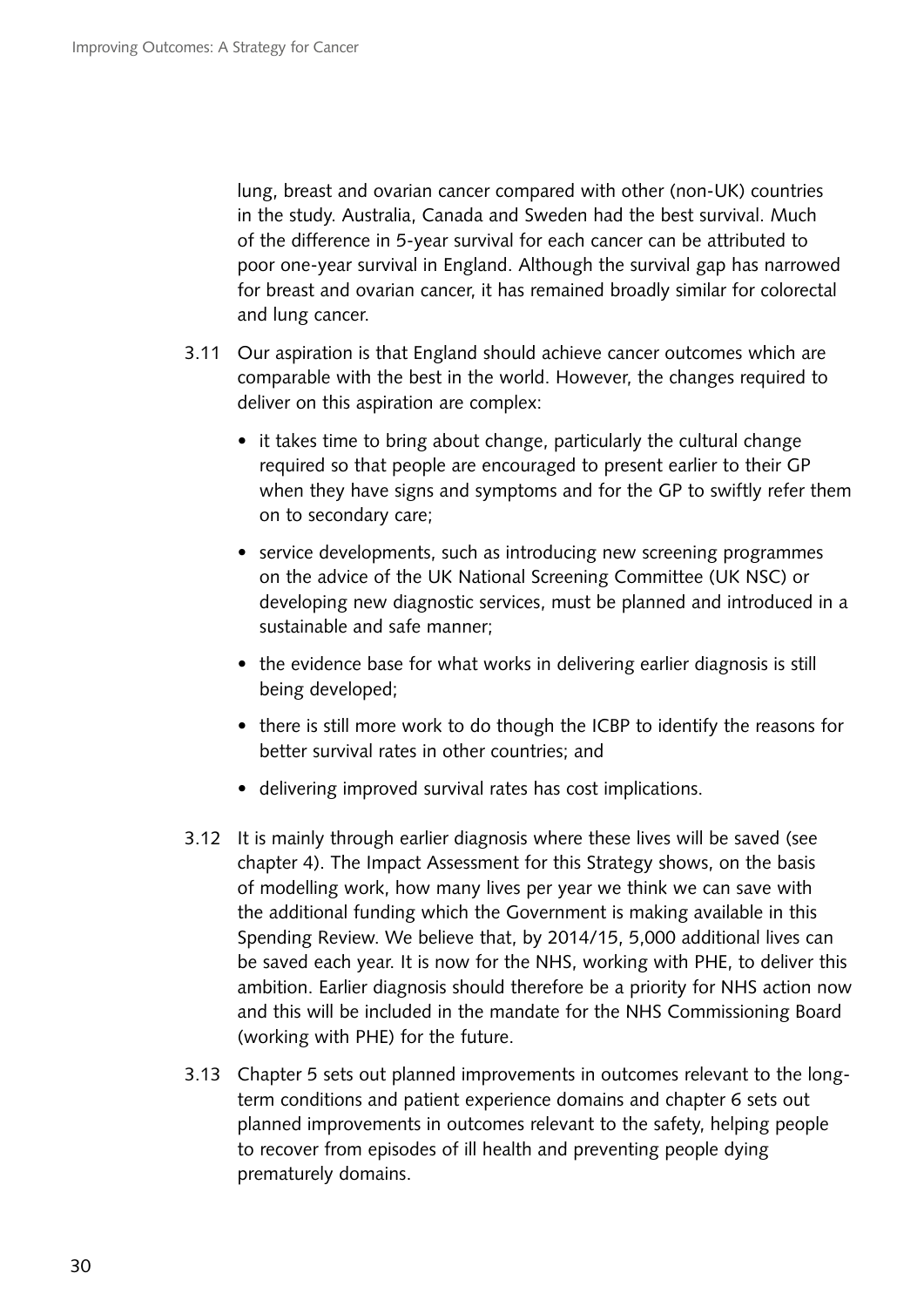#### **Waiting times standards**

- 3.14 In the past, the main focus of performance management in relation to cancer services has been in relation to waiting times standards. In summer 2010 the National Cancer Director was commissioned to review the cancer waiting time standards. The aim of this review was to determine whether these standards should be retained and what, if any, changes were required.
- 3.15 The outcome of the review confirmed that, overall, cancer waiting time standards should be retained. Shorter waiting times can help to ease patient anxiety and, at best, can lead to earlier diagnosis, quicker treatment, a lower risk of complications, an enhanced patient experience and improved cancer outcomes. The current cancer waiting times standards will therefore be retained. As set out in the Operating Framework for the NHS in England 2011/12, commissioners will need to continue to reflect this in the contracts that they agree with providers. It will in time be for the NHS Commissioning Board to discuss with the Secretary of State whether more refined measures should be adopted, but this will be done with the clear expectation that this will only be sanctioned if new proposals improve access for patients. The report of the cancer waiting times review is being published separately and the executive summary of that report is attached at Annex C.

#### **Social Care Outcomes Framework**

3.16 � The consultation document *Transparency in outcomes: a framework for adult social care*18 aims to ensure the best outcomes are achieved for those needing social care, their families and carers, and the wider local community, by improving the quality of services and supporting transparent local accountability. The consultation proposes using a set of outcome measures for this purpose, including a number of suggested measures which will have particular relevance for cancer patients and their carers. As the number of people living with cancer increases, so it will become ever more important to ensure the quality of life for those with cancer is maximised. It will also be critical to support a personalised approach to living with cancer; equipping cancer patients, their families and carers, with the information they need in formats and languages they understand to make choices about their ongoing care and support. The new approach to transparency, quality and outcomes in adult social care will help achieve this.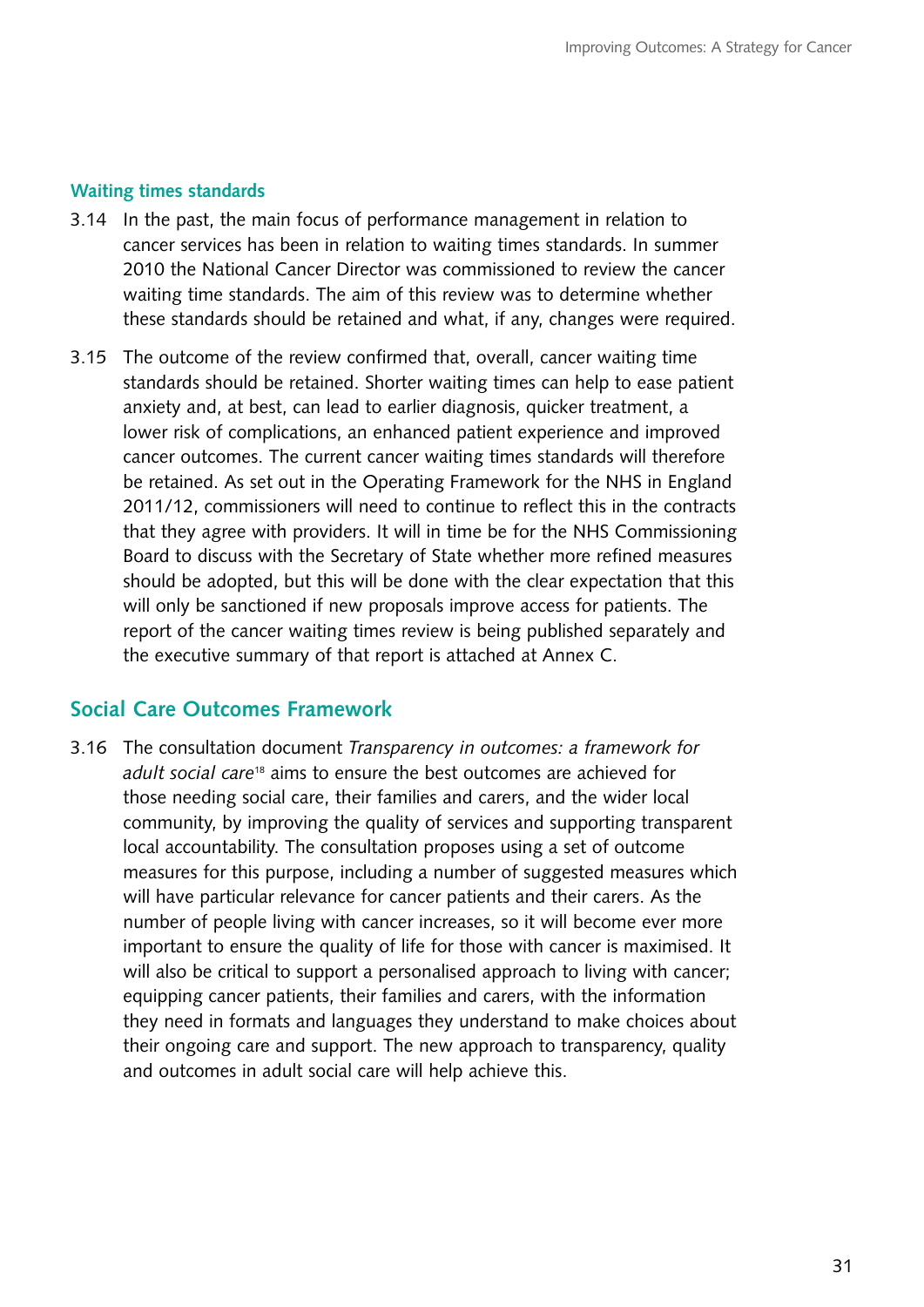#### **Improving public health cancer outcomes**

- 3.17 � *Healthy Lives, Healthy People* sets a clear vision for public health and disease prevention focused on improving the healthy life expectancy of the population and improving the health of the poorest, fastest. It introduces three key shifts:
	- public health will be locally led, with local, ring-fenced budgets and powers;
	- public health will be unified, focused on outcomes, and will do what works; and
	- responsibility and partnership will be strengthened at every level.
- 3.18 To drive improvements in public health, proposals to develop a Public Health Outcomes Framework are currently out to consultation. *Healthy Lives, Healthy People: Transparency in Outcomes* sets proposed high level ambitions for health improvement, protection and the prevention of ill health. It will be for those working at local level to decide how best to deliver improvements against these high-level outcomes. A number of key indicators spanning several of the proposed domains will drive efforts to prevent cancers, improve screening participation and support earlier diagnosis. The proposed relevant indicators are:
	- population vaccination coverage (for each of the national vaccination programmes across the life course);
	- prevalence of healthy weight in 4-5 and 10-11 year olds;
	- prevalence of healthy weight in adults;
	- smoking prevalence in adults (over 18)
	- rate of hospital admissions per 100,000 for alcohol related harm;
	- percentage of adults meeting the recommended guidelines on physical activity (5 x 30 minutes per week);
	- screening participation:
	- patients with cancer diagnosed at stage 1 and 2 as a proportion of cancers diagnosed; and
	- cancer mortality in persons less than 75 years of age.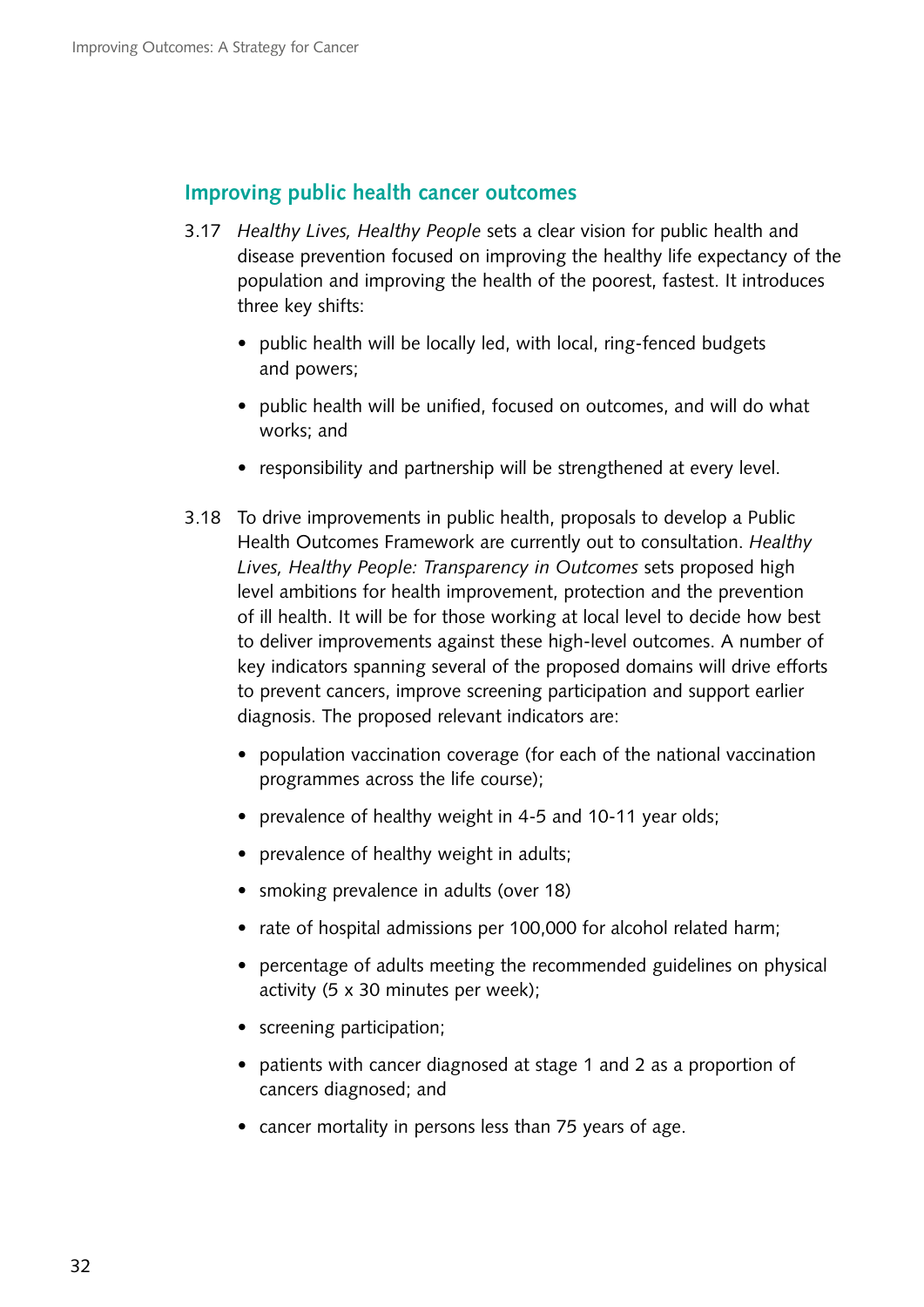3.19 To improve cancer outcomes the NHS and PHE will work together closely, offering integrated advice and care to the public and patients. There are clear areas of shared accountability between the outcomes frameworks to recognise the responsibilities of the NHS and PHE in delivering improvements. Whilst *Transparency in Outcomes: NHS Outcomes Framework 2011/12* has cancer survival as an improvement area, it is proposed in *Healthy Lives, Healthy People: Transparency in Outcomes* that cancer mortality should be an improvement area for PHE, as this covers improvements in prevention as well as in diagnosis and treatment.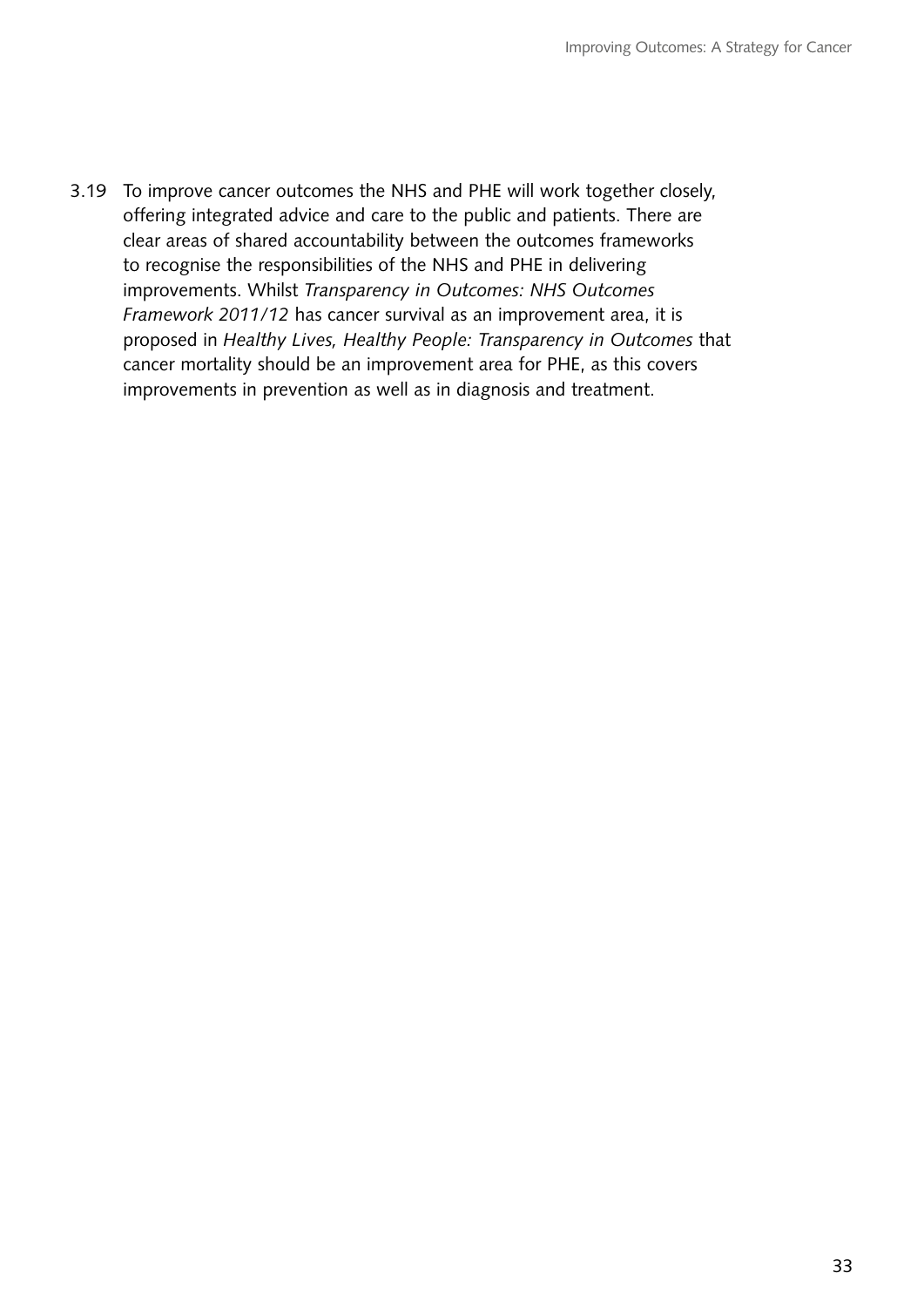# <span id="page-35-0"></span>**4. Improving outcomes for cancer patients: prevention and earlier diagnosis**

#### **Introduction**

4.1 To achieve our ambition that cancer mortality and survival rates should match the best, it will be essential to prevent more cancers developing in the first place and to ensure they are diagnosed while the cancer is at an earlier stage. Tackling inequalities will be fundamental to this.

#### **Public Health England (PHE)**

- 4.2 A range of services relevant to cancer will in future be the responsibility of PHE, including:
	- public health intelligence;
	- primary prevention interventions;
	- human papilloma virus (HPV) vaccination services;
	- screening programmes, including screening quality assurance (QA);
	- targeted campaigns to raise public awareness of symptoms and to encourage early presentation; and
	- recording and analysis of cancer-relevant data via the cancer registries.
- 4.3 � Subject to consultation on *Healthy Lives, Healthy People* and associated consultation documents, PHE will publish evidence on what works in cancer prevention, awareness and screening and report public health data, including outcomes. The cancer registries will be part of PHE. The information they provide about cancer registrations is very important for the planning and commissioning of services. With the development of electronic systems, it is now possible to get this data much more quickly than was feasible in the past. Some registries have made very significant strides in improving the completeness and speed of production of data, and DH will ensure that, during 2011/12, all registries work towards meeting the standards of the best.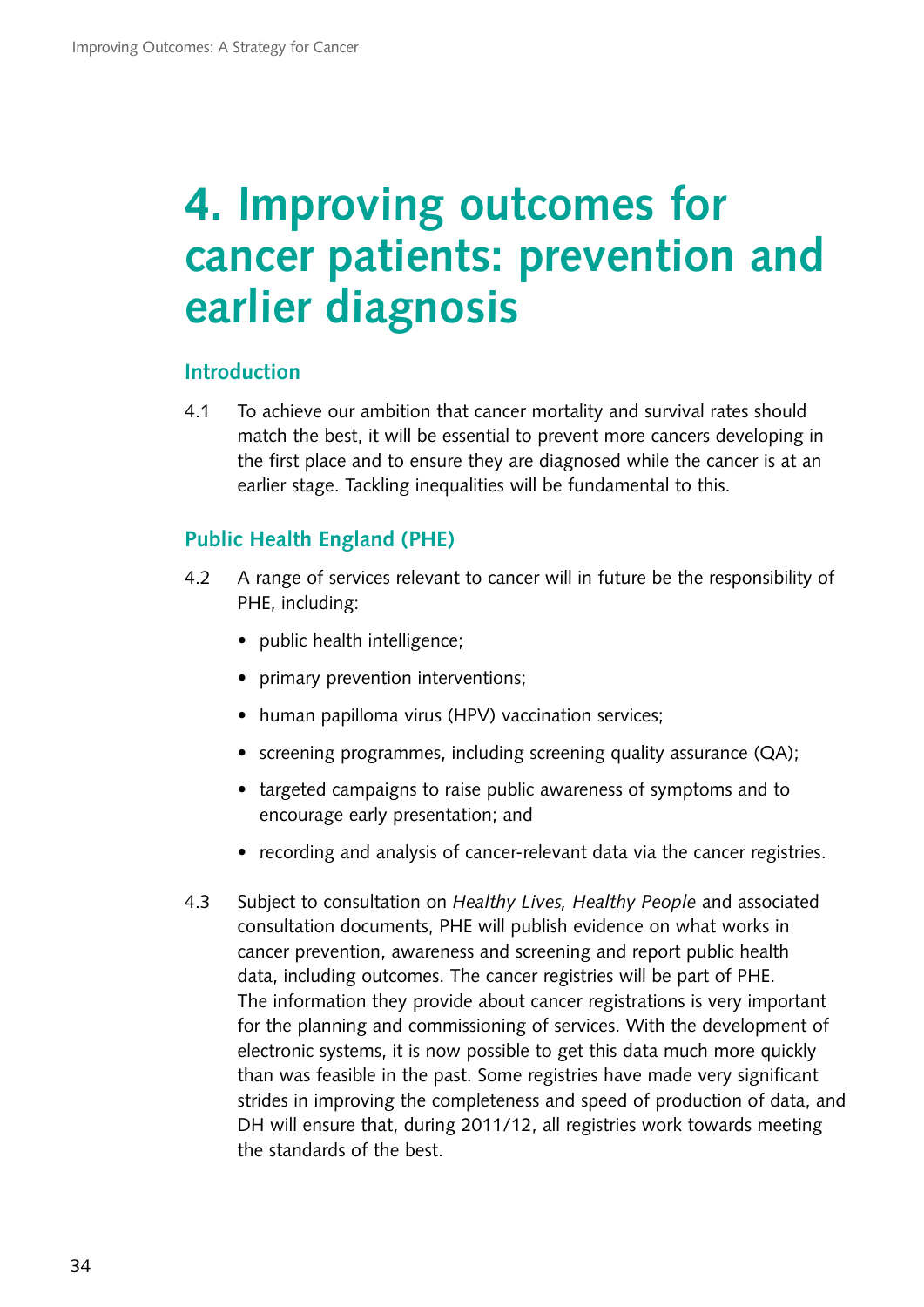- 4.4 � As set out in Chapter 3, *Healthy Lives, Healthy People: Transparency in Outcomes* proposes a number of cancer relevant outcomes indicators to help prevent cancers and diagnose them earlier. The framework will work across public services at all levels of responsibility – national to local. It will also link with *Transparency in Outcomes: NHS Outcomes Framework 2011/12* and the forthcoming Social Care Outcomes Framework to ensure an integrated approach.
- 4.5 The UK National Screening Committee (UK NSC) will continue to advise Ministers on all aspects of new screening programmes and aspects of existing ones. PHE will set national policy, pilot and evaluate new cancer screening programmes or extensions to existing ones and run quality assurance programmes. The NHS Commissioning Board will commission screening programmes on behalf of PHE to agreed levels of service.
- 4.6 PHE's cancer symptom awareness campaigns will also be commissioned at the national level, sometimes in conjunction with the NHS Commissioning Board. At the local level, Directors of Public Health working in local authorities will wish to drive cancer prevention and awareness through health improvement strategies. They will work closely with the local NHS to diagnose cancers earlier. The role of health and wellbeing boards will be significantly strengthened, and joint working will be enhanced through a new responsibility to develop a "joint health and wellbeing strategy" spanning the NHS, social care, public health and potentially other local services. Subject to consultation, local authorities will be held to account, jointly with the NHS, for delivering earlier diagnosis of cancer through the Outcomes Frameworks.

# **Prevention**

- 4.7 Our lifestyle choices affect our risk of developing cancer. Up to half of all cancers could be prevented by changes in lifestyle behaviours. *Healthy Lives, Healthy People* recognises the need for a new approach to improving the public's health, which will support cancer prevention efforts.
- 4.8 If we are to tackle the health problems caused by smoking, poor diet, obesity, alcohol misuse and lack of exercise effectively, we need a wholesociety approach that supports and enables people to change their behaviour. We need to work in partnership, across all parts of society, to create an environment that supports the public to make healthy choices, by making the healthier choice the easier choice.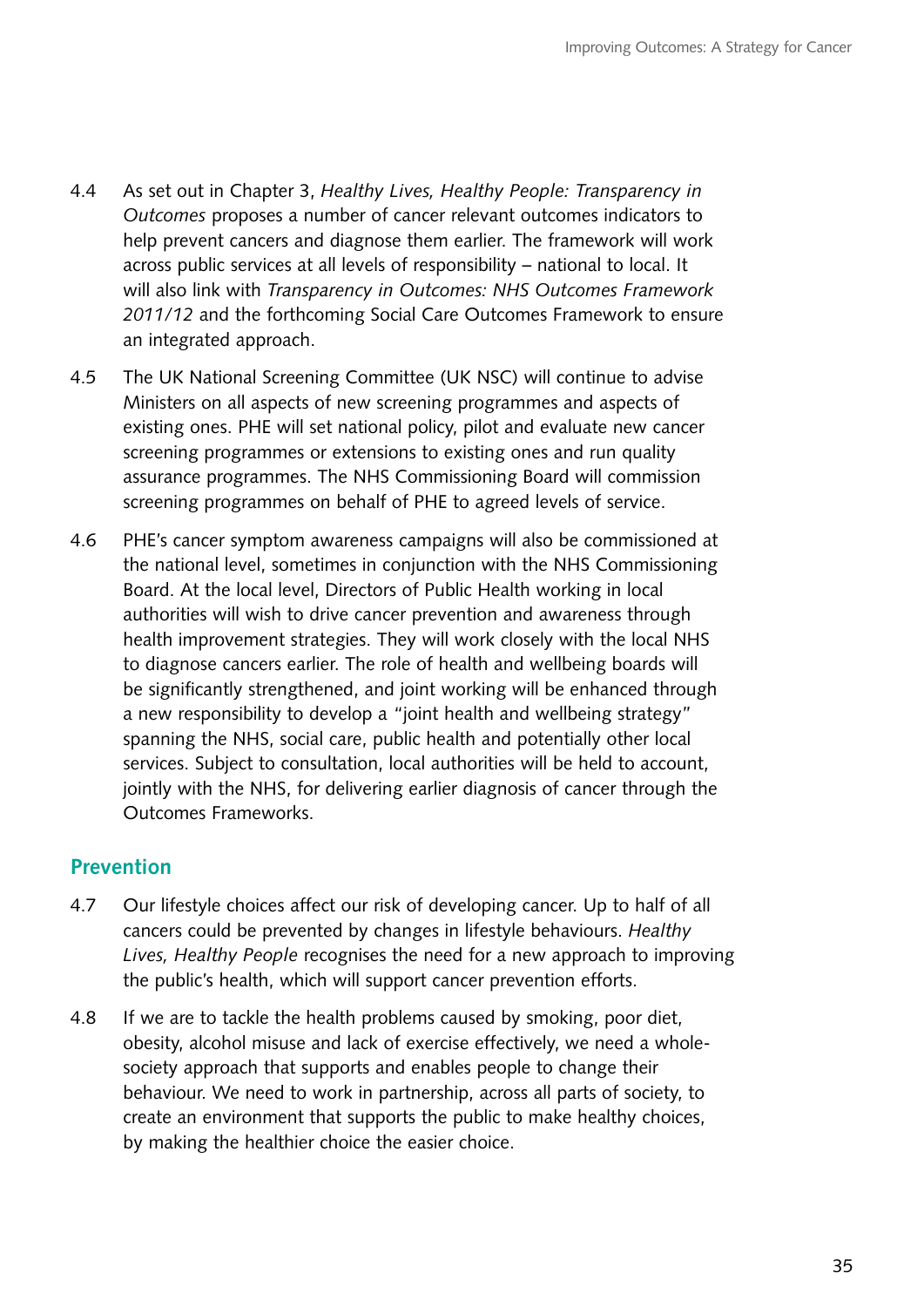- 4.9 When it is launched early in 2011, the Public Health Responsibility Deal will set out the actions that industry, the voluntary sector, NGOs and local government will take to help people make healthier choices. At a local level, Directors of Public Health based in local authorities will provide strategic leadership on public health across the local health economy along with a public health budget that is ring-fenced to ensure it is used as it should be: to tackle preventable causes of ill-health.
- 4.10 Smoking is the major preventable risk factor for cancer. Dissuading people from starting to smoke and helping people to quit remain critical. We will publish a tobacco control plan which will set out more detail on how the Coalition Government proposes to reduce smoking prevalence.
- 4.11 Those who are overweight or obese are more likely to develop cancer and more likely to die from cancer. As stated in *Healthy Lives, Healthy People*, we will be publishing a document on obesity in Spring 2011. This will set out the Government's commitment to tackling obesity and the role that key partners can play. We will continue to support families to make informed choices about their diet and their levels of physical activity, with Change4Life continuing to play a key role.
- 4.12 We will also continue to support skin cancer prevention campaigns to raise awareness of protective behaviours. NICE guidance on the prevention of skin cancer is in development and will be published in 2011. It should inform local interventions as well as national campaigns. The Sunbeds (Regulation) Act, which comes into force in the spring of 2011, makes it an offence to allow someone under 18 years to use a sunbed on commercial premises.
- 4.13 Promoting good health via workplace initiatives is an important strand of the life course approach. Our Big Society approach to improving cancer outcomes details how we will support workplace prevention efforts in partnership with others.
- 4.14 It is also critical to protect people from cancer-related workplace risks. Research undertaken by Imperial College London (ICL) for the Health and Safety Executive (HSE) estimates that over 8,000 cancer deaths per year are due to occupational exposures in Great Britain. HSE's plan for 2010/11 included identifying where the highest risks of such diseases exist in today's world of work and then taking a range of approaches to reduce exposure to causative agents. These include working with influential stakeholders in those sectors to support them to raise awareness and encourage behaviour change, and using the inspection and enforcement capability to address poor performing businesses.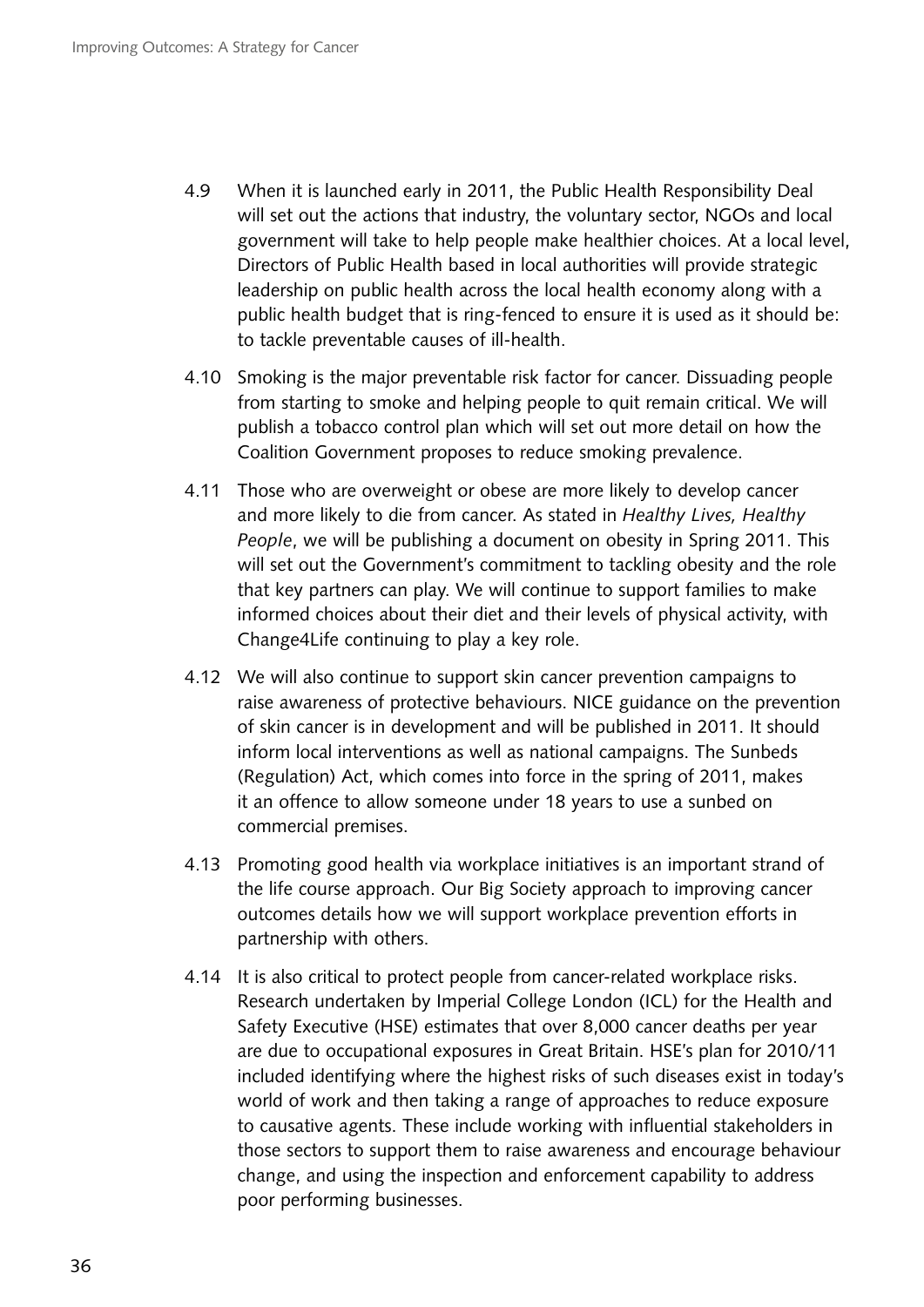- 4.15 The International Agency for Research on Cancer has classified shift work as "probably carcinogenic" for humans, and the ICL research has also suggested a link, estimating around 500 breast cancer deaths per year could be due to shift work. The HSE has commissioned further major research to explore the potential association of shift work with breast cancer, other cancers and other major diseases. The HSE has also commissioned a number of research projects relating to asbestos.
- 4.16 A recent study has shown that taking low dose aspirin for several years may reduce mortality from cancer by 20%.19 DH will work with Cancer Research UK during 2011 to review these findings and to consider what further work is needed in this area in order to provide appropriate advice to the public.

## **Secondary prevention**

- 4.17 There is increasing evidence that lifestyle changes can reduce the risk of recurrence for cancer survivors, the impact of side effects of treatment and the burden of cancer survivors on the NHS and the benefits system. The clearest evidence for the impact on survival of lifestyle interventions following cancer diagnosis is for physical activity for survivors of breast cancer, colorectal cancer and prostate cancer.
- 4.18 The NHS will use the generic long-term conditions model of care and support to promote healthy lifestyles for rehabilitation from cancer and to encourage secondary prevention. In particular, *Let's Get Moving*, a brief intervention model to promote physical activity in primary care, can be used to help patients set and monitor their own physical activity goals, for example as part of the six-month patient follow-up. The new specialism of Sport and Exercise Medicine and exercise referral can also benefit patients who need help and support to exercise safely.
- 4.19 An example of how increasing knowledge of the importance of secondary prevention is being translated into practical support for patients is the Bournemouth After Cancer Survivorship Programme (BACSUP). This programme is a person centred, physical activity referral programme designed and provided to improve the potential for patients living with cancer to lead as healthy and active a life as possible, for as long as possible. To date, 200 referred participants and 52 "buddies" have benefited from one to one personalised guidance and goal setting, health and fitness screening and a wide range of community based activity opportunities, including fitness classes, health walks, swimming lessons and dance classes. The programme has demonstrated wide-ranging improvements in many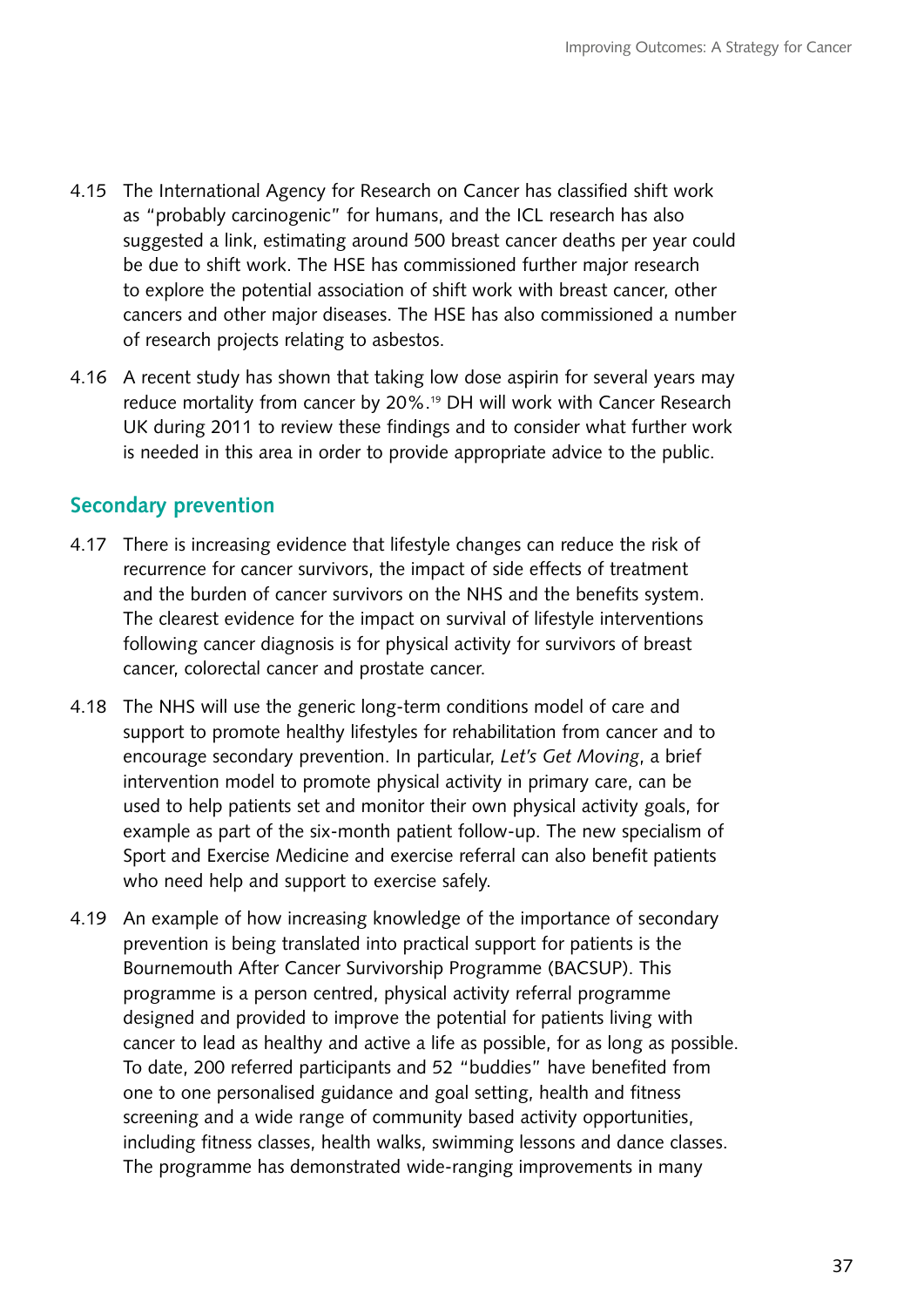of the common problems facing cancer survivors, as well as many other significant benefits that improve survivorship through enhanced health, wellbeing and quality of life.

4.20 The evidence base on secondary prevention is still emerging. In order to support commissioners, and where evidence exists, standards on secondary prevention will be included in relevant commissioning packs and may be considered by NICE for inclusion in Quality Standards.

## **Screening**

- 4.21 Cancer screening remains an important way to detect cancer early, and in some cases, such as cervical screening, prevent cancers. Over 5% of all cancers are currently diagnosed via screening, but this is set to rise as the extensions to the breast and bowel screening programmes progress. Around a third of breast cancers are now diagnosed through screening, but we recognise that some groups and communities are not accessing these services.
- 4.22 � Subject to the consultation on *Healthy Lives, Healthy People*, PHE will have responsibility for national elements of the cancer screening programmes, including QA. We will take the opportunity to bring together the screening QA services and make sure that they all deliver at the level of the best. PHE will fund the NHS Commissioning Board annually to commission local elements of screening programmes on behalf of PHE. During 2011/12, DH will explore the development of a tariff for breast cancer screening and bowel cancer screening to encourage providers to improve participation rates, and reduce variation between different parts of the country and among different groups as well as to facilitate patient choice.

#### **HPV vaccination and testing**

4.23 A national HPV immunisation programme began roll out in 2008, for school age girls aged 12 to 13 and a catch-up programme up to 18 years. Uptake has been consistently very high, with 80% of 12-13 year-old girls in Year 8 having received three doses of the vaccine in 2008/09. In the third year of the programme, by November 2010, 76.9% of girls aged 12 to 13 years had received their first dose of vaccine compared to 72.8% by November 2008/09 and 64.9% by November 2009/10.

#### **Cervical screening**

4.24 � HPV testing as triage (sorting) for women with mild or borderline cervical screening test results has been piloted and shown to be effective. Women with mild or borderline results are tested for HPV and if negative are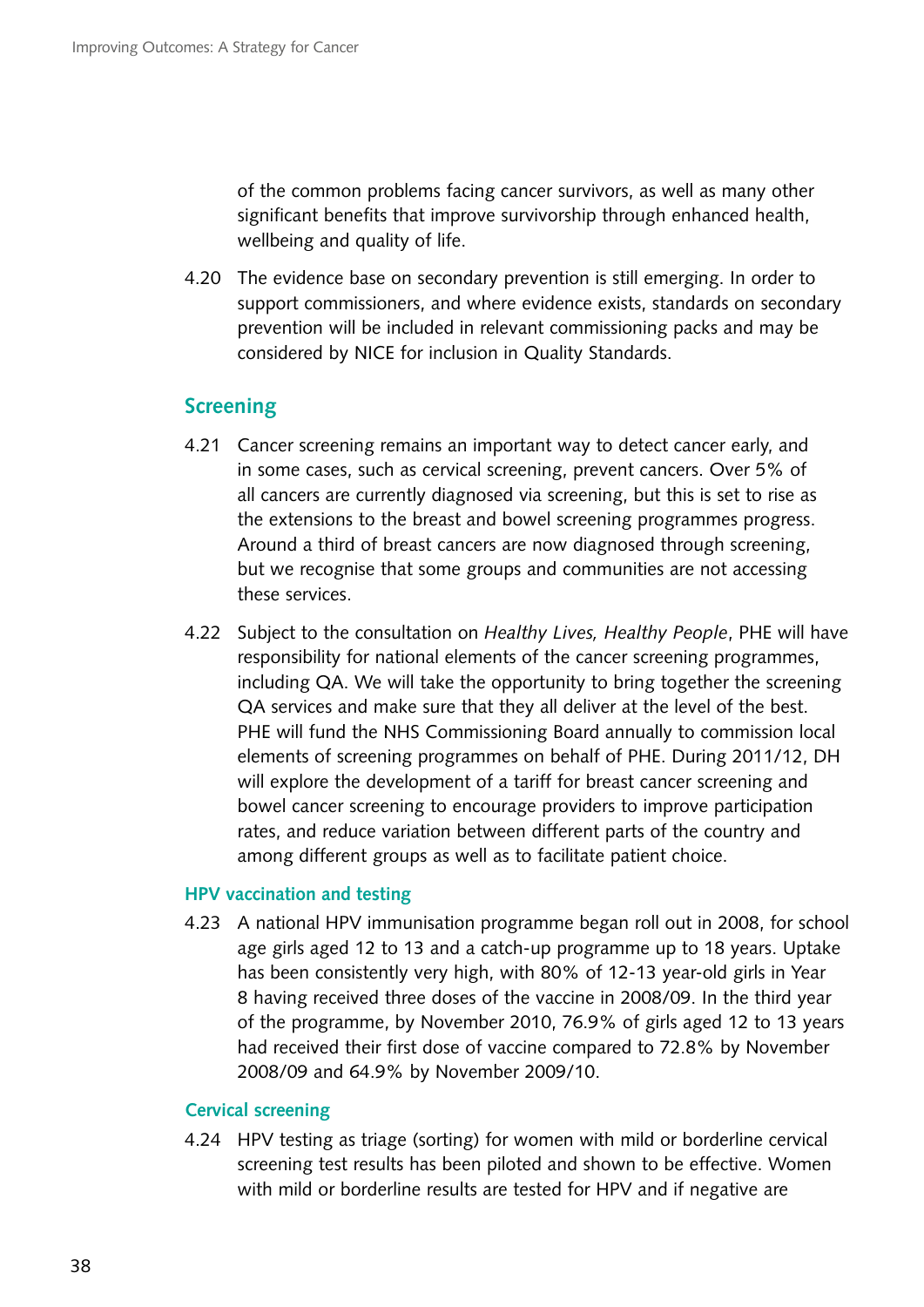returned to the routine screening programme. Women who are HPV positive are referred to colposcopy. HPV testing can also be used to test whether women who have had cervical abnormalities treated have been cured and this has been shown to be effective. The Government will roll out HPV testing across England as triage for women with mild or borderline cervical screening test results and as a test of cure for treated women. The Operating Framework for the NHS in England 2011/12 states that commissioners should work with their local services and NHS Cancer Screening Programmes to implement HPV testing as triage for women with mild or borderline results, leading to a more patient centred service and major cost savings.

4.25 The Operating Framework for the NHS in England 2011/12 also states that commissioners should ensure that cervical screening results continue to be received within 14 days. As at November 2010, 81% of women were receiving their results within 14 days. As recommended by the Advisory Committee on Cervical Screening (ACCS), the threshold for achieving this has been set at 98%. PHE will continue to reflect the advice of the ACCS in commissioning the service. By taking a complete screening pathway approach, achieving a 14 day turnaround time has also been shown to be cost saving, with an average £100,000 saved per unit per year. Some cancer networks are using this in their local Quality Innovation Productivity Prevention (QIPP) programmes.

#### **Breast cancer screening**

- 4.26 The NHS Breast Screening Programme (NHS BSP) is currently being extended to women aged 47-49 and 71-73. The Operating Framework for the NHS in England 2011/12 states that commissioners should ensure that all screening services continue to take part in the breast screening age extension randomisation project, either screening women aged 47-49 or 71-73, depending on the randomisation protocol. As at November 2010, 17 out of 81 local programmes had implemented the extension randomisation.
- 4.27 The randomisation project, led by researchers at the University of Oxford, will give directly comparable mortality data on the effectiveness of screening including the benefits and harms in these populations. The results of the project will be internationally important to show whether screening in the extended age ranges is effective or not. That is why the Government intends to run the randomisation of the breast screening age extension over two three-year screening rounds rather than one. This will not only allow us to gather world class data on the effectiveness of screening these age groups, but will save £12 million per year. Ethical approval has already been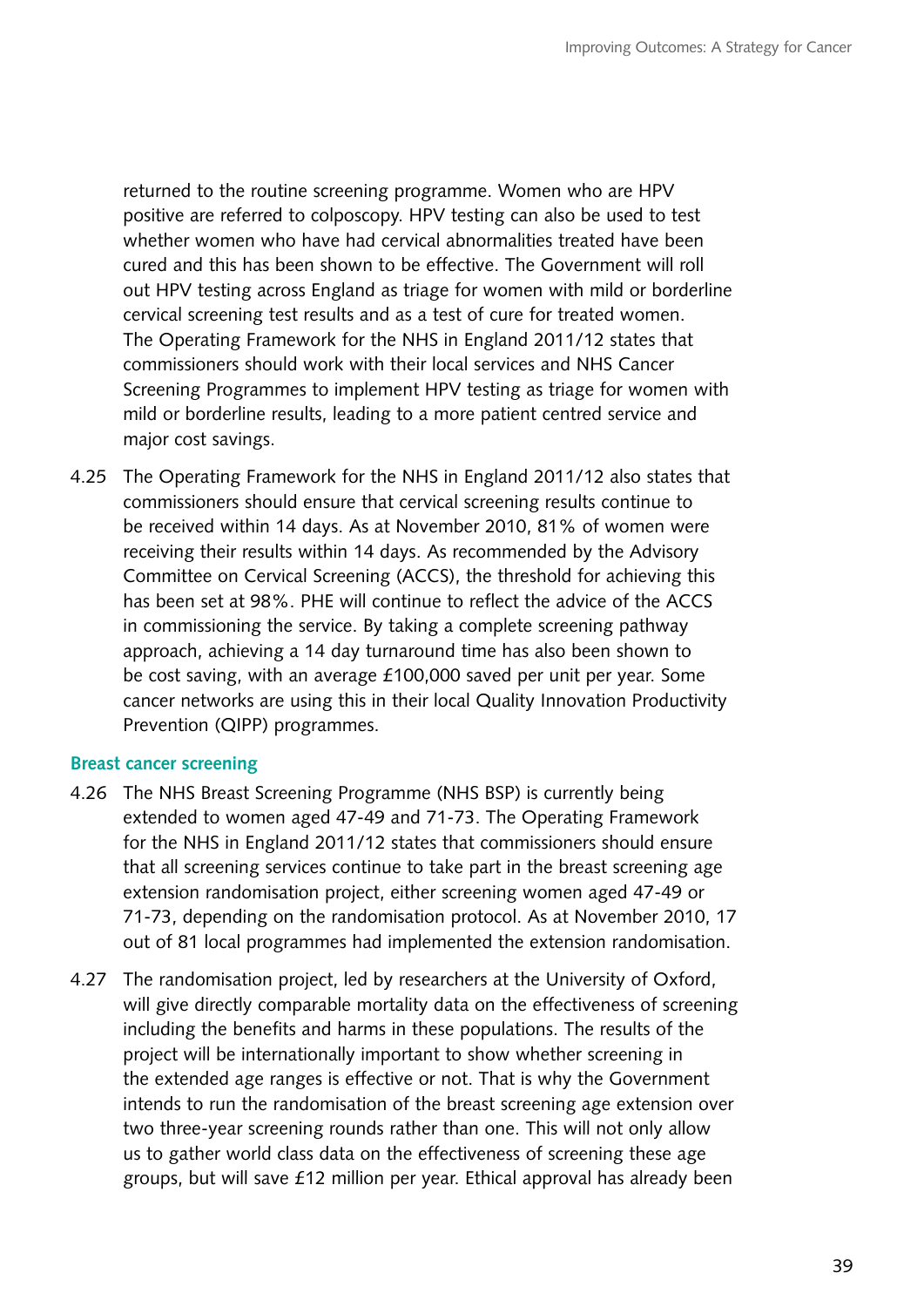granted to run the project over two rounds. Full roll-out to women aged 47-49 and 71-73 is therefore expected to be completed after 2016.

- 4.28 In combination with the age extension, local breast screening programmes are replacing their current film systems with digital systems (direct digital mammography). At the end of 2010, over 80% of screening programmes had at least one direct digital x-ray set and nearly 30% will be fully digital. We have advised programmes to move to direct digital as quickly as possible as the independent Advisory Committee on Breast Cancer Screening (ACBCS) has said that running both film and digital systems together is inefficient.
- 4.29 Under the guidance of the ACBCS, the information leaflet sent out with all invitations for breast screening has been revised to take account of the latest evidence on breast cancer screening and informed choice. The ACBCS is also developing a practical guideline for the NHS on the surveillance of women deemed to be at a higher risk of breast cancer. Following successful pilots, the NHS Breast Cancer Screening Programmes is now in a position to begin managing the surveillance of high risk women across England.

#### **Bowel cancer screening**

- 4.30 Full roll-out of the original NHS Bowel Cancer Screening Programme for 60-69 year olds (using the Faecal Occult Blood test – FOBt) was completed in July 2010, with 100% coverage of PCT populations. Between July 2006 when the Programme began and December 2010, over 8 million kits had been sent out and nearly 5 million returned. 7,065 cancers had been detected, and over 40,000 patients had undergone polyp removal. Over 100,000 men and women aged 70 or over had self-referred into the programme.
- 4.31 The NHS BCSP is currently being extended to men and women aged 70 to their 75th birthday. The Operating Framework for the NHS in England 2011/12 states that commissioners should ensure that all local screening centres maintain the two-year screening round for bowel cancer. The extensions begun in 2010/11 should continue and be maintained for 2011/12. Those centres whose end of original round in 2011/12 should implement extension on completion of the original round. Those whose two-year screening round falls beyond 2011/12 should prepare to expand on completion of the original round. As at November 2010, 29 of the 58 local screening centres had implemented the extension. In addition, NHS Cancer Screening Programmes will be looking at how the more accurate and easier to use immunochemical FOBt can be introduced into the programme potentially to increase uptake and to provide more accurate results.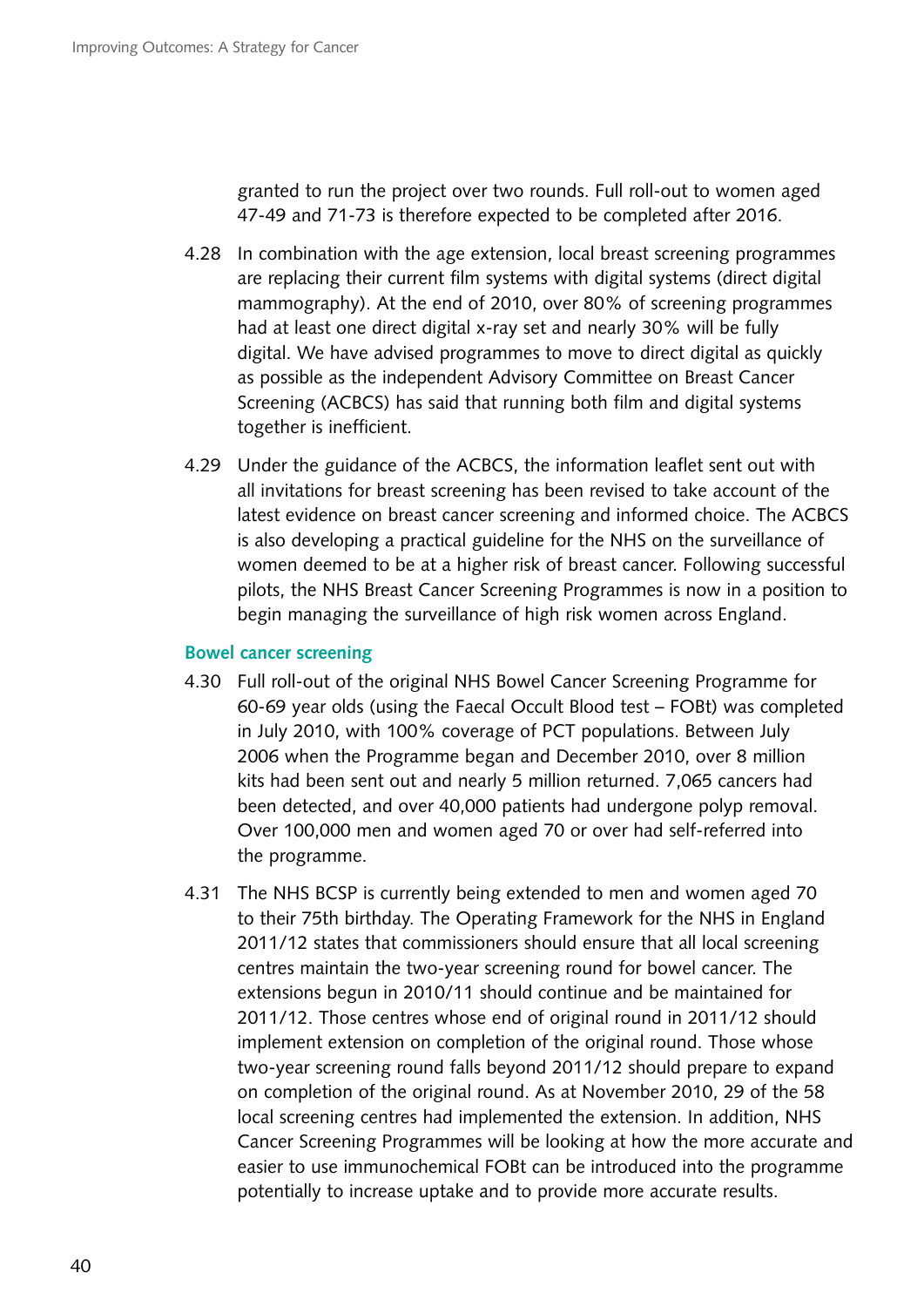- 4.32 Flexible sigmoidoscopy (FS) is an alternative and complementary bowel screening methodology to Faecal Occult Blood (FOB) testing. A randomised controlled trial funded by Cancer Research UK, the Medical Research Council and NHS R&D took place in 14 UK centres between 1994 and 2010 to evaluate screening for bowel cancer using FS. It concluded that FS is a safe and practical test and, when offered only once between ages 55 and 64 years, confers a substantial and long lasting benefit. Based on trial figures, experts estimate the programme would prevent around 3,000 cancers every year.
- 4.33 The DH has committed to invest £60 million over the next four years to incorporate FS into the current bowel screening programme subject to UK NSC approval. Pilots will begin during 2011/12 with the aim of achieving 30% coverage by the end of 2013/14 and 60% by the end of 2014/15. It is envisaged that full roll out will be achieved in 2016. Subject to the consultation on *Healthy Lives, Healthy People*, PHE will retain responsibility for the commissioning of the FS programme during piloting and roll-out, and will fund the NHS Commissioning Board to commission local elements of the programme from 2016/17 onwards.

#### **Improving access to the cancer screening programmes**

4.34 To maximise the benefits from the screening programmes, we need to empower the greatest number possible from all groups and communities (particularly those under-represented and excluded) to make an informed choice to participate in cancer screening. We are therefore working with the Cabinet Office Behavioural Insight Unit to consider options for promoting informed choice. In addition, we are planning to use the two regional campaigns on bowel cancer symptoms as a lever for raising awareness of the screening programme in those areas – and evaluation of those campaigns will help us assess appropriate next steps.

#### **Screening for other cancers**

- 4.35 The NHS Constitution commits the Government to provide screening programmes as recommended by the UK NSC.
- 4.36 The UK NSC reviewed the evidence for prostate cancer screening between March 2009 and June 2010. The UK NSC concluded that men should not be invited for Prostate Specific Antigen (PSA) testing because the risks of over-diagnosis far outweighed any potential reduction in mortality. The UK NSC policy will be reviewed in three years time, or earlier if major new research evidence becomes available. Following public and stakeholder consultation the UK NSC recommended that additional modelling of high risk groups is conducted and further education of GPs through the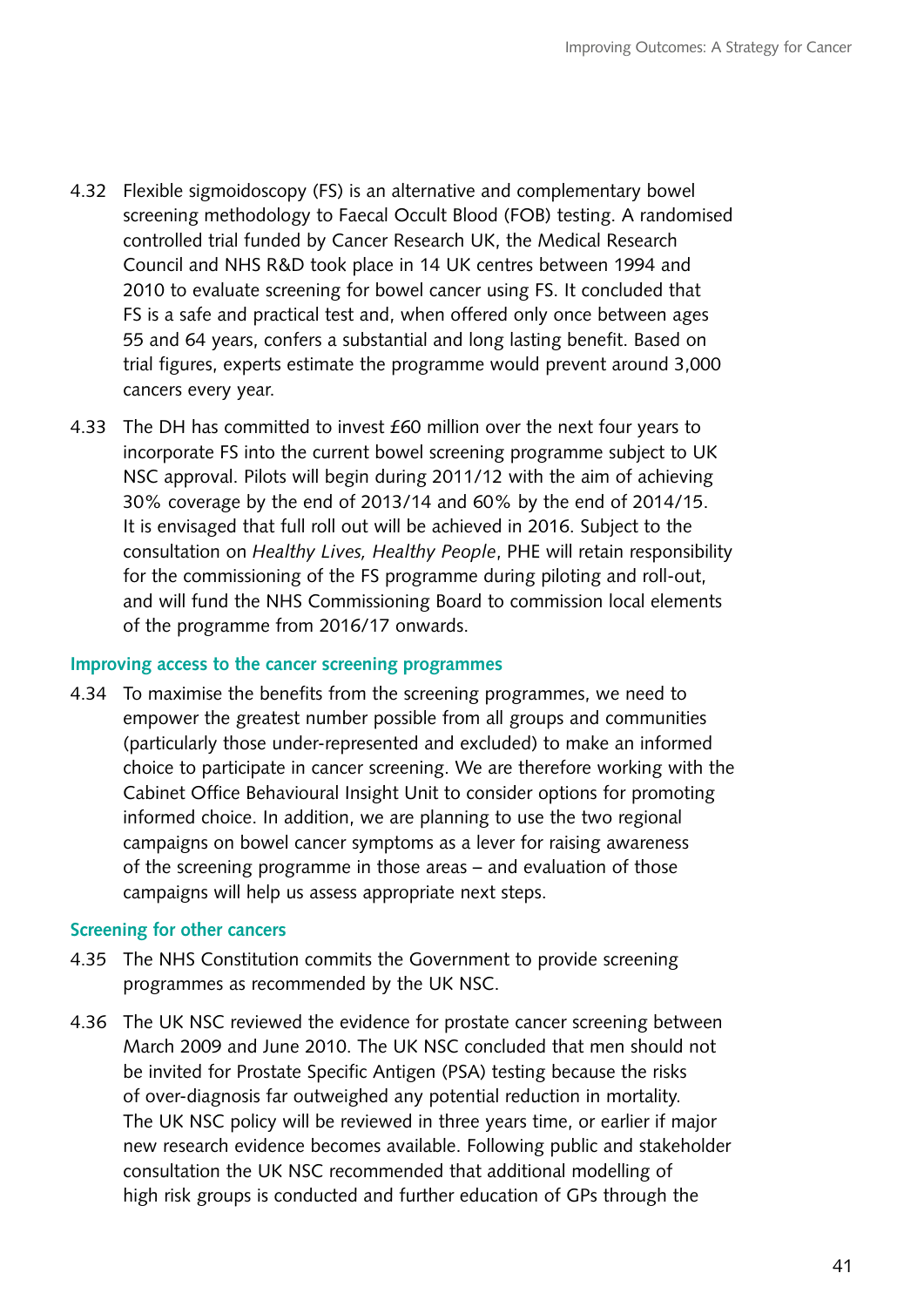Prostate Cancer Risk Management Programme (PCRMP) should also be taken forward. To ensure that men are well informed about the signs and symptoms of prostate cancer and empowered to request a PSA test if they want one, the UK NSC has asked the Prostate Cancer Advisory Group to explore options for making the PCRMP information more accessible to men.

4.37 The cancer research community remains committed to investigating screening approaches in other cancers and several research programmes are ongoing. The control arm of the ProtecT trial (Prostate testing for cancer and treatment) and the UKCTOCs trial (UK collaborative trial for ovarian cancer screening) both are due to finish around 2015, and their findings will be considered by the UK NSC. The National Institute for Health Research (NIHR) Health Technology Appraisal (HTA) Programme has funded a feasibility study into lung cancer screening using spiral Computed Tomography (CT). Plans for a subsequent pilot study have now been agreed. There are also a number of international trials ongoing, which we are monitoring closely. Preliminary findings from the National Lung Cancer Screening Trial in the US have recently been announced, showing a reduction in lung cancer mortality of 20% in people undergoing spiral CT.<sup>20</sup> The full study results are expected next year.

## **Early diagnosis: what PHE will deliver**

- 4.38 As outlined in Chapter 1, later diagnosis in England is a major explanation for poorer survival rates and, if patients were diagnosed at the same earlier stage as they are in other countries, up to 10,000 deaths could be avoided every year. We know that 95% of patients present with symptoms and that nearly a quarter of all cancers are diagnosed through an emergency route. The scale of the challenge is clear. In order to improve early diagnosis, we need to encourage people to recognise the symptoms and signs of cancer and seek advice from their doctor as soon as possible. We also need doctors to recognise these symptoms and (if appropriate) refer people urgently for specialist care.
- 4.39 We need to increase awareness of the symptoms and signs of cancer among millions of people as well as encouraging a culture shift so that people visit their doctor promptly when they do suspect cancer. We need particularly to target the over 50s and recognise that lack of symptom awareness applies to affluent and disadvantaged groups but is more acute in disadvantaged groups.
- 4.40 Significant work has already been undertaken through the National Awareness and Early Diagnosis Initiative (NAEDI) which is being jointly led by DH and Cancer Research UK to test relevant local interventions.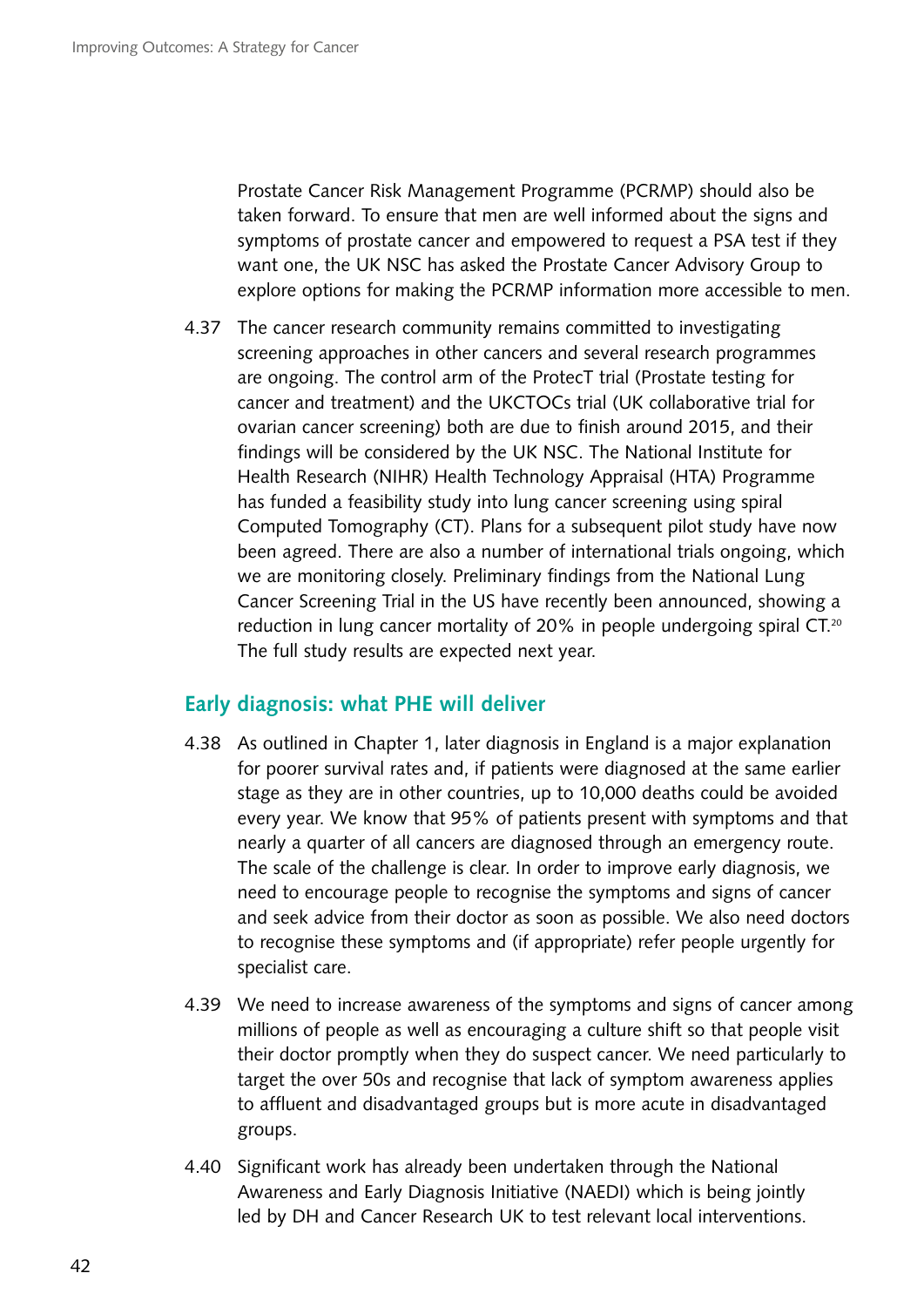For example, the Doncaster Cough Campaign for lung cancer achieved an increase in the number of people seeing their GP and an increase in patients diagnosed at an earlier stage of lung cancer – from 11% to 19%.<sup>21</sup>

- 4.41 In 2010 DH began a £10.75m local and national "signs and symptoms" campaign. The campaign consists of 59 local campaigns focusing on the three cancers accounting for the greatest number of deaths – breast, bowel and lung cancer. A range of approaches are being taken across different projects but all will aim to raise public awareness of the symptoms of cancer, changing public behaviour to promote early presentation to primary care and on encouraging primary care to respond appropriately. In two regions, the DH will also be trialling centrally led campaign activity to raise awareness of bowel cancer symptoms and to encourage early presentation. Subject to evaluation, DH will roll out the campaign across the country.
- 4.42 To amplify the early detection message, DH is seeking to engage a number of public sector and commercial partners in the two pilot regions. On the public sector side, DH is encouraging organisations including local authorities, libraries, police authorities, local fire services, Citizens Advice Bureaux and the Territorial Army to display posters and leaflets and include information in their newsletters and on their intranets to promote the campaign to their workforce, as well as to the public.
- 4.43 DH is liaising with a number of commercial partners such as Kimberly-Clark who will be communicating messages to their employees in a number of their manufacturing sites. We are also targeting pharmacists through the Royal Pharmaceutical Society, the Company Chemists Association and the National Pharmacist Association.
- 4.44 Other health professionals have important roles to play in encouraging the prevention and early detection of some cancers. PHE at a national level will therefore wish to work to engage relevant health professionals in tackling late diagnosis. Local authorities working through local health and well-being boards will also wish to promote symptom awareness in their communities and engage health professionals at a local level to prioritise the earlier diagnosis of cancer.

# **Earlier diagnosis – the NHS role**

#### **Promotion of screening and symptom awareness by GPs**

4.45 Although overall responsibility for promoting screening and symptom awareness lies with PHE, this is a standard and very important role for GPs as well. If they take opportunities to encourage their patients to think about the importance of screening or to remind them to think about symptom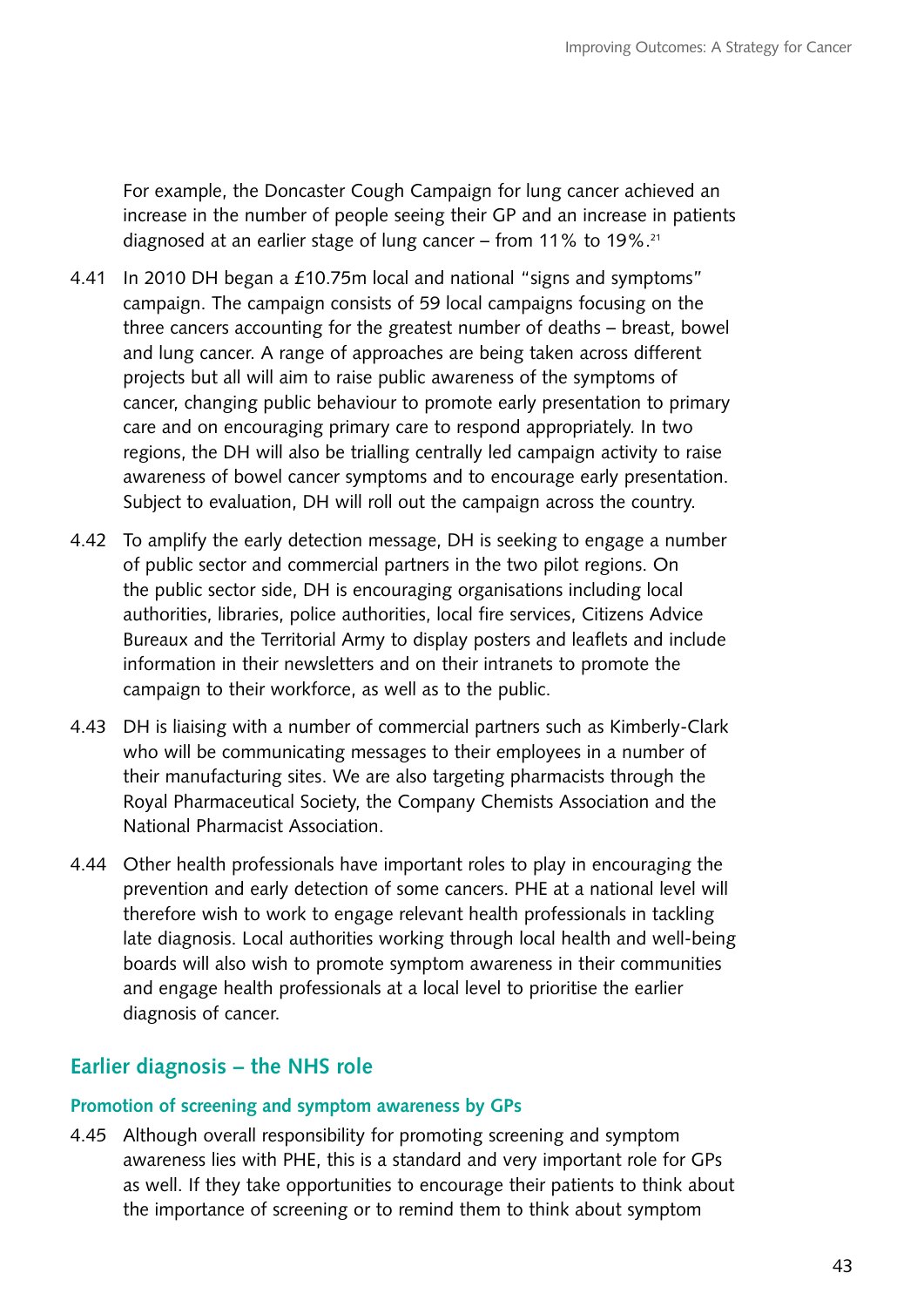awareness, this can have a very significant impact on patient behaviour. Through a variety of means we will seek to encourage GPs to raise these issues with their patients.

#### **Supporting GPs to assess patients effectively**

- 4.46 GPs see only around 8 or 9 new patients with cancer each year. However, they see many more presenting with symptoms that could be cancer. And those symptoms are generally symptoms of many other diseases as well. This therefore makes it difficult for GPs to assess when it is appropriate to refer patients on to secondary care for investigation.
- 4.47 There is a range of support available, for example NICE referral guidelines, and DH has funded a number of initiatives to support GPs, such as an audit of cancer diagnoses within primary care. In the areas where we are funding awareness raising campaigns, local GPs are involved in the development of the projects. For the regional pilots of the bowel cancer symptom campaign, GPs will have a centrally developed resource pack to ensure that they are fully aware that the symptoms could be bowel cancer and may require referral on to secondary care.
- 4.48 � And more work is underway, for example:
	- a risk assessment tool for GPs has been developed and is about to be tested in a number of pilot areas;
	- we are working with the medical defence organisations to use clinical negligence claims data (one of the organisations has told us that in 2009 19% of their claims related to the diagnosis, investigation or treatment of a cancer patient) where support may best be targeted;
	- we are looking at how decision support tools, risk assessment, safety netting practices and audit can be integrated into GP training, appraisal and revalidation;
	- we are analysing data from the national cancer patient experience survey to identify patient groups who may not be quickly identified by GPs and those who are not seen by a GP before diagnosis; and
	- we have commissioned retrospective and prospective studies of young women with cervical cancer.
- 4.49 We have talked to many GPs as part of the development of this Strategy, and they have raised a number of important issues for us to take forward. For example, many have said that it would be helpful to have closer relationships with their colleagues in secondary care as a way of making good judgements about which cases to refer on.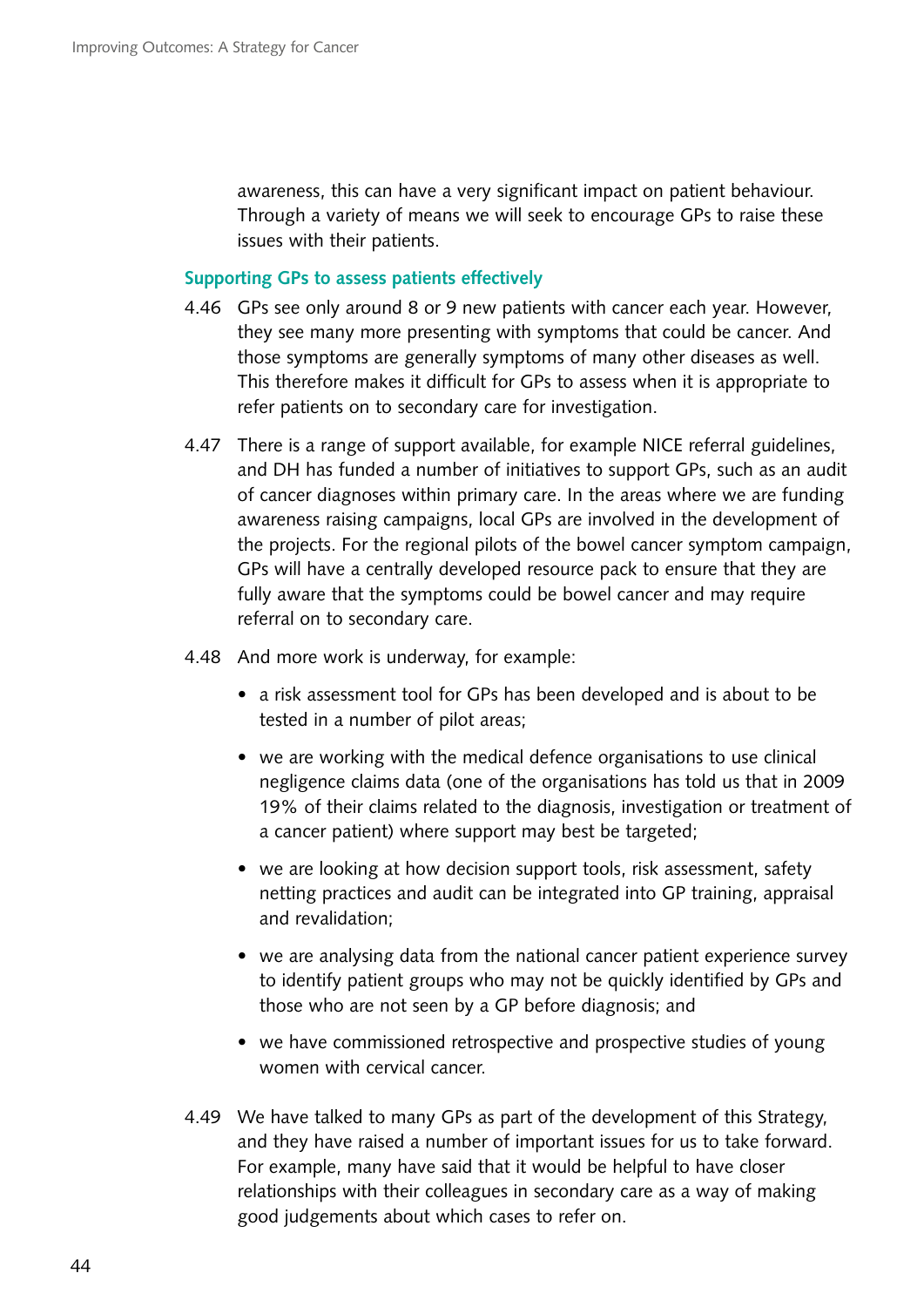#### **Access to diagnostic tests**

- 4.50 GPs need easy access to the right diagnostic tests to help them to diagnose or exclude cancer earlier. We are committing additional funding over the next four years to enable GPs to have better access to selected diagnostic tests, along with funding for the additional costs of tests and treatment in secondary care. The Operating Framework for the NHS in England 2011/12 asked commissioners and providers to take action to begin to deliver this.
- 4.51 Following advice from the Cancer Diagnostics Advisory Board, DH's view is that GPs need to be able directly to access the following tests for patients for whom the two week urgent referral pathway is not appropriate, but symptoms require further investigation:
	- chest x ray: to support the diagnosis of lung cancer;
	- non-obstetric ultrasound: to support the diagnosis of ovarian and other abdomino-pelvic cancers;
	- flexible-sigmoidoscopy/colonoscopy: to support the diagnosis of bowel cancer; and
	- Magnetic Resonance Imaging (MRI) brain: to support the diagnosis of brain cancer.
- Tomography (CT) scanning, are not currently considered appropriate for direct GP access, as they are not a first test that primary care requires access to. 4.52 All GPs have access to chest x-rays and variable access to non-obstetric ultrasound, but there is little primary care access to the other tests. The additional funding will enable expansion of diagnostic testing to allow for more tests, so that more people can be checked earlier when they have presented with the relevant symptoms. Other tests, such as Computed
- 4.53 The Impact Assessment contains full details of:
	- what this additional funding could purchase in terms of extra tests;
	- the extra costs of people being tested in secondary care and treated earlier because of earlier diagnosis; and
	- the lives that can be saved by these earlier diagnoses.
- 4.54 It will be the role of GP consortia to commission the additional direct access tests. Although the focus of this additional funding is on using diagnostic tests as a way of excluding or confirming cancer earlier, it may well be that GPs choose other approaches to delivering earlier diagnosis, eg increased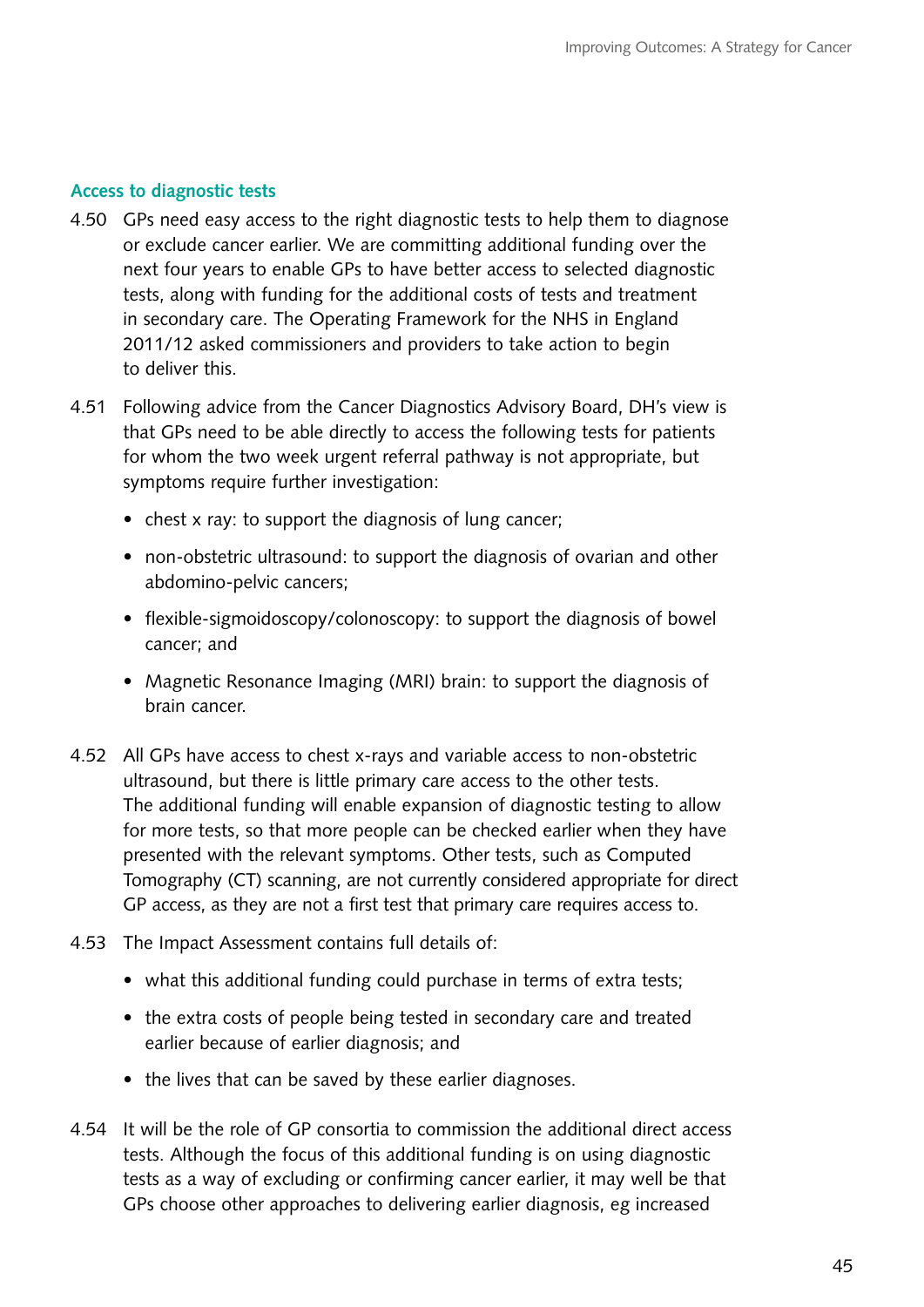use of the urgent referral pathway. What matters is that earlier diagnosis is delivered, and that survival rates improve. The funding is available to deliver the improved survival rates, and that is what the NHS will be held to account for delivering.

- 4.55 We will work to ensure that tariffs incentivise quick and where appropriate direct access to diagnostics.
- 4.56 DH will also ensure that data is routinely collected about GP usage of these tests, so that GPs can benchmark their use of them. This data will be published, alongside data about GPs' usage of the two-week urgent referral pathway, as there will be a balance between how GPs use these two approaches to cancer diagnosis.
- 4.57 Working with the Cancer Diagnostics Advisory Board, DH will ensure that appropriate criteria for direct access to diagnostic tests are drawn up in 2011.

#### **Rarer cancers**

- 4.58 For GPs, spotting the signs and symptoms of rarer forms of cancer can be particularly challenging, as they may only see one or two instances of the cancer in question in their career. It is, however, clear that more needs to be done to raise awareness of the signs and symptoms of rarer cancers and to improve the pathway to diagnosis for people with rarer cancers. A recent survey<sup>22</sup> by the Rarer Cancers Foundation of nearly 400 patients found that nearly one third of respondents had been reassured by their GP and not asked to return when they had first presented with symptoms. Perhaps unsurprisingly, a similar proportion of respondents rated their experience of the pre-diagnosis phase of their care as poor or very poor. Of those who responded to the survey, more than one quarter reported that their cancer was diagnosed at an advanced stage.
- 4.59 Providing high quality decision aids and promoting early referral to secondary care will be central to our efforts to improve the diagnosis of rarer forms of cancer, as well as more common tumours. Through NAEDI, in 2011/12 DH will also work with charities which represent patients with rarer forms of cancer to assess what more can be done to encourage appropriate referrals and earlier diagnosis of rarer cancers.

## **Benchmarking performance**

4.60 As explained in chapter 2, we will ensure that GPs have the data they need to benchmark their performance in relation to the diagnosis of cancer.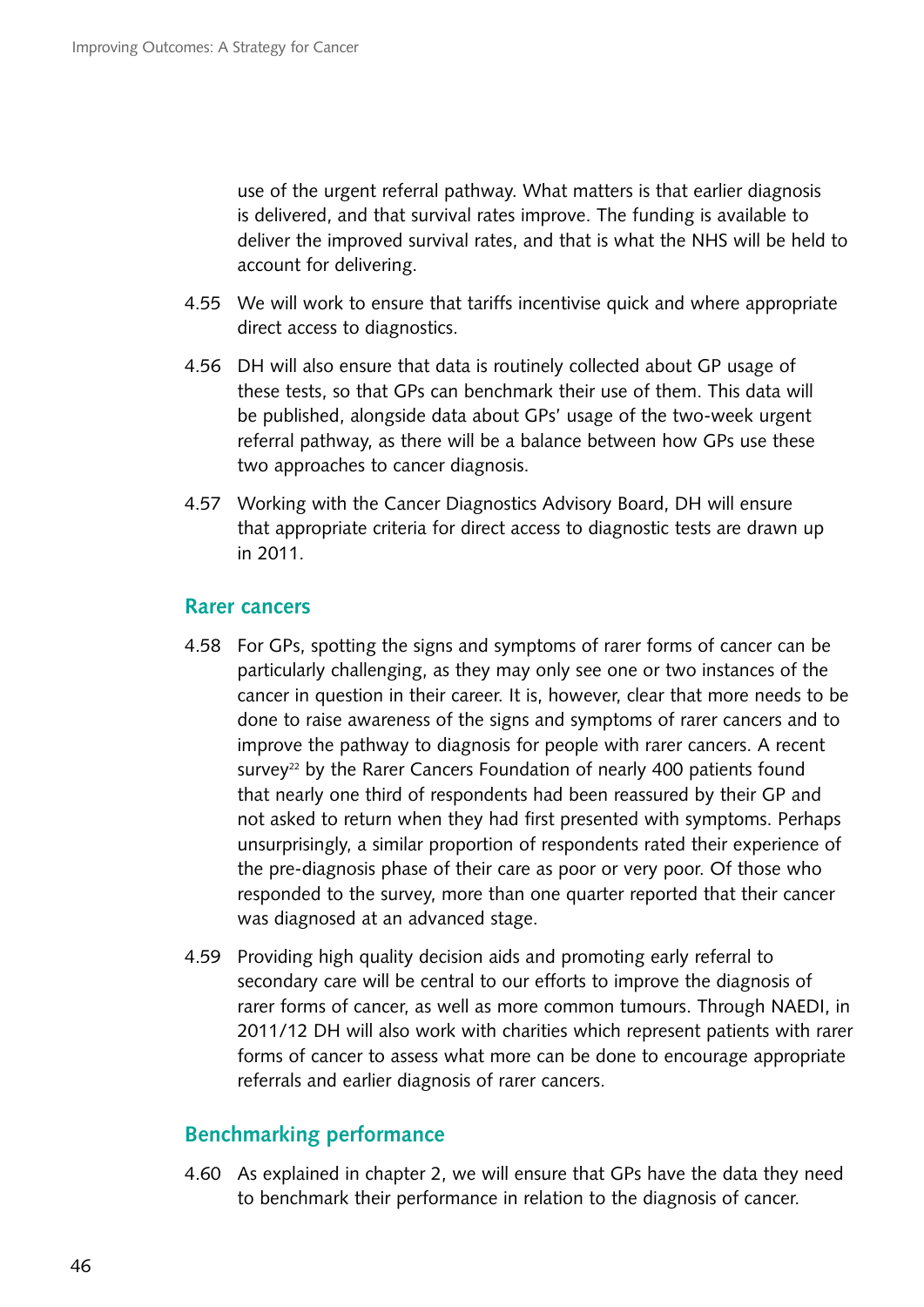# **5. Improving outcomes for cancer patients: quality of life and patient experience**

# **Introduction**

- 5.1 There are now about 1.8 million people living in England who have had a cancer diagnosis. By 2030 it is anticipated that there will be 3 million people in England living with and beyond cancer. Nearly two thirds of cancer survivors are over 65 years old $^{23}$  and, while incidence of cancer for children and young people is low, high overall survival rates mean there are growing numbers of children, young people and adults who have been treated for childhood cancer.
- 5.2 People living with and beyond cancer often have specific support needs which, if left unmet, can damage their long-term prognosis and ability to lead an active and healthy life. These needs can include information about treatment and care options, psychological support, access to advice on financial assistance and support in self-managing their condition. Carers also play a vital role in supporting people with cancer and it is important that their needs for information, advice and support are addressed. Addressing all these needs is central to the National Cancer Survivorship Initiative (NCSI), which is coordinating efforts to improve the quality of services available to people affected by cancer.
- 5.3 � Although there have been significant improvements in support for people living with and beyond cancer, more needs to be done so that cancer survivors have the care and support they need to live as healthy a life as possible, for as long as possible. We want to see improvements in the outcomes which are particularly relevant for people living with and beyond cancer, such as:
	- reducing ill health associated with cancer treatment;
	- reducing risks of recurrent cancer;
	- reducing the proportion of people who report unmet physical or psychological support needs following cancer treatment;
	- increasing the proportion of cancer survivors of working age who are able to work who are in work;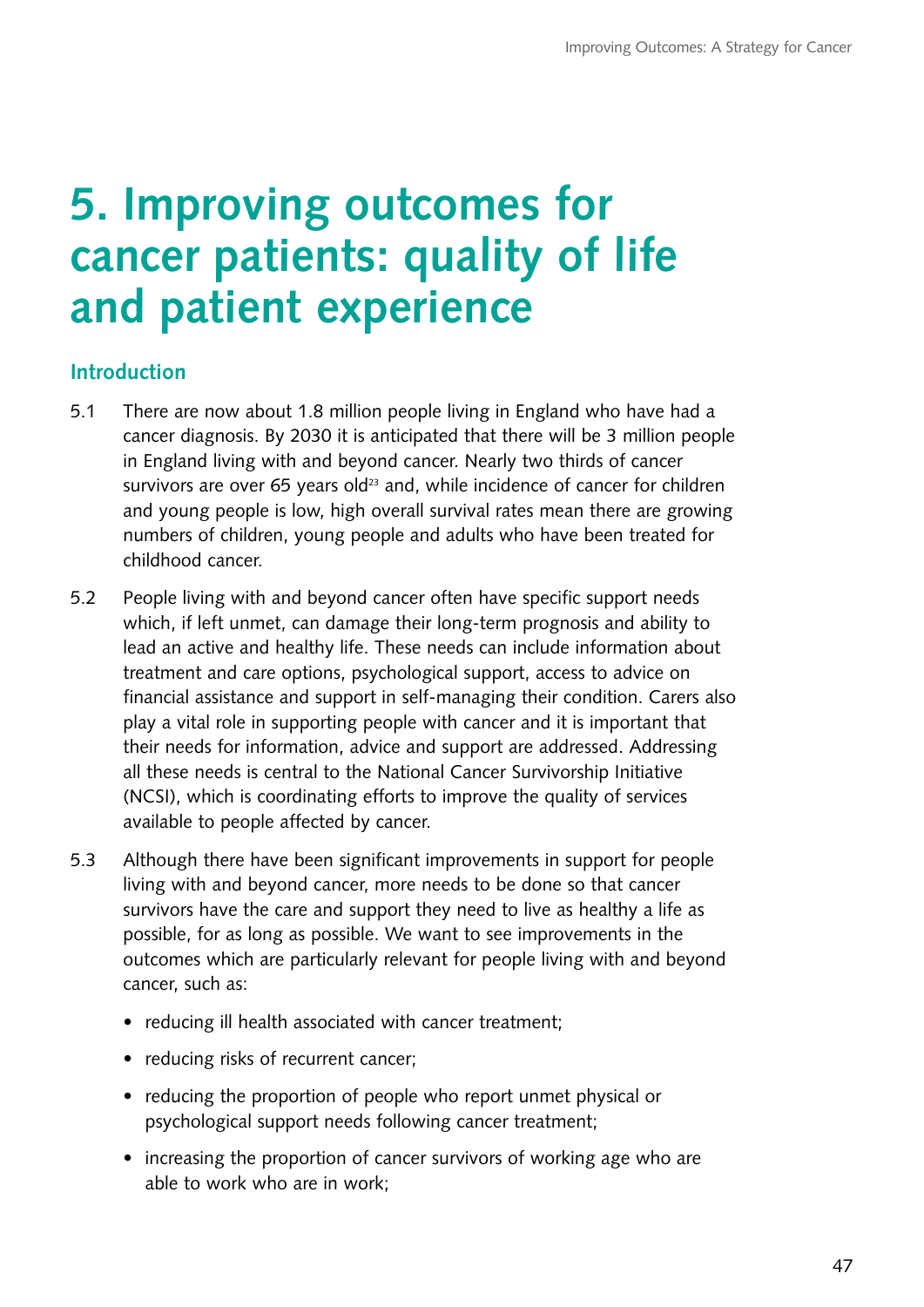- increasing the proportion of children or young people survivors who are in education or employment; and
- increasing the proportion of cancer survivors who are able to live independently.

# **Advanced communication skills**

- 5.4 � Written information is an adjunct, not a substitute, for high quality verbal communication. The way healthcare professionals communicate with those using the health service profoundly affects the experience of care for patients. Good communication can facilitate early diagnosis, improve selfmanagement, reduce emergency admissions, reduce inequalities in access and provision of care, and support people to return to as normal a life as possible following cancer treatment. It is also critical to empowering patients to exercise informed choice. Poor communication has a direct cost impact as inadequate communication is at the heart of many NHS complaints and litigation.
- 5.5 � Good communication skills are also important in communicating with carers and family members. Family members too have choices and assumptions should not be made about their ability and willingness to care. The knowledge and experience of those who undertake caring responsibilities should be recognised and valued – they should be listened to and involved in care planning.
- 5.6 Yet effective communication with people with cancer and their families can be a difficult process, often involving providing unwelcome news or supporting patients and carers in making extremely difficult decisions. Helping clinicians to develop their communication skills and processes is therefore important.
- 5.7 The National Cancer Action Team (NCAT) currently provide a course to allow clinicians to learn though role play and constructive feedback about how their communication style impacts on patients. Commissioners and providers will need to consider how best to ensure that their clinicians have the necessary skills to communicate effectively with patients. In 2011/12, while they are developing their arrangements, central funding of this training will continue.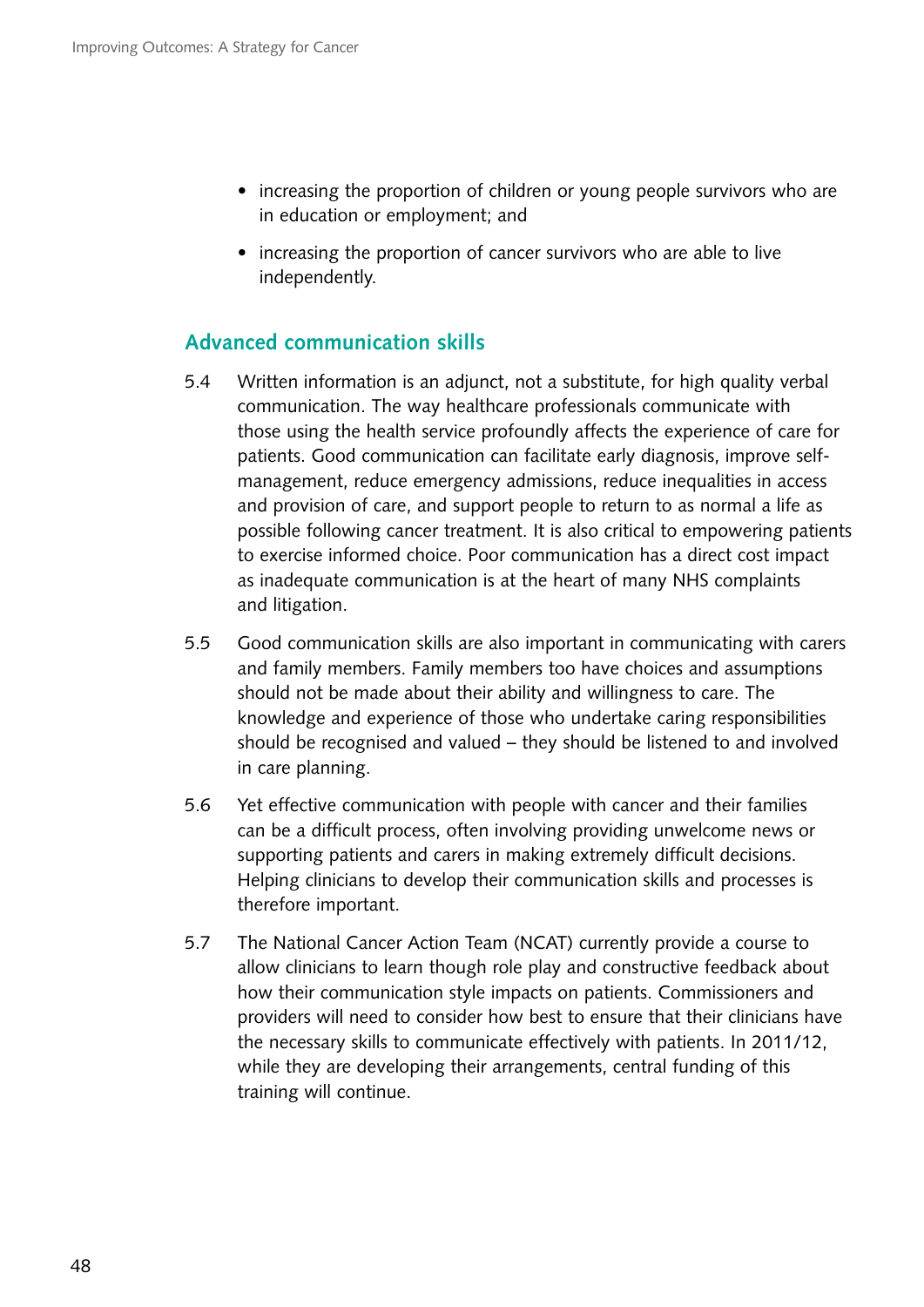## **Cancer patient experience**

- A significant proportion of patients felt there were not always enough nurses 5.8 The 2010 cancer patient experience survey shows that, in many areas, patient experience is improving. This is very welcome. The survey also highlights areas where further progress is needed. (See Annex B for further information.) For example, compared with previous surveys, fewer people understood doctors' and nurses' answers all or most of the time and fewer people completely understood an explanation of their diagnosis. on duty. There were two other very important findings. Patients rated the support offered by clinical nurse specialists (CNSs) highly and those who received the support of a CNS reported having a better patient experience.
- 5.9 � The 2010 survey built on previous surveys undertaken in 2000 and 2004. Although these surveys were important in enabling national benchmarking, feedback suggests they had little impact in driving improvements in the quality of services locally. In order to address this, provider-level analyses of survey findings are being developed and published so that commissioners are supported in directly incentivising improvements in cancer patient experience, eg through including ambitious improvement goals in locally agreed Commissioning for Quality and Innovation (CQUIN) schemes. DH is committed to repeating the cancer patient experience survey.

## **One to one support**

- 5.10 � There is growing evidence that coordinated care, such as that provided by CNSs, can deliver better outcomes for patients. While the 2010 cancer patient experience survey suggests that the majority of people going through cancer treatment have access to the support of a named CNS, and that their experience of their treatment and support is significantly better than that of other patients, we know that access to such support varies. There are some tumour types where there are too few CNSs and people with metastatic cancer have less access to support from CNSs than patients experiencing their primary treatment.
- 5.11 During 2010 DH worked with Macmillan Cancer Support to understand the role and impact of one to one support for cancer patients and the cost effectiveness of providing such support for cancer patients at all stages of the cancer pathway. In December 2010 we published a modelling report by Frontier Economics<sup>24</sup> which sets out the costs and benefits of one to one support which shows that, in many scenarios, the costs of additional support roles are likely to be outweighed by the savings that can be achieved. These savings include reductions in emergency bed days,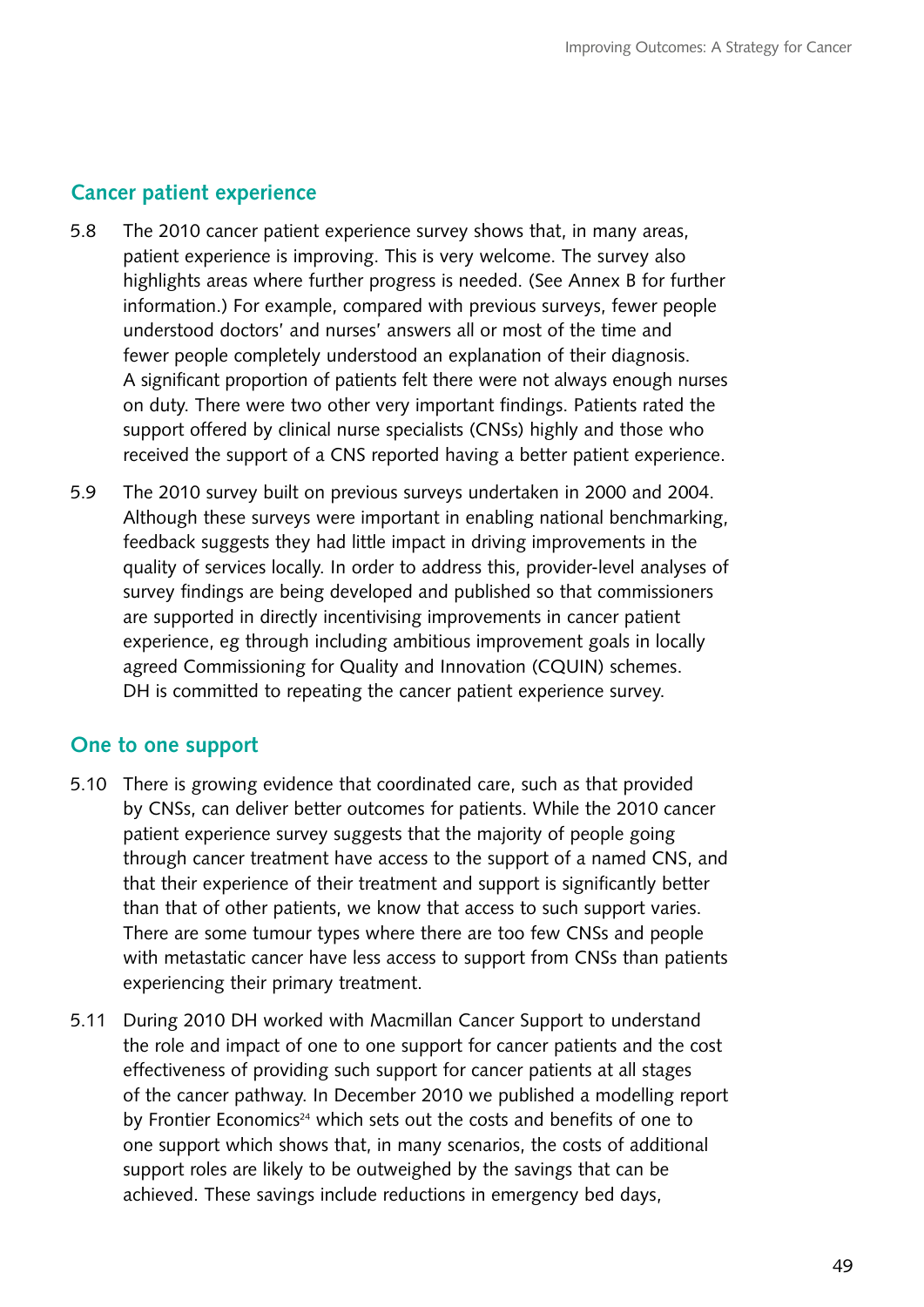reductions in routine follow-up appointments, and reductions in GP visits. This is good news in the current climate.

- 5.12 Macmillan Cancer Support is committed to investing £300 million over the next 7-10 years which will support the NHS to create up to 2,700 additional one to one support posts. This money will fund CNSs and care co-ordinators, to support patients in a seamless way during treatment and in aftercare. Some new posts will be hospital based and others will work in the patient's home community. This investment will enable the NHS to achieve whole systems improvements across the cancer pathway. It will include workforce and process re-design, learning and development, and consultancy. Where commissioners are committed to developing new models of provision, the NHS will be able to provide one to one support with initial investment from Macmillan and generate quality benefits and savings in the longer term.
- 5.13 CLIC Sargent is also committed to continuing to pump prime a range of CNS roles for the 0-18 year age group and from 2011/14 additional funds will be invested in CNS posts to test, develop and evaluate the key-worker role. This will provide innovative approaches to the delivery of support for children with cancer.
- 5.14 We will build on the Frontier Economics report to provide further evidence to support the NHS to develop new one to one support posts. We will highlight issues that service providers and commissioners need to consider as part of workforce planning. Given the very high value placed on CNSs by patients, and the improved outcomes for patients who have a CNS, we would expect that this evidence and the pump-priming of new posts by cancer charity partners will lead to a continued expansion in one to one support both by CNSs as well as opportunities for care co-ordinator roles to be developed. Our ambition is that every cancer patient should have personalised and co-ordinated care.

## **National Cancer Survivorship Initiative**

- 5.15 The DH is working with Macmillan Cancer Support, NHS Improvement and other partners on the NCSI. The initiative published its vision<sup>25</sup> for improved care and support for people living with and beyond cancer in January 2010.
- 5.16 The vision document summarises a range of evidence that suggests that current follow up arrangements – which usually involve outpatient appointments at cancer centres – are not meeting the medical, psychological, social, spiritual, financial and information needs that people may have following cancer treatment and do not provide value for money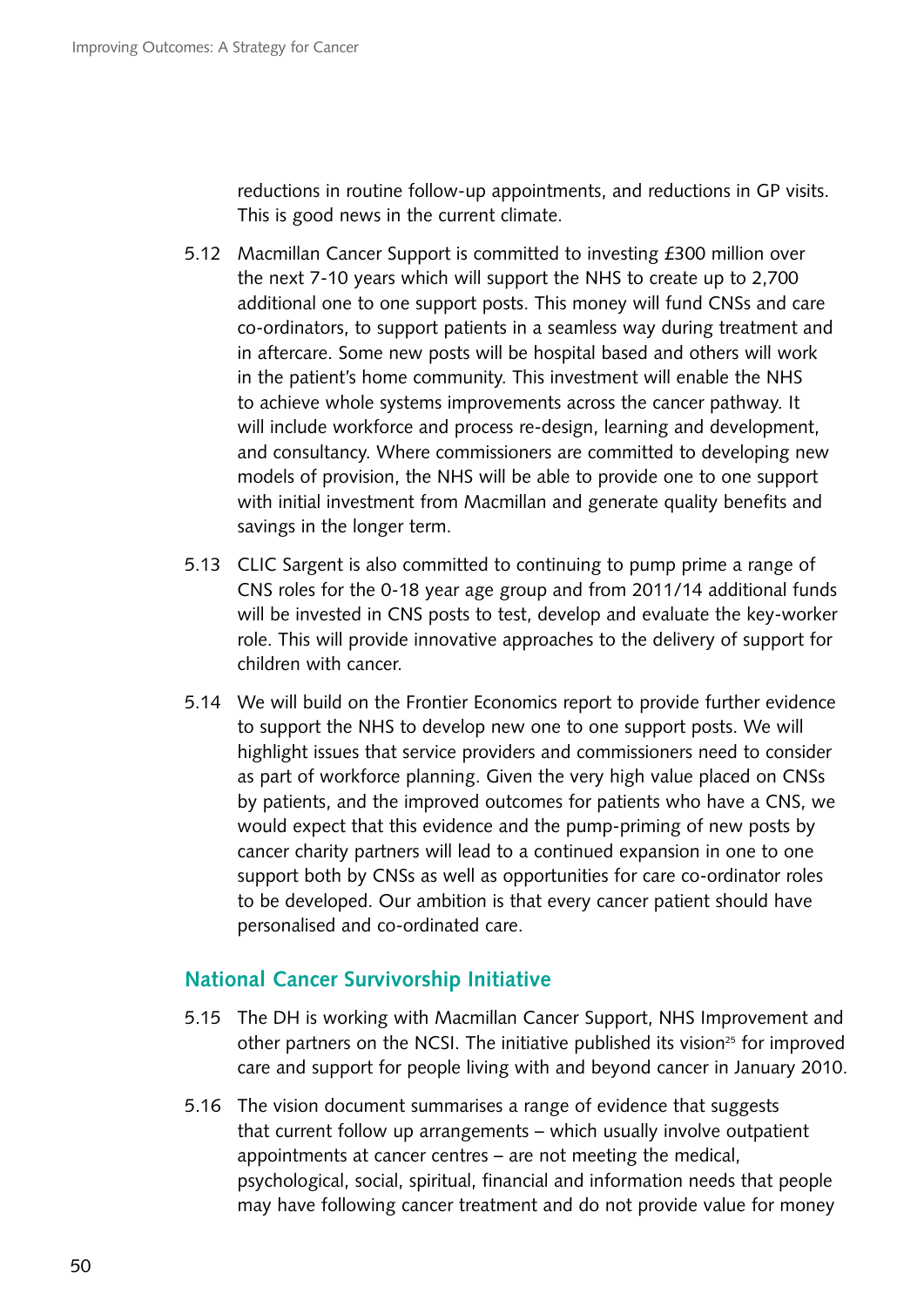for the NHS. The NCSI has set out five shifts necessary to achieve improved care and support for cancer survivors:

- a cultural shift in the approach to care and support for people affected by cancer – to a greater focus on recovery, health and well-being after cancer treatment;
- a shift towards assessment, information provision and personalised care planning;
- a shift towards support for self-management, based on individual needs and with the appropriate clinical assessment, support and treatment;
- a shift from a single model of clinical follow up to tailored support that enables early recognition of and preparation for the consequences of treatment as well as early recognition of signs and symptoms of further disease; and
- a shift from an emphasis on measuring clinical activity to a new emphasis on measuring experience and outcomes for cancer survivors through routine use of Patient Reported Outcome Measures (PROMs) in aftercare services.
- 5.17 The NCSI has developed a series of principles which should underpin support provided to people living with and beyond cancer. These principles are based on the model of care for people with long term conditions and include that following cancer treatment people should be offered:
	- a personalised, risk stratified pathway of care, following assessment and care planning. The assessment will include needs associated with the individual, the disease and the treatment. The pathway will include an end of treatment record summary shared between the cancer centre and primary care team and the care plan will be co-ordinated so that it addresses the full range of needs of those with co-morbidities;
	- support to self-manage, where appropriate, after the appropriate assessment, support and treatment. The pathway will include education programmes and information provision to enhance individuals' ability to exercise choice and control and build confidence to self-manage;
	- access to appropriate information and support including access to lifestyle advice and interventions, including physical activity programmes and vocational rehabilitation support;
	- access to case management and co-ordination support and/or specialist services. Case management support may be appropriate for those with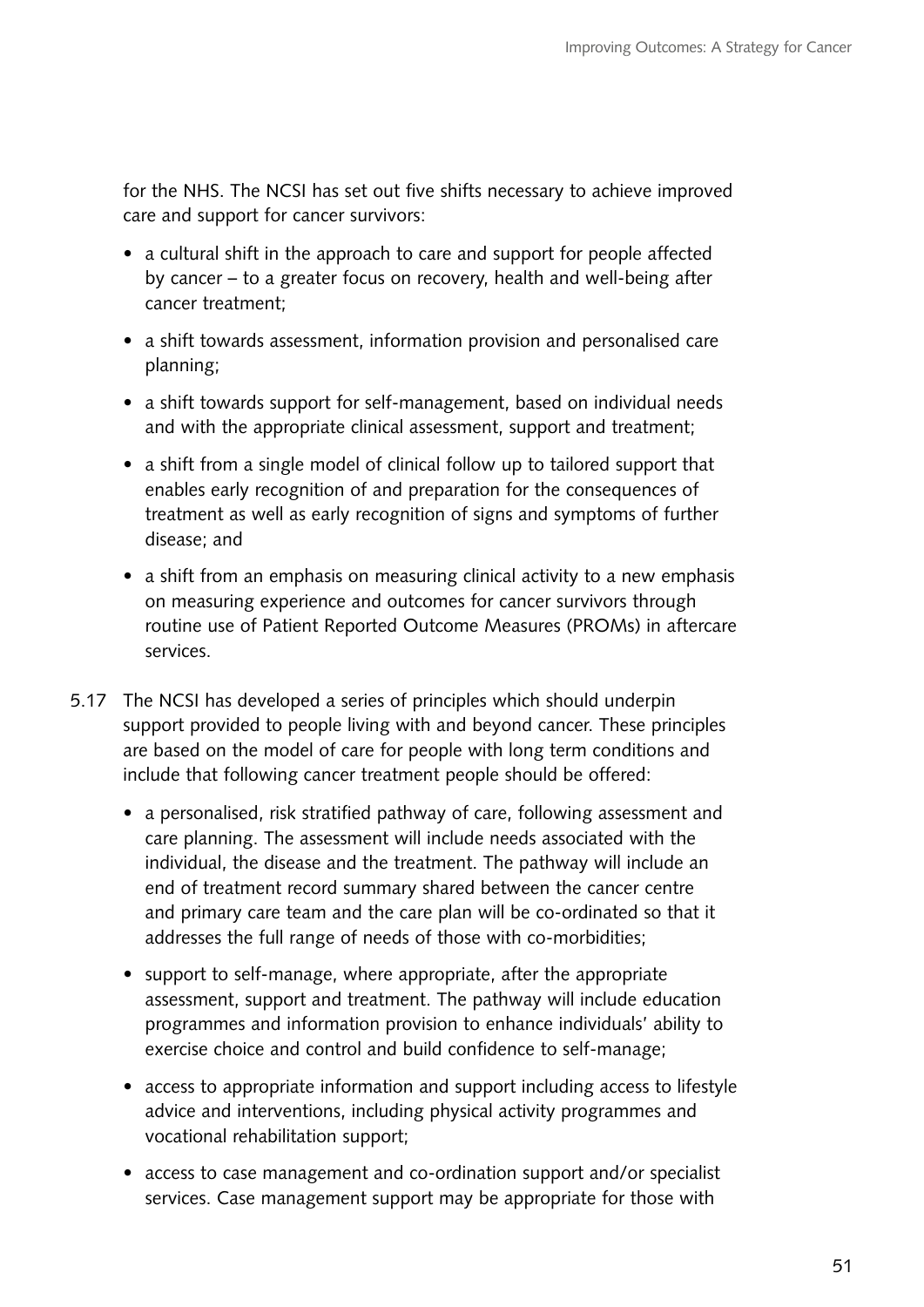co-morbidities while some cancer survivors will need the support of specialist services, for example, for those with ongoing chronic disease or for the late effects of cancer treatment;

- planned and informed transition from paediatric to young person to adult services, where appropriate so that there is a seamless transition to adult services and to reduce the number of children and young people who may be "lost to follow up". Children and young people who have been affected by cancer also need support to minimise disruption to education or entry to first employment; and
- new pathways of care which are underpinned by care co-ordination systems, robust remote surveillance and rapid access to appropriate services if there is suspicion of further disease.
- 5.18 The NCSI has been engaging service users, clinicians and commissioners to develop new models of care and to provide evidence to demonstrate that, through investment in new models of care, there are opportunities to improve quality and efficiency of services. This work in progress includes an economic evaluation of current cancer follow-up arrangements.
- 5.19 In order to support commissioners to commission risk stratified pathways of care for cancer survivors, during 2011 the NCSI will continue to develop the evidence for quality and efficiency benefits of new models of care.
- 5.20 The NCSI is developing and testing new pathways of care which can demonstrate improvements in patient outcomes and experience alongside reductions in unnecessary outpatient appointments and unplanned hospital admissions. Specific work on the pathway for lung cancer will be undertaken in 2011 to evaluate the impact of multi-professional and palliative care input throughout the pathway for those with active and advanced disease.
- 5.21 With more people surviving cancer there is now a greater recognition of the need for rehabilitation to deal with the late effects of treatment or the physical effects of the disease itself. Making better use of social models could improve the experience of survivors and provide better support for carers. Additional funding is available to the NHS for re-ablement, to enable post-discharge support for patients to avoid hospital readmissions.
- 5.22 Many people living with cancer are also living with other long-term conditions. This means that care needs to be personalised and coordinated so that it is tailored to individuals' needs. In many cases models of care and support for cancer survivors are generic with those for people with long-term conditions. In some areas, specialist cancer specific services and support are needed.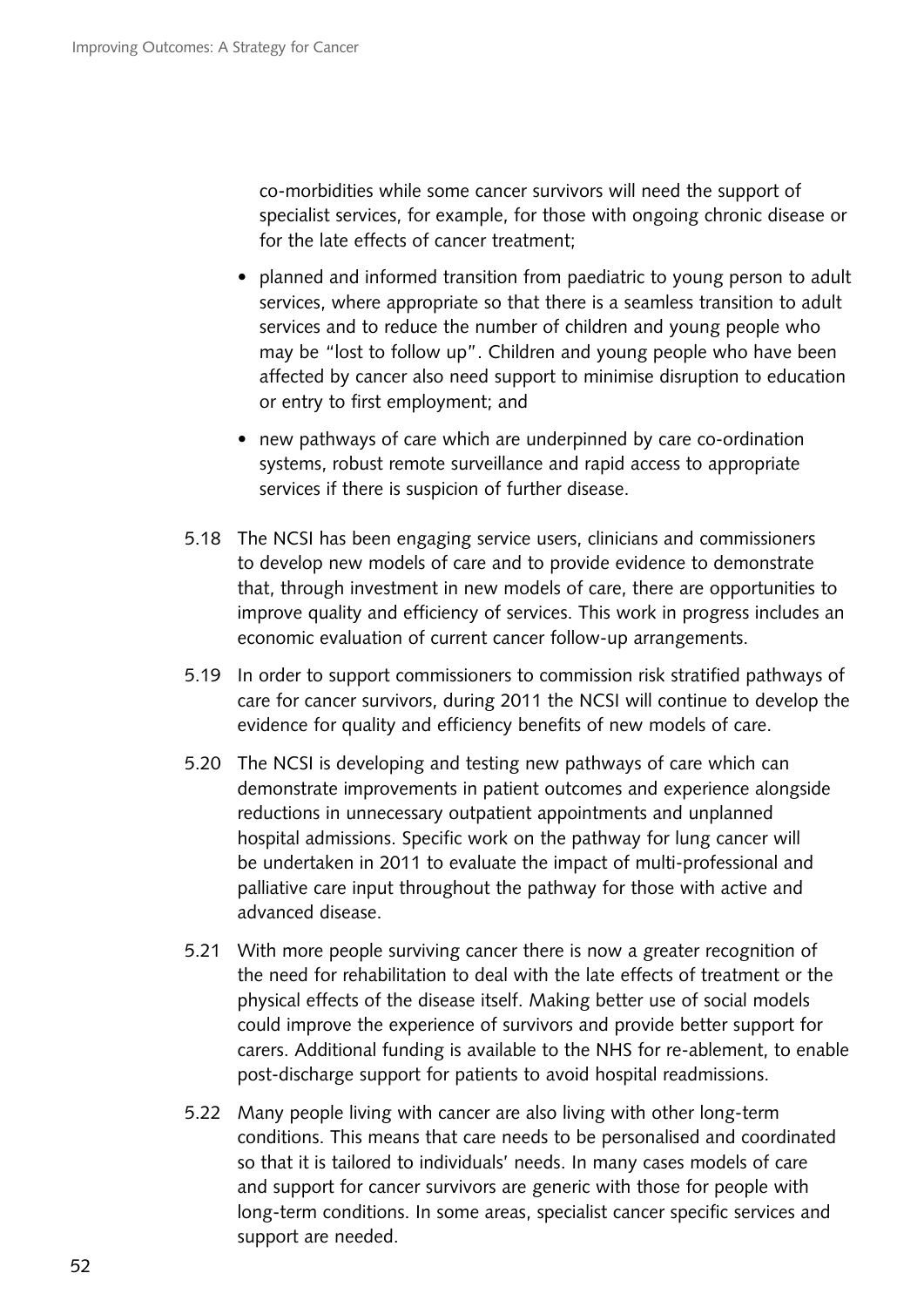5.23 Cancer treatment is often invasive or intensive. This is often necessary to provide the best possible chance of achieving a positive outcome. However, as a result, some patients will be left with ongoing side effects from treatment, which may only become apparent some time after treatment has concluded. We want to see better recording of the late effects of cancer treatment, improved information for patients and access to specialist services for the late effects of cancer treatment. The NCSI will continue to develop evidence and good practice principles to support the development of specialist services for patients with long-term effects of cancer and cancer treatment.

# **Patient Reported Outcome Measures (PROMs)**

5.24 The outcomes reported by patients are as important as clinical indicators. In order to improve understanding of the quality of life outcomes for cancer survivors, the NCSI is developing a national survey of cancer survivors to be piloted in 2011. The information provided by this survey and the wider routine use of PROMs with cancer survivors will enable commissioners and providers to better understand how services can improve quality of life and outcomes for cancer survivors, and then to take the necessary action to ensure that services meet their needs.

# **Carers**

- 5.25 � Carers, family and friends play a critical role in supporting many cancer patients. Improving the support for people living with and beyond cancer also requires improved support for carers. The Carers Strategy set out four priority areas for improved support, which apply to people caring for cancer patients as much as for any other condition:
	- supporting those with caring responsibilities to identify themselves as carers at an early stage, recognising the value of their contribution and involving them from the outset both in designing local care provision and in planning individual care packages;
	- enabling those with caring responsibilities to fulfil their educational and employment potential;
	- personalised support both for carers and those they support, enabling them to have a family and community life; and
	- supporting carers to remain mentally and physically well.
- 5.26 Many of the actions set out in this chapter will improve the quality of support available to carers as well as that for patients.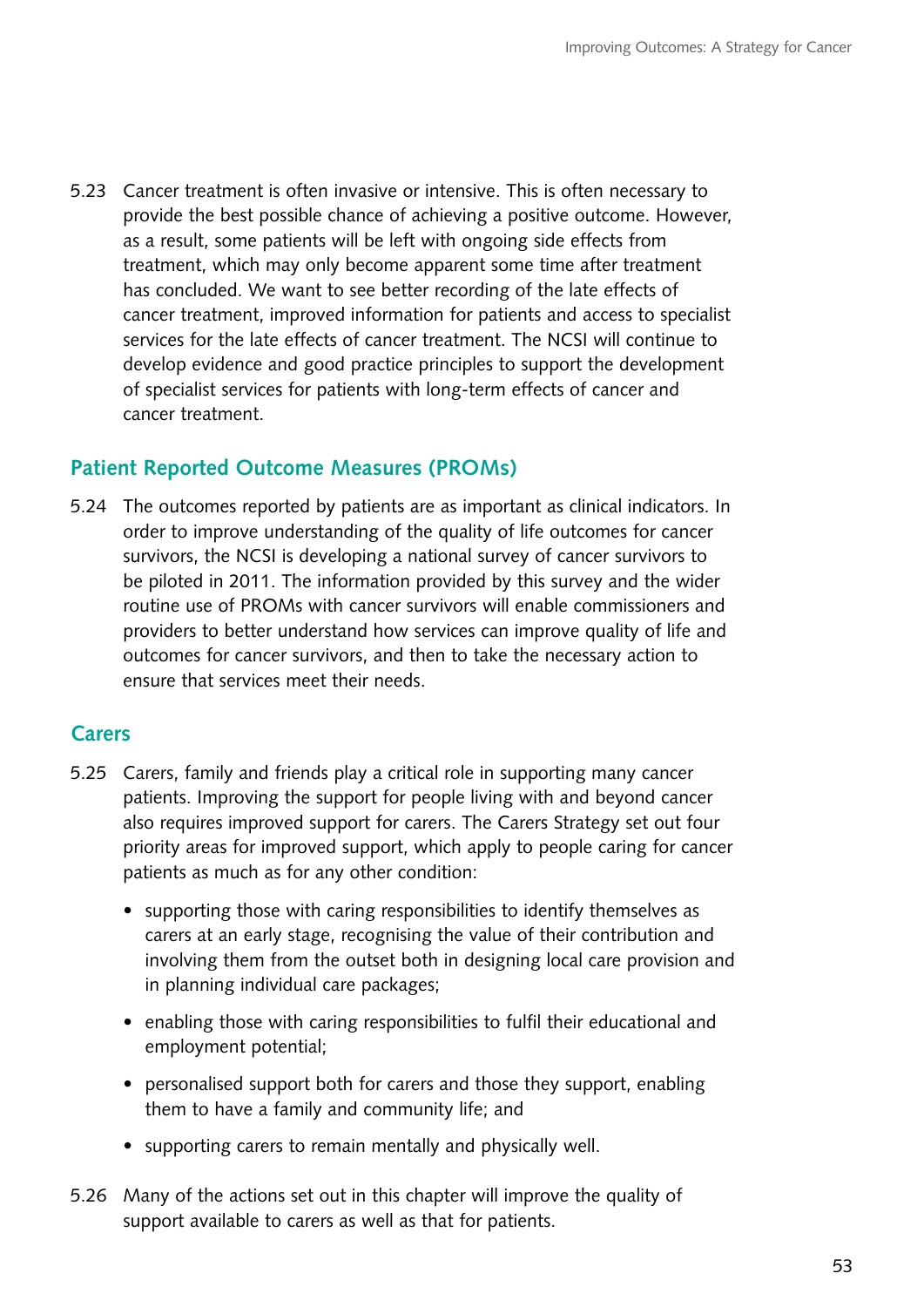## **End of life care**

- 5.27 Since 28% of all deaths are due to cancer it is clear that many patients still require end of life care services and support. DH published its End of Life Care Strategy<sup>26</sup> in 2008 and momentum is building on implementation. The single national measure of progress on place of death is showing signs of improvement, with more people being enabled to die at home.
- 5.28 In order to incentivise investment in appropriate end of life care services, work is underway to develop recommendations for a funding system that will cover dedicated palliative care provided by the NHS, a hospice or any appropriate provider. The review will report back by the summer of 2011.
- 5.29 There is a range of work in hand to improve the planning and coordination of care and to capture patient and carer experience. The national Dying Matters Coalition is also working to break the taboo on discussing death and dying. This currently inhibits both the public and professionals from having the key conversations which would permit proper care planning and understanding of patients' and carers' needs and wishes.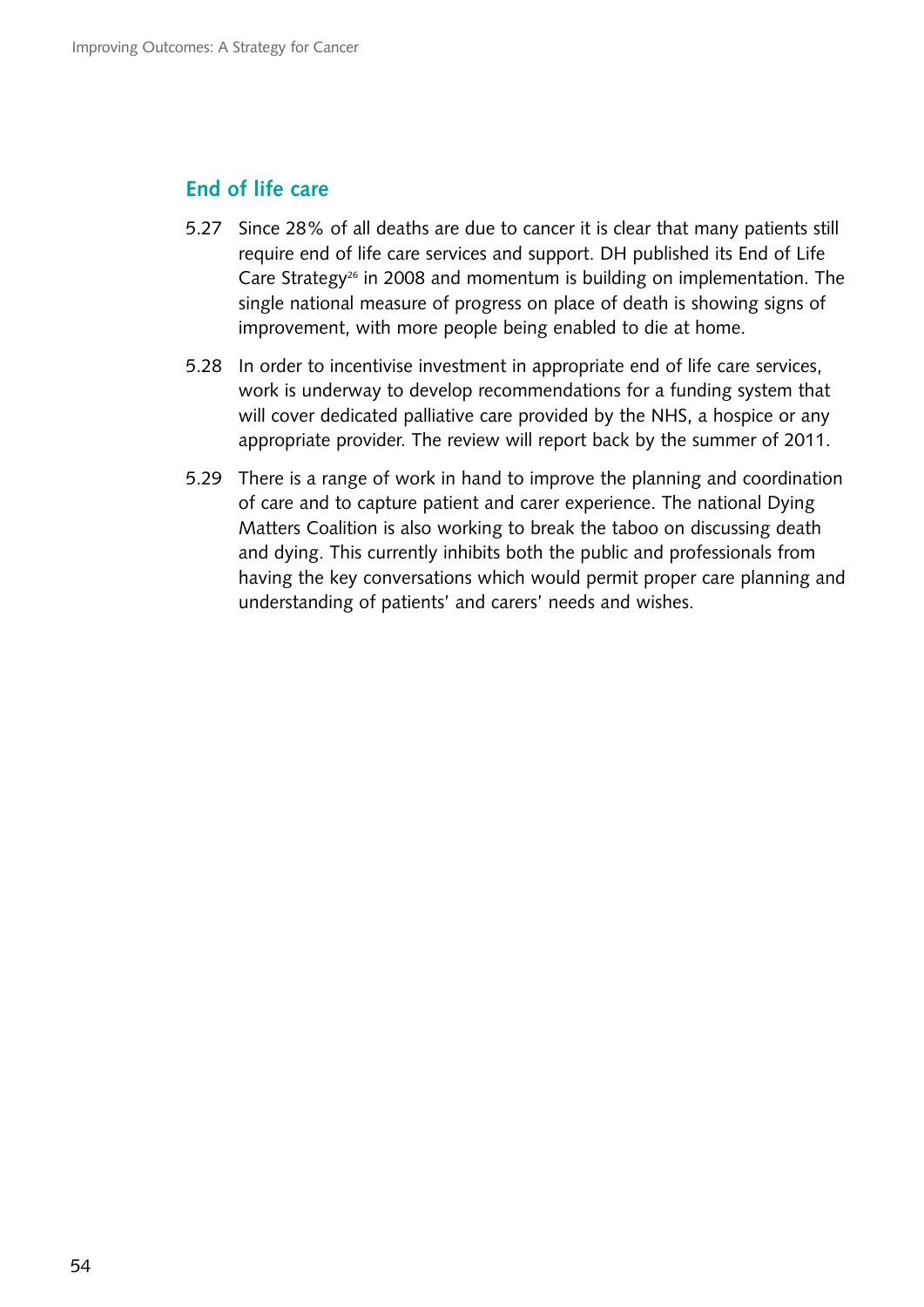# **6. Improving outcomes for cancer patients: better treatment**

# **Introduction**

6.1 � Ensuring that all cancer patients receive the appropriate treatment, delivered to a high standard, is critical to improving cancer outcomes. The right treatment can also be the most cost effective treatment. The quality of treatment has already improved significantly, with more widespread and rapid access to the latest forms of surgery, radiotherapy and drugs as well as the establishment of local and specialist multidisciplinary teams (MDTs) across the country. However, there is more to do. Improving the quality of cancer treatment necessarily requires action from providers but it is for commissioners to ensure that the necessary action is taken so that the patients they serve are receiving a high quality of service and that the steps outlined in this chapter are acted upon.

# **Improving access to and the quality of surgery**

- 6.2 � Advances in surgical techniques and centralisation of complex surgery mean that the quality of cancer surgery has improved with more operations being carried out by specialist surgeons with expertise in particular procedures, resulting in better outcomes, less invasive procedures and shorter recovery times. The hoped for improvements in early diagnosis, combined with the impact of rising incidence, mean that demands for surgical oncology are likely to increase and this needs to be planned for.
- 6.3 � The benefits of successful surgery are clear: improved survival and reduced costs from the ongoing treatment required to treat cancer which has spread. In order to deliver improved access to high quality surgery, the NHS needs to:
	- promote the uptake of the latest surgical techniques, ensuring that the existing surgical workforce receives appropriate training to do this;
	- reduce regional variation in access to surgery; and
	- improve intervention rates for older people who could benefit, ensuring that age alone is never a barrier to the most appropriate treatment.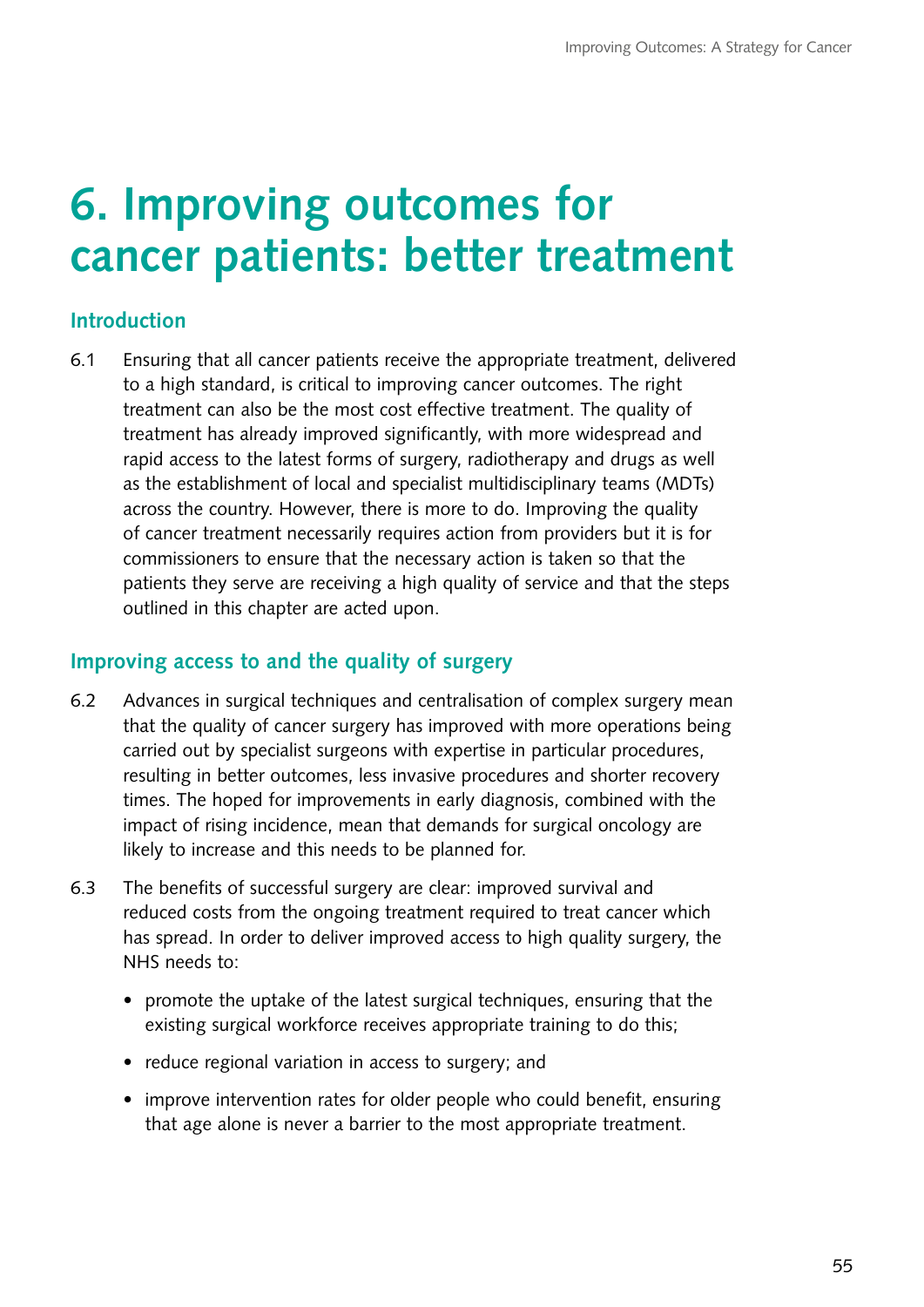#### **Promoting the uptake of the latest surgical techniques**

- 6.4 � Historically there has been unacceptable variation in access to high quality surgery and central action has been needed to speed up the uptake of the latest surgical techniques. For example, NICE recommended that laparoscopic colorectal resection should be offered to all suitable patients in 2006. However, because of the shortage of trained surgeons, a DH waiver to the technology appraisal guidance was put in place. In order to address the shortfall in surgeons with suitable skills and experience to perform laparoscopic surgery, a national training programme (LAPCO) was established (through the National Cancer Action Team) to accelerate adoption of this technique. LAPCO continues to have high levels of engagement from consultant colorectal surgeons, with currently over 150 consultants on the programme. As a result we are now in the position to be able to offer choice for all appropriate patients and the waiver has recently been lifted.
- 6.5 � As discussed in chapter 8, there need to be the right financial incentives in the system to ensure that providers move rapidly to train their clinicians on any new surgical techniques. While we investigate the best approach to tackling this, there is likely to continue to be a need for central support for such programmes.

#### **Reducing regional variations**

6.6 � There are considerable geographical variations in access to surgery. For example, while England as a whole lags behind comparable countries in terms of potentially curative surgery for lung cancer, the 2009 National Lung Cancer Audit<sup>27</sup> showed that the resection rate varies from less than 5% in some networks to more than 25% in others. It is not acceptable to have such variations across the country.

#### **Improving intervention rates for older people**

- 6.7 There is evidence that older people are less likely to receive surgery than younger people, irrespective of the existence of co-morbidities. The National Cancer Equality Initiative has identified a range of steps to address this, including piloting patient-level equality audits, testing tools to help clinicians assess patients according to their biological rather than chronological age and offering tailored packages of support to older patients. These actions should help improve active treatment rates for radiotherapy and chemotherapy, as well as surgery.
- 6.8 � The focus on improving cancer survival and mortality rates and to improve patient experience should be a sufficient lever to ensure the necessary focus on access to high quality surgery. In order to support these levers: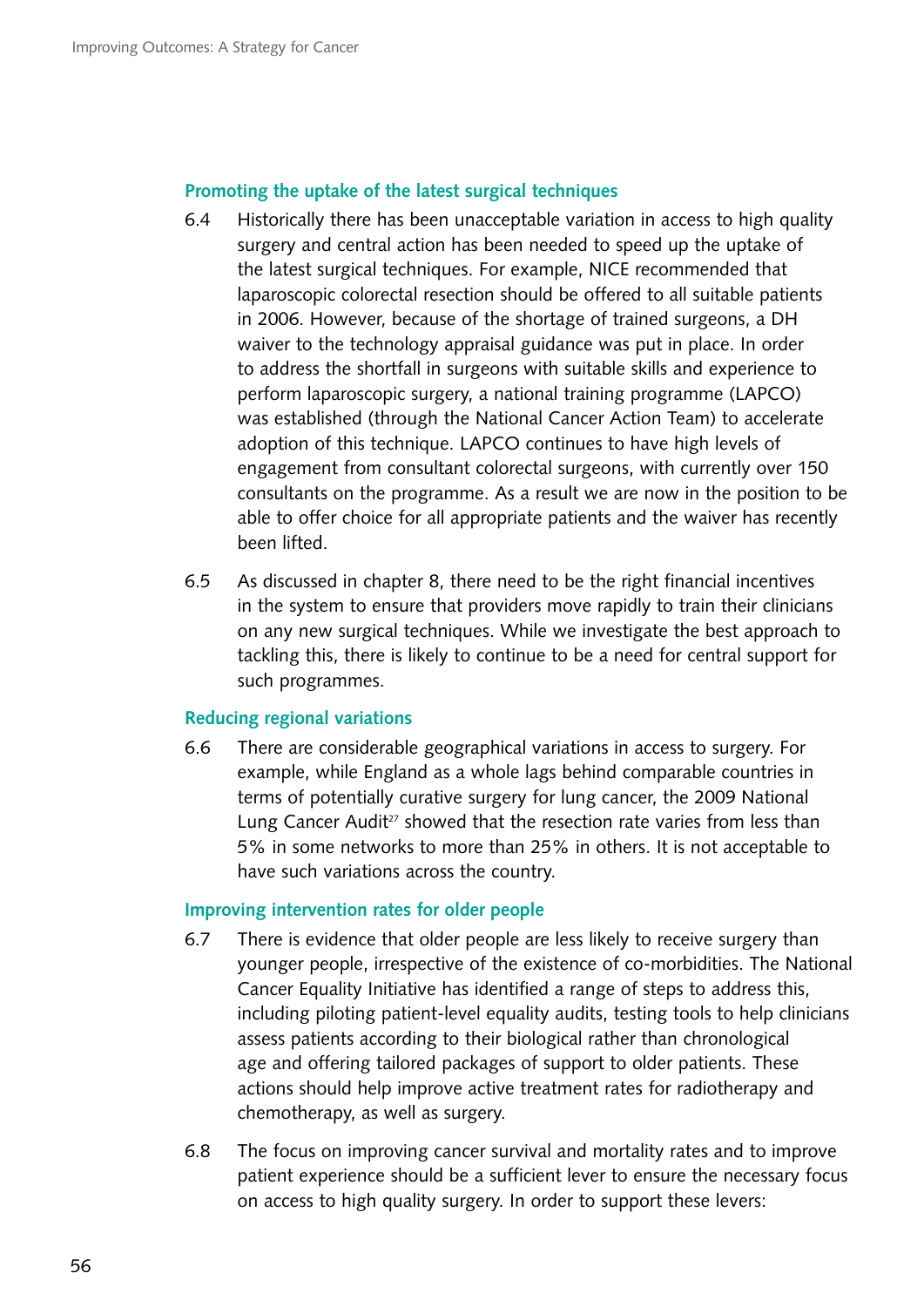- it will be necessary to ensure that commissioners and providers, health and well-being boards, the public and patients are provided with data about regional variations in intervention rates for older people;
- DH will investigate incentives to ensure that clinicians are rapidly trained in new surgical techniques;
- in the meantime, we will continue to fund any appropriate national training programmes centrally; and
- DH will ensure that the results from the older people's work will be fully disseminated.

# **Radiotherapy**

- 6.9 � Access to radiotherapy is critical to improving outcomes and, to improve outcomes from radiotherapy, there must be equitable access to high quality, safe, timely, protocol-driven quality-controlled services focused around patients' needs. Detailed modelling<sup>28</sup> suggests that 52% of cancer patients should receive radiotherapy as part of their treatment. In 2007, it was estimated than only 37% of cancer patients accessed this treatment. While radiotherapy capacity has increased, the demand has not increased at the rate previously predicted and there remain variations in activity across the country.
- 6.10 � Good information is essential as a way of benchmarking access to radiotherapy services across the country. Now that the Radiotherapy Dataset (RTDS) is fully implemented, we will make sure that the data is routinely published and that commissioners and providers are provided with benchmarked data about their performance. A detailed analysis of the RTDS will be undertaken to ensure that the metrics in the National Radiotherapy Advisory Group (NRAG) report remain meaningful and current.
- 6.11 � The Impact Assessment to this Strategy notes that the NAO report *Delivering the Cancer Reform Strategy* (2010) highlighted that there is a wide variation in throughput per radiotherapy machine in England. If an average throughput of 8,700 fractions per machine per year could be achieved across all centres, up to 20% more patients could be treated without the need for significant extra capital investment in radiotherapy capacity. The NAO reported that the average capacity of a RT machine is currently 7,000 fractions per year, and has changed little since the Cancer Reform Strategy (CRS) was published in 2007. This in part is due to trusts not being willing to pay for out-of-hours servicing and upgrades. Any future RT contracts between commissioners and providers will need to reflect this.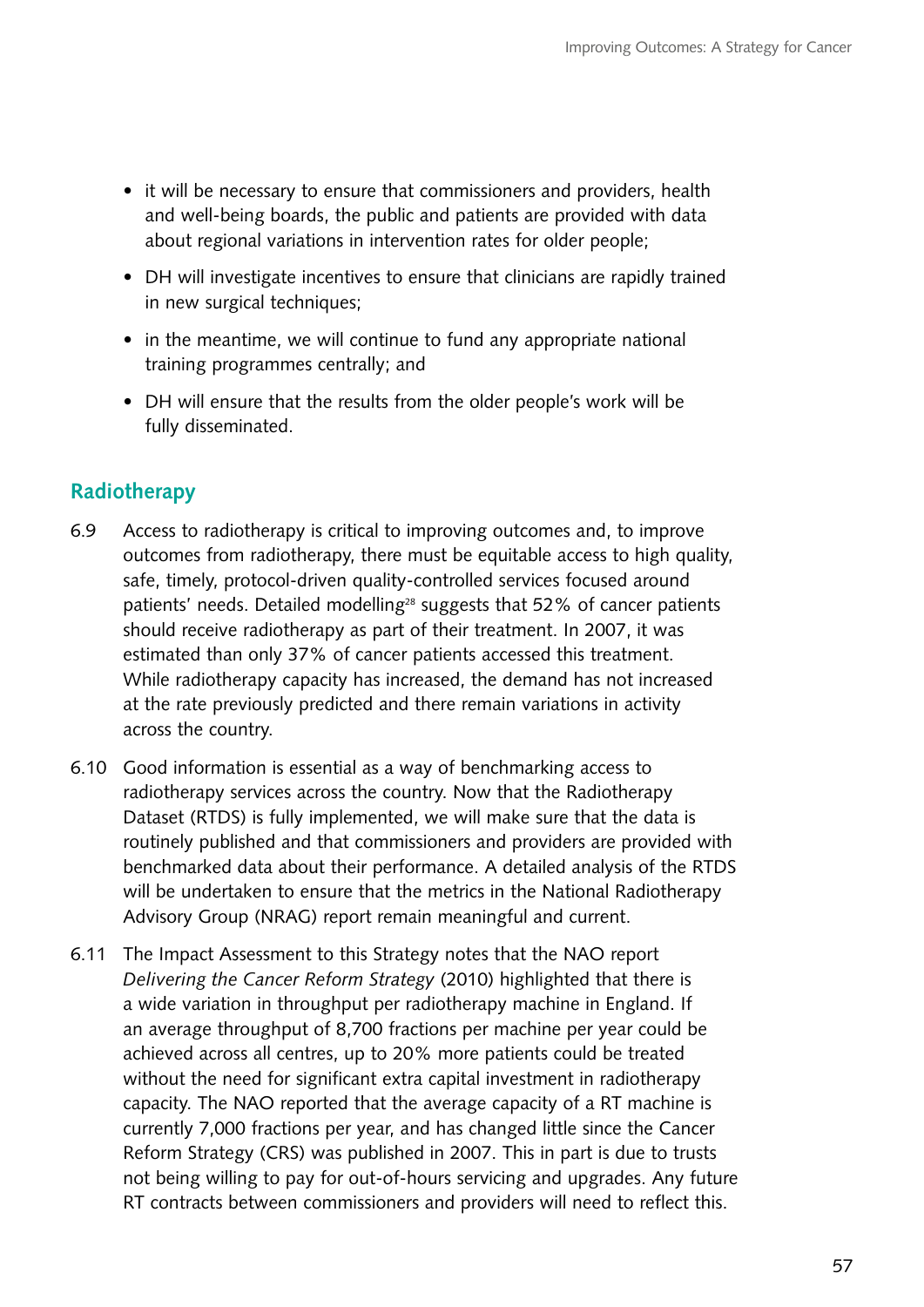However, the overall effect, in line with QIPP, is to reduce the average cost per fraction for machines that do deliver 8,700 fractions per year.

- 6.12 In order to ensure that the NHS has appropriate funding to make full use of existing radiotherapy capacity, and to continue with a modest increase in capacity over the Spending Review (SR) period, the Government will be making available additional investment over the next four years.
- 6.13 � Improved outcomes can also be delivered by ensuring that patients have access to high quality modern radiotherapy techniques, comparable to those used in other European countries, to improve cure rates and improve patients' experience by minimising any long-term side effects of treatment.
- 6.14 � One example of high quality modern radiotherapy is Proton Beam Therapy (PBT). This is a very precise form of radiotherapy that can be effective in treating a number of cancers and avoiding damage to critical tissues near the tumour. This is particularly important in treating tumours near the central nervous system. We are currently exploring options for developing PBT facilities in England to treat up to 1,700 patients per year. However, these facilities will take time to develop. In order to ensure that all high priority patients with a need for PBT get access to this cutting-edge treatment, additional funding will be provided over the next four years to treat patients (predominantly children) abroad. Based on our assessment of clinical need, this will benefit 400 patients per year by 2014/15.
- 6.15 � We say in chapter 8 that we wish to incentivise new techniques, particularly Intensity-Modulated Radiation Treatment (IMRT), through tariffs. At the same time, during 2011, the National Cancer Action Team will support radiotherapy services to introduce these services and we will look at other mechanisms, such as Quality Standards, to promote their introduction.
- 6.16 � Outcomes from radiotherapy can also be improved by improving the quality control of radiotherapy provided. During 2011/12, DH will look at what measures would support the delivery of this.

# **Delivering safe, high quality chemotherapy services**

6.17 Work is also underway to improve the quality, safety and convenience of chemotherapy services. The National Chemotherapy Advisory Group (NCAG) set out a series of recommendations to address the serious concerns highlighted by the National Confidential Enquiry into Patient Outcome and Death (NCEPOD) report<sup>29</sup> into chemotherapy, published in 2008. These recommendations remain highly relevant and could be used in developing Quality Standards.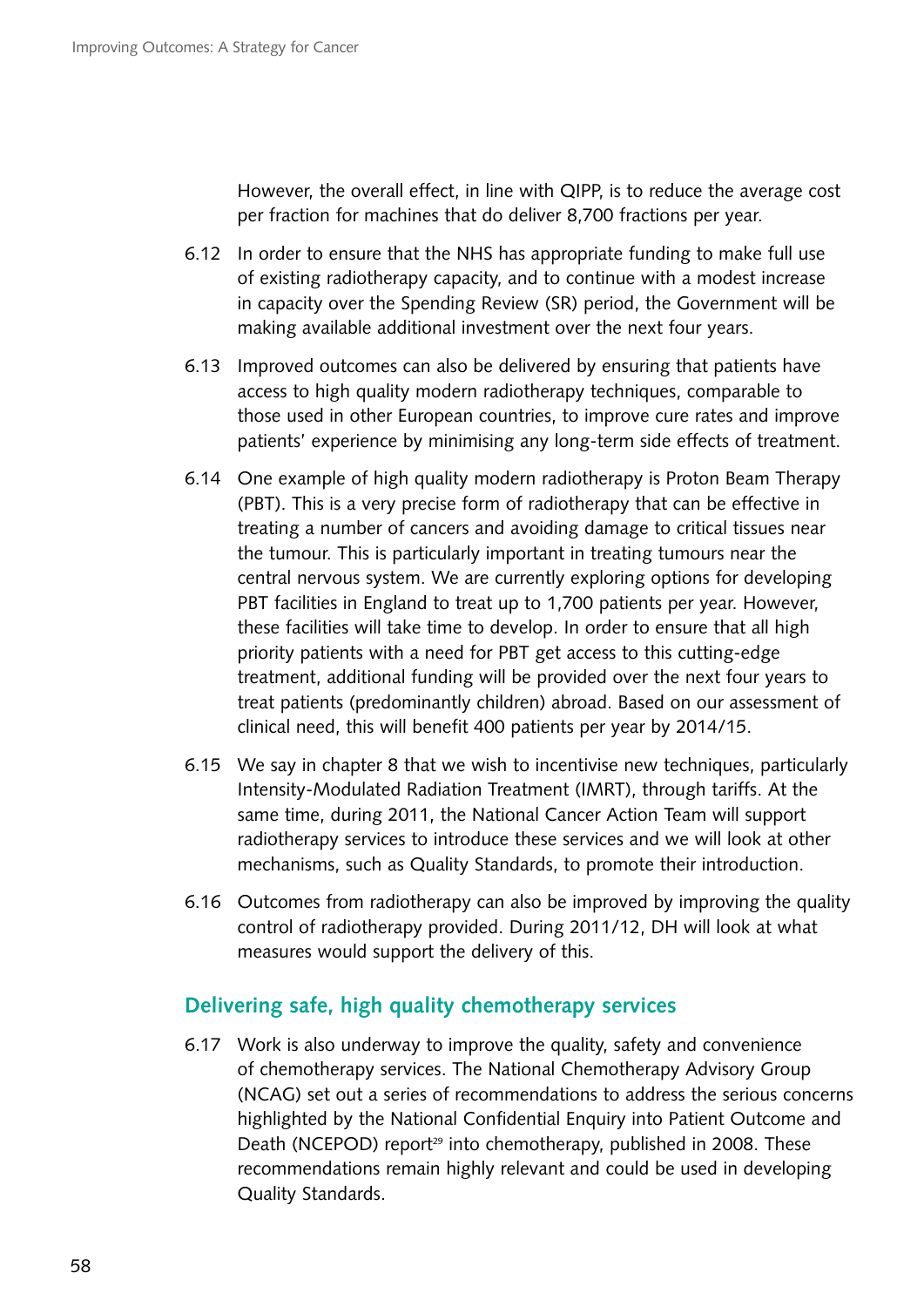- 6.18 � Although further work is required in establishing acute oncology services to ensure that chemotherapy patients receive appropriate care if they are admitted to hospital as an emergency, good progress has been made by some services in implementing NCAG's recommendations. Improving the quality and safety of chemotherapy services can make an important contribution to delivering on the patient safety domain of *Transparency in outcomes: NHS Outcomes Framework 2011/12*. It is also important to delivering improved patient experience.
- 6.19 Moving forward, the priorities will be:
	- for NHS commissioners to use financial incentives and contractual arrangements to improve quality and choice, to encourage reductions in emergency admissions and to reward improvements in patient experience. To achieve this NHS commissioners may wish to set requirements about the introduction of e-prescribing, door to needle time for patients with neutropenic sepsis and acute oncology services;
	- to improve the collection and publication of data on chemotherapy activity, outcomes and costs, the chemotherapy dataset will be introduced in April 2012 and this should provide commissioners, providers and others with invaluable information; and
	- to enhance the information available to patients on the benefits and toxicities of treatment.

# **Access to cancer drugs**

- 6.20 � The use of systemic anti-cancer therapy has increased markedly over the past decade, with a number of new effective regimens becoming available. This has led to undoubted benefits for very many patients with improved cure or long-term remission rates for some and prolongation of life and/or improvements in quality of life for others. However, it has also created cost and capacity pressures for the NHS given that new drugs are often used in addition to surgery and radiotherapy, as well as existing forms of cancer drugs.
- 6.21 There is evidence that the UK is a relatively low user of some cancer drugs and that patients may be treated more conservatively than in other countries. It is clear that clinicians have not always had the freedom to prescribe the drugs that they feel could benefit their patients. Clinicians and patients have repeatedly expressed frustration with this.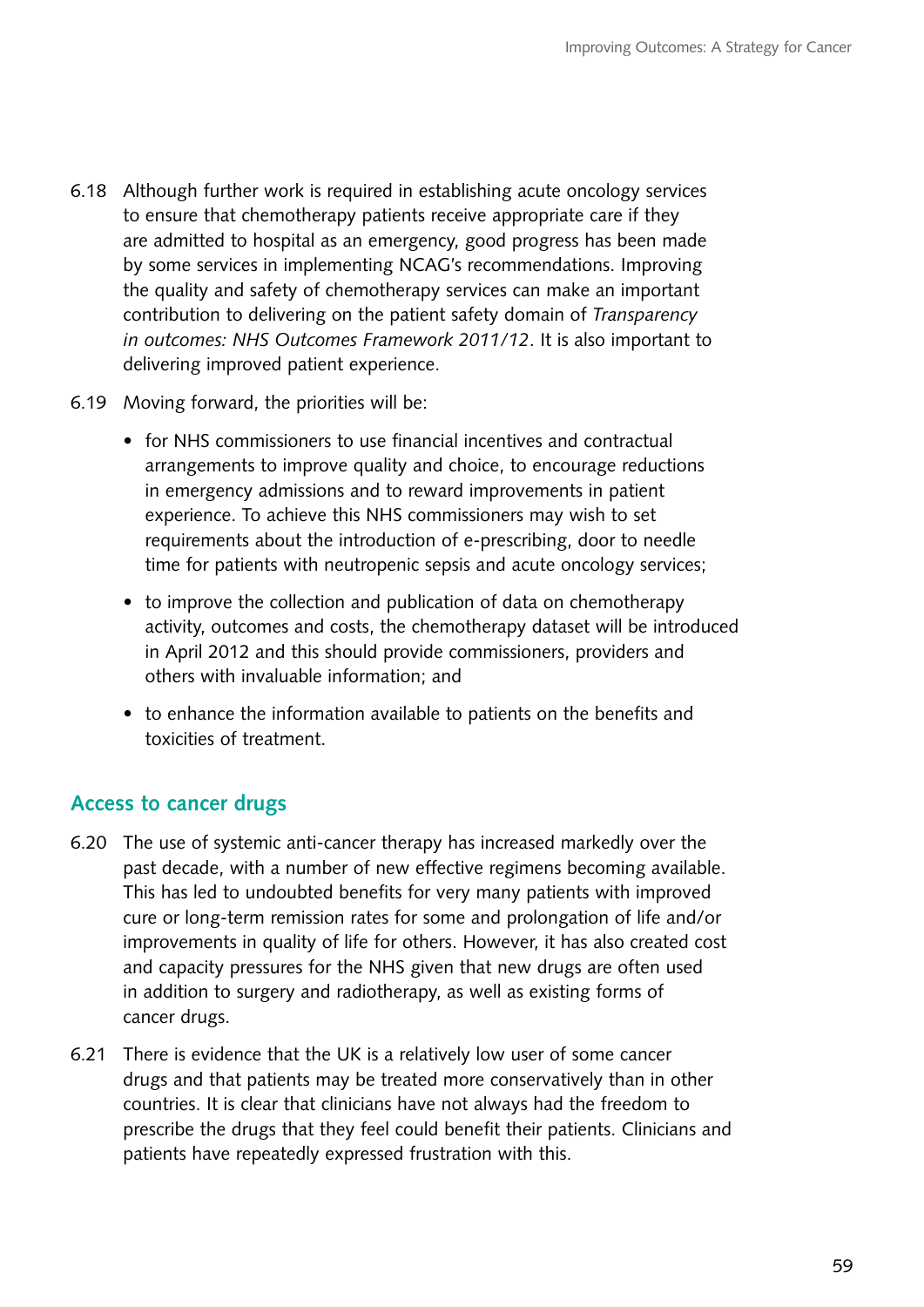- 6.22 � Over the next three years, the DH will be working towards a new system of pricing for medicines, where the price of the drug will be linked to its assessed value. Value-based pricing will help to ensure licensed and effective drugs are available to NHS clinicians and patients at a price to the NHS that reflects the value they bring. Value-based pricing will be introduced from 2014, when the existing Pharmaceutical Price Regulation Scheme (PPRS) expires. In the interim period, the DH is committed to introducing the Cancer Drugs Fund to enable clinicians to prescribe the treatments which they feel are most appropriate for their patients. Using the Cancer Drugs Fund in the interim and value-based pricing for the longer term, we will move to an NHS where patients will be confident that, where their clinicians believe a particular drug is the most appropriate and effective one for them, then the NHS will be better able to provide it.
- 6.23 The details of how the Cancer Drugs Fund, which will provide £200 million a year in additional funding, will operate are currently subject to consultation. However, it is envisaged that it will cover treatments which are not routinely available on the NHS, which fall into four main categories:
	- drugs which have yet to be appraised by NICE;
	- drugs which will not be considered by NICE due to the small patient population for which they are licensed, but which are not covered by specialised commissioning arrangements;
	- drugs which have not been recommended by NICE, mainly on the grounds of cost effectiveness; and
	- drugs which cannot be appraised by NICE, as clinicians wish to use them outside their licensed indication to treat forms of cancer with a similar biology of disease to that for which they are licensed (off-label treatment).
- 6.24 � £50 million of additional in-year funding, released from savings in central DH budgets, was allocated to strategic health authorities to support improved access to cancer drugs in 2010/11. The Rarer Cancers Foundation has estimated the interim funding will benefit over 2,000 patients up to 31 March 2011 and that the longer-term Fund could benefit over 10,000 patients each year.30
- 6.25 � The Cancer Drugs Fund will be important in enabling an accurate estimate to be developed of the extent of demand for drugs which are not routinely funded by the NHS. It will also be important in assessing the benefits that these treatments deliver in routine NHS practice. For these reasons it will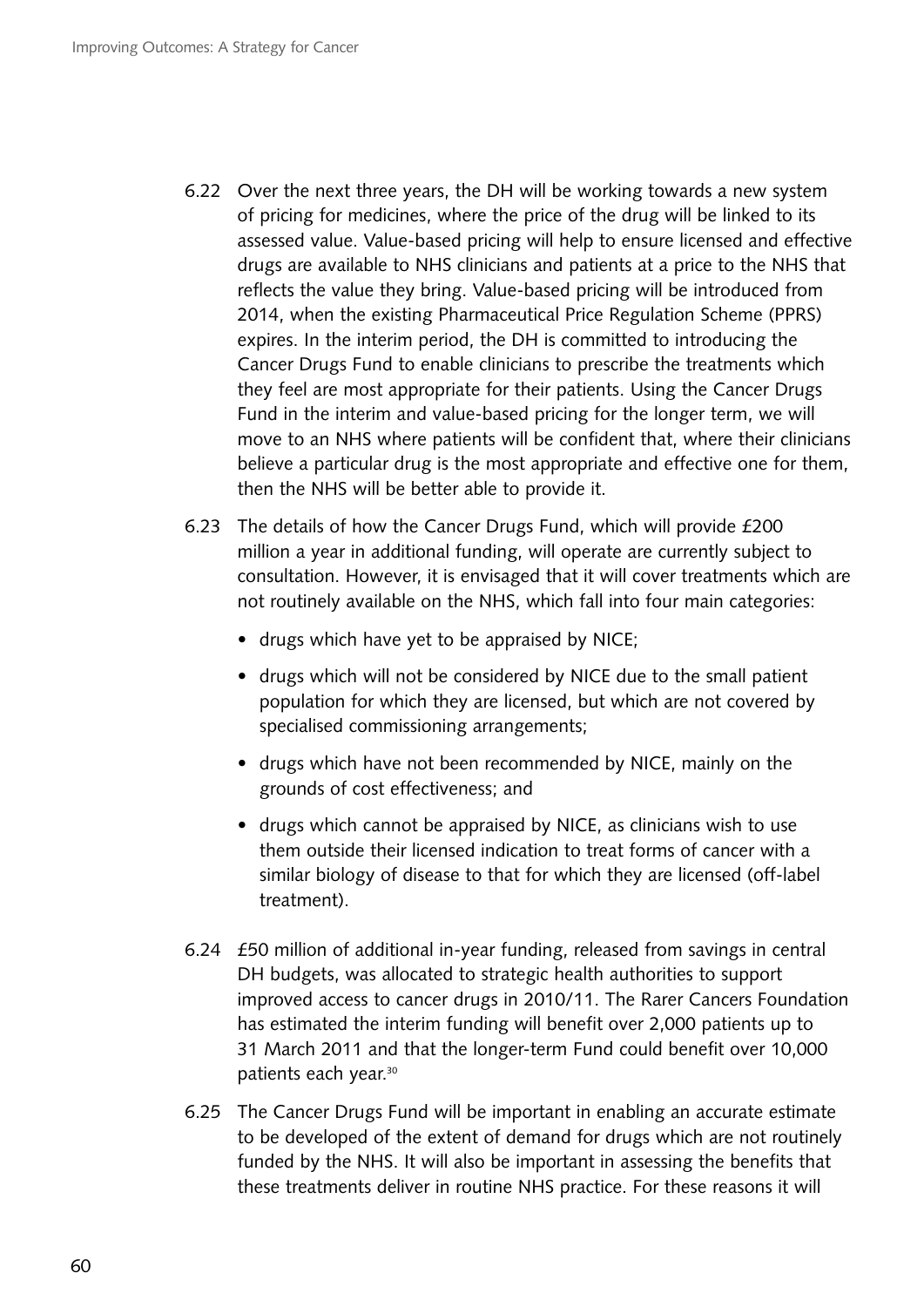be important that audit data are collected on drugs prescribed through the Fund. At a local level, this information will be valuable in managing allocation and prioritisation of the funding. At a national level, it may be helpful to monitor the arrangements to ensure the Fund is fully and appropriately utilised. And over time it will help to improve the available evidence on how these drugs perform in real-world clinical practice. The National Cancer Action Team is also monitoring demand on the interim funding on a regular basis, which will inform the development of the main fund.

## **Targeted medicine**

- 6.26 � Advances in knowledge of genetics and biochemical pathways are now being translated into new targeted drugs. This means that drugs will be able to be targeted at smaller groups of patients with a particular genetic characteristic, enabling improved efficacy, more accurate dosing and sparing patients who will not benefit from possible side effects. Suitable patients are identified through a variety of tests. Examples include the HER2 test which predicts whether a breast cancer patient will respond to trastuzumab or lapatinib. Similarly the K-RAS test can help predict how well a bowel cancer patient will respond to cetuximab. Many more examples of targeted treatment are expected to become available in the near future.
- 6.27 � In October 2010, the Technology Strategy Board, DH and others announced a project bringing together government, researchers and business in a major initiative designed to place the UK at the centre of a revolution in the diagnosis and treatment of disease. The new programme – the Stratified Medicines Innovation Platform – will run funding competitions in early 2011, worth up to £11 million, targeting innovative research and development in areas such as tumour profiling to improve cancer care and developing biomarkers for more effective drugs. In partnership with this initiative, Cancer Research UK will carry out a two-year project to collect genetic data from tumours and information on how gene faults affect patient survival, helping research to develop new cancer drugs targeted at specific genetic mutations.
- 6.28 � To capitalise on the possibilities offered by targeted treatments, the NHS needs access to complex molecular diagnostic testing. In response to the House of Lords' report on Genomic Medicine, the Government has established the Human Genomics Strategy Group to consider the implications of such new developments and their impact on future healthcare services. As such tests become increasingly more integrated into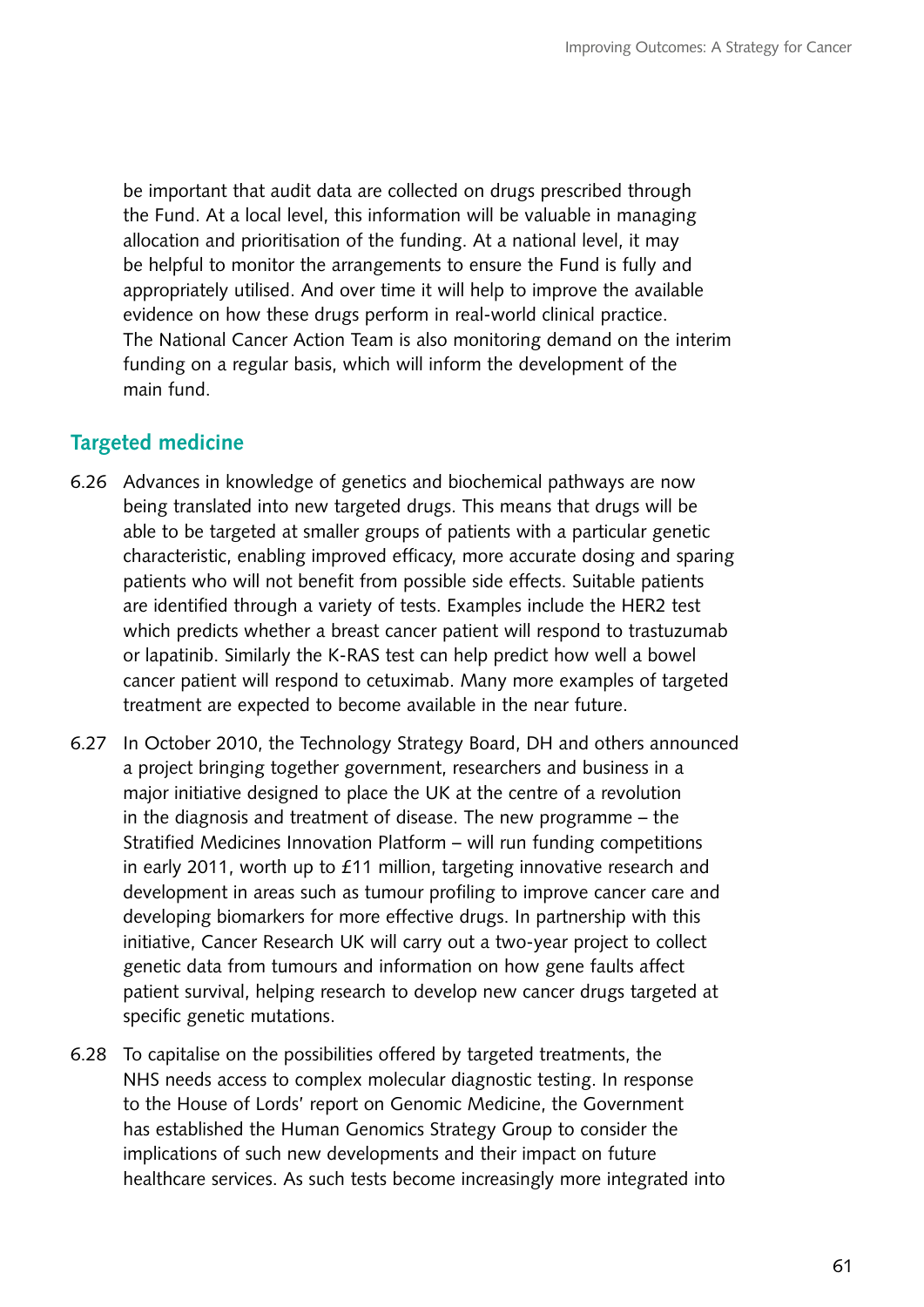the diagnostic pathway, DH will develop a commissioning and funding structure to enable the efficient delivery of high quality molecular diagnostic testing through centres of excellence.

### **Stem cell transplantation**

- 6.29 � In January 2010, DH asked NHS Blood and Transplant (NHSBT) to lead a review of UK bone marrow and umbilical cord blood programmes, which provide stem cell units for transplant. The report, published in December 2010, has twenty recommendations and DH will follow with interest how service providers and the NHS respond to the challenges set out in the report.
- 6.30 � The NHS cord blood bank was set up in 1996 to collect, process, store and supply cord blood, and is currently supported in five hospitals. A key priority is delivering benefits to improve patients' chances of finding a matched sample. NHS cord blood collection is focused at hospitals which have a high number of births from currently under-represented Black and Ethnic Minority populations. About 40% of donations in the NHS cord blood bank are from mothers from these communities. We currently have in place business plans with NHSBT to increase the amount of stored cord blood units to 20,000 by 2013.

#### **Inpatient stays and emergency admissions**

- 6.31 � The large majority of cancer patients do not want to be admitted to hospital unless it is absolutely necessary and wish to be in hospital for as short a time as possible when this is necessary. Surveys also show that people would prefer to be cared for and to die at home. This also has the benefit of freeing up NHS resources which can be redeployed to treat more patients and deliver the latest treatments.
- 6.32 � As reported by the NAO, good progress has been made in reducing the number of inpatient days per year for cancer patients and the rise in emergency admissions has been slowed down. However, the NAO report also noted that inpatient admissions per new cancer diagnosis varied from 1.7 to 3.2 between PCTs in 2008/09. If every PCT met the inpatient admissions per new cancer diagnosis of the best performing quartile, 532,000 bed days could be saved, equivalent to around £106 million each year. This shows there is scope to go much further. And these further reductions in inpatient days and emergency admissions will represent a very significant contribution to the efficiency savings that the NHS needs to make.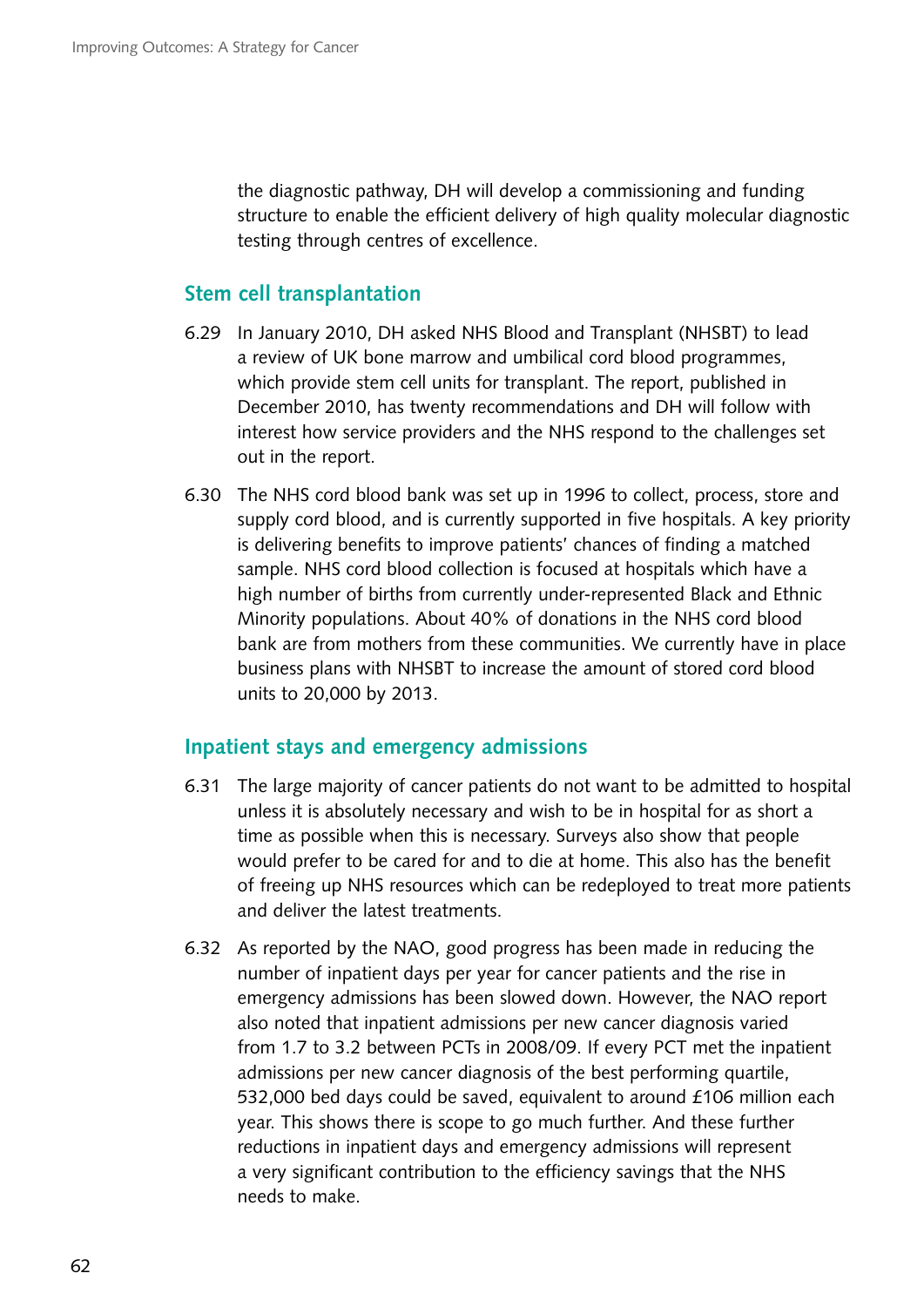- 6.33 The NAO reported that the average length of stay for inpatient cancer admissions varied from 5.1 to 10.1 days between PCTs in 2008/09. If every PCT had the same length of stay as the average for PCTs in the best performing quartile, then even with no overall reduction in inpatient admissions, 566,000 bed days could be saved, equivalent to around £113 million each year. NHS Improvement is already leading a Transforming Inpatient Care Programme for Cancer. This is promoting:
	- day case/23 hour stays for breast surgery and other procedures;
	- Enhanced Recovery Programmes for elective cancer surgery;
	- approaches to reduce avoidable emergency admissions; and
	- reducing lengths of stay for those who do need to be admitted as emergencies.
- 6.34 � Chapter 8 explains that we plan to develop tariffs to incentivise quality and productivity in terms of inpatient care and avoidance of emergency admissions. In addition, to improve the quality of care and experience for patients and to maximise the scope for savings:
	- lessons learned from the Transforming Inpatient Care Programme will be disseminated to providers and commissioners;
	- we will collate and publish information on admissions, lengths of stay and bed days by commissioner and by provider Trust; and
	- implementation of the end of life care strategy will encourage the development of community-based services for people in the final phase of life.
- 6.35 � Readmission rates will be included in the cross-Government Public Services Transparency Framework. Current formulations of the indicator exclude cancer, because in some situations readmissions are expected. DH will be considering how cancer can be included in this indicator as part of a wider piece of work to understand better how readmission rates should be interpreted.

# **Supporting quality services**

#### **Effective multidisciplinary team working**

6.36 � MDT working has led to improved decision-making, more co-ordinated patient care, and improvement in the overall quality of care. A survey of 2050 MDT members in September 2009 found that there is an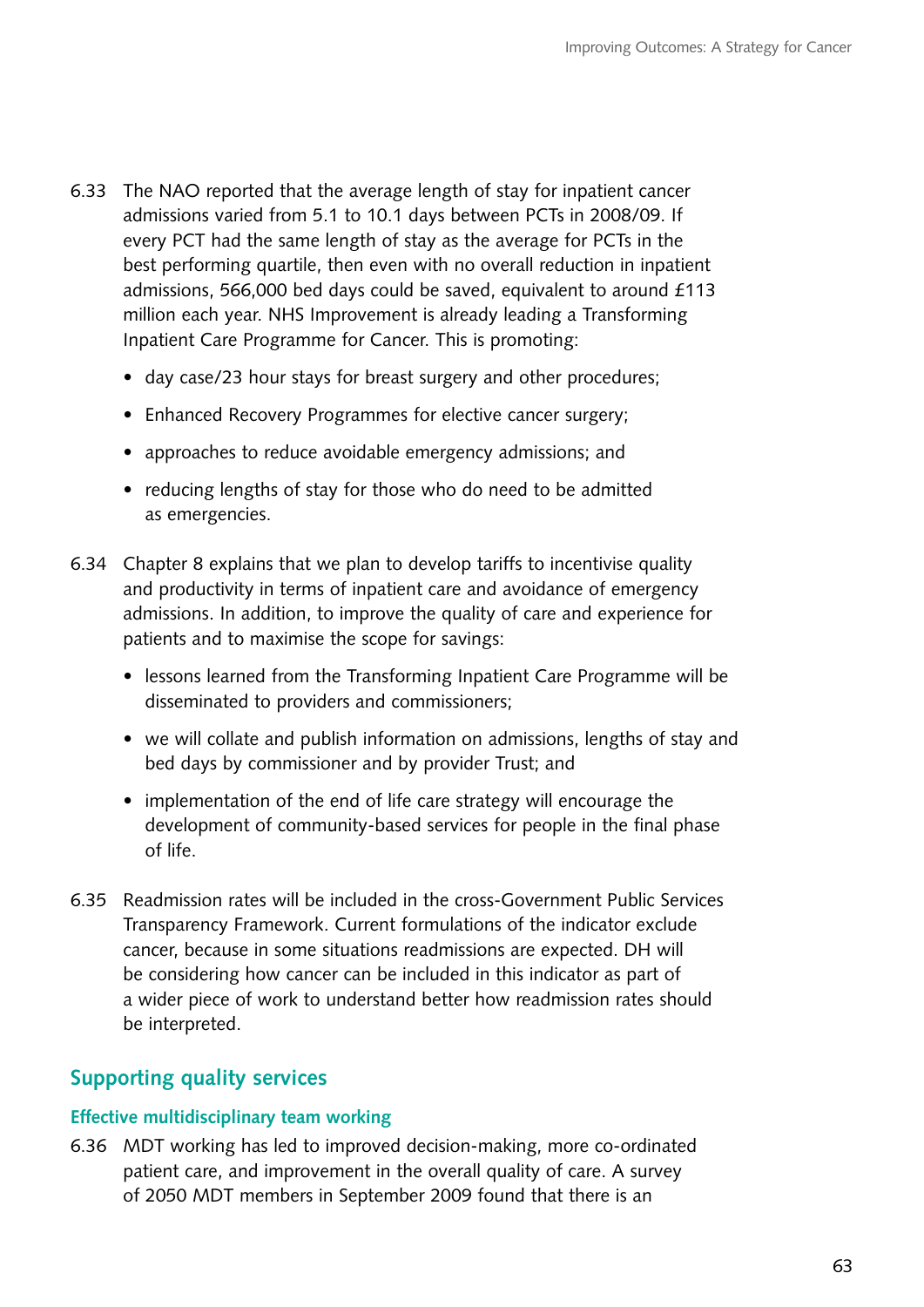overwhelming consensus that MDTs are beneficial to patient care and should remain the cornerstone of cancer treatment. MDTs bring together staff with the necessary knowledge, skills and experience to ensure high quality diagnosis, treatment and care for patients with cancer. MDT working has been advocated in each of the NICE Improving Outcomes Guidance reports and is strongly supported by clinicians.

#### **Peer review**

6.37 � Peer review has provided critical insights into the quality of cancer care across England. Links are now being made between the results from Peer Review and the work of the Care Quality Commission. We recognise, however, that Peer Review is very time consuming for Trusts, and work is underway to consider how the burden of peer review might be reduced by 40%. That work includes consideration of how the process of Peer Review might be streamlined, and how the Care Quality Commission's regulatory activity in this sector might be refined to ensure the burden of regulation is risk based, proportionate and focused where it is most effective, while continuing to provide an overall assurance of essential levels of safety and quality.

#### **National Clinical Audit**

- 6.38 � Another method for measuring the quality of care delivered by MDTs and stimulating improvement is through national clinical audits. There are currently four nationally designated clinical audits relating to different cancers:
	- the National Lung Cancer Audit (LUCADA);
	- the National Bowel Cancer Audit (NBOCAP);
	- the National Head and Neck Cancer Audit (DAHNO); and
	- the Oesophagogastric cancer audit.
- 6.39 � National clinical audits for different cancers are helping to drive up service quality. The current audits will be maintained and we would expect new audits to be introduced over time. In the cancer field an audit of prostate cancer is needed to stimulate improvements in quality and outcomes. We will ensure there is no duplication of effort for the service in relation to cancer peer review.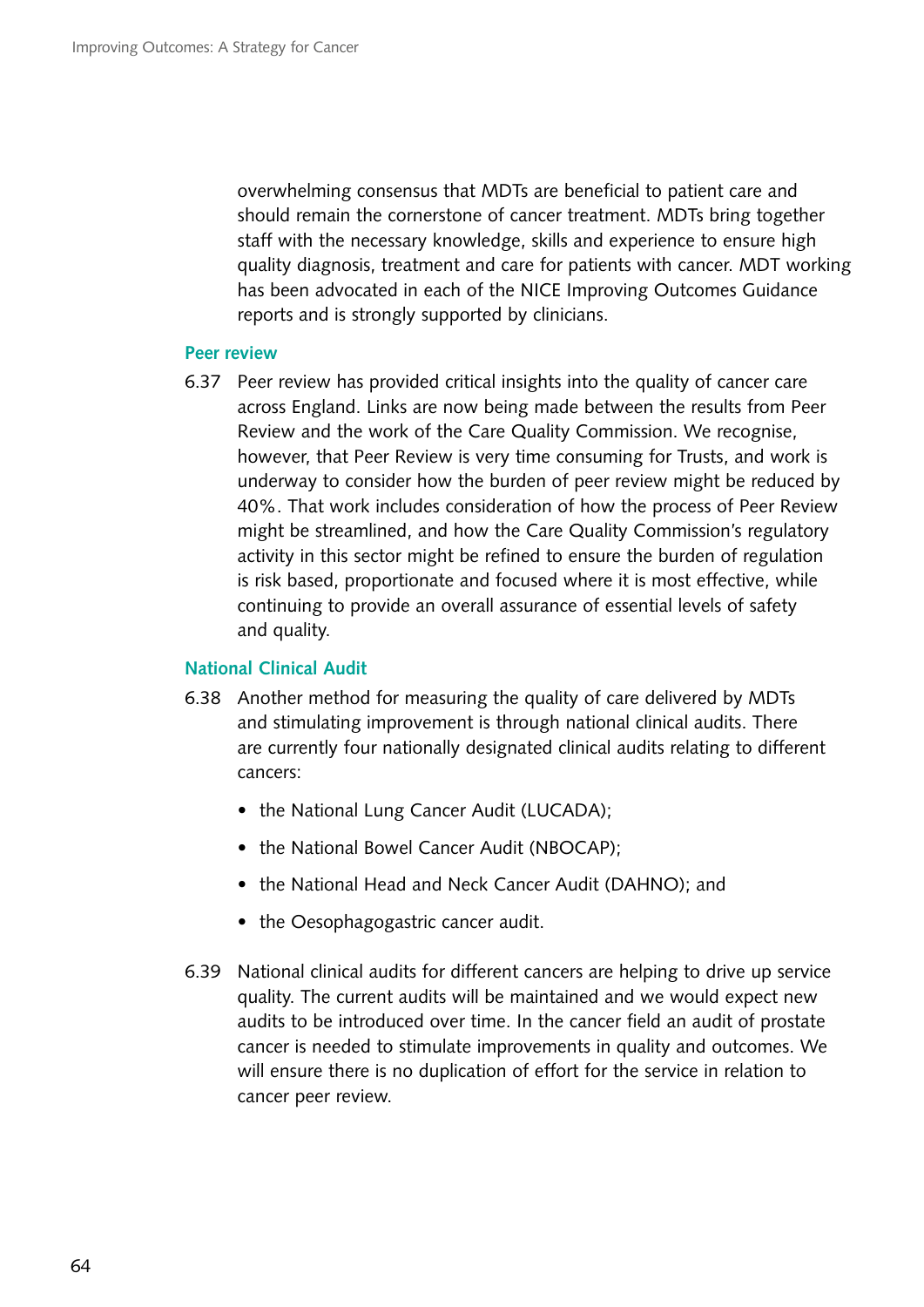# **7. Improving outcomes for cancer patients: reducing inequalities**

# **Introduction**

- 7.1 Tackling health inequalities in England is essential to improving outcomes and achieving cancer survival rates which match the best performing countries in the world. *Equity and Excellence: Liberating the NHS* makes clear the Government's ambition to reduce health inequalities and improve the health of those with the poorest outcomes.
- 7.2 Incidence and mortality rates from cancer are higher in disadvantaged groups and areas, leading to worse outcomes and lowering our overall performance. Therefore the greatest scope to make rapid improvements is by focussing activity on disadvantaged groups and areas.
- 7.3 As with many health conditions, there is a range of inequalities in the outcomes and experience of cancer patients. These can occur at every stage of the patient pathway, including in awareness, incidence, access to treatment and care, patient experience, survival and mortality. They can also affect a range of groups in society, including socio-economically disadvantaged groups and areas, black and minority ethnic groups, older or younger people, men or women, people with disabilities, people from particular religions or with particular beliefs and the lesbian, gay, bisexual and transgender (LGBT) community.

# **National Cancer Equality Initiative (NCEI)**

- 7.4 Since its establishment in 2008, the NCEI has undertaken a range of activities, including the publication of the major report *Reducing cancer*  inequality: evidence, progress and making *it happen* in March 2010.<sup>31</sup> This set out a series of recommended national and local actions to reduce inequalities in cancer care around: data collection, analysis and publication; targeted interventions; training, development and research; evaluation and monitoring; and embedding equality. All of these are highly relevant to cancer services in the new environment.
- 7.5 The work of the NCEI was recognised at the 2010 Civil Service Diversity and Equality Awards, where the NCEI won the award for Leading Change in Diversity and Equality.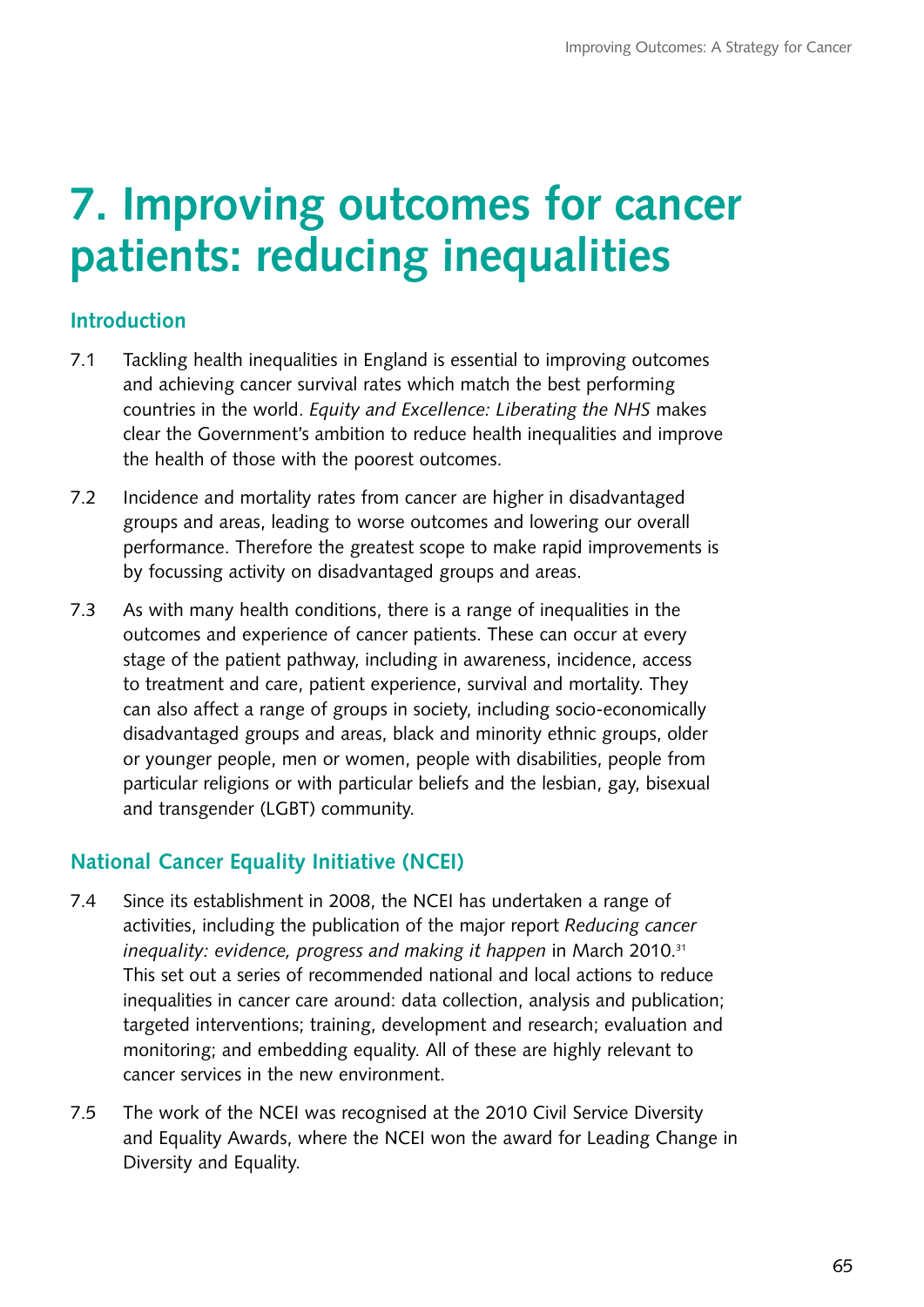- 7.6 Advancing equality and reducing inequalities are clearly important to the cancer community. In preparing this strategy, over 35 submissions were received to the mailbox which directly related to equality issues. There was broad support for the work of the NCEI, with comments relating to four themes:
	- better data are required to improve the understanding of inequalities and develop key performance indicators to measure improvement;
	- social deprivation requires more use of social marketing techniques and behavioural economics to better target people with prevention and symptom awareness messages;
	- under-treatment of older people is unacceptable. More needs to be done to understand this issue and better equip the professionals on decision making in this area; and
	- accessible information and informed choice requires the roll out of information prescriptions and targeted information for different groups.
- 7.7 In order to support the service in taking forward the recommended actions set out in *Reducing cancer inequality: evidence, progress and making it happen* and to ensure that equality issues are taken into account as we focus on improving outcomes, the NCEI advisory group has been transformed into an implementation advisory group to assess and advise on local and national implementation.
- 7.8 The NCEI will continue to gather evidence on the nature, extent and causes of cancer inequalities; advise other parts of the National Cancer Programme on action; and identify and spread good practice.

# **Developing the evidence base on inequalities**

- 7.9 The NCEI report set out several equality research priorities which are being discussed with the NCIN and the National Cancer Research Institute (NCRI). In addition, the NIHR National Cancer Research Network is exploring inequalities in access to clinical trials and whether steps are need to improve access in any patient group.
- 7.10 To explore the relationship between schizophrenia and bowel cancer, where research has shown that schizophrenics have a 40% increased chance of developing bowel cancer, NHS Cancer Screening Programmes has commissioned researchers in Oxford and London to undertake a detailed study. The study began in February 2010 and is expected to report in early 2012.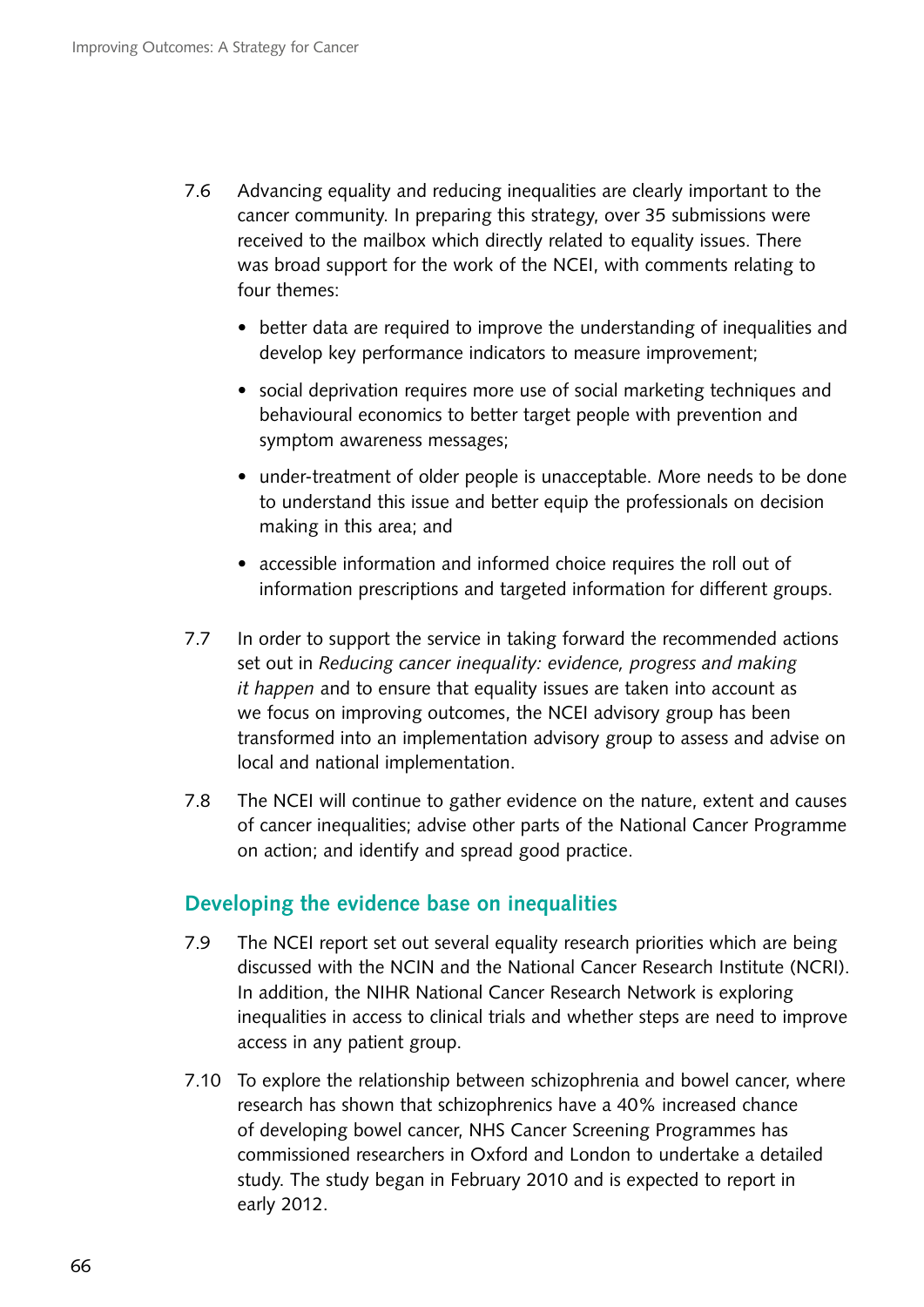7.11 The results of the national cancer patient experience survey also provide invaluable insights into equality issues, as patients were asked to provide details on their age, gender, and ethnicity. Patients were also asked about any disabilities they had: deafness/severe hearing impairment; blindness/ partially sighted; long standing physical condition; learning disability; mental health conditions; and long standing illness. For the first time, we also asked patients about their sexual orientation, and 87% of patients were willing to give us this information (5% preferred not to answer and 8% did not answer the question at all). Headline equality results from the survey are in Box 2:

### **Box 2 – Equality results of the Cancer Patient Experience Survey 2010**

White cancer patients report a more positive experience than other ethnic groups – particular differences were noted on questions around receiving understandable answers, being given enough care after discharge, and staff working well together

Younger people are the least positive about their experience, particularly around understanding completely what was wrong with them

Older people are less likely to have access to a clinical nurse specialist

Men are generally more positive about their care than women, particularly around staff and staff working together

People with a disability or long term condition reported a less positive experience than other patients across a wide range of issues measured in the survey. This was particularly marked for patients with a mental health condition or a learning disability

Non-heterosexual patients reported less positive experience, especially in relation to communication and (broadly) being treated with respect and dignity

Despite what might be expected, there is no statistically significant link between deprivation and patient experience, taking all quintiles of deprivation together

People with rarer forms of cancer in general reported a poorer experience of their treatment and care than people with more common forms cancer

7.12 Commissioners will wish to encourage providers to take note of these differences and to consider positive action to address the distinct needs of people from different groups. In particular, those wishing to drive improvements in patient experience through contracts may wish to identify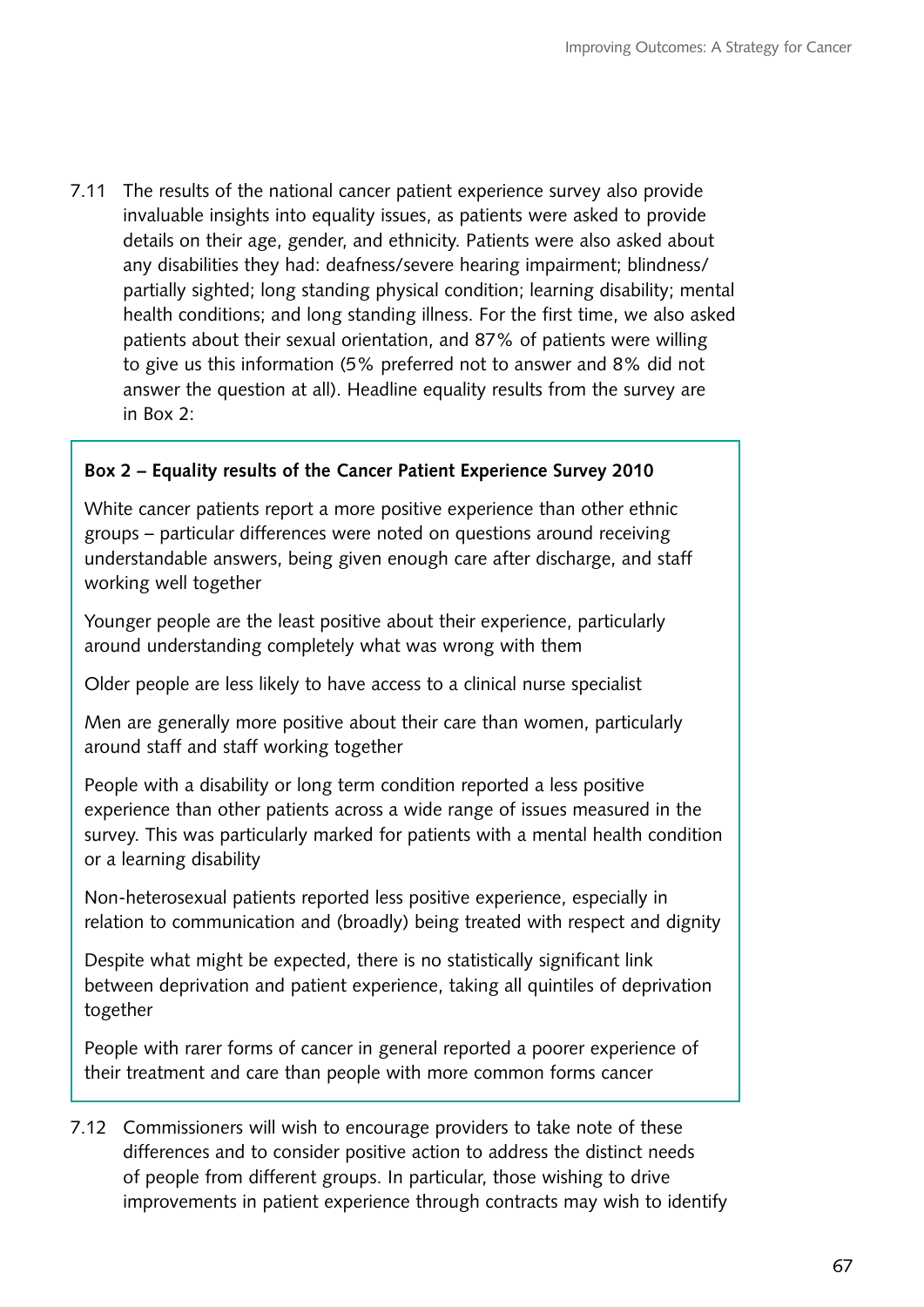particular groups where improvement is required. The survey data will also be made widely available to researchers and policy makers to encourage a wide range of analysis on equality issues.

### **Targeted interventions**

- 7.13 � As a result of the work of the NCEI, a number of targeted interventions are being developed to address equality issues which have been identified.
- 7.14 There is now evidence that older people are not always receiving the same standard of treatment as younger patients. Sometimes healthcare professionals make assumptions about an older person's preferences about treatment and a decision that an older person will not be able to cope with treatment is often made without fully assessing their overall physical health. Work is ongoing to support clinicians by making sure they have accurate information about an older person's ability to benefit from cancer treatment rather than making assumptions on the basis of age, including:
	- the DH and Macmillan Cancer Support are jointly funding a two year pilot programme to improve intervention rates for people over 70 who have a cancer diagnosis. The project aims to identify, test and evaluate a simpler way to comprehensively assess an older person for cancer treatment, provide practical support and information to aid patient/ practitioner decision-making and train professionals involved in this pathway to promote age equality and address age discrimination. Trail-blazer health and well-being boards may well have a role to play also. Pilot sites have recently been confirmed, with sites going live for a 12 month period; and
	- the Pharmaceutical Oncology Initiative, in partnership with DH, is commissioning research to explore the extent to which age is a factor in treatment decisions for a range of cancers, as well as the extent to which clinical attitudes vary across different cancer types and in different countries. The results will be available in the first half of 2011.
- 7.15 There are links between race and cancer that are complex and which vary between different populations. It also recognised that patient experience surveys have shown that BME groups, in general, report a worse experience of treatment and care. The National Cancer Action Team (NCAT) has been working with BME charities and Cancer Networks to provide a national voice to BME cancer patients and to understand better why they report a poorer experience.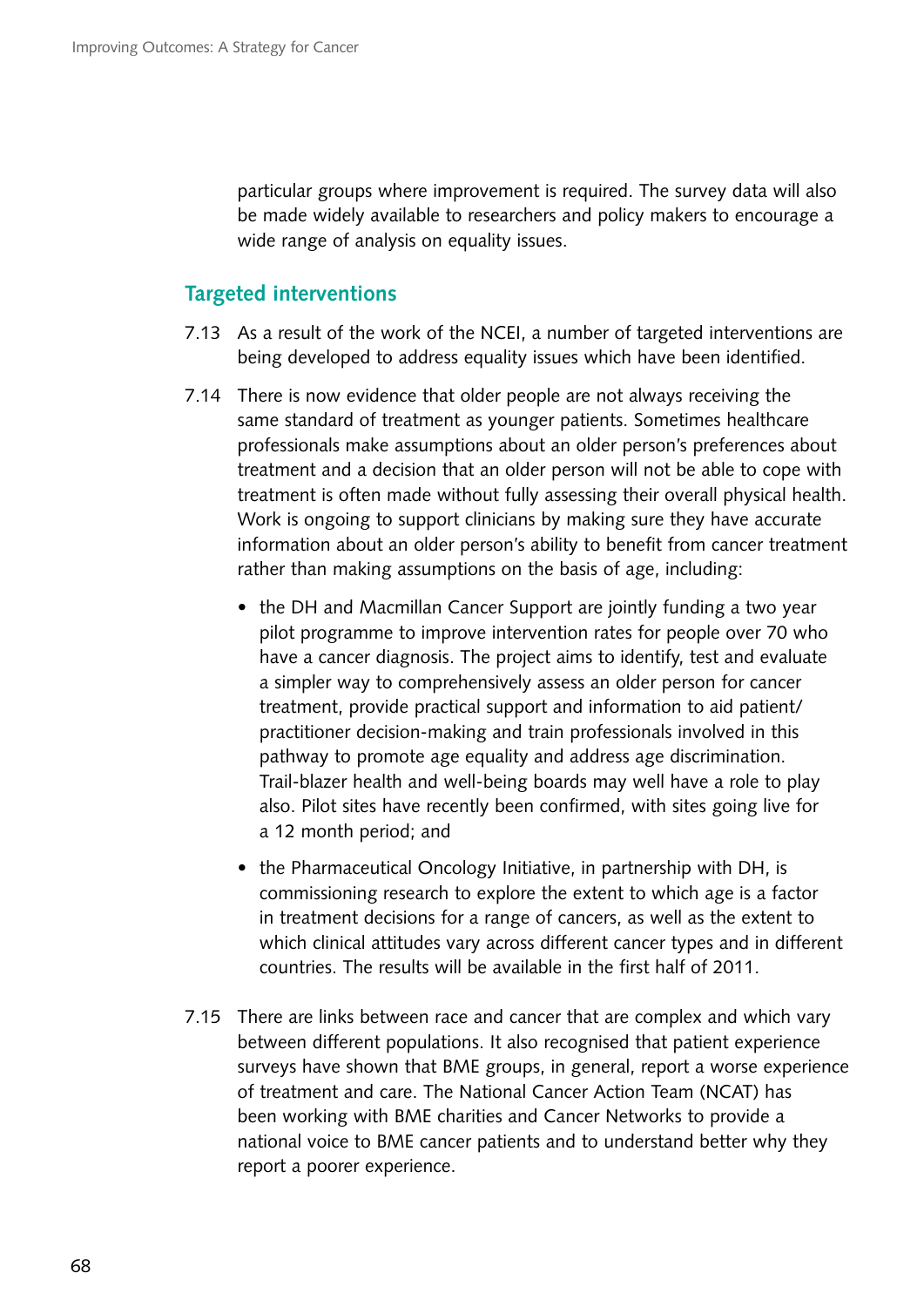7.16 Given that fewer men take up bowel screening than women, DH commissioned the Men's Health Forum to look at why this might be and to recommend actions that will encourage more men to actively consider taking up the offer of screening. A conference will be held in January 2011 to discuss the results and generate advice and ideas for the final report, which will be disseminated via local public health services and screening centres.

# **Applying a human rights approach to delivering personalised cancer care**

- 7.17 As well as targeting interventions to address specific equality issues, tackling inequalities will require that every patient is offered personalised care, which addresses their particular needs rather than the perceived needs of their demographic group. For example, a patient may be a black older male, who comes from a disadvantaged community. Ensuring he receives appropriate care and that his needs are met in the way that he wishes them to be met will require a personalised approach.
- 7.18 � Applying a human rights-based approach lends itself well to supporting cancer services in commissioning and delivering personalised care. DH is therefore supporting Macmillan Cancer Support in undertaking a project to apply a human rights approach to the delivery of cancer treatment and care. The purpose of the project is to assist services in moving away from using process measures to assess progress on equality issues, towards measuring the outcomes that really matter to patients. The outputs from this project will be available in 2011 and we will work with Macmillan Cancer Support to ensure that they are applied to promoting equality in cancer services.

## **Embedding equality**

- 7.19 Equality issues should not be an add-on, but rather should be embedded by all aspects of cancer services in implementing this Strategy. At a national level, the NCEI is working closely with other national initiatives such as the National Awareness and Early Diagnosis Initiative (NAEDI) and the National Cancer Survivorship Initiative (NCSI) to ensure that equality issues are addressed at each stage of the patient pathway.
- 7.20 At a commissioner level, information will be provided to consortia on the equality and inequality characteristics of their cancer populations, as well as how their performance compares with other areas. The equality metrics, available through the Equality Portal, will provide commissioners,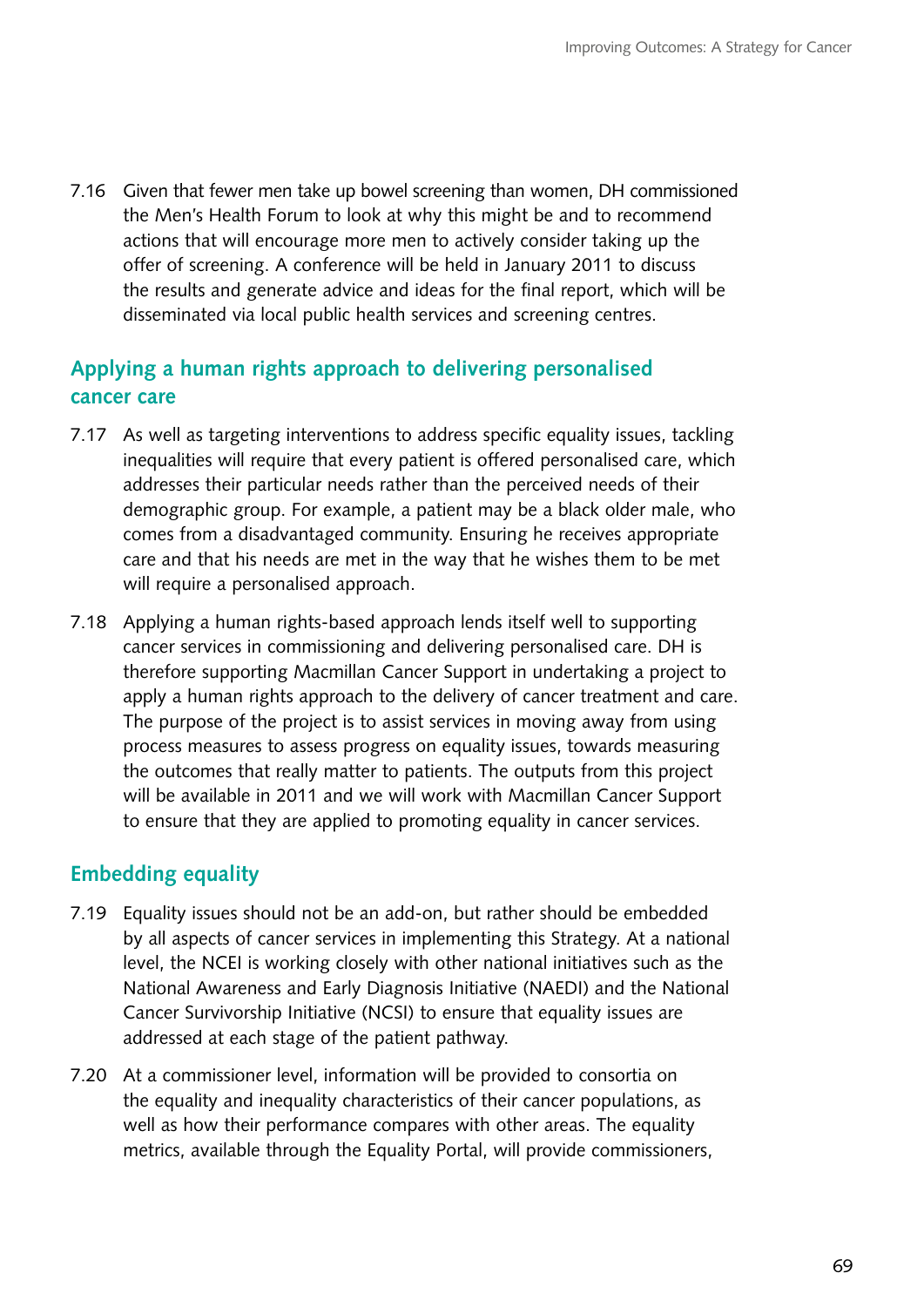stakeholders and the public with readily accessible and comparable information on equality issues. Commissioners will wish to use this information to work with providers to tackle embedded inequalities in cancer care at every stage of the pathway.

7.21 At a provider level, Multi-Disciplinary Teams (MDTs) are being encouraged to embed equalities into clinical practice. We will develop and distribute patient characteristics profiles to MDTs. In future, MDT Health Equity Audits will form part of National Cancer Peer Review Programme.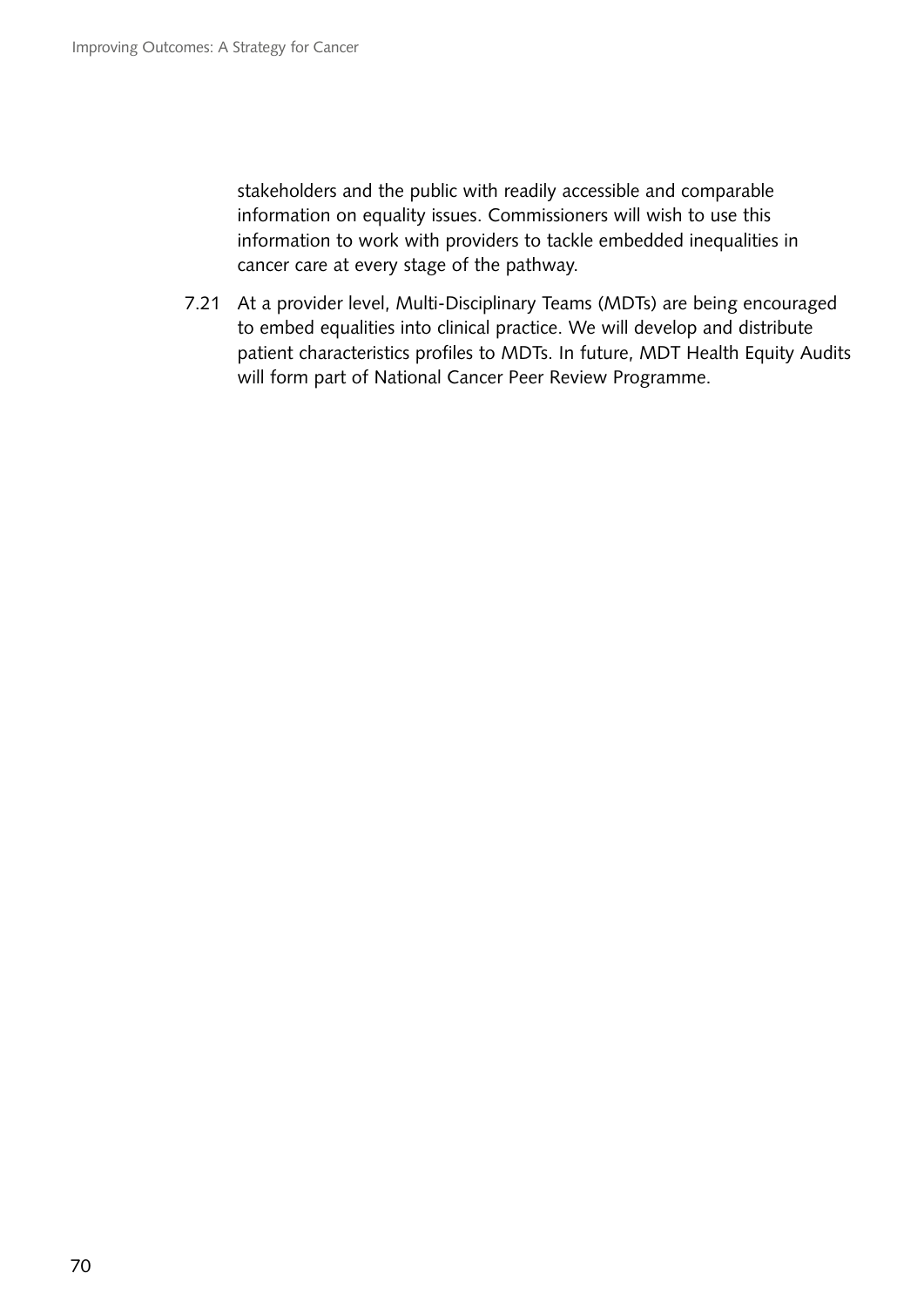# **8. Autonomy, accountability and democratic legitimacy: commissioning and levers**

## **Introduction**

- 8.1 Commissioning is key to delivering improvements in outcomes and this chapter sets out how we will improve the quality of the commissioning of cancer services, ensuring that decisions are focused on the needs of patients.
- 8.2 The quality of commissioning of cancer services has historically been variable. The recent National Audit Office (NAO) report commented on the often inadequate commissioning around cancer services. The new commissioning arrangements give us the opportunity to get this right.

## **Commissioning of cancer services**

- 8.3 Commissioning for cancer is particularly complex. There are many different types of cancer, each requiring different interventions, with a different care pathway. The other important element of complexity is the co-ordination of services across the treatment and care pathway for the patient. For each cancer this involves health and social care teams in general practice, in the community, in acute general hospitals and in specialist centres.
- 8.4 Where the diagnosis and treatment of cancer are rare, they require specialised commissioning, which are not appropriate for GP consortia. The areas of cancer commissioning which are currently covered by national or regional specialised commissioning will continue to be subject to similar arrangements, through the NHS Commissioning Board.
- 8.5 A significant amount of cancer care is best commissioned for populations covering 1½ – 2 million. This includes specialist surgical services for upper gastrointestinal, urological, gynaecological, head and neck cancers and chemotherapy and radiotherapy. Where population size requirements mean that a single GP consortium is too small to commission a particular service, then GP consortia will wish to work collaboratively. GP consortia will be able to decide whether they wish to identify a lead consortium for commissioning more specialised cancer services (outside of NHS Commissioning Board commissioning) or to do so through commissioning support organisations. GP consortia will need support for commissioning,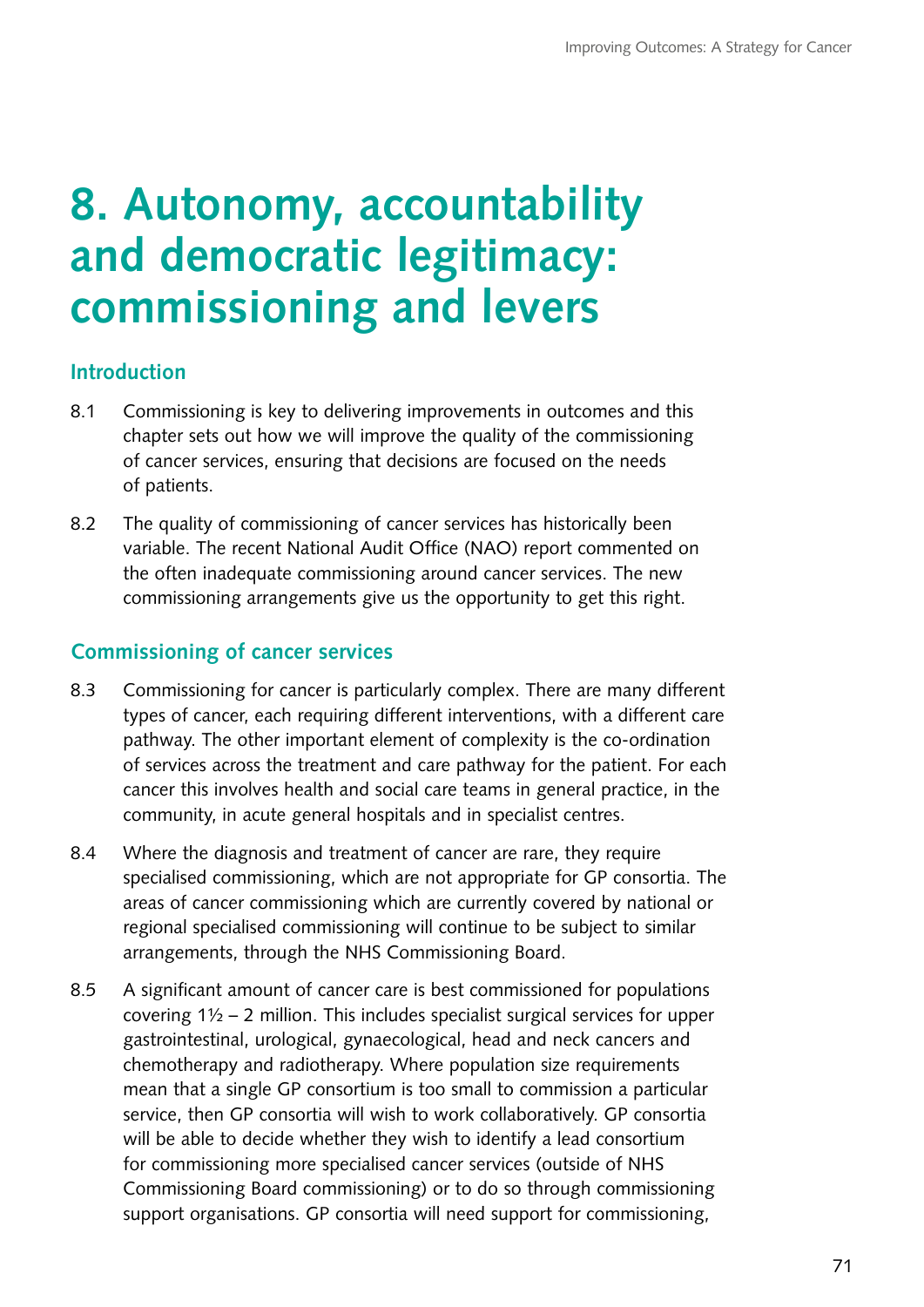including for cancer services. Much is already available, but more will need to be provided and it will be for GP consortia to source the support they deem is appropriate.

- 8.6 The Government's response to the NHS White Paper consultations, *Liberating the NHS: legislative framework and next steps*, set out detail about the proposed health and wellbeing boards in every upper-tier local authority, which will provide a mechanism for bringing together local NHS, public health and social care commissioners. This could provide a forum for the development of cross-cutting commissioning approaches to improve cancer services. Health and wellbeing boards will include elected representatives, local HealthWatch and key local commissioners for health and social care, including GP consortia and Directors of Public Health, adult social care and children's services.
- 8.7 The health and wellbeing boards will provide more effective engagement between local government and NHS commissioners. There will be a statutory obligation for the local authority and NHS commissioners to participate as members of the board and act in partnership. This will ensure that the services commissioned can better reflect local need and priorities.
- 8.8 To ensure joined-up commissioning at a local level, local authorities and GP consortia will each have an equal and explicit obligation to prepare the joint strategic needs assessment (JSNA), and to do so through the health and wellbeing board. To build on the JSNA, and to ensure that collaboration is the norm, all health and wellbeing boards should have to develop a highlevel "joint health and wellbeing strategy" that spans the NHS, social care, public health and could potentially consider wider health determinants such as housing, or education.
- 8.9 The joint health and wellbeing strategy should provide the overarching framework within which commissioning plans for the NHS, social care, public health and other services the health and wellbeing board agrees are relevant are developed. At present JSNA obligations extend only to its production, not its application. To address this, the forthcoming Health and Social Care Bill will place a duty on commissioners to have regard to the JSNA and the joint health and wellbeing strategy when exercising their functions.
- 8.10 As some cancers are more common than others, NICE has defined appropriate population and activity thresholds for different cancer services in a series of evidence-based cancer Improving Outcomes Guidance documents (IOGs).<sup>32</sup> In order to ensure quality care for patients, these IOGs will continue to be a feature of all commissioned services.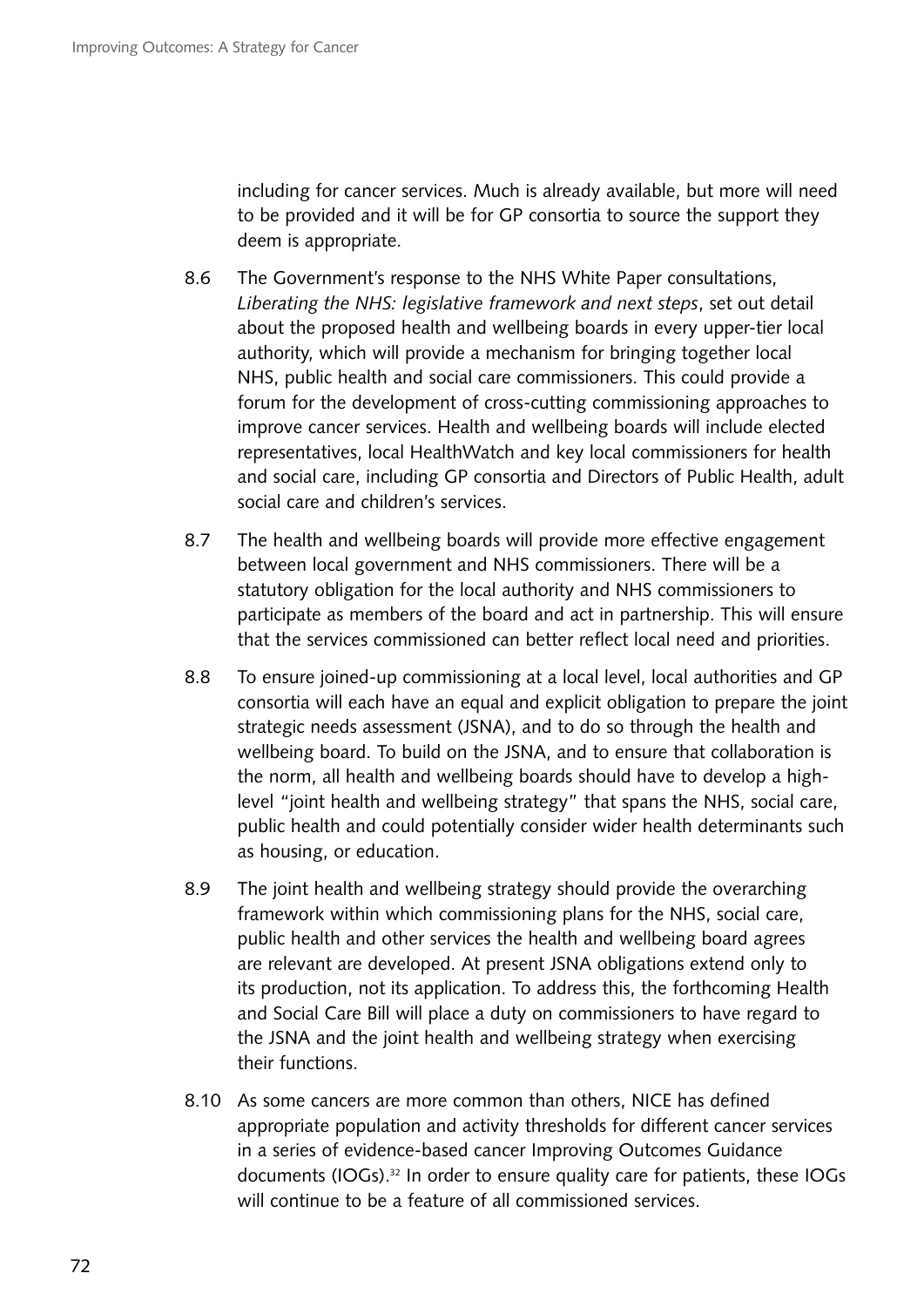- 8.11 The library of Quality Standards being developed by NICE will be an important resource for commissioners in identifying issues to prioritise and will enable scrutiny of the extent to which they are commissioning high quality care. It is envisaged that the Commissioning Outcomes Framework, which will be used to incentivise high quality commissioning, will be closely aligned with the NICE Quality Standards. And for commissioners, the Commissioning for Quality and Innovation (CQUIN) payment framework will be important for ensuring the implementation of NICE Quality Standards by providers.
- 8.12 In developing a comprehensive suite of Quality Standards, NICE has made good early progress on key topics such as patient experience, end of life care and breast cancer. Further Quality Standards for colorectal, lung, ovarian and prostate cancer have been prioritised as part of the next tranche of the programme. These will be developed in 2011, and NICE will use them to support the production of more detailed commissioning guidance, to which GP consortia must have regard when contracting for services. NICE have also been asked to assess the suitability of developing a Quality Standard on chemotherapy. The need for further Quality Standards to support the development of cancer services is also being considered as part of arrangements for defining the full suite of future standards. In the meantime, commissioners and providers can continue to draw on the clinical guidelines and Improving Outcomes Guidance that NICE has already developed for cancer services.
- 8.13 It is important that patients get access to new and emerging treatments and techniques as soon as possible during the transition. We will therefore publish advice to commissioners and providers on photodynamic therapy, stereotactic body radiotherapy and robotic surgery for prostate cancer in 2011.
- 8.14 � The consultation for *Transparency in outcomes: a framework for adult social care*33 sets out plans to expand NICE's remit to cover social care, which will allow for whole pathway Quality Standards which capture social care interventions to be developed from 2012.
- 8.15 The DH and the National Cancer Action Team have previously provided commissioners with a range of guidance and support, such as the Cancer Commissioning Toolkit and the Cancer Commissioning Guidance. For the future, these will be further developed and focused on what works best in supporting pathfinder GP consortia. We will also develop, in 2011, a cancer commissioning support pack to enable commissioners to access in one place the key information they will need to discharge their functions effectively.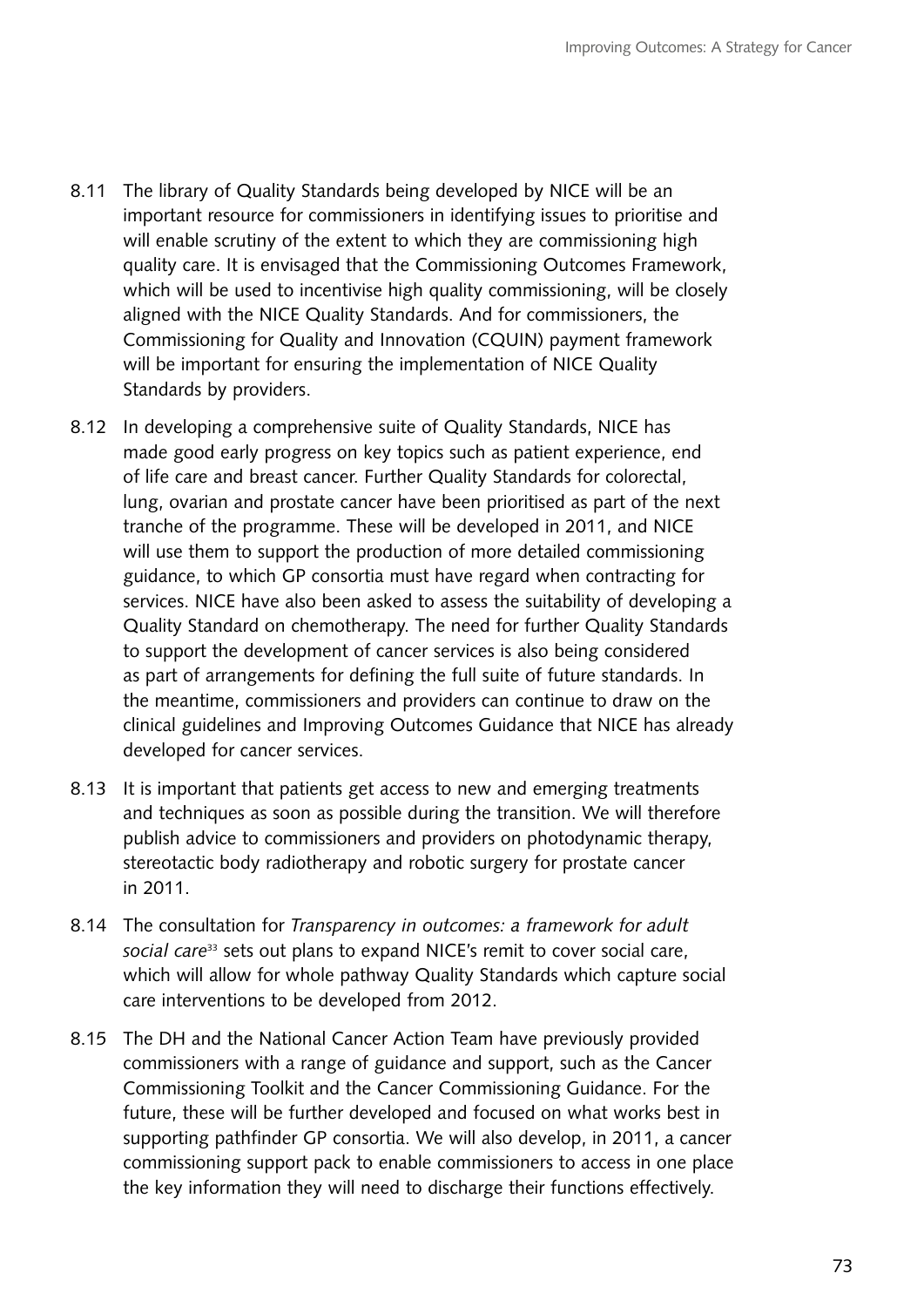This will include possible CQUIN goals, such as for improving patient experience.

8.16 As GP consortia develop, it will be important that the DH and then the NHS Commissioning Board is able to respond to the developing needs of commissioners in relation to cancer. During transition cancer networks will support pathfinder GP consortia in improving the commissioning of cancer services. Once the new commissioning arrangements are fully established it will be for consortia to determine whether to continue getting advice and support from networks or to seek such support elsewhere.

## **Rewarding high quality care**

- 8.17 In line with the comments in the recent NAO report, we need to ensure that we have better activity information and full clarity about costs for different services, and the right incentives to reward quality and efficiency. We are currently assessing what needs to be done in terms of responding effectively to the NAO recommendations.
- 8.18 In terms of having the right incentives to reward quality and efficiency, the DH has been working for some years to develop tariffs for chemotherapy and radiotherapy, and this work will be accelerated. In addition to taking forward the tariffs for chemotherapy and radiotherapy, during 2011/12 the DH will investigate the potential development of a range of tariffs to incentivise high quality, cost-effective services, including:
	- breast cancer screening;
	- bowel cancer screening (FOBt, flexible sigmoidoscopy and colonoscopy elements);
	- day case and 23 hour breast surgery, including one-stop axillary surgery;
	- new surgical techniques as they arise (so that there are incentives to develop appropriate training programmes quickly);
	- avoidance of emergency admissions and readmissions;
	- the newest radiotherapy techniques, in particular Intensity Modulated Radiation Therapy (IMRT) (once the radiotherapy tariff has been introduced);
	- good quality, personalised care pathways for cancer survivors  $-$  so that patients do not have to attend appointments unnecessarily, but all get the support and help they need to maximise the quality of life; and
	- services for patients experiencing the late effects of cancer.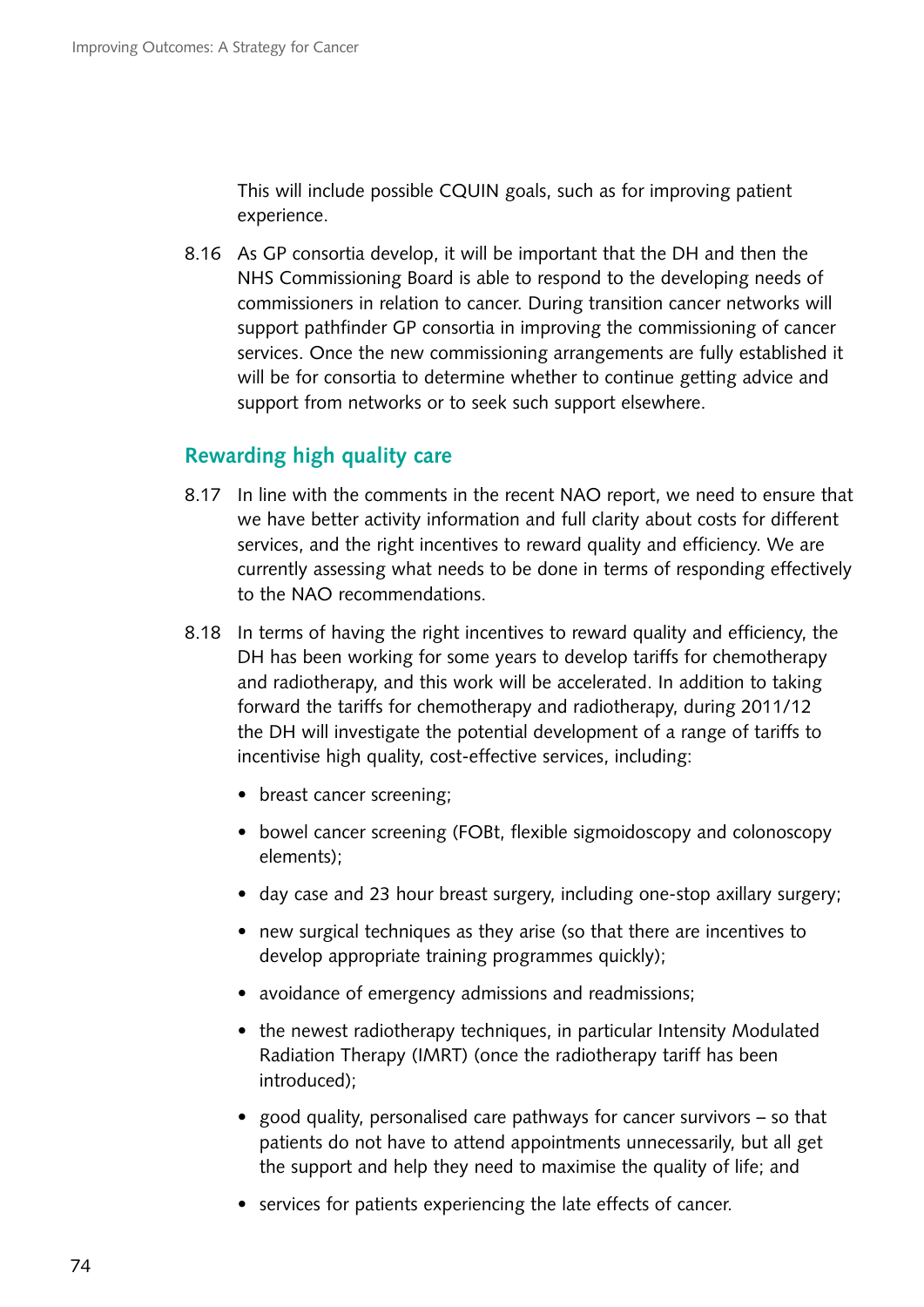# **Supporting regulation**

- 8.19 � *Equity and excellence: Liberating the NHS* made clear that the regulatory regime for providers of NHS services will be strengthened. From a cancer perspective, this will mean that the Care Quality Commission (CQC) will receive the following information feeds:
	- screening quality assurance findings;
	- peer review findings (compliance scores and immediate risks);
	- national cancer patient experience survey results; and
	- case-mix adjusted clinical outcome data, as these become available.
- 8.20 CQC will take a proportionate risk-based approach to regulation and inspection. Where CQC has concerns about a provider or if, for example, peer review indicates there may be cause for concern, it will take a more pro-active approach. Failure to comply with the registration requirements is an offence and CQC has a wide range of independent enforcement powers, ranging from the issue of a warning notice that requires improvement within a specified time, to prosecution, and the power to cancel a provider's registration, removing its ability to provide regulated activities.
- 8.21 Through HealthWatch England, a part of the CQC, there should be scope to tackle cancer inequality issues. In 2011 we will develop links between the National Cancer Equalities Initiative (NCEI) and HealthWatch.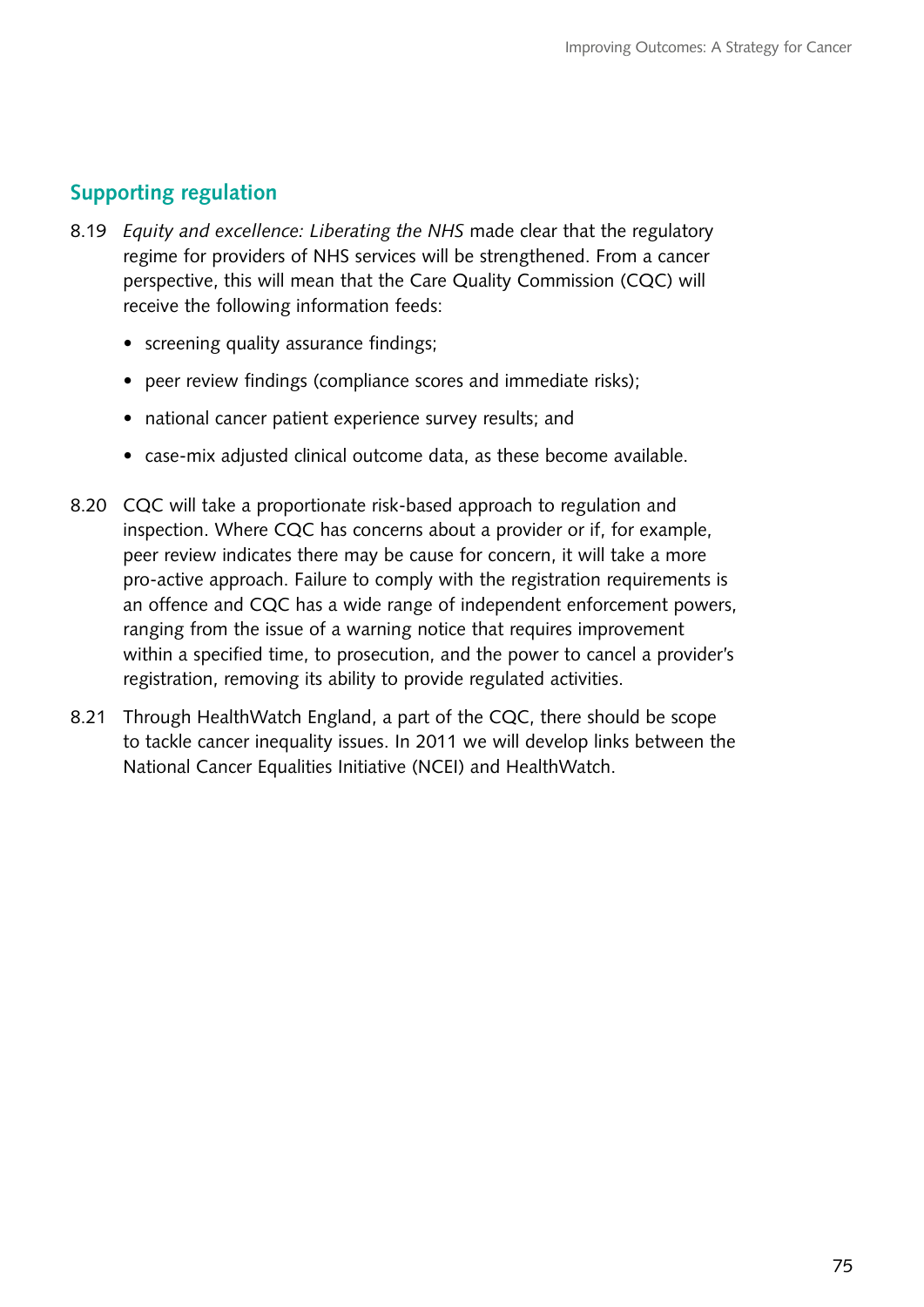# **Annex A**

## **Details of stakeholder engagement**

- 1. Large numbers of organisations and individuals have been involved in the development of this Strategy. Engagement meetings have been held with:
	- expert advisory groups on cancer, including the Bowel Cancer Advisory Group, the CRS Breast Cancer Advisory Group, the Lung Cancer and Mesothelioma Advisory Group, the Prostate Cancer Advisory Group, the Children and Young People's IOG Advisory Group, the National Chemotherapy Implementation Advisory Group, National Radiotherapy Implementation Group, the Bowel Screening Advisory Committee, the Advisory Committee on Breast Cancer Screening, the Advisory Committee on Cervical Screening, National Cancer Equality Initiative Implementation Advisory Group, and the CRS Patient Experience Advisory Group
	- GPs including GP commissioners;
	- clinicians and managers working throughout the NHS;
	- Royal Colleges;
	- patients, including through workshops specifically for service users;
	- cancer charities;
	- the Cancer Reform Strategy Advisory Board;
	- the steering groups for the National Awareness and Early Diagnosis Initiative, the National Cancer Equality Initiative and the National Cancer Survivorship Initiative, and the CRS Patient Experience Working Group;
	- groups of experts who updated their CRS visions of how services for cancer type groupings would look in 2015; and
	- the healthcare industry, through the Pharmaceutical Oncology Initiative.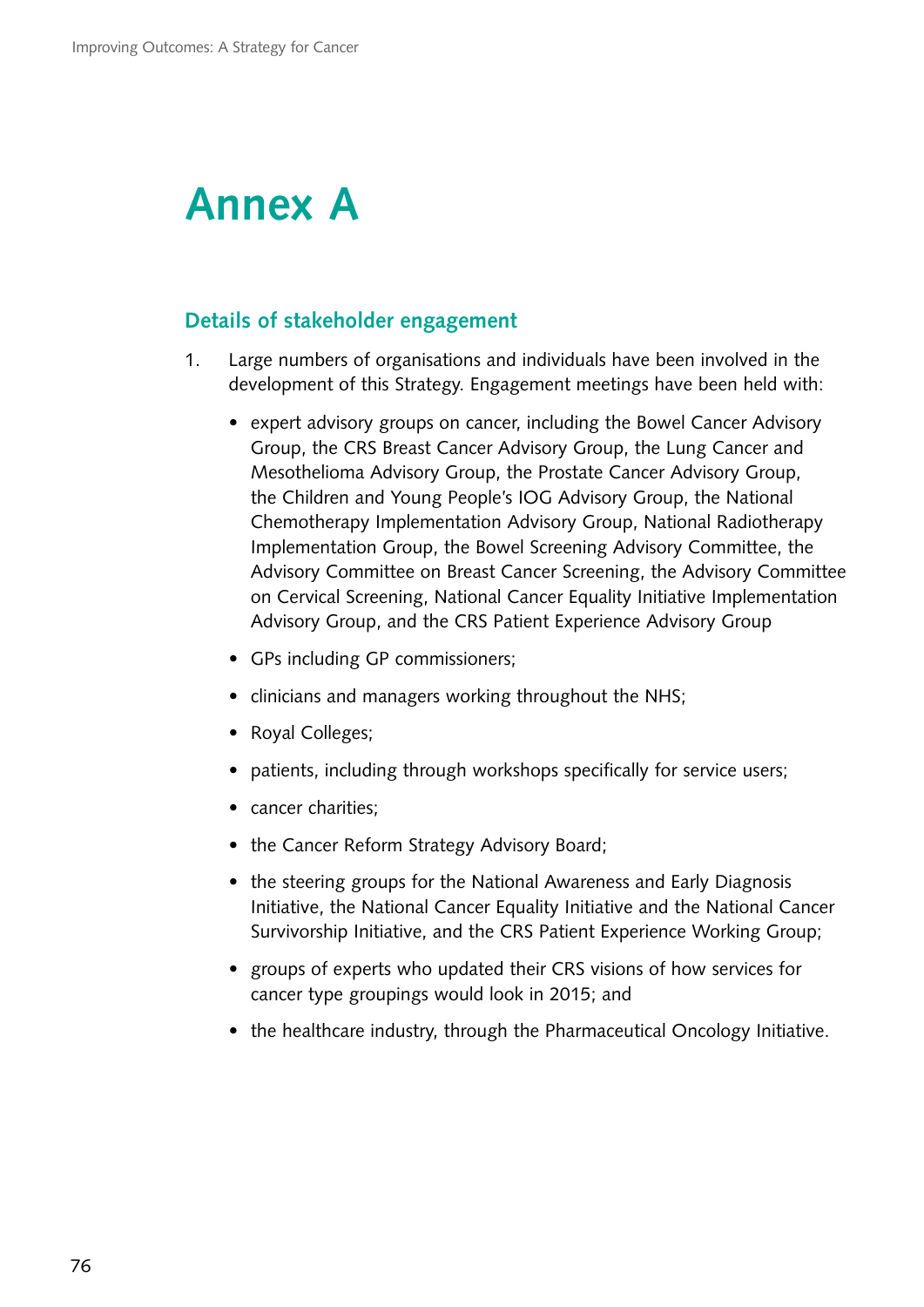2. In addition, over 200 submissions were received to a mailbox which was established to ensure that stakeholders could contribute their views to the development process. A summary of the responses received is included in Box 3.

## **Box 3 – summary of submissions to the mailbox**

In total 202 submissions were received to the mailbox, broken down as follows:

- 15 from NHS organisations
- 13 from other professional organisations, such as Royal Colleges
- 106 from Individual Healthcare Professionals
- 33 from charities or coalitions of charities
- 13 from commercial suppliers to the NHS, such as pharmaceutical companies
- 12 from users or patient groups
- 10 from individuals
- 3. Many organisations have devoted a great deal of constructive thought to how cancer policy should develop in the context of the NHS reforms, including:

Action on Bladder Cancer, Afiya Trust, Beating Bowel Cancer, Brain Tumour Research Campaign, Breakthrough Breast Cancer, Breast Cancer Campaign, Breast Cancer Care, Bowel Cancer UK, Cancer 52, Cancer Campaigning Group, Cancer Research UK, Clic Sargent, GistSupport UK, Independent Cancer Patients, International Brain Tumour Alliance, Leukaemia Care, Leukaemia & Lymphoma Research, Lymphoma Association, Macmillan Cancer Support, Melanoma Taskforce, Myeloma UK, Oesophagael Patients Association, Ovarian Cancer Action, Pancreatic Cancer UK, Rarer Cancers Foundation, Roy Castle Foundation, Samantha Dickson Brain Tumour Trust, Target Ovarian Cancer,Teenage Cancer Trust, The British Lung Foundation, The Prostate Cancer Charity, United Kingdom Lung Cancer Coalition, World Cancer Research Fund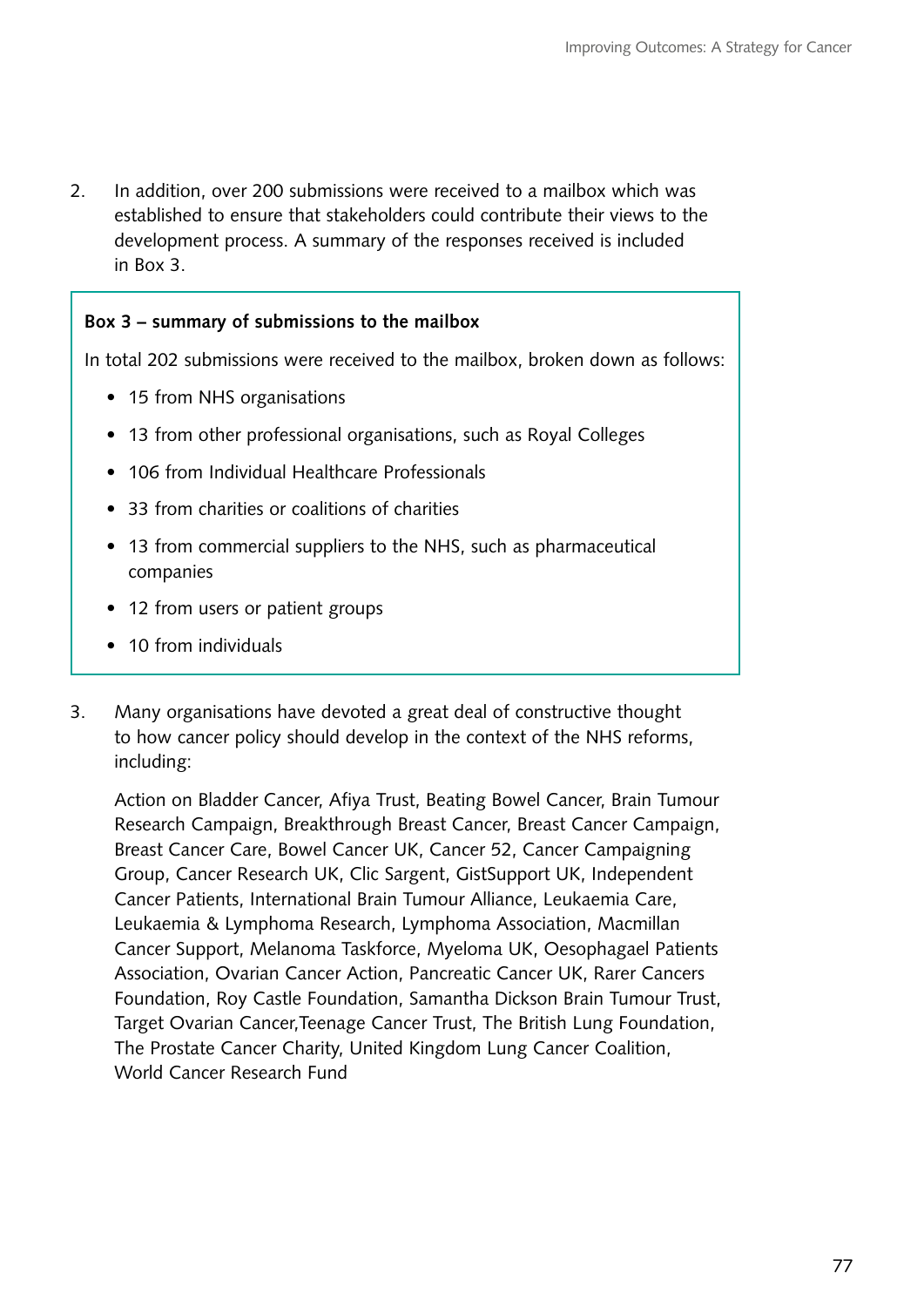# **Annex B**

## **New evidence supporting the development of this Strategy**

#### **International Cancer Benchmarking Partnership**

- 1. To provide more up to date and detailed estimates of differences in outcome between countries, an international cancer benchmarking partnership has been established between countries known to have high cancer survival (Australia, Canada and Sweden), intermediate survival (Norway) and low survival (Denmark, England, Northern Ireland, and Wales). Initiated by England, this partnership aims to compare survival rates across countries, establish why some nations have better survival than others and share good practice from high performing countries. The partnership is examining survival rates across countries for breast, colorectal, lung and ovarian cancer, for patients who were diagnosed between 1995 and 2007.
- 2. Findings from the project (see Box 4) suggest that English survival rates continue to lag behind the best performing countries in the partnership and that, with the exception of breast cancer survival, we are not narrowing the "survival gap" to move closer to the best performing countries.

### **Box 4 – International Cancer Benchmarking Partnership**

Analysis of 2.4 million cancer patients diagnosed in 12 jurisdictions within six countries between 1995 and 2007

Four cancer types studied: Breast, colorectal, lung and ovary

 All countries showed improved survival on all four cancers between 1995/99 and 2005/07

UK (only England, Wales and Northern Ireland participated) had the poorest survival at each time period for each cancer

Australia, Canada and Sweden had the best survival

 The gap in survival between England and the best countries from 1995/09 and 2005/07 remained unchanged for colorectal cancer (11.0% and 10.7%) with small changes in lung cancer (from 8.1% to 9.2%) and ovarian cancer (from 5.1% to 4.2%)

For breast cancer the gap in five year survival between England and the best countries narrowed from 10.6% to 5.5%

Much of the difference in five year survival for each cancer can be attributed to poor one year survival in England, and poor survival in the elderly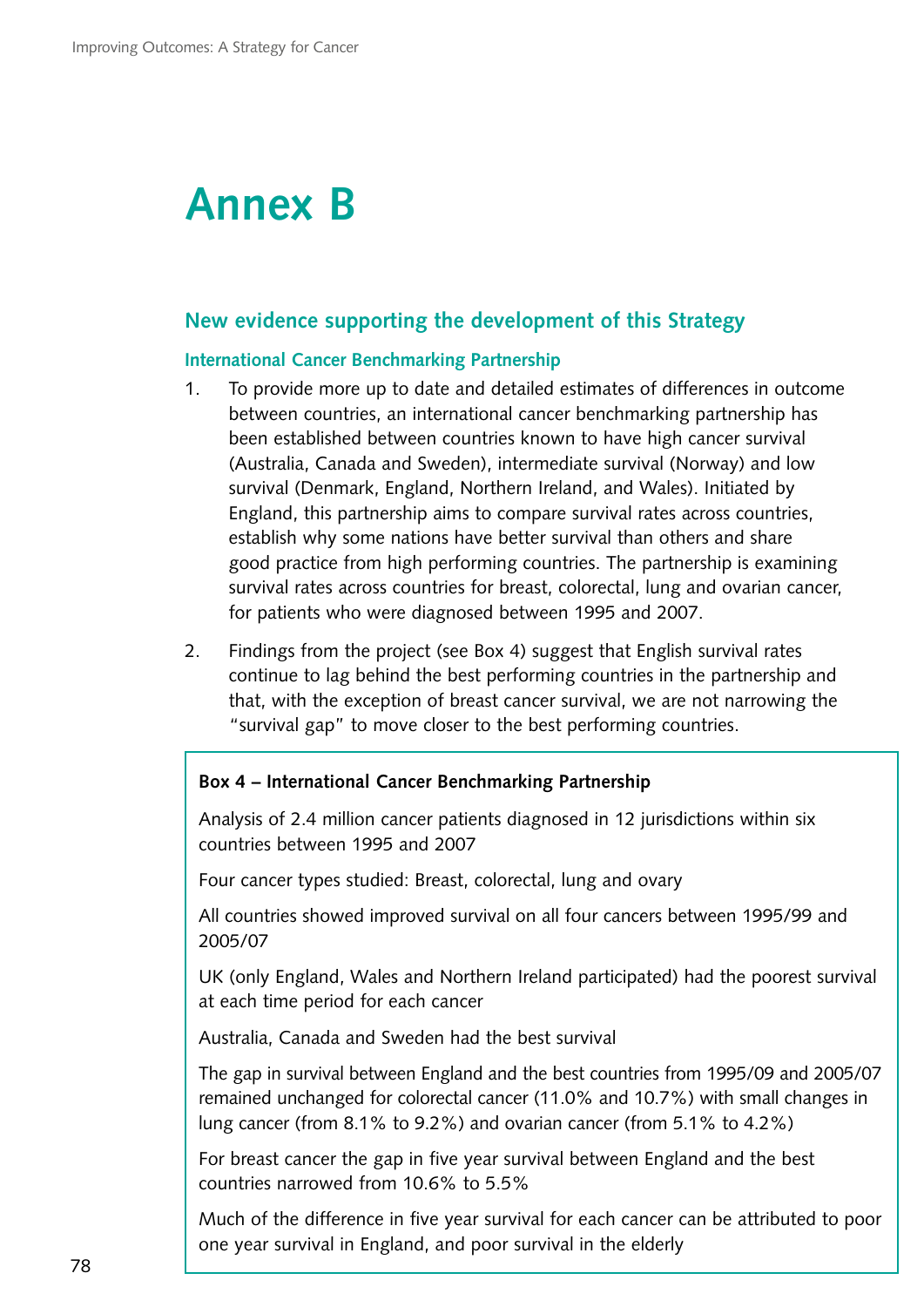- 3. We now have internationally comparable data which is more robust and up-to-date than has been possible before. Future modules of the project will be able to drill down into the root causes for these differences between survival rates in England and other countries by studying:
	- population awareness and beliefs (Module 2);
	- GP beliefs and behaviours (Module 3);
	- the causes of diagnosis delays (Module 4); and
	- the extent to which evidence based treatments are applied (Module 5).

## **International comparisons of drug usage**

- 4. � More information than ever is now available on both the extent and the causes of international variations in drugs usage as a result of a study<sup>34</sup> led by Professor Sir Mike Richards, National Cancer Director, involving DH, clinicians, the pharmaceutical industry, patient representatives, NICE and health informatics specialists. The study looked at use of drugs in 12 disease areas across 14 countries, including the UK, between April 2008 and March 2009. Hormonal cancer drugs, drugs licensed before 1999, between 1999 and 2003 and between 2004 and 2008 were included in the study.
- 5. The study revealed that the UK:
	- has a low rank for cancer drugs licensed between 2004 and 2008 and that overall usage of drugs in this category is less than a half of the all-country average;
	- has an intermediate rank for cancer drugs licensed between 1999 and 2003 and usage levels are close to the all-country average, although this may overstate the UK's position as lower than average usage was observed for a number of drugs in this category that are used in relatively large patient populations. The absence of a method for standardising usage of cancer products means there is no weighting for differences in the volume usage of individual drugs;
	- has a low rank for cancer drugs launched more than 10 years ago, but usage levels are close to the all-country average; and
	- has an intermediate rank for hormonal cancer drugs and usage levels are close to the all-country average.
- 6. Explanations for the UK's relative position include:
	- $\bullet$  the impact of NICE technology appraisals for cancer, this has contributed to limited use of some newer drugs, though patterns of use are likely to change with the establishment of the Cancer Drugs Fund;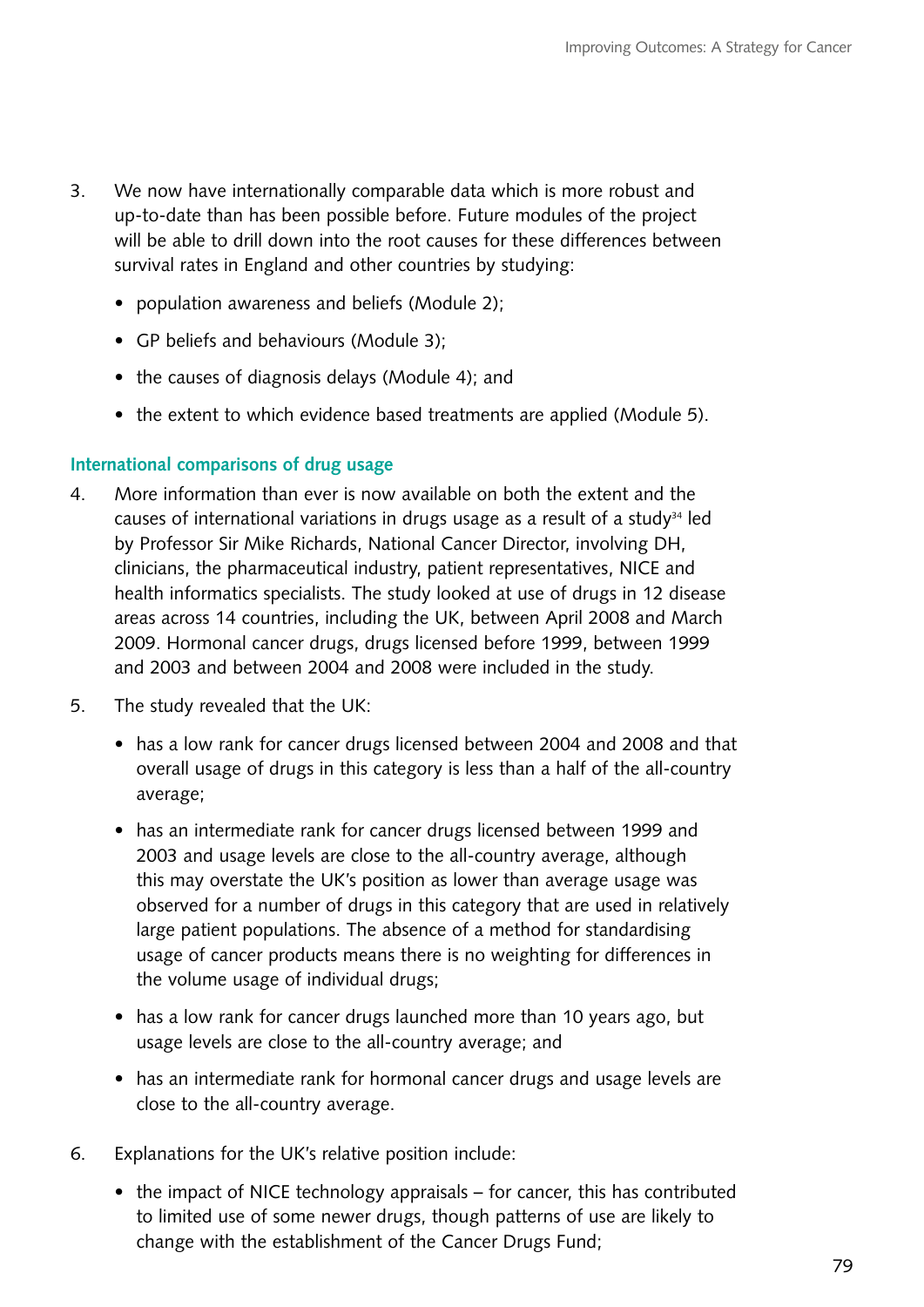- the impact of service capacity and planning  $-$  for cancer, it will be important to plan for sufficient capacity to be available to meet the increased demands caused by rising incidence and developments in treatment; and
- $\bullet$  the impact of clinical culture and perceptions for cancer, there is growing evidence that UK clinicians may treat some patients, such as older people, less intensively than some of their international counterparts, and this may help to explain why UK uptake of some drugs can be lower than the international average even where they have a positive NICE appraisal. Practice will have to be looked at to ensure it is consistent with the requirements of the Equality Act 2010 and the proposed public sector equality duty, particularly around removing unjustified age discrimination in healthcare.

## **Routes to diagnosis**

- 7. Research into the way in which patients are first diagnosed reinforces the link between emergency presentation and poor outcomes. The study,<sup>35</sup> undertaken by the National Cancer Intelligence Network and the South West Public Health Observatory using linked hospital and cancer registry data for over 225,000 patients diagnosed with cancer in 2007, reveals that:
	- approximately 23% of cancer patients were first diagnosed via emergency presentations;
	- there were major variations between tumour types in the prominence of emergency presentations – for example, for melanoma this route represented 3% of cases, for breast 4%, for colorectal 25%, for lung 38% and for brain 58%;
	- emergency presentations were most prominent in the youngest patients (0-24) and older (75 plus) age groups;
	- significant variations in emergency presentation rates occur by commissioner; and
	- emergency presentation is strongly associated with poorer survival.
- GP prior to being diagnosed with cancer. Although some of these patients 8. These findings are reinforced by the national cancer patient experience survey, which found that approximately 20% of patients did not visit their will have been diagnosed as a result of screening, many will have been diagnosed following an emergency presentation. Box 5 shows the disparity in one-year survival rates associated with emergency presentation, when compared with other routes for a range of cancers.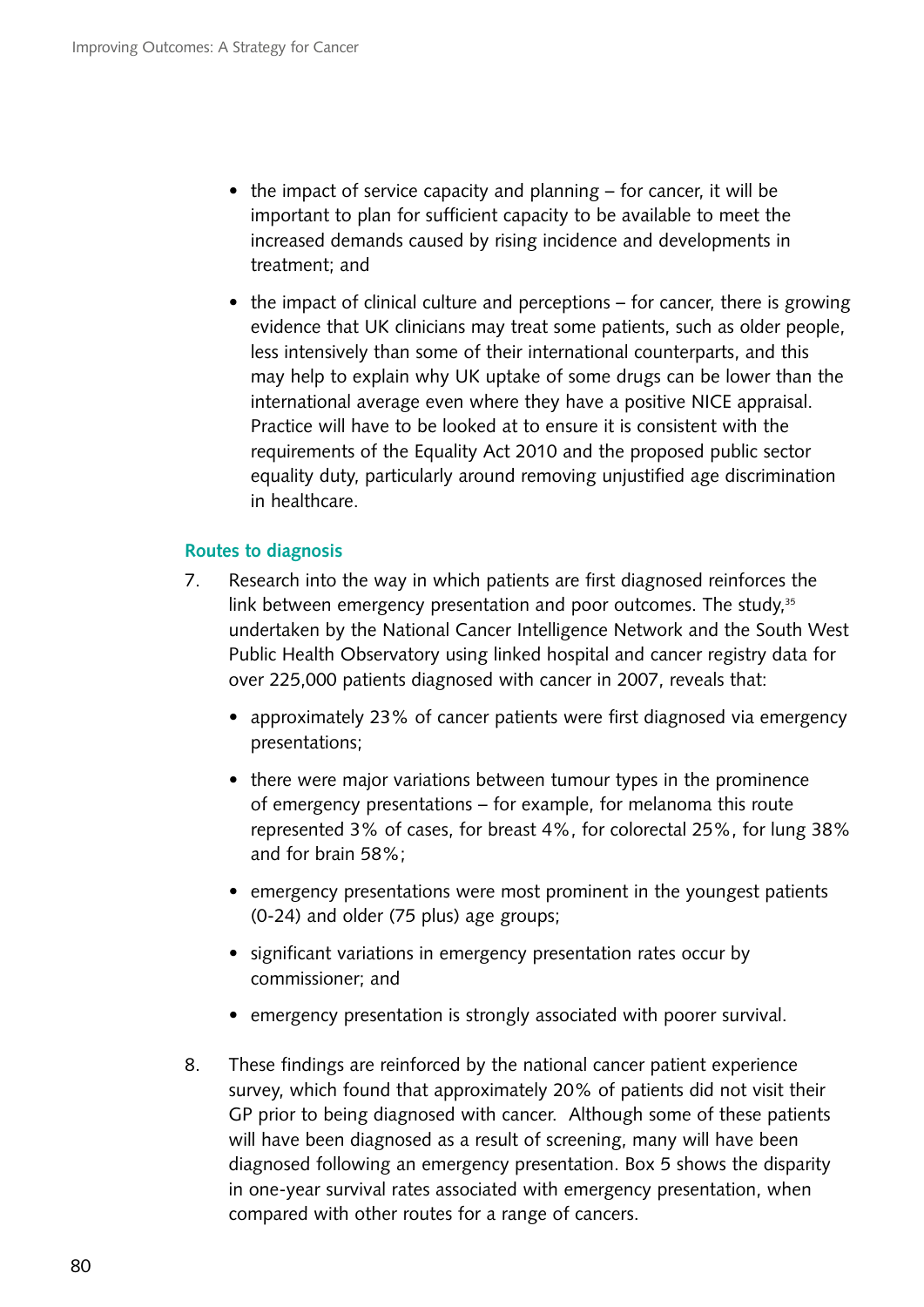|                         |                            | One-year relative survival    |  |
|-------------------------|----------------------------|-------------------------------|--|
| <b>Tumour type</b>      | All routes to<br>diagnosis | <b>Emergency presentation</b> |  |
| Acute leukaemia         | 40%                        | 38%*                          |  |
| <b>Bladder</b>          | 72%                        | 35%                           |  |
| Brain & CNS             | 44%                        | 32%                           |  |
| Breast (f)              | 97%                        | 53%                           |  |
| Cervix                  | 86%                        | 49%                           |  |
| Chronic leukaemia       | 78%                        | 54%                           |  |
| Colorectal              | 73%                        | 48%                           |  |
| Kidney                  | 66%                        | 33%                           |  |
| Larynx                  | 83%                        | 43%                           |  |
| Lung                    | 26%                        | 9%                            |  |
| Melanoma                | 97%                        | 61%                           |  |
| Multiple myeloma        | 66%                        | 46%                           |  |
| Non-Hodgkin<br>lymphoma | 74%                        | 46%                           |  |
| Oesophagus              | 39%                        | 21%                           |  |
| Oral                    | 82%                        | 56%                           |  |
| Other                   | 45%                        | 15%                           |  |
| Ovary                   | 69%                        | 42%                           |  |
| Pancreas                | 14%                        | 8%                            |  |
| Prostate                | 95%                        | 54%                           |  |
| Stomach                 | 38%                        | 22%                           |  |
| <b>Testis</b>           | 98%                        | 89%                           |  |
| Uterus                  | 90%                        | 57%                           |  |

## **Box 5 – one-year survival rates for patients first presenting as an emergency, compared to other routes to diagnosis**

\*The difference in relative survival rates between all routes and only those presenting as an emergency was statistically significant for all tumour types except for acute leukaemia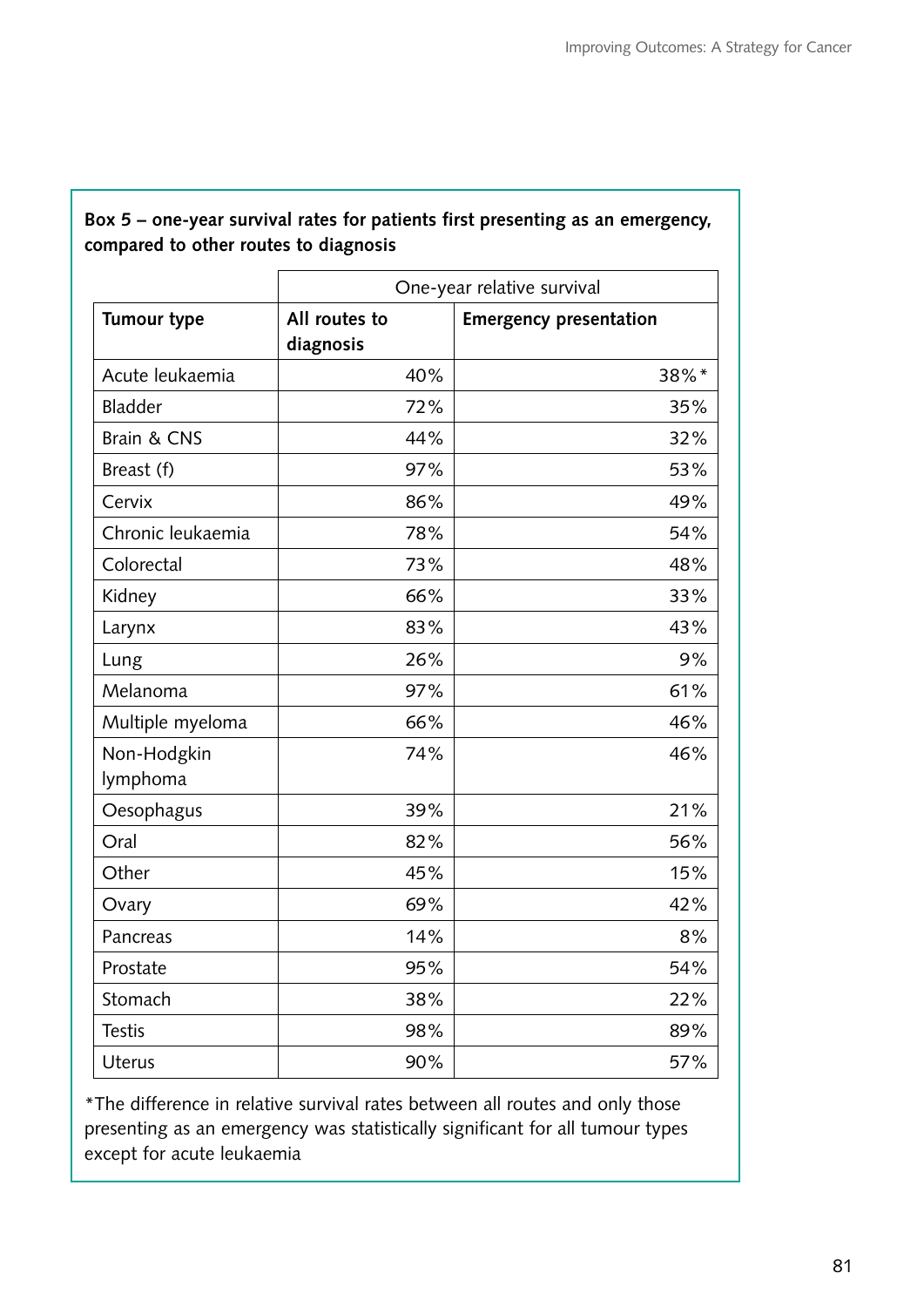#### **Review of quality of cancer registration**

- 9. In relation to the quality of outcomes achieved in England, a good deal of work has been undertaken to investigate the nature, extent and causes of variation in outcomes when compared to other countries. In August 2010, an editorial in the British Medical Journal<sup>36</sup> argued that cancer registration is incomplete and questioned the validity of UK cancer survival statistics, asserting that survival relative to other countries was understated and that survival is a misleading measure of the quality of country's outcomes.
- 10. In order to investigate this claim, a rapid review of the completeness and quality of cancer registration was undertaken. A rapid review panel was established including a number of leading epidemiologists to evaluate data coming from the registries. All UK cancer registries provided additional analyses to assess the robustness of data collected to ascertain whether patients with a good prognosis had been missed and whether the survival duration of those who died had been underestimated. Phase one of the review concluded that deficiencies in cancer registration do not explain the differences in survival rates that have been observed. A plan to deliver improvements in the accuracy of registry of survival rate data is being developed.

#### **Clinical trials of screening**

11. There have also been extremely encouraging developments in the evidence base for how cancers can be diagnosed at an earlier stage. For example, a randomised control trial published in April 2010 found that flexible sigmoidoscopy, a one off procedure, both significantly reduces the incidence of, and mortality from, bowel cancer, potentially saving 3,000 lives every year. This is a very promising development, as bowel cancer is England's second biggest cancer killer. Flexible sigmoidoscopy has the potential to save even more lives in future, and we will better understand its life-saving potential as we monitor the trial results for longer.

#### **Measurement of service quality through peer review**

12. In relation to improving the quality of cancer care, the latest findings from the National Cancer Peer Review Programme for breast, lung, upper GI, urology and gynaecological cancers show that there has been an improvement in the quality of multidisciplinary teams (MDTs), with greater compliance with peer review measures. However, there is a small number of teams (around 5% of the approximately 900 MDTs reviewed in the last round) where performance is unacceptably poor, with scores below 50%. The poor quality of a small minority of MDTs will need to be tackled if improvements in the quality of cancer care are to be sustained and built upon.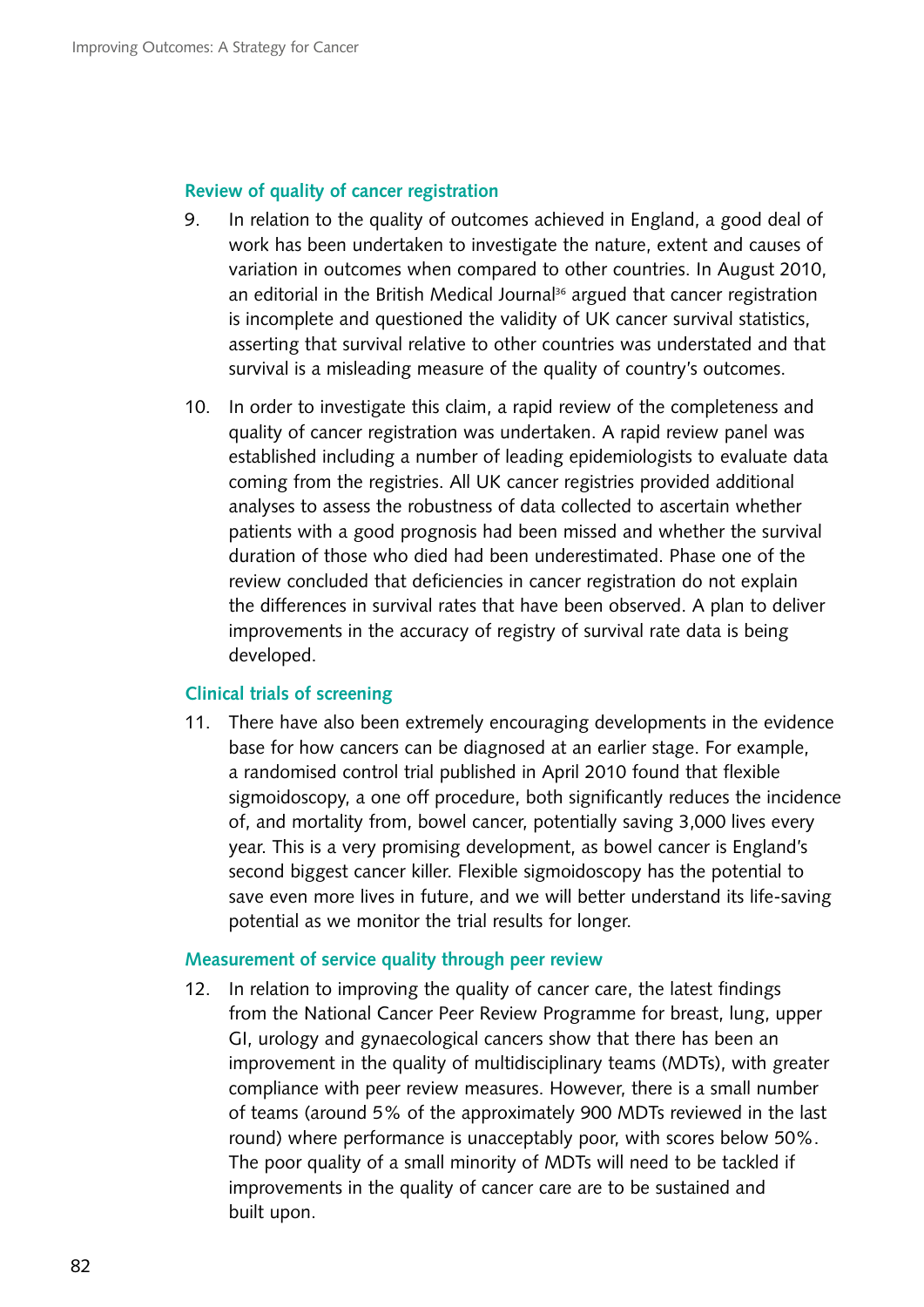| <b>MDTs</b>       | $2004/8$ – Median<br><b>Values</b> | 2009/10 - Median<br><b>Values</b> | Change |
|-------------------|------------------------------------|-----------------------------------|--------|
| <b>Breast</b>     | 77%                                | 86%                               | $+9%$  |
| Lung              | 74%                                | 87%                               | $+13%$ |
| Gynae (L)         | 72%                                | 85%                               | $+13%$ |
| Gynae (S)         | 83%                                | 85%                               | $+2%$  |
| Upper GI (L)      | 67%                                | 83%                               | $+15%$ |
| Upper GI (OG)     | 78%                                | 81%                               | $+3%$  |
| Upper GI (Panc)   |                                    |                                   |        |
| Urology (L)       | 70%                                | 82%                               | $+12%$ |
| Urology (S)       | 77%                                | 78%                               | $+1%$  |
| <b>Testicular</b> | 74%                                | 85%                               | $+11%$ |
| Penile            | 89%                                | 67%                               | $-22%$ |

## **Cancer Peer Review Programme Comparison of Median Values 2004 – 2008 and 2009 – 2010**

## **Patient experience survey**

- 13. In relation to improving patients' experience of treatment and care, the results of the 2010 National Cancer Patient Experience Survey are now available. All cancer types were included in the survey for the first time, and patients from all 158 eligible Trusts participated in the survey. Over 100,000 adult patients who had received cancer treatment as either an inpatient or a day case between January and March 2010 were invited to participate and nearly 70,000 people did so. Over 60% of respondents had been diagnosed within the past year. Key findings include:
	- the experience of patients with forms of cancer where comparable data are available (lung, breast, bowel and prostate cancer) have largely improved since 2000;
	- the experience of men with prostate cancer, which was notably inferior to that of patients with other cancers, has significantly improved and prostate cancer is no longer an outlier;
	- patients with rarer forms of cancer generally report a significantly worse experience of their treatment and care than patients with the four most common forms of cancer (breast, bowel, lung and prostate); and
	- the care provided by clinical nurse specialists (CNSs) is valued highly by patients, with those who had access to a CNS (84%) reporting a significantly more positive experience than those who did not.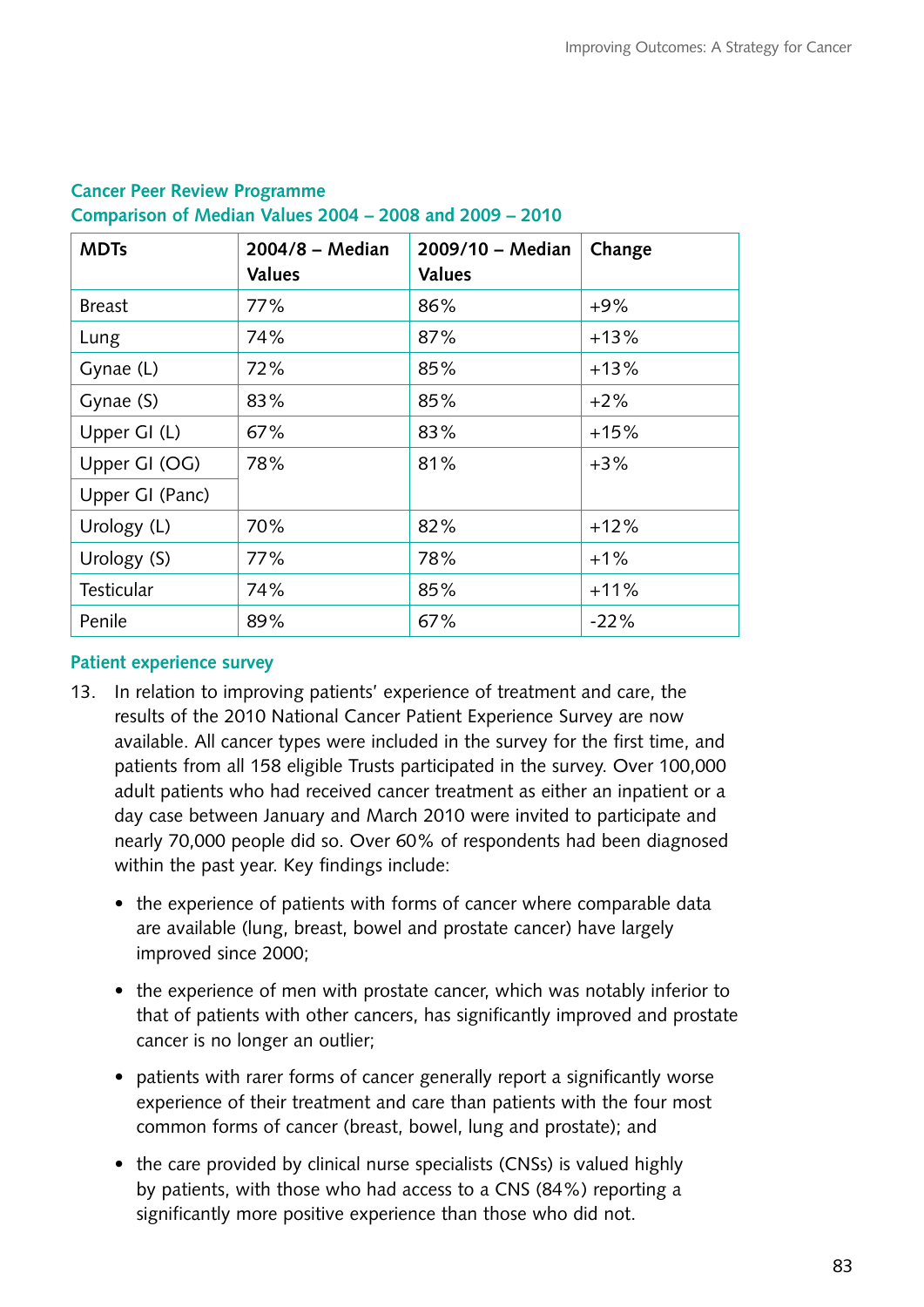14. A number of the key findings are summarised in Box 6.

### **Box 6 – key findings on the experience of cancer patients**

81% thought first hospital appointment was as soon as necessary

83% of patients said their cancer diagnosis was given sensitively

66% of patients were given easy-to-understand written information at the time of diagnosis

72% of patients were definitely involved in choosing their cancer treatment

84% of patients said they had confidence and trust in all of the doctors treating them

84% of patients were given the name of a clinical nurse specialist (CNS)

91% of patients said their CNS listened carefully to them

67% of patients had confidence and trust in the ward nurses treating them

50% of patients said hospital staff gave information about how to get financial help

88% of patients were given the right amount of information

82% of patients said they were always treated with dignity and respect

15. A national report has been produced, along with bespoke Trust level reports, broken down by cancer type where numbers allow and benchmarked against other Trusts. The data has been analysed by age, gender, ethnicity, disability, sexual orientation and socio-economic group. The survey data has also been made freely available to allow a series of analyses to be undertaken on such a rich data source and to enable commissioners and providers to focus on the areas for quality improvement locally.

## **National Audit Office study of cancer services**

- 16. The National Audit Office (NAO) published on 18 November 2010 a value for money study examining progress in three key areas of action announced in the Cancer Reform Strategy:
	- improving the quality of information on cancer services so as to provide a basis for better decision-making and more effective assessment of performance;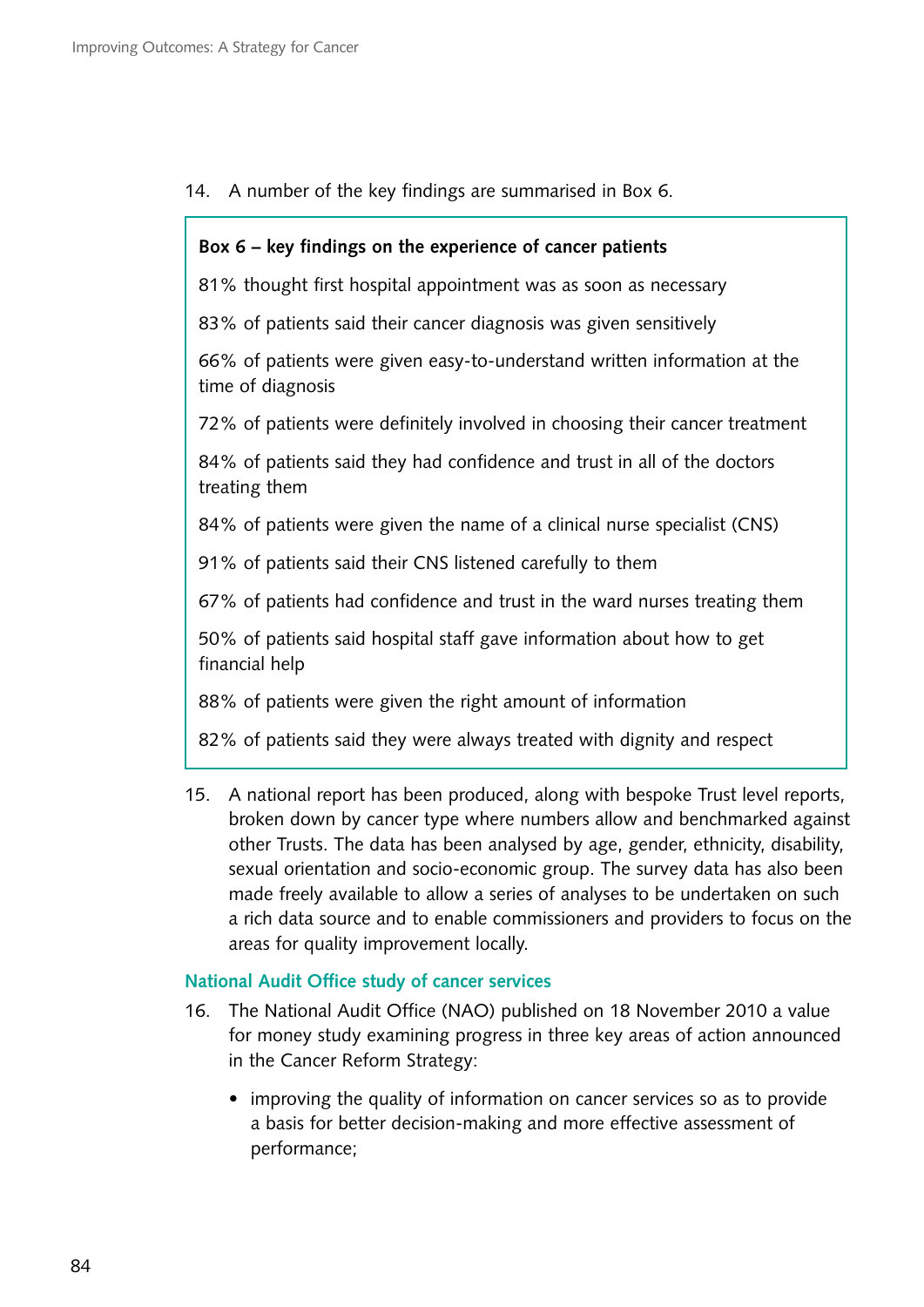- strengthening cancer commissioning so as to ensure that services meet the health needs of their local population, performance is monitored and outcomes achieved are evaluated against the resources used; and
- making better use of resources so as to deliver high quality outcomes and free up expenditure to meet the increasing demand for services.
- 17. Overall, the NAO identified that progress has been made but that there is still much more to do. On improving the quality of information on cancer, the National Cancer Intelligence Network (NCIN) has succeeded in improving the collection and coordination of information by bringing together data specialists, organisations and datasets and linking clinical, demographic and performance data from a range of sources. This has resulted in the generation of new analyses and insights, as well as the provision of clearer and more accessible information for cancer commissioners. However, further work is required to fill gaps on the stage of patients' cancer at diagnosis, as well as to improve data on chemotherapy activity and outcomes. In addition, more can be done to reduce duplication in the publication of cancer data, saving resources and improving the timeliness of the availability of key information on cancer services.
- 18. On strengthening the commissioning of cancer services, progress has been made in improving the information available to commissioners and in ensuring local delivery against key Cancer Reform Strategy commitments on issues such as waiting times and screening coverage. However, the NAO found that too many commissioners have failed to focus on improving value for money in cancer services and that they lack an understanding of what drives costs in cancer care, particularly in radiotherapy, chemotherapy and the location of care.
- 19. On better use of resources, the NAO found that the actual cost of cancer services is understated by programme budget data as these do not take into account costs associated with the pre-diagnosis phase. Overall, the cost of cancer care in 2008/09 was estimated to be £6.3 billion, including £1.2 billion of activity before cancer treatment (including screening and diagnostic investigations which may or may not lead to a cancer diagnosis) and in primary care which was not previously classified as relating to cancer. The NAO also commented on the variation in spend on cancer between PCTs and between years. Progress has been made in reducing inpatient hospital bed days caused by cancer, with a reduction of 281,000 inpatient bed days between 2006/07 and 2008/09, despite rising incidence. This is the result of a combination of shorter lengths of stay and increasing the number of patients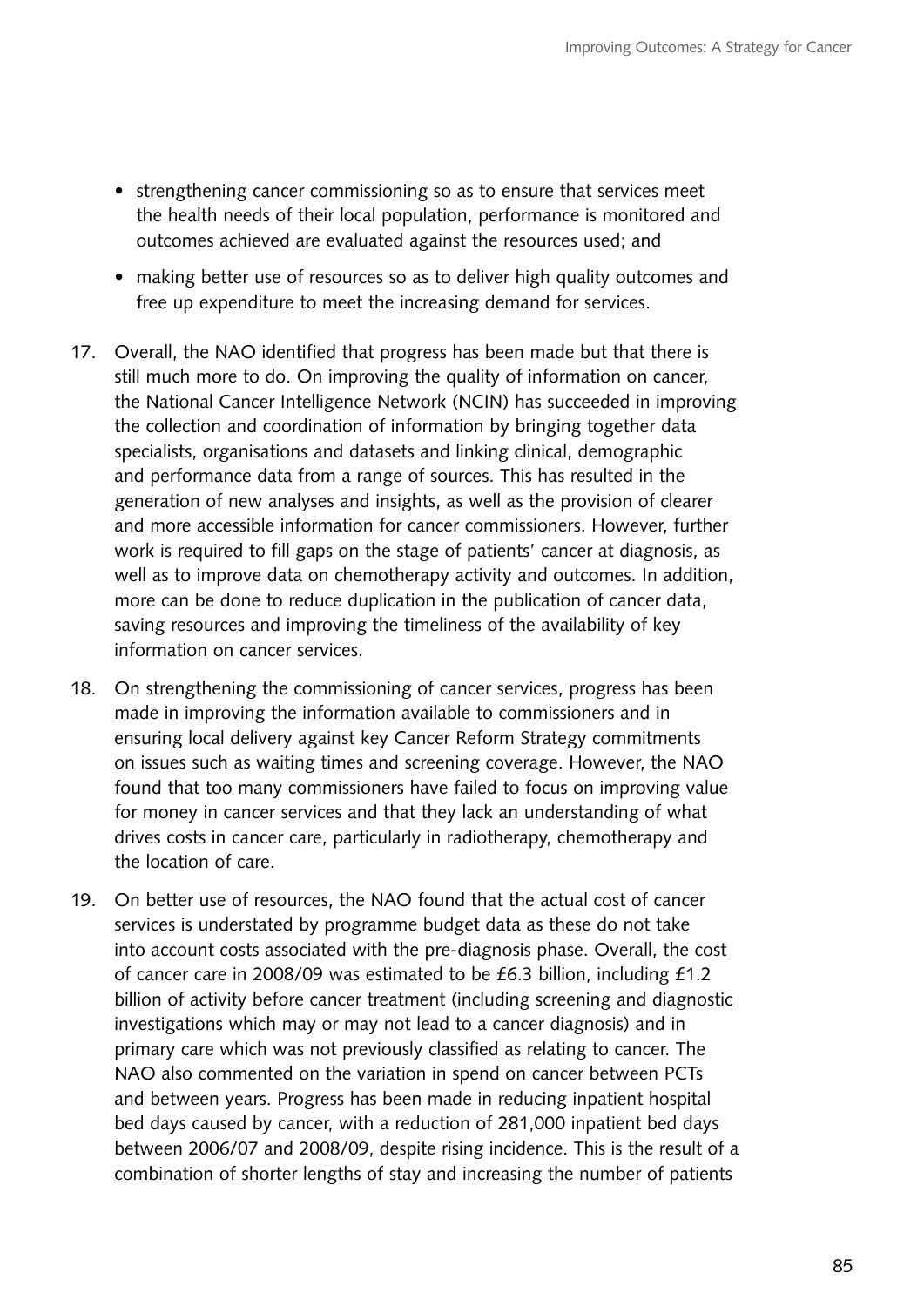treated as day cases. However, the NAO believes that there is significant scope for further savings in cancer services, particularly through reducing the variations in the productivity of radiotherapy departments, inpatient admissions and average length of stay. There is also a pressing need to improve the way in which cancer activity is coded and costed, particularly for outpatient care.

20. While not pre-empting the outcome of the Public Accounts Committee consideration of issues raised in the NAO report (hearing was on 7 December 2010), this Strategy seeks to respond to the NAO's criticisms.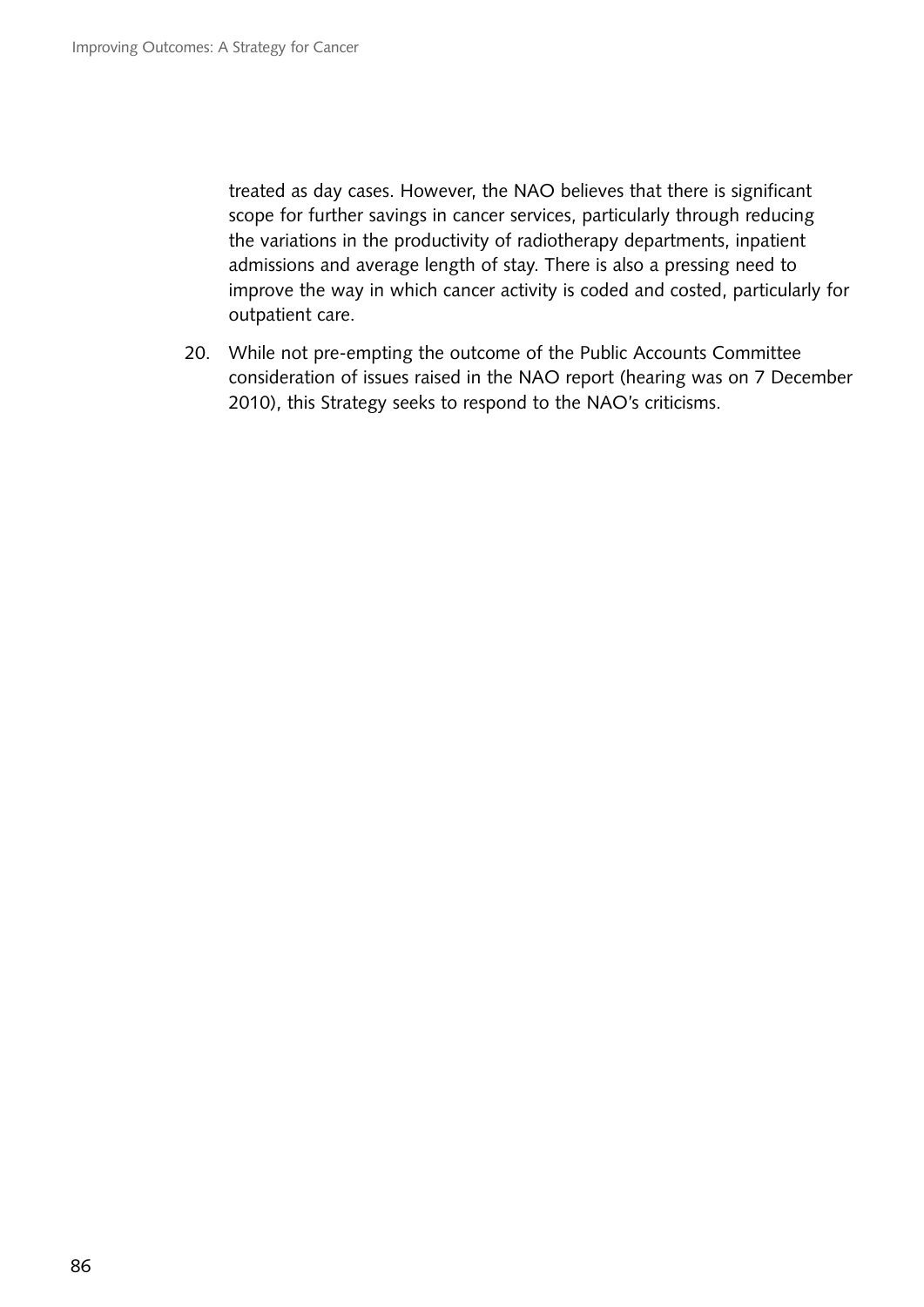# **Annex C**

## **Executive summary of waiting times report**

# **Background**

- 1. In July 2010 Ministers asked the National Cancer Director, Professor Sir Mike Richards to lead a review of the Cancer Reform Strategy (CRS, 2007) to be completed by Winter 2010. As part of this review, the current set of waiting time standards have been revisited to ensure they retain clinical justification and remain appropriate. This was in line with the Coalition Government's commitment to focus on outcomes rather than process targets, except where the latter are clinically justified.
- 2. The review has been overseen by the Going Further on Cancer Waits (GFOCW) Advisory Group, chaired by the National Cancer Director. To support the review, the DH Cancer Policy Team has undertaken a range of activities including a literature review and drawing on comparative policy information across the four devolved administrations.
- 3. The views of a wide range of health professionals, patient groups, charities and NHS managers have been sought through meetings of existing cancer advisory groups, written communication and a dedicated engagement event.
- 4. Four key questions have been considered:
	- Should cancer waiting time standards be retained i.e. do they remain clinically justified?
	- Should any specific cancer waiting time standards be changed?
	- Should specific cancer types be excluded from the standards?
	- How can the system be improved?

## **Findings from the review**

5. It was noted that all the current cancer waiting time standards (e.g. two week wait; one month (31-day) standard; two month (62-day) standard) are being consistently achieved at a national level. However, some Trusts and local health economies are struggling to achieve the standards.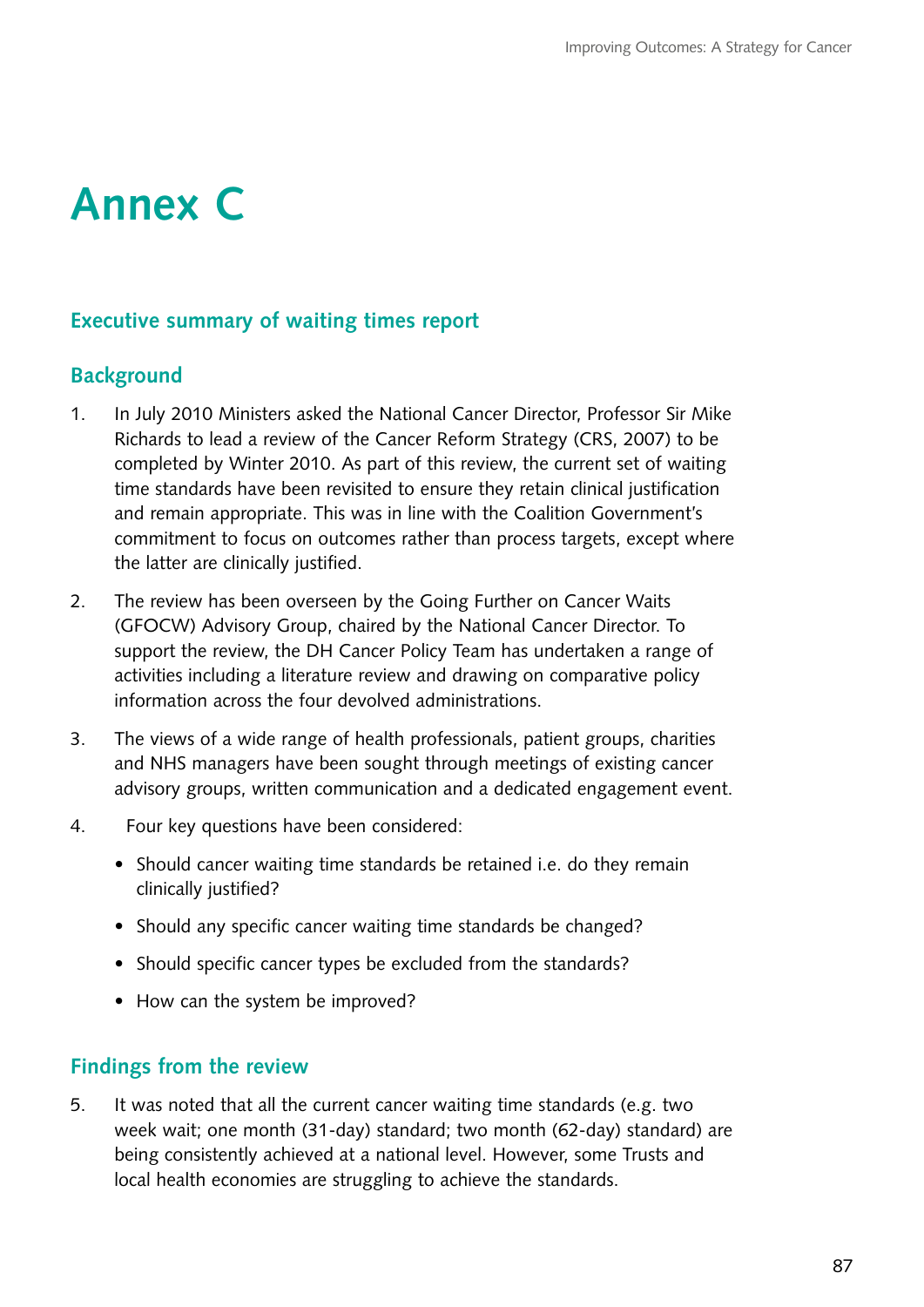- 6. � Large scale cancer patient experience surveys involving all acute and specialist NHS Trusts in England were conducted in 2000 and 2010. In the 2010 survey, 68% of cancer patients reported that they had been seen by a hospital doctor within 2 weeks of referral and 91% had been seen within 4 weeks, irrespective of whether they were referred urgently or non urgently. For all tumour groups at least 80% of patients reported being seen within 4 weeks. This represents a considerable improvement over 2000. In 2000, only 66% of all patients surveyed waited less than a month for an appointment with a hospital doctor. For the five tumour groups surveyed other than breast cancer the figure was 57%.
- 7. The unanimous view of patient groups and cancer charities and the almost unanimous views of clinicians and NHS managers is that the cancer waiting time standards have helped to drive service improvement and have been beneficial for patients. Although it is impossible to quantify whether the targets have led to improvements in cancer survival, almost everyone we consulted felt that the targets had reduced patient anxiety related to delays in being assessed, diagnosed with and treated for cancer. There was overwhelming support from stakeholders for the retention of cancer waiting time standards.
- 8. Each of the cancer waiting time standards was carefully considered within the review process to assess whether it was still justified or whether it could now be removed in order to reduce the burden of monitoring and management. The unanimous view of the Advisory Group is that all the targets continue to be justified and should be retained.
- 9. In general, stakeholders felt that the waiting time standards should apply to all types of cancer. Special consideration was given to the issue of waiting times for patients with prostate cancer, as there are clinical indications for waiting for 4-6 weeks between a prostate biopsy and a subsequent MRI scan. It is also recognised that men with prostate cancer may need time to consider treatment options with very different implications. Options were considered that involved excluding prostate cancer from the two month standard and lengthening the standard to 93 days (i.e. 3 months) for this group of patients. On balance, it was agreed that the two month standard should be retained. However, it was also felt that DH should re-emphasise to NHS Trusts that the operational standard of 85% of patients being treated within two months (62 days) of an urgent referral for suspected cancer does not mean that this standard has to be achieved for every cancer type.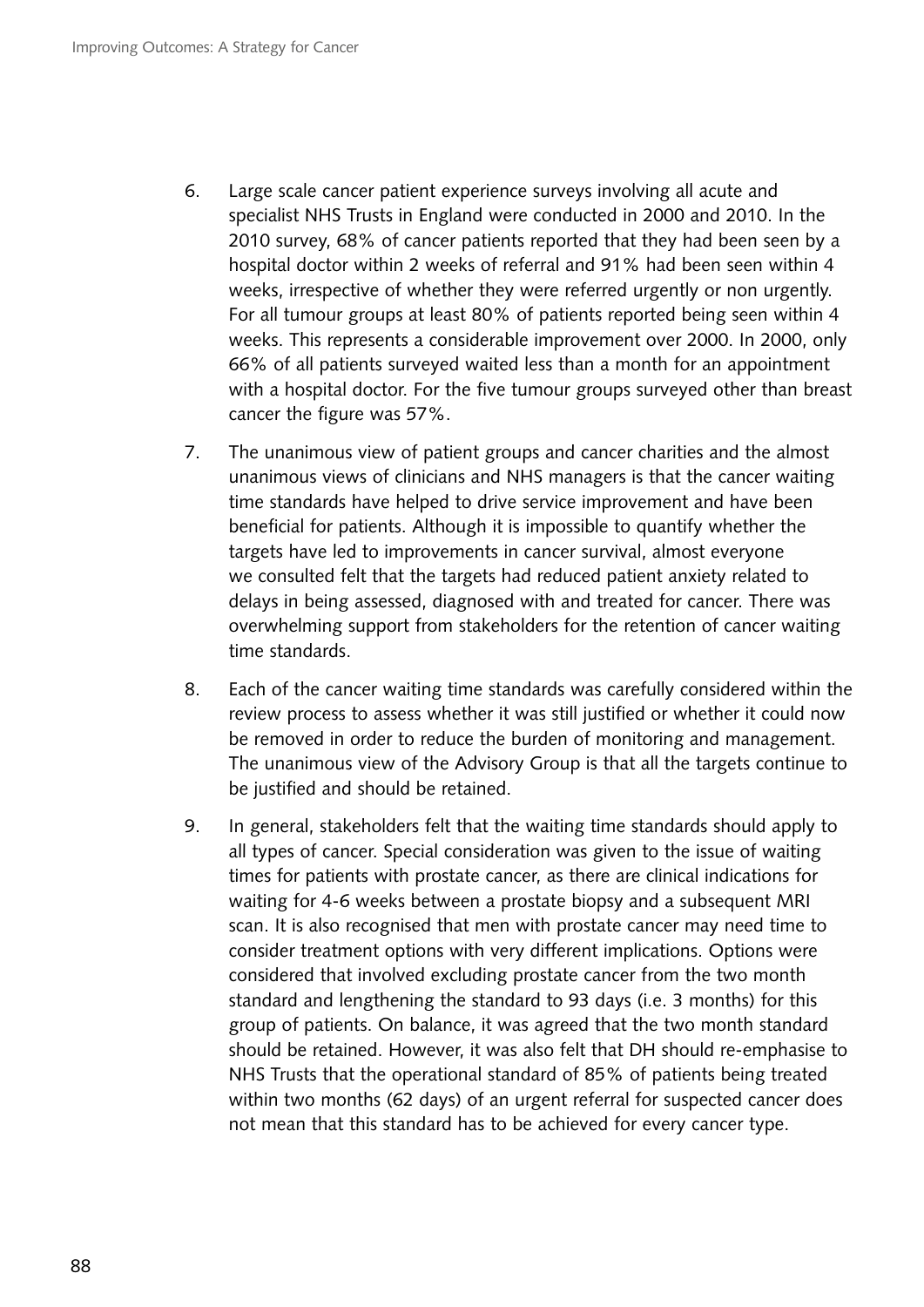- 10. The diagnostic care pathway for some cancers (e.g. breast and skin cancers) is relatively simple and quicker than for others (e.g. colorectal cancer or head and neck cancers). To achieve an overall standard of 85%, it is reasonable to expect that around 95% of breast cancer and skin cancer patients will be treated within two months, whilst only about 80% of those with more complex pathways will be treated in the same timeframe.
- 11. Several different options for improving the processes surrounding cancer waiting times were considered. These included: reintroducing suspensions ("stopping the clock"), particularly in relation to patients who want time to think about treatment, and the adoption of different processes for allocating responsibility for patients who breach the standard for those cases who are initially referred to one NHS Trust, but then require onward referral to another Trust for treatment (so called Inter Provider Transfers or IPTs).
- 12. The Advisory Group noted that suspensions (periods where the waiting time clock is stopped) had been used when the cancer waiting time standards were first introduced. The system was changed when the Referral To Treatment (18 week or RTT) target was introduced, as it was felt to be too burdensome on the NHS to run two processes (Cancer and RTT) in parallel locally. As data relating to time from referral to treatment is still a mandatory data collection, the concerns about the potential burden on the NHS of running two systems would remain. It was further noted that the work done to remove the option to "suspend" a patient had reduced the operational standard for the two month standard from 95% to 85%. The Advisory Group unanimously recommended that the current process should continue.
- 13. It is recognised that the proportion of breaches (patients waiting longer than the specified time) of the 62 day standard is higher for patients who follow a pathway of care including a referral between providers, an IPT, than for those who are treated at the Trust to which they are initially referred. Mainly this is a reflection on the degree of coordination of care across a cancer network. At present when an IPT patient breaches the two month standard responsibility is shared equally between the referring and the receiving Trust. This may act to the disadvantage of large providers of tertiary services.
- 14. In considering this issue, the Advisory Group were keen to ensure that patients who are required to transfer between NHS Trusts should not be disadvantaged in terms of timeliness of treatment. Members of the group were also keen to take account of the need for equity in the application of performance assessment between Trusts and of the need for processes to be simple to operate within the NHS.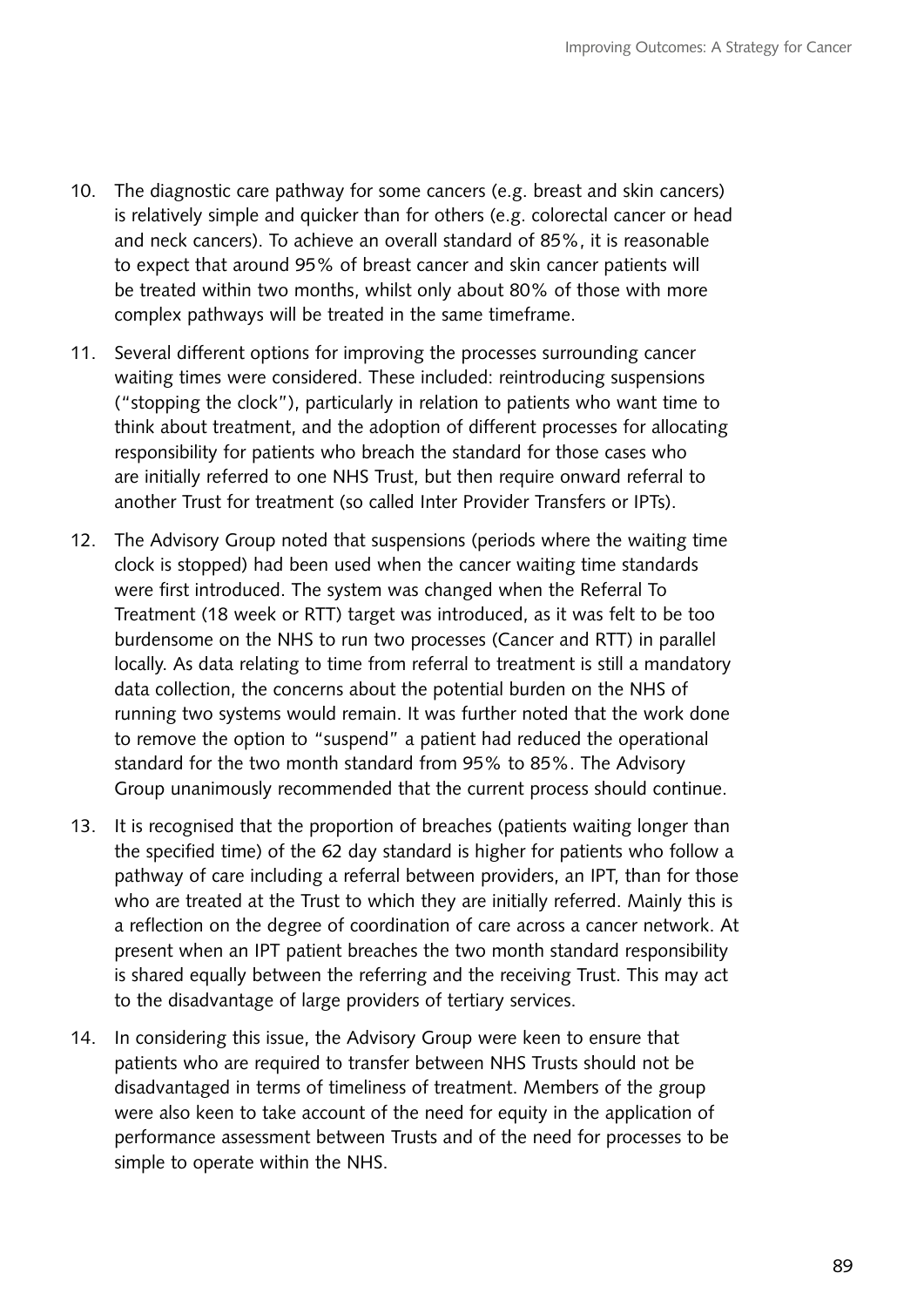- 15. One of the methods considered as an appropriate method of ensuring equity is "breach reallocation", where responsibility for any service failure is identified in an adjustment to the statistics to ensure the responsible provider on a multi-provider pathway of care is the only trust impacted in any statistical assessment of performance. In practice, the issue of breach reallocation is only an issue for a small number of Trusts with very high IPT numbers. Therefore, on balance, it was not considered necessary or appropriate to change the system as a whole to accommodate these local problems. Instead the Advisory Group recommended that local processes should be developed and piloted where necessary. These might well involve collecting data on day of referral from one Trust to another (e.g. from secondary to tertiary care). Local arrangements for breach allocation could then be negotiated.
- 16. Usability and ease of access to cancer waiting times information is important for both NHS and non-NHS users. The Advisory Group noted the steps undertaken by DH to ensure the National Statistics on waiting times for suspected and diagnosed cancer patients meet the UK Statistics Authority's "Code of Practice for Official Statistics" (the subject of a parallel review). The Advisory Group also felt that ongoing lay input into the quality and dissemination of cancer waiting times information would also fulfil the Government's aims of better information to support choice, commissioning and service quality improvement.

## **Conclusions**

17. After careful consideration of a wide range of issues related to the current waiting time standards, the Advisory Group were unanimous in their view that these standards have been beneficial for patients and that they should be retained without any changes at a national level.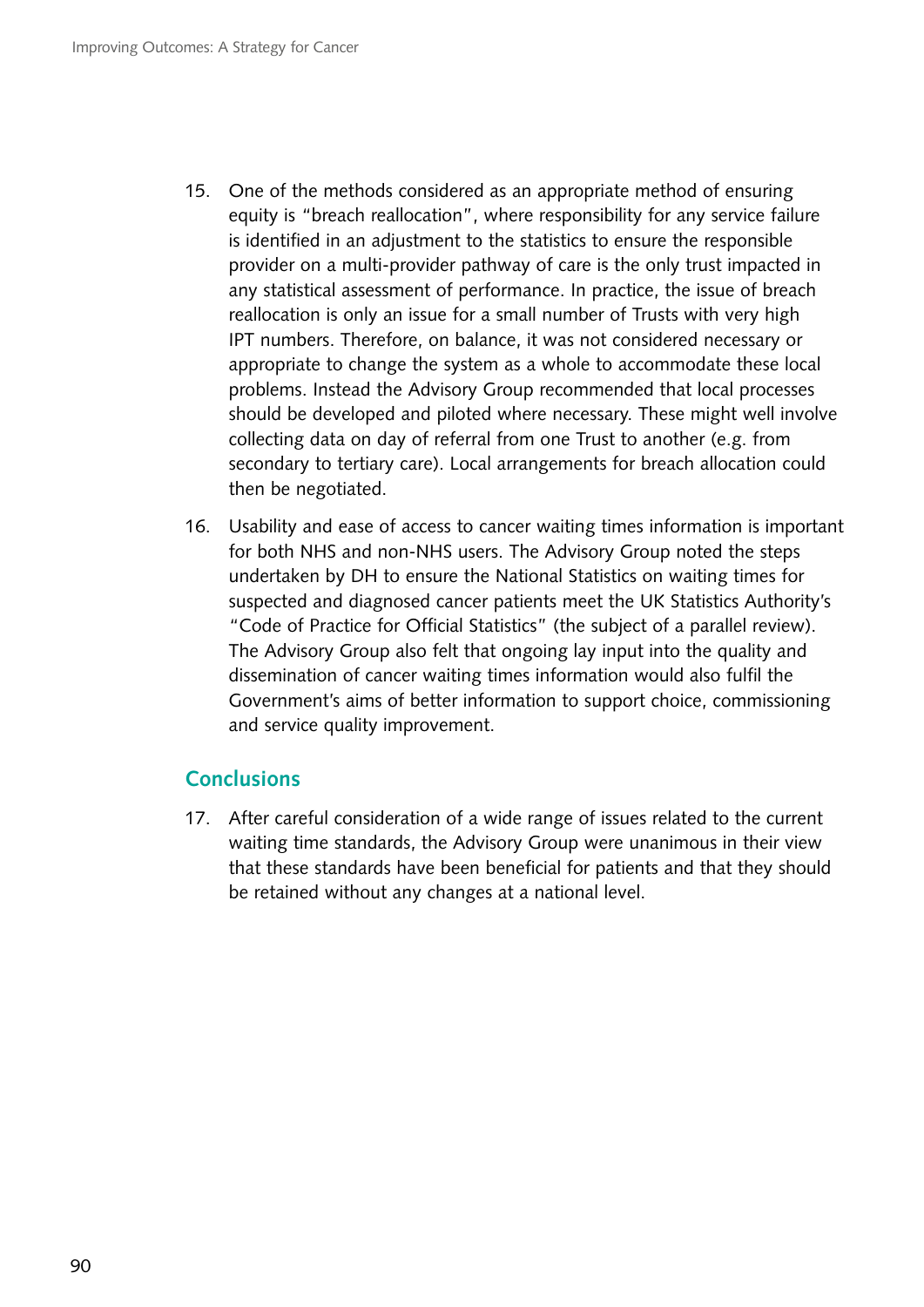# **Annex D**

## **Glossary and Abbreviations**

**Acute Care** For a disease or illness with rapid onset, severe symptoms and brief duration.

**Adjuvant therapy** A term used to describe additional treatments, such as chemotherapy or radiotherapy, given after cancer surgery.

**Age standardised mortality** Age-standardised rates cover all ages and are standardised to the European Standard Population, expressed per million population. This allows comparisons between populations with different age structures, including between males and females and over time.

**Biomarkers** A cellular or molecular indicator of exposure, disease, or susceptibility to disease.

**Care Quality Commission (CQC)** The Care Quality Commission is the independent regulator of health and social care in England. They regulate care provided by the NHS, local authorities, private companies and voluntary organisations.

**Cancer Network** Organisational model drawing together multiple institutions and agencies to collaboratively deliver cancer care.

**Cancer Registry** A register designed to collect information about the occurrence (incidence) of cancer, the types of cancers that occur and their locations within the body, the extent of cancer at the time of diagnosis (disease stage), and the kinds of treatment that patients receive.

**Chemotherapy** The use of drugs, singly or more usually in multiple combinations, to treat or cure cancer.

**Commissioning** The process of assessing the needs of a local population and putting in place services to meet those needs.

**CQUIN** Commissioning for Quality and Innovation (CQUIN) framework – the CQUIN framework enables those commissioning care to pay for better quality care, helping promote a culture of continuous improvement.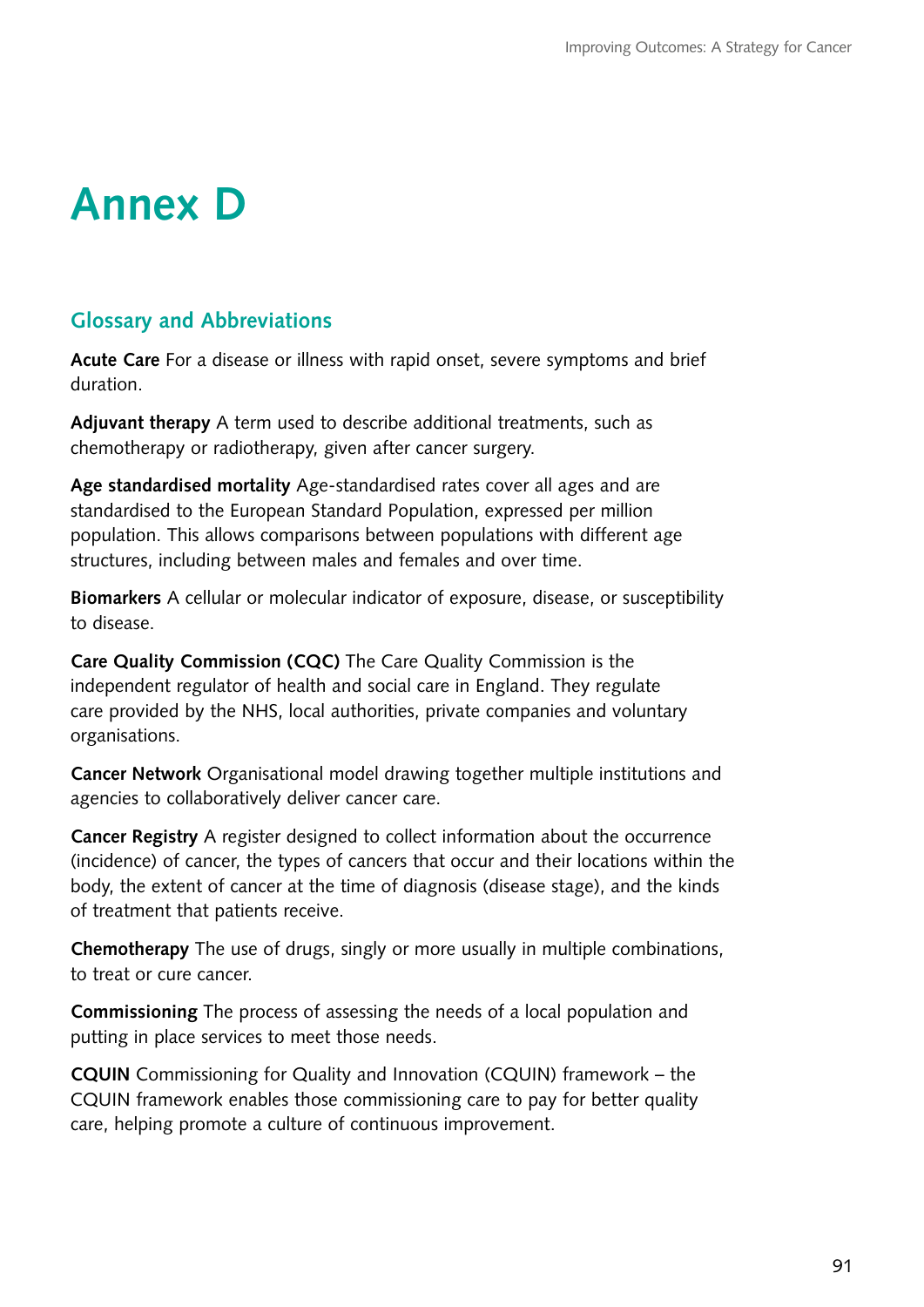**GP consortia** GPs working in groups to be known as consortia will lead the commissioning of most healthcare services across England. GP consortia are to be statutory bodies accountable for commissioning. Those consortia who will be testing out how this will work in transition are know as "pathfinder consortia".

**Improving Outcomes Guidance (IOG)** Site specific cancer guidance on the organisation and delivery of cancer services by tumour group, published by the National Institute for Health and Clinical Excellence (NICE)

**Mortality rate** Mortality statistics mean the number of people per population who have died from a particular type of cancer in a year. These figures should be looked at alongside incidence figures and other statistics.

 for holding consortia to account and for allocating and accounting for NHS resources. **NHS Commissioning Board** NHS Commissioning Board will have powers devolved to it directly from the Secretary of State. The entity that will have the responsibility The NHS Board will control and support the GP consortia and GP consortia will be held to account in terms of outcomes, financial performance and operating in a fair and transparent manner when commissioning.

**Operating framework** The Operating Framework sets out the priorities for the NHS for each financial year.

**Peer review** National Cancer Peer Review (NCPR) is a national quality assurance programme for NHS cancer services. The programme involves both self-assessment by cancer service teams and external reviews of teams conducted by professional peers, against nationally agreed "quality measures".

**Public Health England (PHE)** Subject to passage of the Health and Social Care Bill, PHE will be established within DH in 2012 and will set the overall outcomes framework for public health, accountable to the Secretary of State for Health.

**Quality Accounts** A report on the quality of services published annually by providers of NHS care. Quality accounts are intended to enhance accountability to the public.

**Quality Standards** Set of specific, concise statements that act as markers of highquality, cost-effective patient care, covering the treatment and prevention of different diseases and conditions, published by the National Institute for Health and Clinical Excellence (NICE).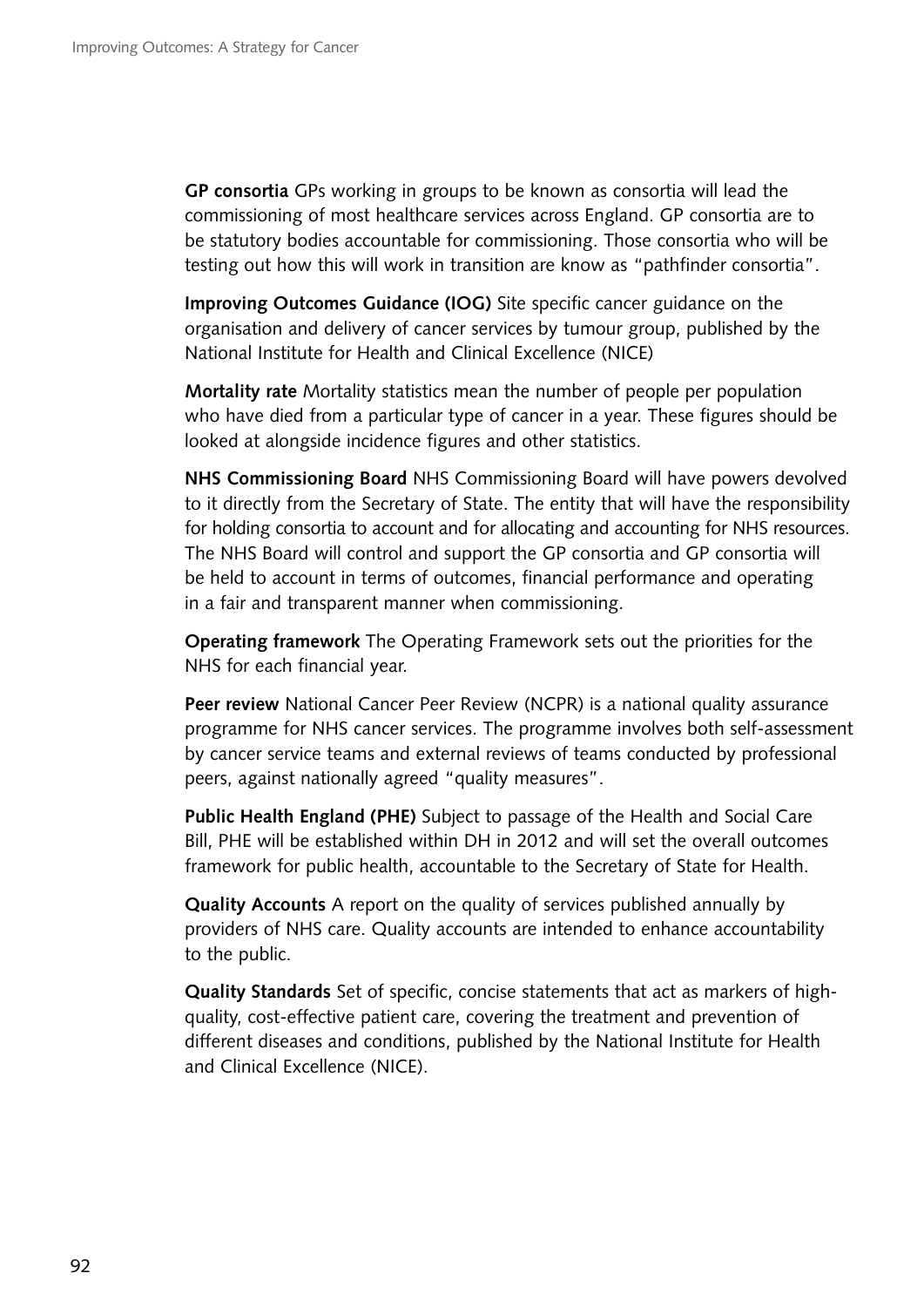**Screening** Conducting examinations or tests to detect diseases before symptoms are present. Screening allows for detection of diseases in their early, most treatable stages.

**Survival rate** What survival means is that x% of patients were alive x% years after they were diagnosed.

**Tariff** The tariff is the calculated price for a unit of healthcare activity paid to providers by commissioners.

# **Abbreviations used:**

**ACBCS:** Advisory Committee on Breast Cancer Screening **ACCS:** Advisory Committee on Cervical Screening **CNS:** clinical nurse specialist **CQC:** Care Quality Commission **CQUIN:** Commissioning for Quality and Innovation **CT:** Computed Tomography **CRS:** Cancer Reform Strategy **FOBt:** Faecal Occult Blood testing **FS:** flexible sigmoidoscopy **HPV:** Human papilloma virus **HSE:** Health and Safety Executive **HTA:** Health technology assessment **IAG: Implementation Advisory Group IOG:** Improving Outcomes Guidance **ICBP:** International Cancer Benchmarking Partnership **IMRT:** Intensity Modulated Radiation Therapy **ISB:** Information Standards Board **LGBT:** lesbian, gay, bisexual and transgender **MDT:** multidisciplinary team

**NAEDI:** National Awareness and Early Diagnosis Initiative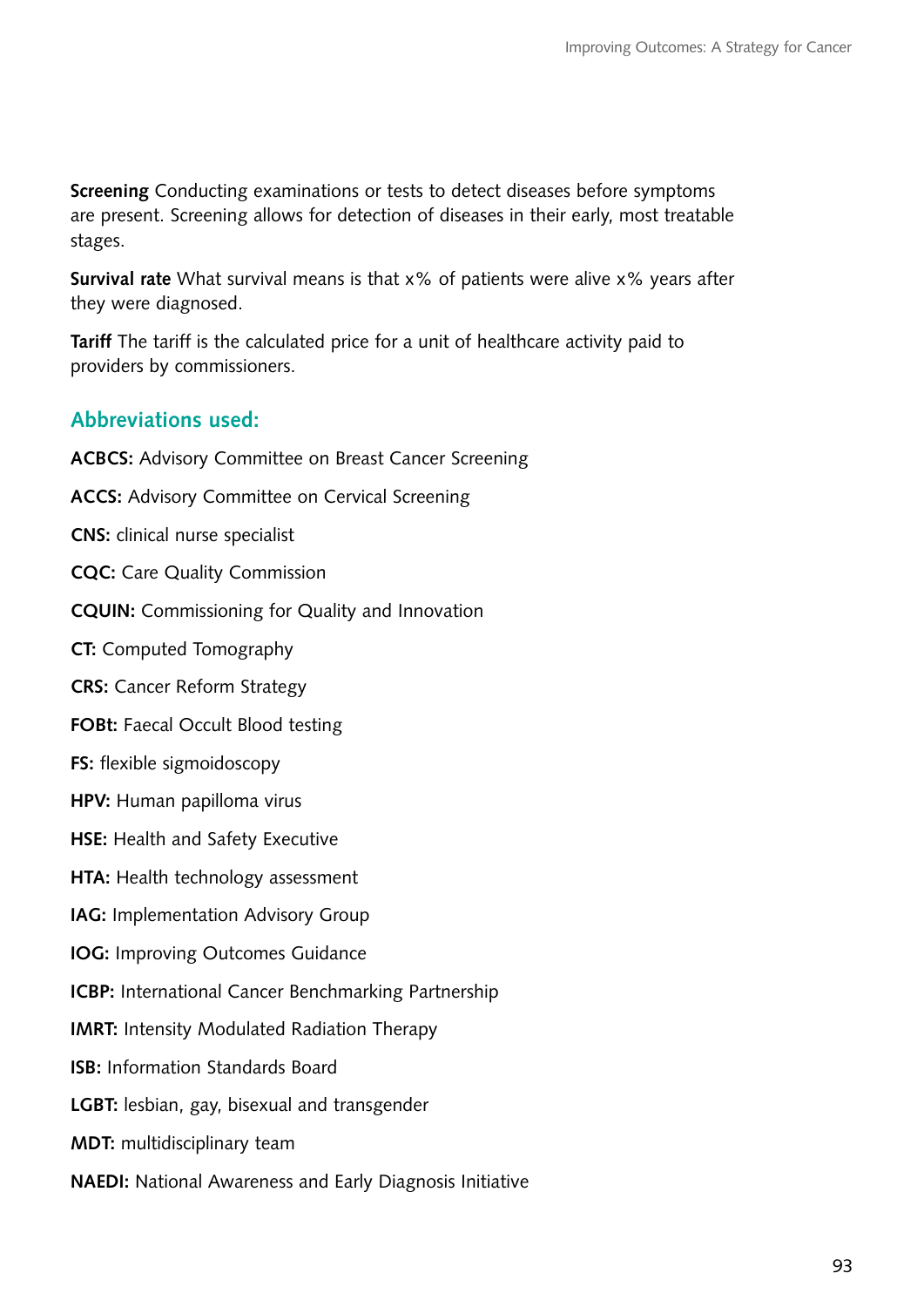**NAO:** National Audit Office

**NCAG:** National Chemotherapy Advisory Group

**NCAT:** National Cancer Action Team

**NCEI:** National Cancer Equality Initiative

**NCEPOD:** National Confidential Enquiry into Patient Outcomes and Death

**NCIN:** National Cancer Intelligence Network

**NCRI:** National Cancer Research Institute

**NCRN:** National Cancer Research Network

**NCSI:** National Cancer Survivorship Initiative

**NHSBT:** NHS Blood and Transplant

**NICE:** National Institute for Health and Clinical Excellence

**NIGB:** National Information Governance Board

**NIHR:** National Institute for Health Research

**NRAG:** National Radiotherapy Advisory Group

**OECD:** Organisation for Economic Co-operation and Development

**PBT:** proton beam therapy

**PHE:** Public Health England

**PPRS:** Pharmaceutical Price Regulation Scheme

**PCRMP:** Prostate Cancer Risk Management Programme

**PSA:** Prostate Specific Antigen

**ROCR:** Review of Central Returns

**RTDS:** Radiotherapy dataset

**QA:** quality assurance

**QIPP:** Quality, Innovation, Productivity and Prevention

**SR:** Spending Review

**UK NSC:** UK National Screening Committee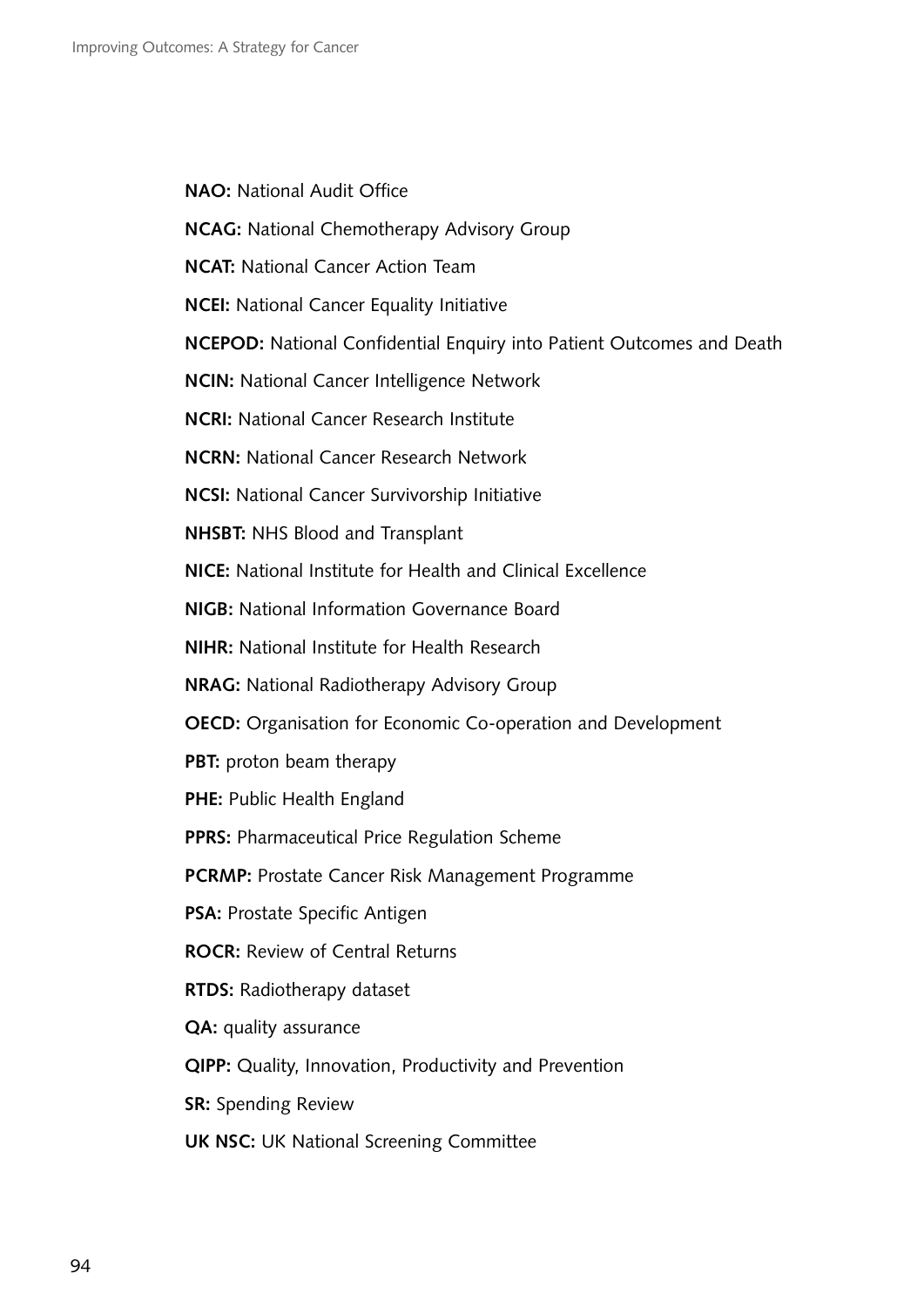# **Annex E**

# **References**

- 1 Delivering the cancer reform strategy, report by the Comptroller and Auditor General, November 2010, National Audit Office http://www.nao.org.uk/ publications/1011/cancer\_reform\_strategy.aspx
- 2 Department of Health (2010) Transparency in Outcomes: NHS Outcomes Framework 2011/12 http://www.dh.gov.uk/en/Publicationsandstatistics/ Publications/PublicationsPolicyAndGuidance/DH\_122944
- 3 � Department of Health (2010) Healthy Lives, Healthy People: Transparency in **Outcomes** http://www.dh.gov.uk/en/Consultations/Liveconsultations/DH\_122962
- 4 � Featherstone H and Whitham L, *The Cost of Cancer*, 2010, Policy Exchange http://www.policyexchange.org.uk/images/publications/pdfs/The\_cost\_of\_ cancer\_FINAL.pdf
- 5 Department of Health (2010) Equity and excellence: liberating the NHS http://www.dh.gov.uk/en/Publicationsandstatistics/Publications/ PublicationsPolicyAndGuidance/DH\_117353
- 6 � Department of Health (2010) Liberating the NHS: Legislative framework and next steps http://www.dh.gov.uk/en/Healthcare/LiberatingtheNHS/ DH\_122624
- 7 Department of Health (2010) Healthy Lives, Healthy People http://www.dh.gov.uk/en/Publicationsandstatistics/Publications/ PublicationsPolicyAndGuidance/DH\_121941
- 8 � Coleman et al, *Cancer survival in Australia, Canada, Denmark, Norway, Sweden, and the UK, 1995—2007 (the International Cancer Benchmarking Partnership): an analysis of population-based cancer registry data*, The lancet, Early Online Publication, 22 December 2010, doi:10.1016/S0140- 6736(10)62231-3 http://www.lancet.com/journals/lancet/article/PIIS0140- 6736(10)62231-3/fulltext
- 9 Extent and causes of international variations in drug usage: a report for the Secretary of State for Health by Professor Sir Mike Richards CBE, 2010, Department of Health http://www.dh.gov.uk/prod\_consum\_dh/groups/dh\_ digitalassets/@dh/@en/@ps/documents/digitalasset/dh\_117977.pdf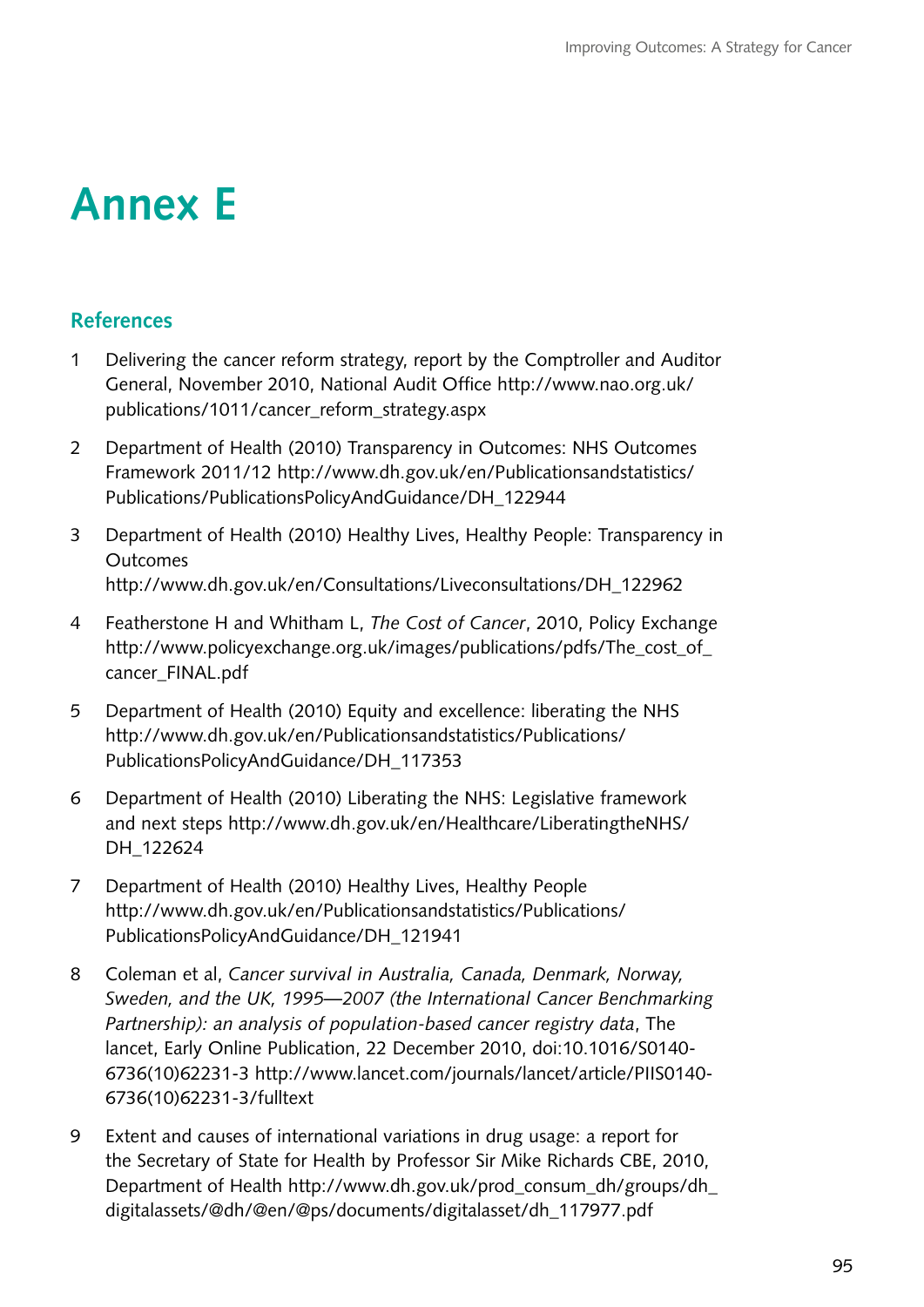- 10 Routes to Diagnosis NCIN Data Briefing, 2010, National Cancer Intelligence Network http://www.ncin.org.uk/publications/data\_briefings/routes\_to\_diagnosis.aspx
- 11 Atkin, W.S et al, One-only flexible sigmoidoscopy screening in prevention of colorectal cancer: a multicentre randomised controlled trial, The Lancet, Volume 375, Issue 9726, p1624-1633, 2010 http://www.thelancet.com/ journals/lancet/article/PIIS0140-6736(10)60551-X/abstract
- 12 National Cancer Peer Review Programme Report 2009/2010, An overview of the findings from the 2009/2010 National Cancer Peer Review of Cancer Services in England, 2010, National Cancer Action Team http://www.cquins.nhs.uk/download.php?d=/resources/reports/NCAT\_NCPR\_ National\_Report\_2009-10.pdf
- 13 Department of Health (2010) National Cancer Patients' Experience Programme – 2010 National Survey Report http://www.dh.gov.uk/en/Healthcare/Cancer/Patientexperience/index.htm
- 14 NHS Atlas of Variation in healthcare: Reducing unwarranted variation to increase value and improve quality (November 2010) http://www.rightcare.nhs.uk/atlas/qipp\_nhsAtlas-LOW\_261110c.pdf
- 15 Department of Health (2010) Liberating the NHS: an information revolution http://www.dh.gov.uk/en/Consultations/Liveconsultations/DH\_120080
- 16 Department of Health (2010) Liberating the NHS: greater choice and control http://www.dh.gov.uk/en/Consultations/Liveconsultations/DH\_119651
- 17 Department of Health (2010) The Operating Framework for the NHS in England 2011/12 http://www.dh.gov.uk/en/Publicationsandstatistics/ Publications/PublicationsPolicyAndGuidance/DH\_122738
- 18 Department of Health (2010) Transparency in Outcomes: a framework for adult social care http://www.dh.gov.uk/en/Consultations/Liveconsultations/DH\_121509
- 19 Rothwell et al, *Effect of daily aspirin on long-term risk of death due to cancer: analysis of individual patient data from randomised controlled trials*, The Lancet, Volume 377, Issue 9759, p31-41, 2011 http://www.thelancet.com/journals/lancet/article/PIIS0140-6736(10)62110- 1/abstract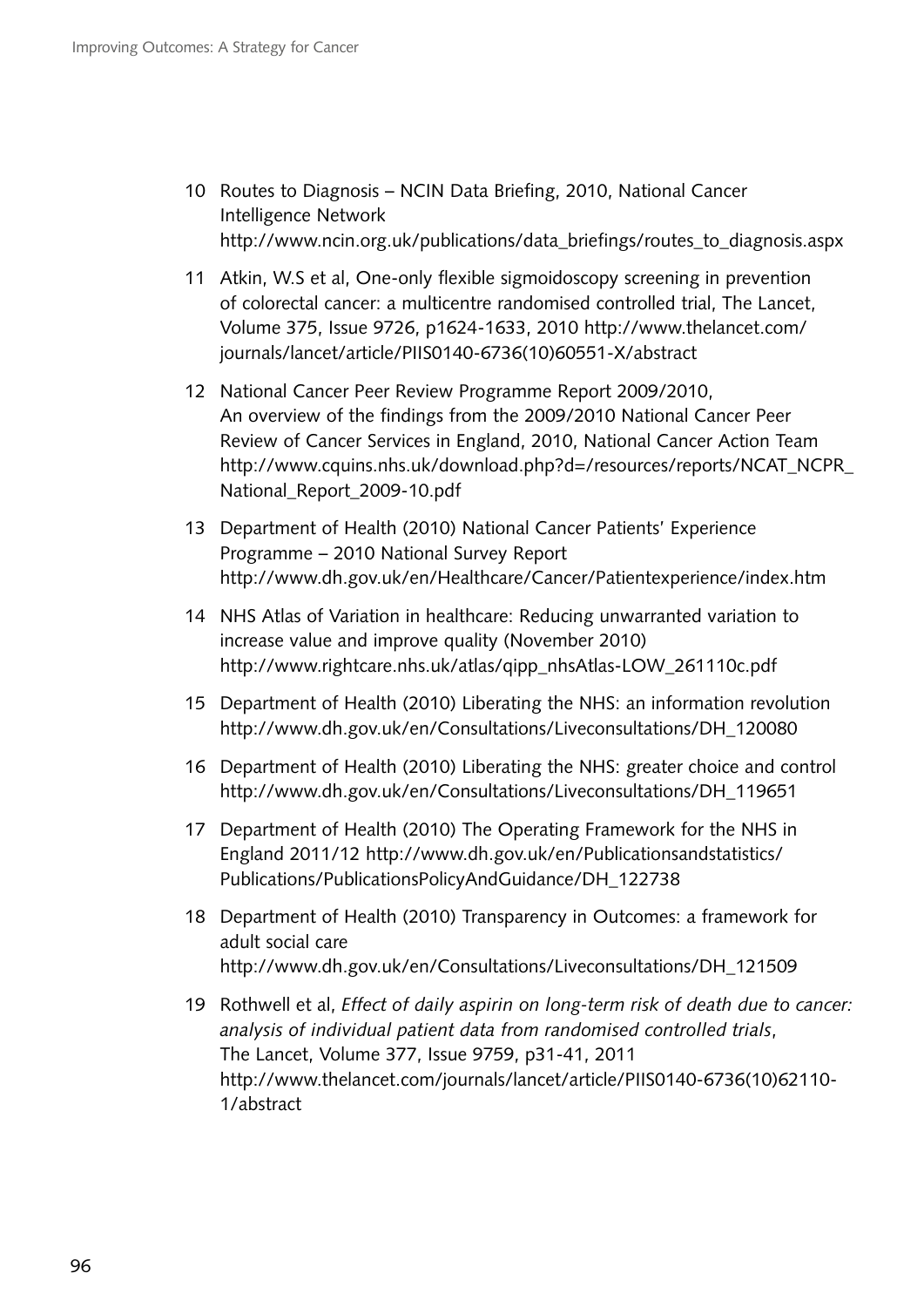- 20 Lung cancer trial results show mortality benefit with low-dose CT: Twenty percent fewer lung cancer deaths among those who were screened with lowdose spiral CT than with chest X-ray: National Lung Cancer Screening Trial: 2010 Updates, 4 Nov 2010
- 21 Examples of social marketing best practice, National Centre for Social Marketing website http://www.thensmc.org.uk/component/nsmccasestudy/? &task=view&id=85&Itemid=42
- 22 Primary cause? An audit of the experience in primary care of rarer cancer *patients*, in print only, please contact Rarer Cancers Foundation: http://www.rarercancers.org.uk/contact
- 23 Maddams et al Cancer prevalence in the United Kingdom: estimates for 2008, Br J Cancer 2009 101:541 – 547 http://www.nature.com/bjc/journal/v101/n3/full/6605148a.html
- 24 Department of Health (2010) One to one support for cancer patients http://www.dh.gov.uk/en/Publicationsandstatistics/Publications/ PublicationsPolicyAndGuidance/DH\_086277
- 25 Department of Health, Macmillan Cancer Support and NHS Improvement (2010) The National Cancer Survivorship Initiative Vision http://www.dh.gov.uk/en/Publicationsandstatistics/Publications/ PublicationsPolicyAndGuidance/DH\_111230
- 26 � Department of Health (2008) *End of Life Care Strategy promoting high quality care for all adults at the end of life*
- 27 National Lung Cancer Audit, 2009, The Information Centre http://www.ic.nhs.uk/services/national-clinical-audit-support-programmencasp/audit-reports/lung-cancer
- 28 Delaney GP, Jacob S, Featherstone C, Barton NB. The role of radiotherapy in cancer treatment: estimating optimal utilisation from a review of evidencebased clinical guidelines. Cancer 2005; 104: 1129-37 http://onlinelibrary.wiley.com/doi/10.1002/cncr.21324/full
- 29 Department of Health (2009) Chemotherapy Services in England: Ensuring quality and safety, 2009 http://www.dh.gov.uk/en/Publicationsandstatistics/Publications/ PublicationsPolicyAndGuidance/DH\_104500 Systemic Anti-Cancer Therapy: For better, for worse?, 2008, National Confidential Enquiry into Patient Outcome and Death http://www.ncepod.org.uk/2008sact.htm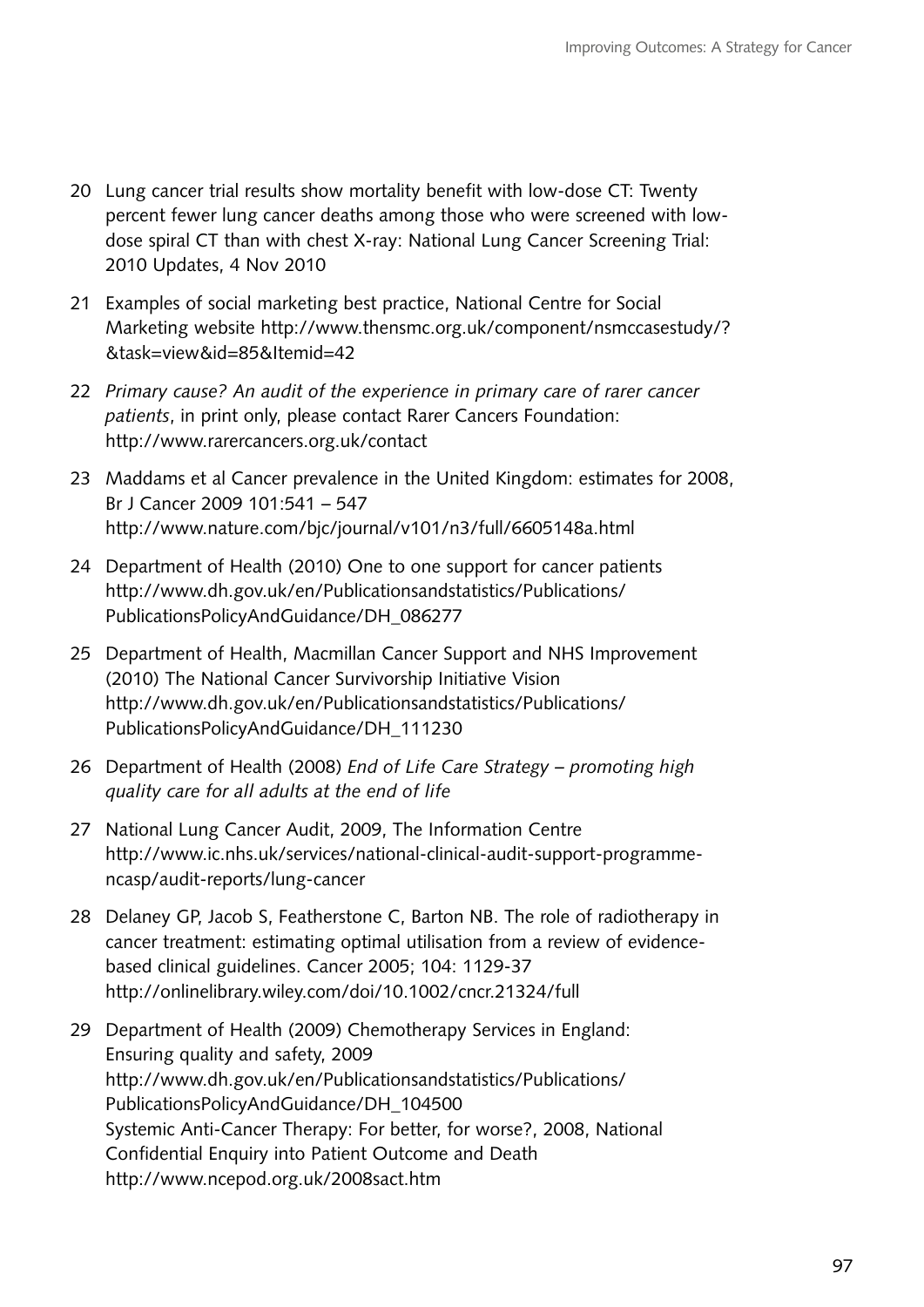- 30 Rarer Cancers Foundation, Exceptional Funding: recommendations for improving access to cancer medicines and delivering better value for money for the NHS (August 2010) http://www.rarercancers.org.uk/news/current/ exceptional%20funding%20-%20final.pdf
- 31 http://www.cancerinfo.nhs.uk/healthcare-professional/ncei/reports
- 32 NICE cancer service guidance http://guidance.nice.org.uk/CSG
- 33 Department of Health (2010) A vision for adult social care: capable communities and active citizens http://www.dh.gov.uk/en/Publicationsandstatistics/Publications/ PublicationsPolicyAndGuidance/DH\_121508
- 34 Extent and causes of international variations in drug usage: a report for the Secretary of State for Health by Professor Sir Mike Richards CBE, 2010, Department of Health http://www.dh.gov.uk/en/Publicationsandstatistics/ Publications/PublicationsPolicyAndGuidance/DH\_117962
- 35 Routes to Diagnosis NCIN Data Briefing, 2010, National Cancer Intelligence Network http://www.ncin.org.uk/publications/data\_briefings/routes\_to\_diagnosis.aspx
- 36 Beral V, Peto R, UK cancer survival statistics, BMJ 2010; 341:c4112 http://www.bmj.com/content/341/bmj.c4112.full